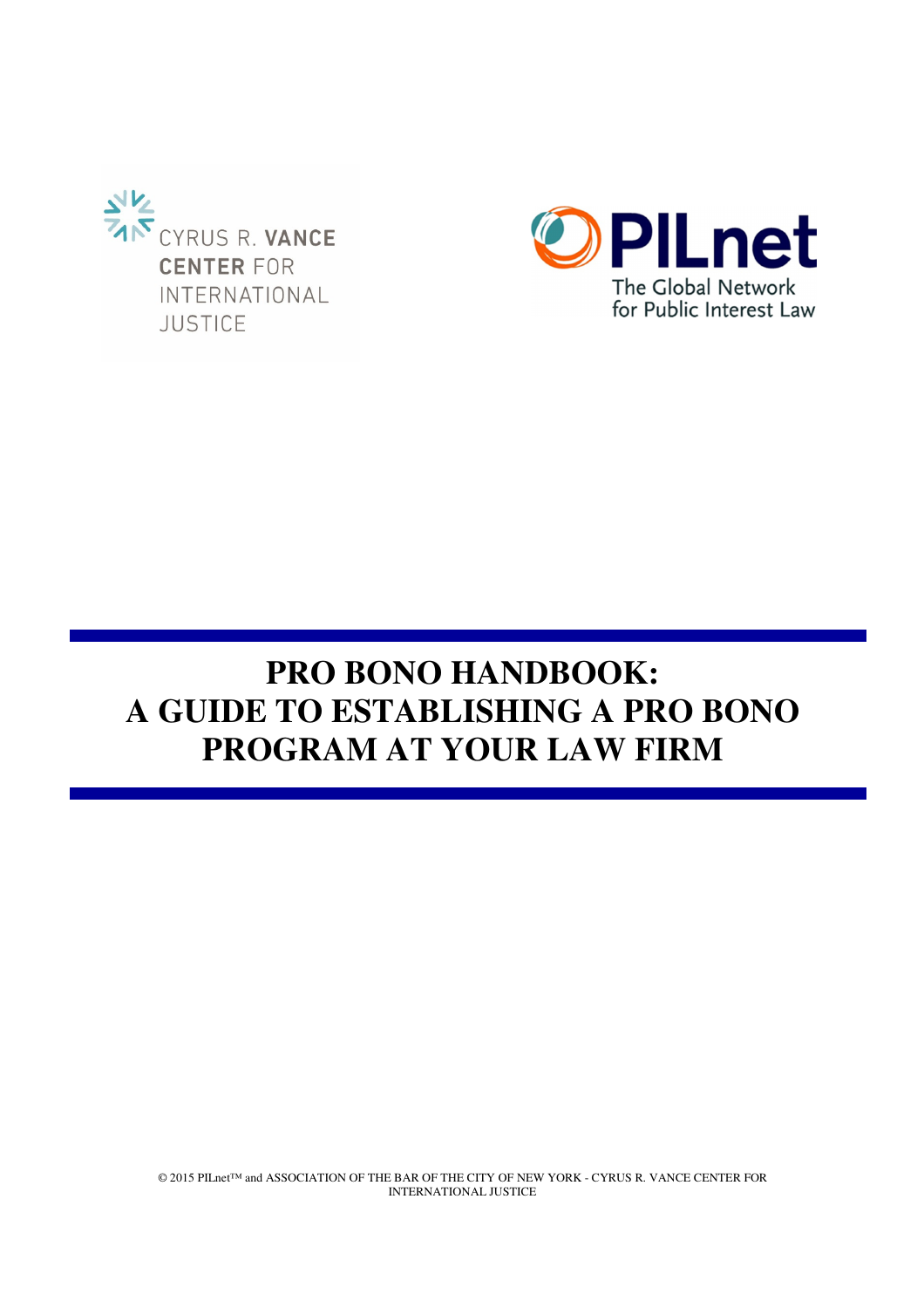# **Acknowledgements**

PILnet is grateful to the Vance Center for its permission to use and modify this Guide for the purpose of advancing pro bono legal practice around the world.

Both PILnet and the Vance Center also thank **Ronald Tabak**, Special Counsel at *Skadden, Arps, Slate, Meagher & Flom LLP* for his valuable support and advice in developing and editing both the initial and the present versions of the Guide, and making some comments on the Annexes to the Guide. Neither the initial nor present version of the Guide or the Annexes necessarily reflects the views of Mr. Tabak or Skadden, Arps, Meagher & Flom.

The Vance Center extends its gratitude to **Juan José Bouchon** at Carey law firm in Chile for his dedication and hard work as editor of the initial version of this Guide, a project which he undertook while working as a foreign associate at the New York office of *Skadden, Arps, Slate, Meagher & Flom LLP*.

The Vance Center expresses its gratitude to **Carol Bockner**, Director of Pro Bono Initiatives at the *New York City Bar Association's City Bar Justice Center* for her collaboration obtaining background documentation and assistance in reviewing the drafts of the initial version of the Guide.

The Vance Center would like to thank former White & Case Public Interest Fellow **Benjamin Bass** for his assistance in developing the Supplement to the Pro Bono Guide (subsequently incorporated in the Guide).

The Vance Center also thanks **Harlene Katzman**, Pro Bono Counsel at Simpson Thacher & Bartlett LLP, and **Marcia Tavares Maack**, Assistant Director of Pro Bono Activities at Mayer Brown, for their valuable support and advice in developing the Supplement to the Pro Bono Guide (subsequently incorporated in the Guide).

Finally, PILnet would like to thank its staff members who have actively contributed to the preparation of this version of the Guide: **Dmitry Shabelnikov**, Director for Russia (Moscow); **Marieanne McKeown**, Senior Legal Officer (London); and **Lorna Kralik**, Senior Legal Officer (Budapest).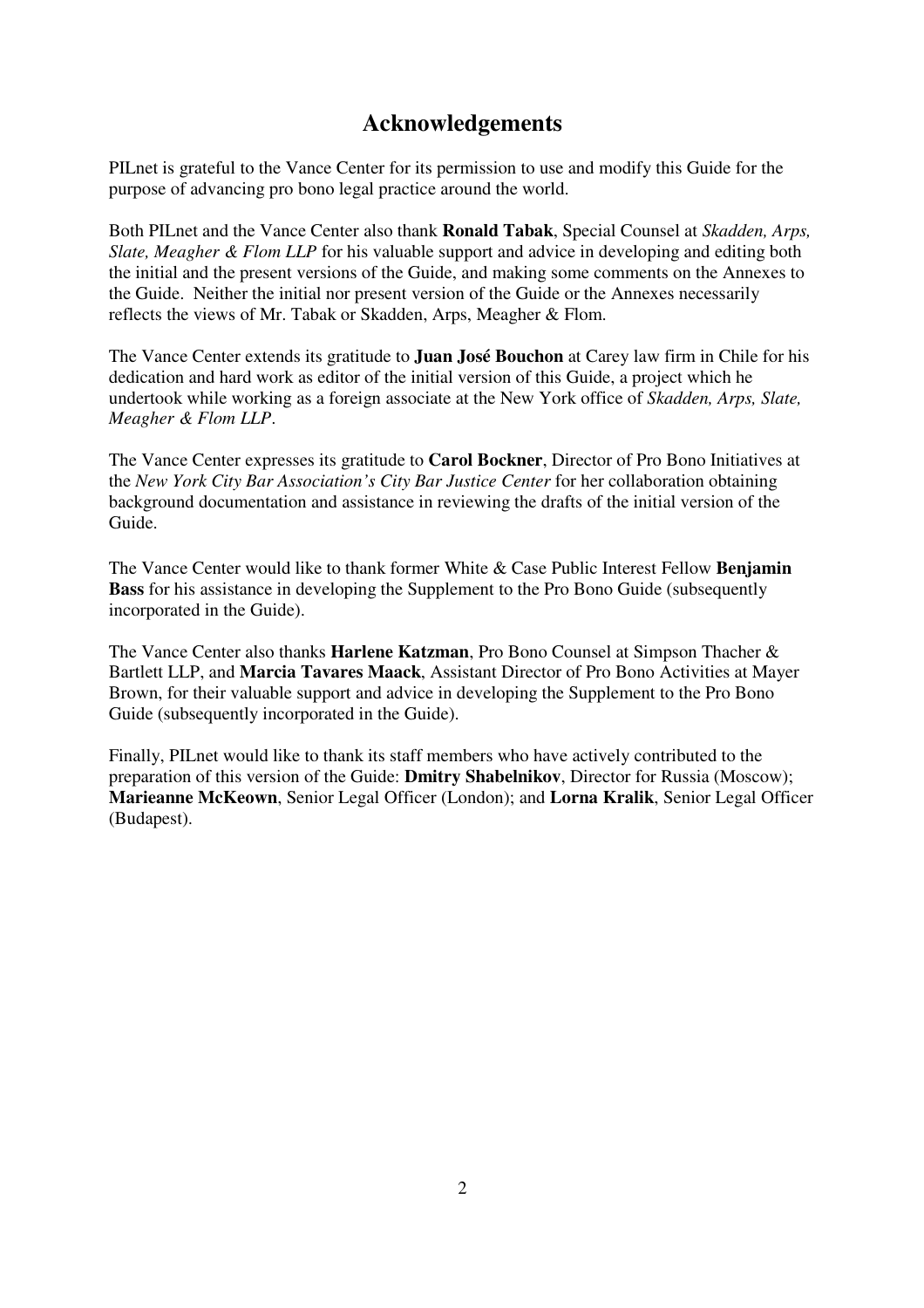The information contained herein does not constitute legal advice or assistance of any kind. PILnet™, the Cyrus R. Vance Center for International Justice and the City Bar Justice Center, as well as the law firms mentioned in the Acknowledgements, assume no responsibility for actions or omissions incurred in any manner on the basis of the information contained herein.

\_\_\_\_\_\_\_\_\_\_\_\_\_\_\_\_\_\_\_\_\_\_\_\_\_\_\_\_\_\_\_\_\_\_\_\_\_\_\_\_\_\_\_\_\_\_\_\_\_\_\_\_\_\_\_\_\_\_\_\_\_\_\_\_\_\_\_\_\_\_\_\_\_\_\_\_\_



This publication is made available to the world through the Creative Commons Attribution-Noncommercial-No Derivatives 3.0 Unported License Agreement (http://creativecommons.org/licenses/by-nc-nd/3.0/legalcode). Parts of this publication may be quoted or distributed, but only for non-commercial purposes, provided PILnet: The Global Network for Public Interest Law, the Cyrus R. Vance Center for International Justice of the New York City Bar Association and the City Bar Justice Center are acknowledged as the sources. No alterations, modifications, adaptations or translations may be made without the advance written permission of both PILnet and the Vance Center.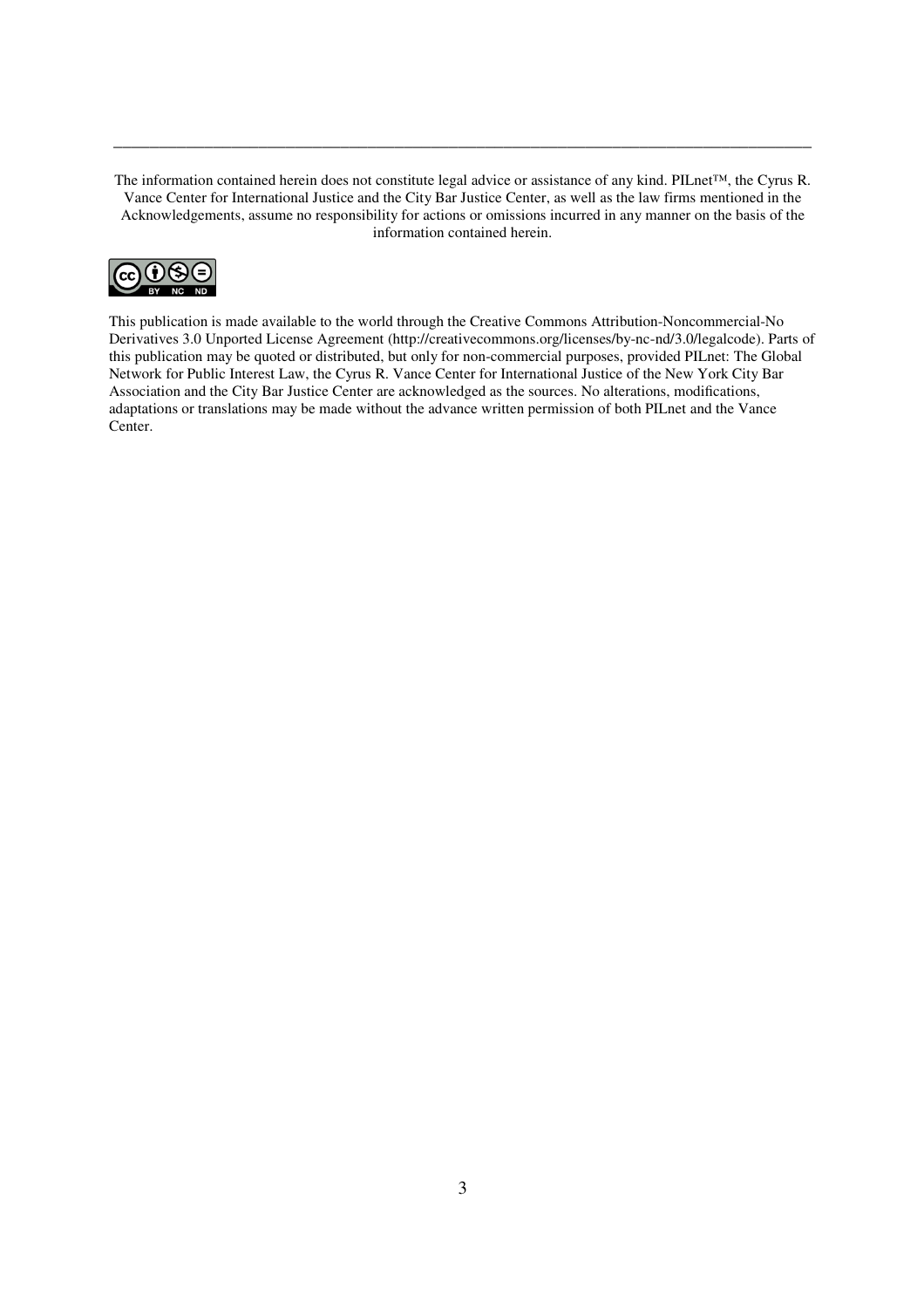# **PILnet: The Global Network for Public Interest Law**

PILnet: the Global Network for Public Interest Law (www.pilnet.org) is dedicated to expanding the practice of law to defend human rights in countries around the world. PILnet was founded in 1997 to help strengthen the rule of law in Eastern Europe, and today works to promote the growing number of public interest legal professionals working to defend human rights in countries in Central and Eastern Europe, Asia, Sub-Saharan Africa and the Middle East/North Africa region.

# **Cyrus R. Vance Center for International Justice**

The Cyrus R. Vance Center for International Justice (www.vancecenter.org) advances global justice by engaging lawyers across borders to support civil society and an ethically active legal profession. The Vance Center is a unique collaboration of international lawyers catalyzing public interest innovation. A non-profit program of the New York City Bar Association, it brings together leading law firms and other partners worldwide to pioneer international justice initiatives and provide pro bono legal representation to social justice NGOs.

# **New York City Bar Association**

The New York City Bar Association (the "NYCBAR") (www.nycbar.org) since its foundation in 1870 has been dedicated to maintaining high ethical standards among attorneys, promoting legal reform and providing services to the legal profession and the general public. The NYCBAR promotes political, legal, social and innovative programs aimed at disadvantaged groups. The protection of the public welfare is another priority of the NYCBAR.

# **City Bar Justice Center**

The City Bar Justice Center is affiliated with the New York City Bar Association. The Justice Center provides direct legal representation, education, referrals and advocacy to over 20,000 low income New Yorkers annually through pro bono attorneys, staff and other volunteers. The Justice Center draws upon its relationship with the New York City Bar Association to mobilize lawyers, law firms, corporate legal departments, nongovernmental organizations, law schools, the courts and other legal institutions to address the legal needs of the disadvantaged. Clients include immigrants, homeless families, domestic violence victims, senior citizens, cancer patients and survivors, consumers filing for bankruptcy, homeowners facing foreclosure, new small businesses, veterans and more. The Justice Center recruits, trains and mentors volunteers to provide legal advice and representation; offers a free telephone legal hotline; and matches volunteer attorneys with civil cases and projects in need of support.

\_\_\_\_\_\_\_\_\_\_\_\_\_\_\_\_\_\_\_\_\_\_\_\_\_\_\_\_\_\_\_\_\_\_\_\_\_\_\_\_\_\_\_\_\_\_\_\_\_\_\_\_\_\_\_\_\_\_\_\_\_\_\_\_\_\_\_\_\_\_\_\_\_\_\_\_\_

**The Cyrus R. Vance Center for International Justice** New York City Bar Association 42 West 44th Street New York, NY 10036-6689  $T: + 1 (212) 382 - 4718 \cdot F: + 1 (212) 221 - 5318$ vance@nycbar.org www.vancecenter.org

**PILnet: The Global Network for Public Interest Law**  120 Wall Street, 16th Floor, New York, NY 10005 Tel: +1 212 803 5380 Fax: +1 212 803 5381 pilnet@pilnet.org www.pilnet.org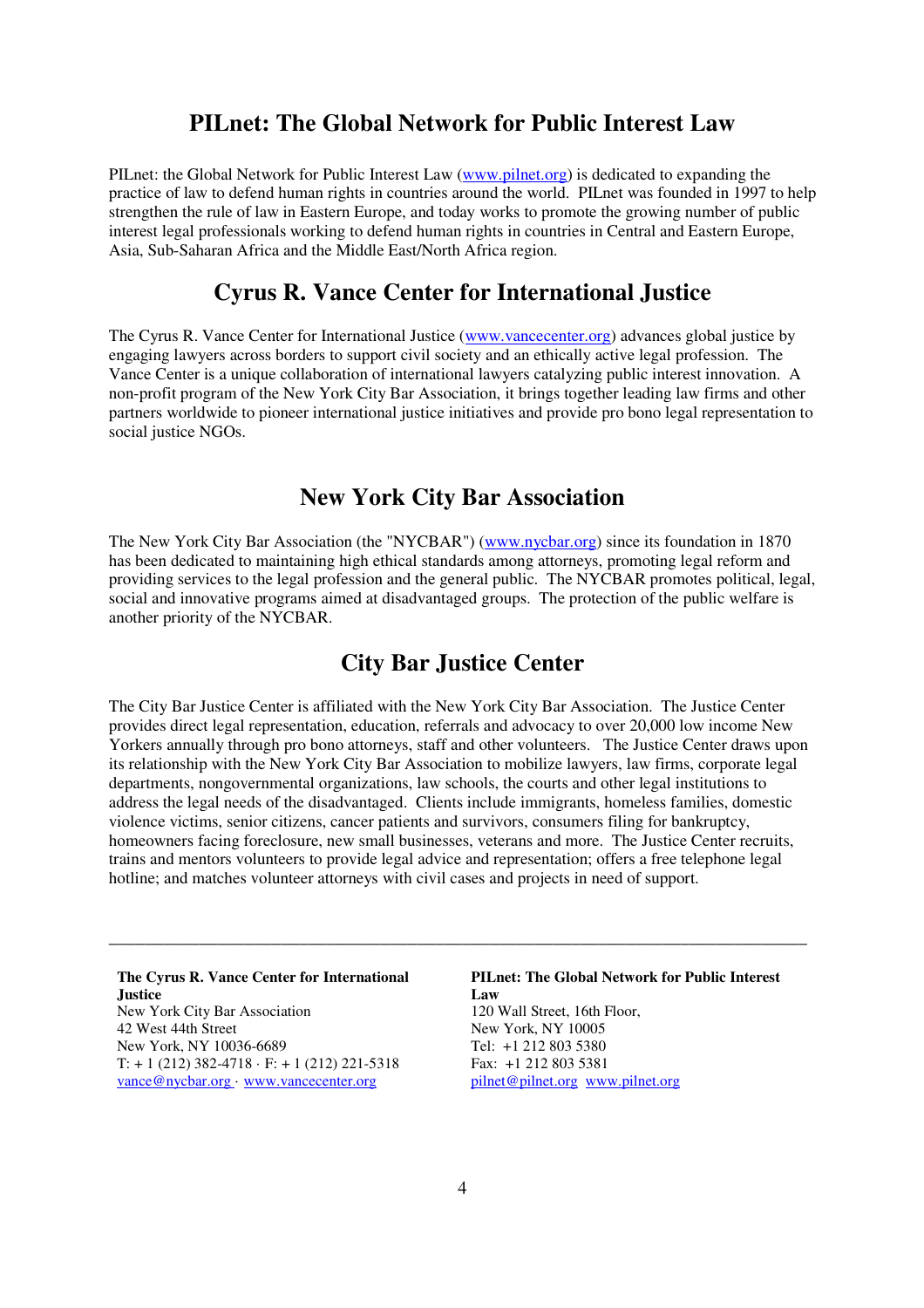| 1.1                                                                                                |  |
|----------------------------------------------------------------------------------------------------|--|
| 1.2                                                                                                |  |
| 1.3                                                                                                |  |
|                                                                                                    |  |
| 2.1                                                                                                |  |
| 2.2                                                                                                |  |
| 2.2.1                                                                                              |  |
| 2.2.2                                                                                              |  |
| 2.2.3                                                                                              |  |
| 2.3                                                                                                |  |
| 2.3.1                                                                                              |  |
| 2.3.2                                                                                              |  |
| 2.3.3                                                                                              |  |
|                                                                                                    |  |
| 3.1                                                                                                |  |
| PRO BONO COMMITMENT OF THE FIRM, AND ATTORNEY GOALS/EXPECTATIONS 13<br>3.2                         |  |
| 3.3                                                                                                |  |
| 3.3.1<br>What is the difference between corporate social responsibility and pro bono legal         |  |
| services?                                                                                          |  |
| Can participation in educational programs be considered pro bono work? 16<br>3.3.2                 |  |
| Can service as a member of an NGO's Board of Directors be considered pro bono<br>3.3.3<br>work? 16 |  |
| 3.4                                                                                                |  |
| FINANCIAL CONSIDERATIONS FOR ESTABLISHING A PRO BONO PROGRAM 16<br>3.5                             |  |
| If a firm's pro bono program has a budget, what is the best way to structure it?  16<br>3.5.1      |  |
| 3.5.2                                                                                              |  |
| 3.5.3                                                                                              |  |
| What are the tax implications (benefits and liabilities) associated with pro bono<br>3.5.4         |  |
| work? 20                                                                                           |  |
| 3.6                                                                                                |  |
| 3.6.1                                                                                              |  |
| Supervision, Oversight, and Possible Evolution of a Pro Bono Matter<br>3.6.2                       |  |
| 3.6.3                                                                                              |  |
| 3.6.4                                                                                              |  |
| 3.6.5                                                                                              |  |
| 3.6.6                                                                                              |  |
| 3.6.7                                                                                              |  |
|                                                                                                    |  |
| 4.1                                                                                                |  |
| What is an effective way of determining whether a particular NGO is an appropriate<br>4.1.1        |  |
|                                                                                                    |  |
| 4.2                                                                                                |  |

# **TABLE OF CONTENTS**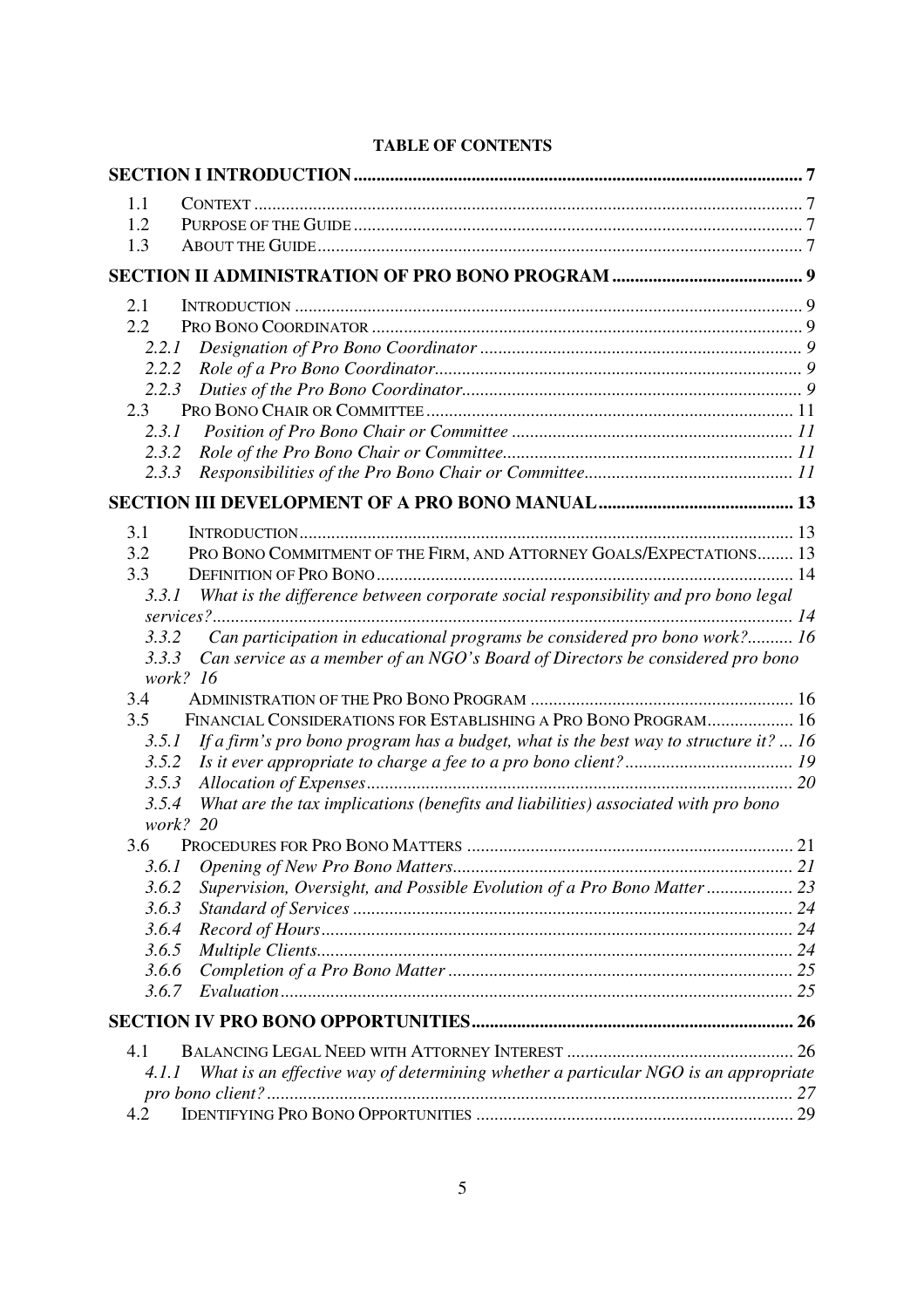|     | 4.2.1                                                                               |  |
|-----|-------------------------------------------------------------------------------------|--|
|     | 4.2.2                                                                               |  |
|     | 4.2.3                                                                               |  |
|     | 4.2.4                                                                               |  |
|     | Attorney or Commercial Client Identification of Pro Bono Opportunities  31<br>4.2.5 |  |
|     | SECTION V PROMOTION AND RECOGNITION OF PRO BONO WORK  32                            |  |
| 5.1 |                                                                                     |  |
| 5.2 |                                                                                     |  |
|     |                                                                                     |  |
| 6.1 |                                                                                     |  |
| 6.2 |                                                                                     |  |
|     |                                                                                     |  |
| 7.1 | HELP IN FILLING SOME OF THE GAPS IN THE AVAILABILITY OF LEGAL REPRESENTATION<br>36  |  |
| 7.2 |                                                                                     |  |
| 7.3 |                                                                                     |  |
| 7.4 | MARKETING AND PUBLICITY REGARDING THE PRO BONO PROGRAM  37                          |  |
| 7.5 | BUILDING RELATIONSHIPS WITH MEMBERS OF THE GLOBAL LEGAL COMMUNITY  37               |  |
|     |                                                                                     |  |
|     |                                                                                     |  |
|     | ANNEX C SELECTED INTERNATIONAL, REGIONAL AND NATIONAL PRO BONO                      |  |
|     |                                                                                     |  |
|     |                                                                                     |  |
|     |                                                                                     |  |
|     | GERMANY: DEFINITION OF PRO BONO BY MEMBERS OF PRO BONO DEUTSCHLAND E.V.  72         |  |
|     | HUNGARY: HUNGARIAN LAWYERS' ROLE IN ADVANCING THE PUBLIC GOOD (PRO BONO             |  |
|     |                                                                                     |  |
|     | NIGERIA: PRO BONO DECLARATION FOR MEMBERS OF THE NIGERIAN BAR ASSOCIATION  74       |  |
|     | POLAND: POLISH LAWYERS FOR THE PUBLIC GOOD / PRO BONO PUBLICO DECLARATION  76       |  |
|     | UNITED STATES: AMERICAN BAR ASSOCIATION'S MODEL RULE 6.1 VOLUNTARY PRO BONO         |  |
|     |                                                                                     |  |
|     | UNITED STATES: AMERICAN BAR ASSOCIATION'S RECOMMENDATION 121-A [EXCERPTS]  83       |  |
|     |                                                                                     |  |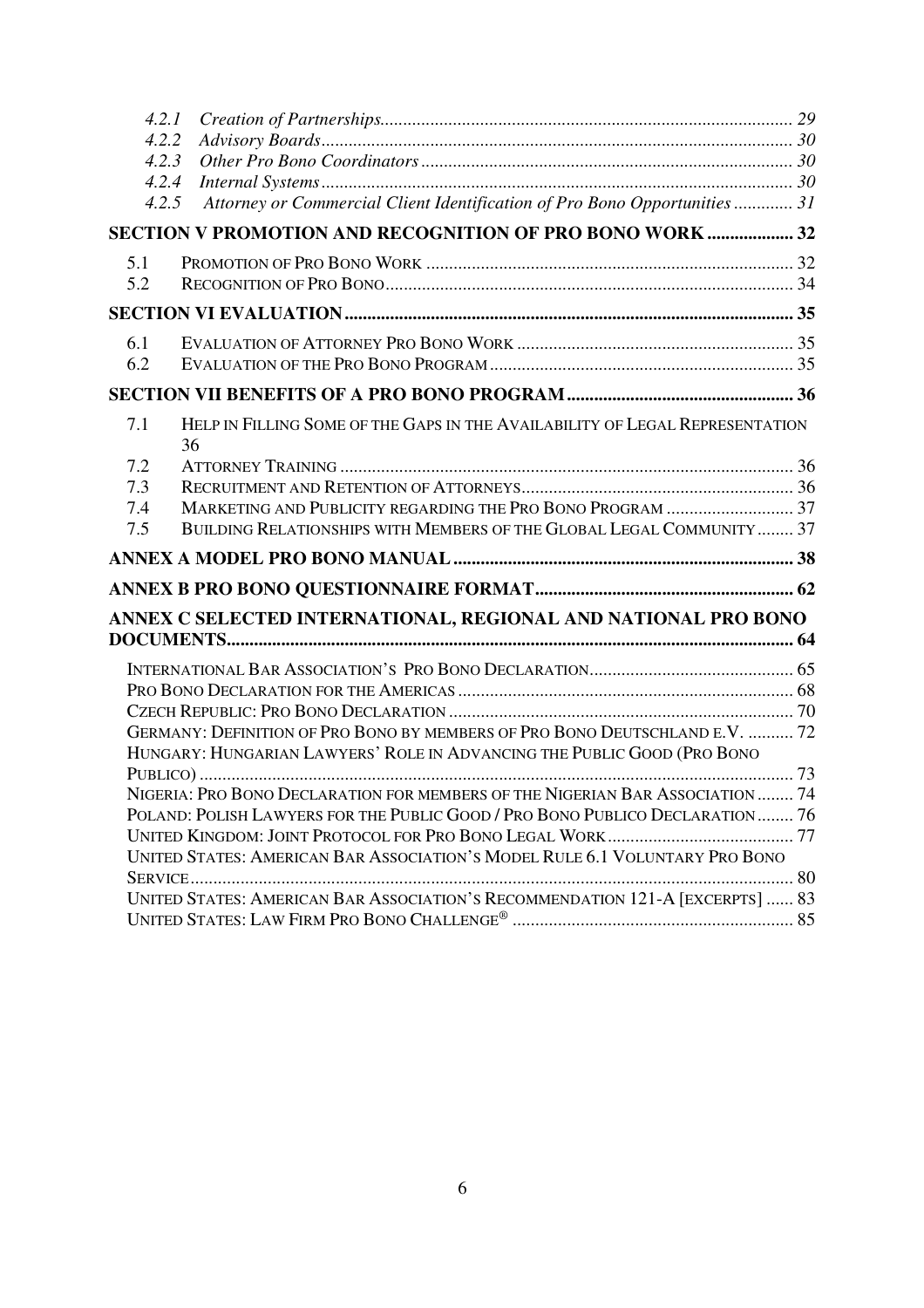# **SECTION I INTRODUCTION**

# **1.1 Context**

An increasing number of lawyers at law firms are undertaking pro bono work. For the purposes of this Guide, we will confine the definition of pro bono to the essentially identical definitions applied by the Pro Bono Institute and the American Lawyer (and interpreted as to NGOs, as discussed in Section 4.1.1 below, by the Association of Pro Bono Counsel). We recognize that many other types of activities in the public interest are considered by many to be pro bono work, and there are times herein where we discuss some of those other types of activities.

# **1.2 Purpose of the Guide**

The development of a permanent pro bono practice is similar to a firm's development of a new practice area or new department in that it requires the systematic implementation of a formal structure and support system so that pro bono work is fully integrated into the firm. The institutionalization of a formal pro bono program also helps to ensure high quality and efficient legal work with far-reaching impact.

A pro bono program should establish mechanisms that allow attorneys to partake in pro bono work, such as: removing potential internal obstacles to doing pro bono work (or the perception of obstacles); promoting participation in pro bono work among the firm's attorneys; providing clear indications that the firm supports the practice of pro bono; establishing mechanisms to identify pro bono opportunities; and promoting pro bono work internally.

A well-organized pro bono program is not only necessary to manage the pro bono work being done, but also to improve the quality of pro bono services. By establishing mechanisms to mentor and/or supervise pro bono work, and to develop internal expertise about various types of pro bono matters, a strong pro bono program can immeasurably increase the likelihood that pro bono clients' legal matters are handled appropriately. Moreover, a well-structured pro bono program can help develop strong institutional knowledge about how to handle various types of pro bono matters, and can provide constructive comments on lawyers' pro bono work that will lead to improved work on both pro bono and billable matters.

Finally, a formal pro bono program permits a firm's pro bono practice to function in an efficient and effective manner. By institutionalizing their pro bono efforts, law firms can save resources, money and time, thereby accomplishing more with less.

# **1.3 About the Guide**

The Vance Center has prepared the initial version of this Guide, entitled *PBDA Implementation Handbook: A Guide to Establishing a Pro Bono Program at Your Law Firm*, in conjunction with personnel at Skadden, Arps, Slate, Meagher & Flom LLP (Skadden, Arps) in 2009, soon after the adoption of the Pro Bono Declaration of the Americas (PBDA), to assist Latin American law firms in its implementation. The participating personnel from Skadden, Arps' pro bono team have considerable experience in structuring a pro bono practice and providing the support necessary for attorneys to undertake a broad range of pro bono work. The New York City Bar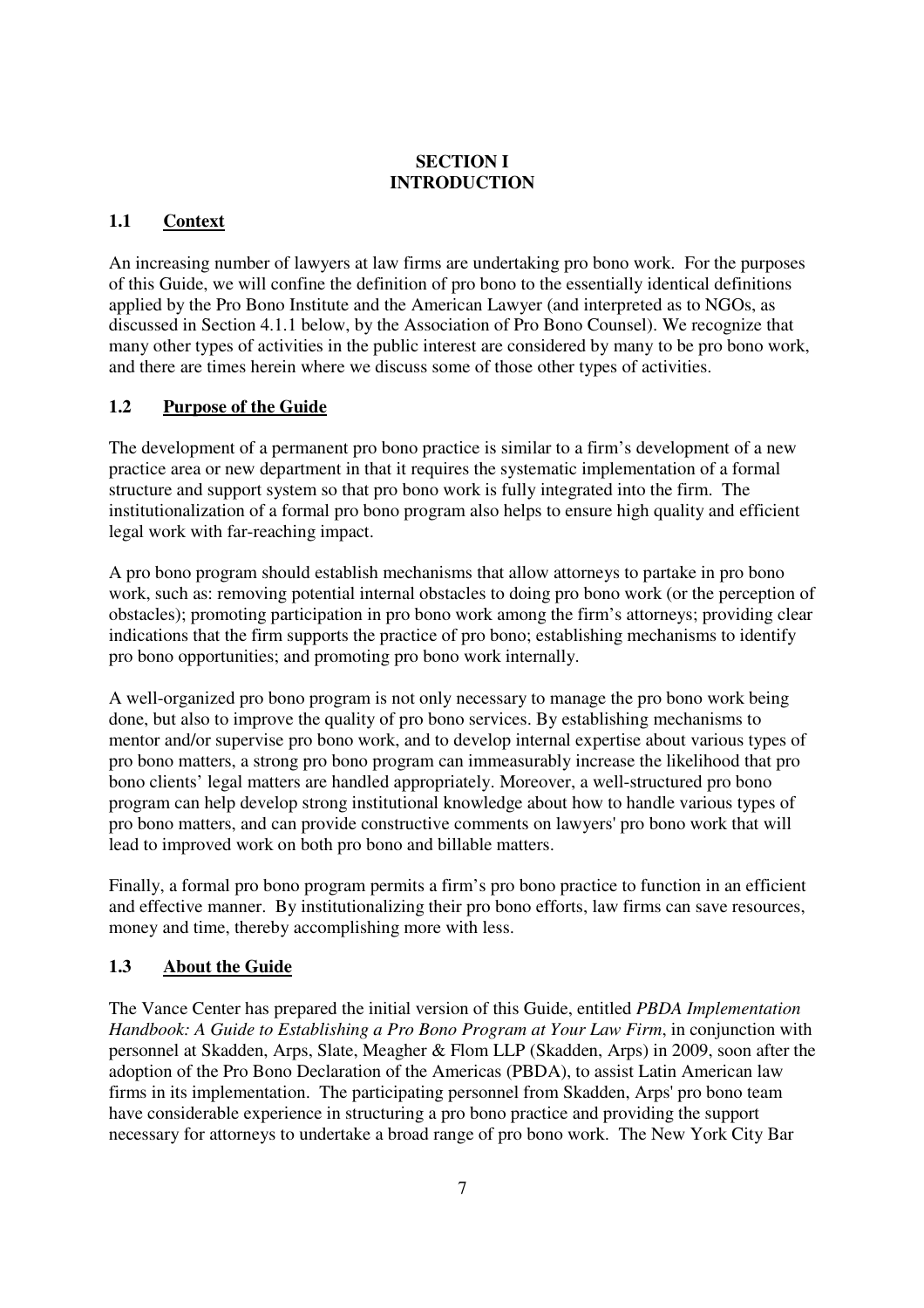and the City Bar Justice Center also provided valuable input to the development of this Guide. In drafting the initial version of this Guide, the Vance Center reviewed existing materials in this field, including pro bono manuals, best practices guides, and articles on the subject, and relied on the experiences of firms, bar associations, and pro bono provider organizations in the United States.

#### In 2011, the Vance Center published a supplement to the Guide, entitled *Frequently Asked Questions: A Supplement to the PBDA Implementation Handbook: A Guide to Establishing a Pro Bono Program at Your Law Firm*.

In 2014, PILnet asked the Vance Center and Mr. Tabak of Skadden, Arps for permission to modify and use the Guide to help law firms around the world develop pro bono practices, including translation of the Guide into languages of the countries where PILnet is active in promoting pro bono. For this purpose, Ronald Tabak of Skadden, Arps kindly edited the initial version to update it; final editing was performed by PILnet and included the incorporation of the 2011 Supplement into the main text of the Guide for the ease of use. Again, the updated version does not necessarily reflect the views of Mr. Tabak or Skadden, Arps.

This Guide is divided into seven sections. Section II focuses on the administration of the pro bono program. Section III describes the development of a pro bono policy manual. A model pro bono policy manual and corresponding attachments are provided as annexes to this Guide. Section IV describes systematic ways in which firms can identify pro bono opportunities. Section V concerns the encouragement and recognition of pro bono work within the firm. Section VI is a guide for evaluating attorney pro bono work as well as the pro bono program itself. Section VII describes the benefits of a pro bono program for a law firm.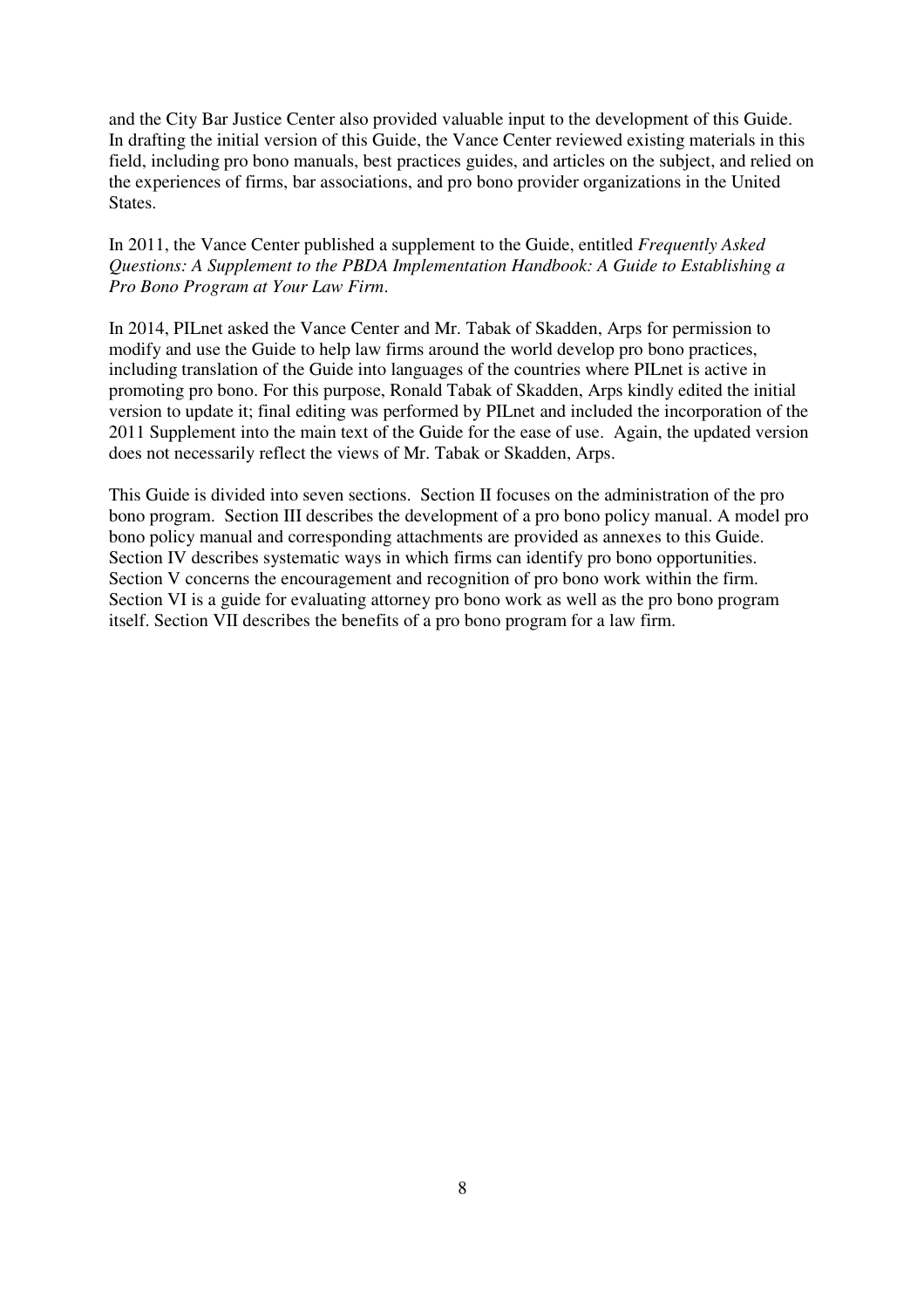#### **SECTION II ADMINISTRATION OF PRO BONO PROGRAM**

## **2.1 Introduction**

The first step for the firm in developing a pro bono program is deciding who will manage the program and setting the functions and responsibilities that this person or group of people will have.

The management of a pro bono program consists of two main components. The first is routine administration, commonly the responsibility of a pro bono coordinator. The second involves developing the broader objectives and direction of the firm's program, often the responsibility of the firm's pro bono chair or pro bono committee.

# **2.2 Pro Bono Coordinator**

#### *2.2.1 Designation of Pro Bono Coordinator*

It is up to the firm's leadership to decide who is best positioned to direct the pro bono program. The pro bono coordinator in small to midsized firms may be one of the firm's partners or associates who assumes this role in addition to his/her role as an attorney of the firm. In the case of large firms, the pro bono coordinator may or may not be an attorney whose sole or greatest responsibility is managing the pro bono program. Regardless of who is ultimately selected as the pro bono coordinator, the firm must ensure that the individual has sufficient time and resources to fulfill all of the responsibilities the role requires. At very large firms, the pro bono coordinator may be an experienced attorney, supported by one or more legal assistants/administrative coordinators centrally and by pro bono point people in particular offices.

#### *2.2.2 Role of a Pro Bono Coordinator*

- (a) A pro bono coordinator who is not an attorney must not perform duties that require legal training, such as supervising the legal aspects of pro bono work of attorneys at the firm, or playing a key role in identifying or dealing with legal ethics issues that may arise.
- (b) Should the pro bono coordinator supervise legal assistants/administrative coordinators, it is important to ensure that the latter have the level of experience and knowledge required for the delegated duties, and that there is sufficient coordination so that coordination/administrative work doesn't go unattended.
- (c) The pro bono coordinator, if not a partner, must have ready access to a partner (or in some instances, of counsel who has long been a partner).
- (d) Regardless of the status of the pro bono coordinator, (s)he should have ready access to one or more people at the law firm who have expertise/responsibility for legal ethics issues/policies. At a growing number of firms, there is a General Counsel, with whom the pro bono coordinator should interface closely.

#### *2.2.3 Duties of the Pro Bono Coordinator*

In general, the duties of a pro bono coordinator are as follows:

(a) *Administrative Management*: The pro bono coordinator is responsible for the daily administration of the pro bono program, which includes opening, maintaining, and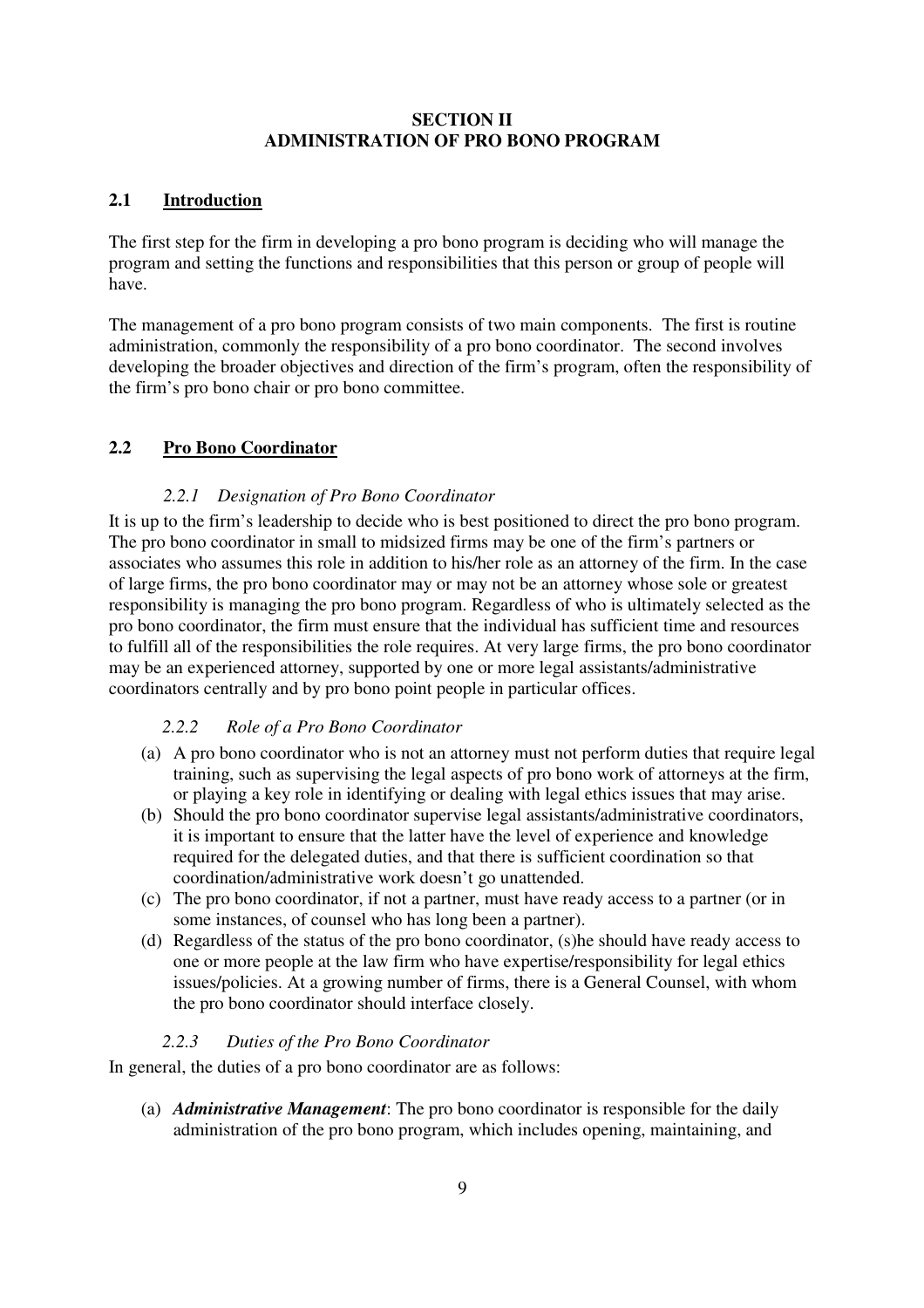closing pro bono matters. Where the firm has adopted a pro bono manual that contains procedures for undertaking these tasks, the coordinator must ensure that each step is completed. The pro bono coordinator's duties also include ensuring the proper organization and maintenance of matter-related documents, as well as any pro bono forms and manuals, and recording pro bono hours per attorney and per pro bono client (see Section 3.6.4).

- (b) *Oversight of Pro Bono Cases*: The pro bono coordinator must regularly check rigorously on the status of all pro bono matters that the firm, or lawyers at the firm, handle. This includes knowing the current status of all pro bono matters to ensure that all pro bono work is handled in a timely manner and to address any problems that arise. A good way to keep abreast of each case is through the use of status update reports, which the pro bono coordinator circulates, reviews, and acts upon with regard to things that need attention.
- (c) *Changes of Staffing of Pro Bono Matters*: It is vital that the pro bono coordinator be aware of the following, and other changes in the situations of lawyers and others working on pro bono matters: leaving the firm; going on a leave of absence (which may occur unexpectedly); or working for a period of time for a firm client or a pro bono group (during which time, conflicts considerations may preclude continuing work on existing pro bono matters).

It is crucial that when such changes occur—particularly with regard to lawyers who have entered appearances or communicated with clients, opposing or other counsel elsewhere, courts, administrative agencies, etc. — notice be given regarding the changes and concerning permanent or temporary replacement counsel. In some instances, permission may be needed from a court, administrative agency, etc., to withdraw or appear, even temporarily. The pro bono coordinator must ensure that there are procedures in place to ensure that these necessary actions take place.

With regard to changes in legal assistants working on a pro bono matter, the pro bono coordinator should work to ensure that there is continuity in legal assistant staffing, and that files and databases with regard to pro bono matters continue to be maintained properly.

- (d) *Relationships with Pro Bono Organizations*: The pro bono coordinator must routinely communicate with organizations with which the firm has formed pro bono partnerships to receive descriptions of available pro bono opportunities and periodically inform them of the status of the pro bono cases that lawyers at the firm undertake (see Section 4.2.1). The pro bono coordinator should periodically discuss with each such organization what improvements could be made on either side or both sides of the relationship. If the firm decides not to form pro bono partnerships, the pro bono coordinator should identify through some other means the pro bono opportunities that come within the mission of the firm's program.
- (e) *Notification of Available Pro Bono Matters*: Another responsibility of the pro bono coordinator is to notify (via email or other form of communication) attorneys at the firm of pro bono opportunities and, in general, to promote the pro bono program within the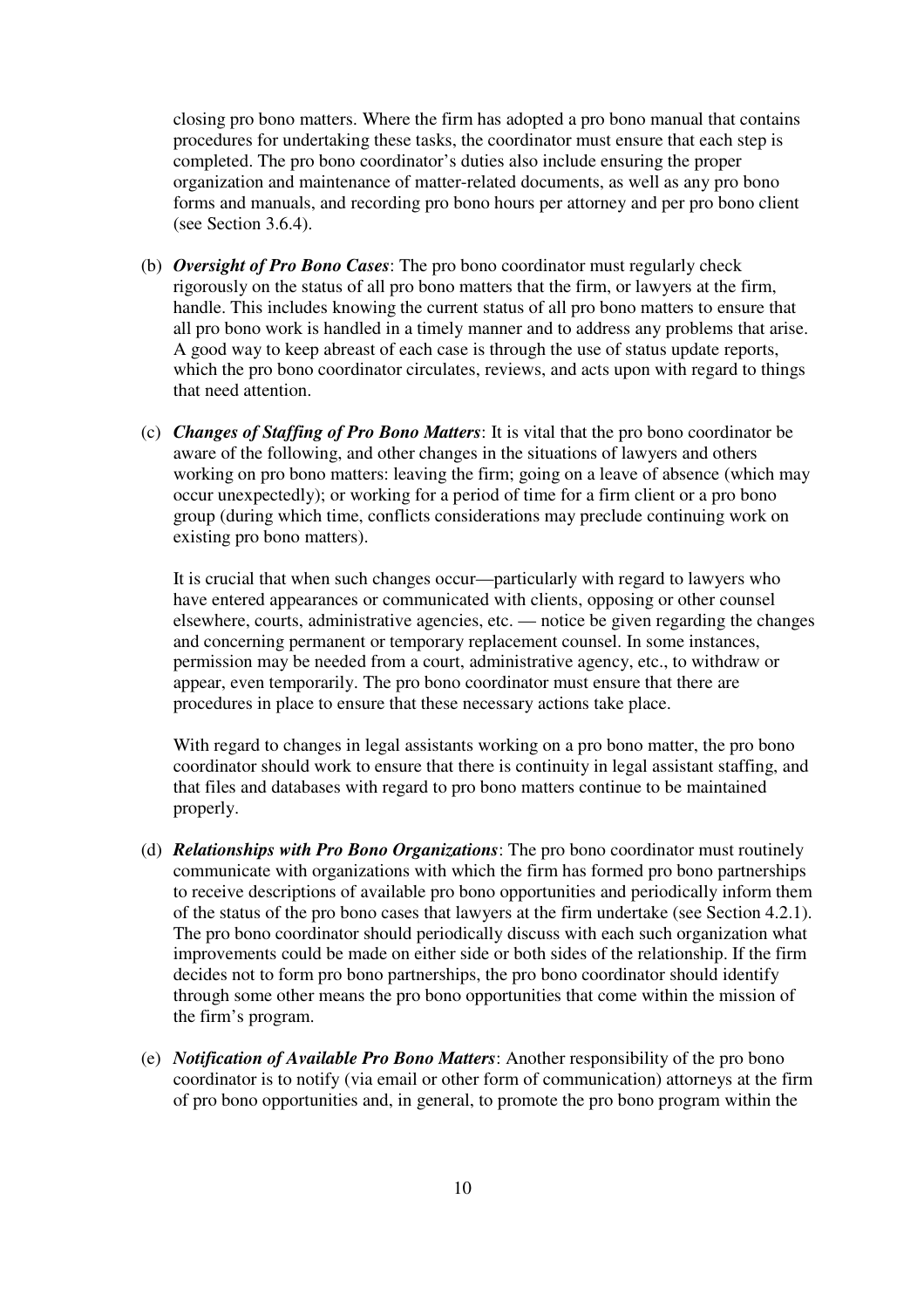firm (section 5.1). In addition, individual lawyers should be encouraged to suggest pro bono matters about which they may learn.

(f) *Accountability*: The pro bono coordinator must inform the pro bono chair or committee (or whomever else may be responsible) of the status of the pro bono program and of notable developments in particular matters.

#### **2.3 Pro Bono Chair or Committee**

#### *2.3.1 Position of Pro Bono Chair or Committee*

Various factors determine the direction of a firm's pro bono program, such as the firm's size, culture, and hierarchical structure. At large law firms in the United States, a partner (or, sometimes, counsel who had been a long-time partner) typically oversees the pro bono program. In addition to any other role(s) at the firm, (s)he is responsible for overseeing the overall direction of the pro bono program. The pro bono partner (or of counsel) may chair a pro bono committee that should include the pro bono coordinator and some or all of the following: partners, counsel, and associates from various offices. At some firms, there is a pro bono committee but not a pro bono partner (or of counsel).

#### *2.3.2 Role of the Pro Bono Chair or Committee*

It is crucial that at least one partner (or long-term partner who is now of counsel) be involved (at least in an oversight role) in the management of the pro bono program. It is strongly preferable that the law firm's managing or executive partner, or (if applicable) one or more of the firm's founders, be knowledgeable about and visibly supportive of the pro bono program.

As noted below, overseeing the directions in which a pro bono program moves should involve strategic decision-making in which at least some of the firm's partners participate (see Section 2.3.3). The participation of partners in the oversight and strategic direction of the pro bono program can have the positive effect of giving a strong indication to all levels of attorneys that the firm encourages and endorses pro bono work (see Section 5.1(a)).

#### *2.3.3 Responsibilities of the Pro Bono Chair or Committee*

In general, the duties of the pro bono chair or committee are as follows:

- (a) *Oversight of the Pro Bono Program*: The pro bono chair or committee must monitor the pro bono program to ensure that it is functioning effectively. This includes oversight of the work of the pro bono coordinator.
- (b) *Oversight of the Pro Bono Manual*: The pro bono chair or committee should participate in the initial drafting and periodically should consider the contents of the firm's pro bono manual, even where most of the contents are prepared and revised by the pro bono coordinator (if any) (see Section 3.1).
- (c) *Development of Pro Bono Partnerships*: The pro bono chair or committee should help develop the firm's pro bono partnerships, and to some extent should consider potential additional types of pro bono partnerships (see Section 4.2.1.). If the firm decides that it will not enter into pro bono partnerships, the pro bono chair or committee will need to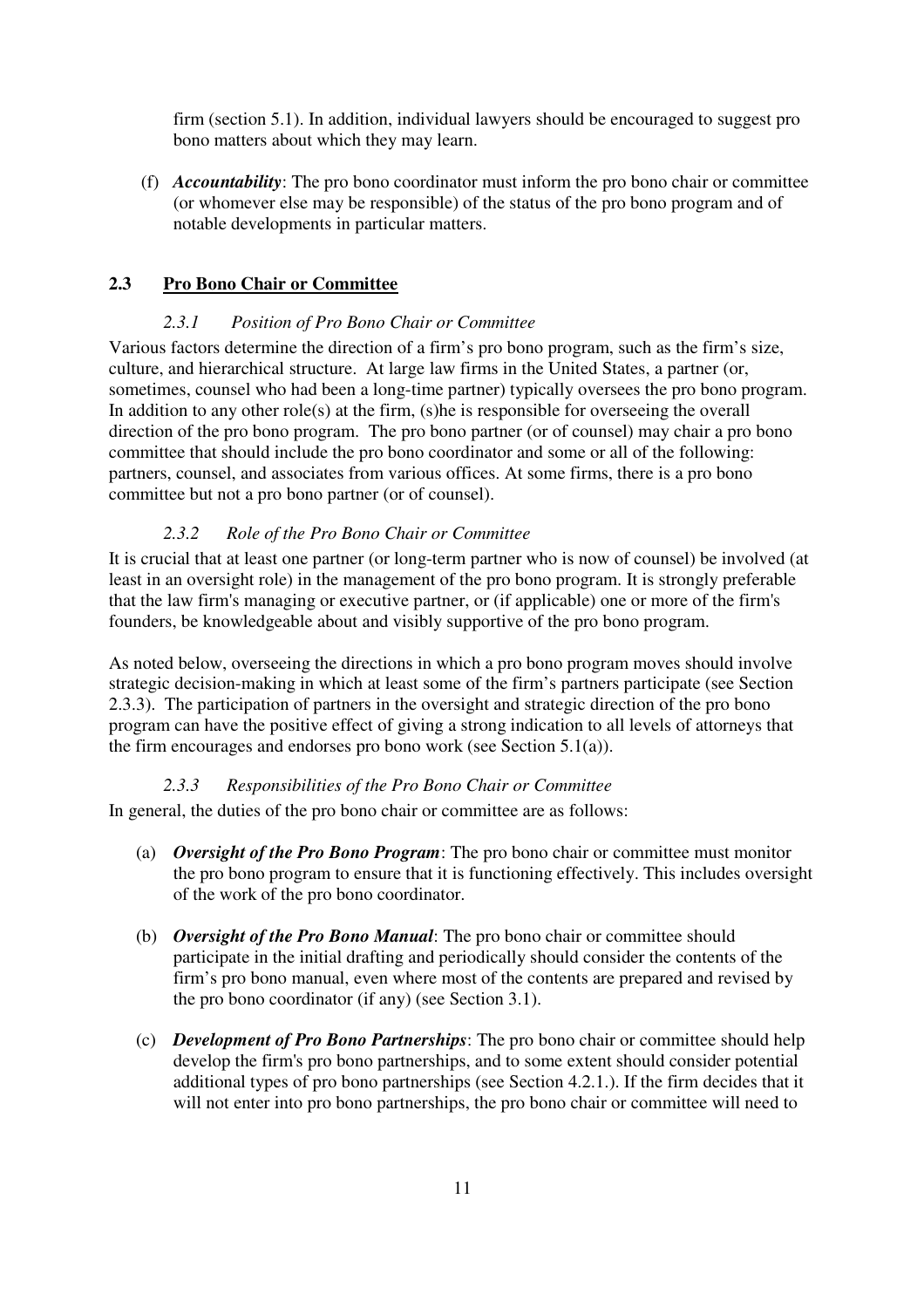work with the pro bono coordinator (if any) to establish another mechanism for identifying pro bono opportunities (see Section 4.2.2).

- (d) *Approval of New Pro Bono Matters*: As indicated below, it is advisable that firms establish a procedure to open, monitor, and close pro bono matters (see Section 3.6). The pro bono chair or committee either (a) in conjunction with the pro bono coordinator, should approve the opening of all new matters or (b) should be comfortable with the parameters that the pro bono coordinator utilizes in approving the opening of most new cases and should be consulted (as should one of the firm's ethics experts or its General Counsel, if any) by the pro bono coordinator in unusual situations (see Section  $3.5.1(b)$ ).
- (e) *Promotion and Acknowledgement of Pro Bono Work*: Another function of the pro bono chair or committee is to work with the pro bono coordinator (if any) to determine the ways in which the firm will encourage and recognize pro bono work internally (see Section V).
- (f) *Assessment of the Pro Bono Program*: The pro bono chair or committee should consider the successes and setbacks of the pro bono program, making or suggesting adjustments to it as appropriate (see Section 6.2).
- (g) *External Marketing and Publicity*: The pro bono chair or appropriate firm leadership should define or participate in the process of defining the external marketing and publicity of the firm's pro bono program (see Section 7.4).
- (h) *Administration*: At some firms, the chair of the pro bono committee may also carry out some or all of the administrative aspects of the program.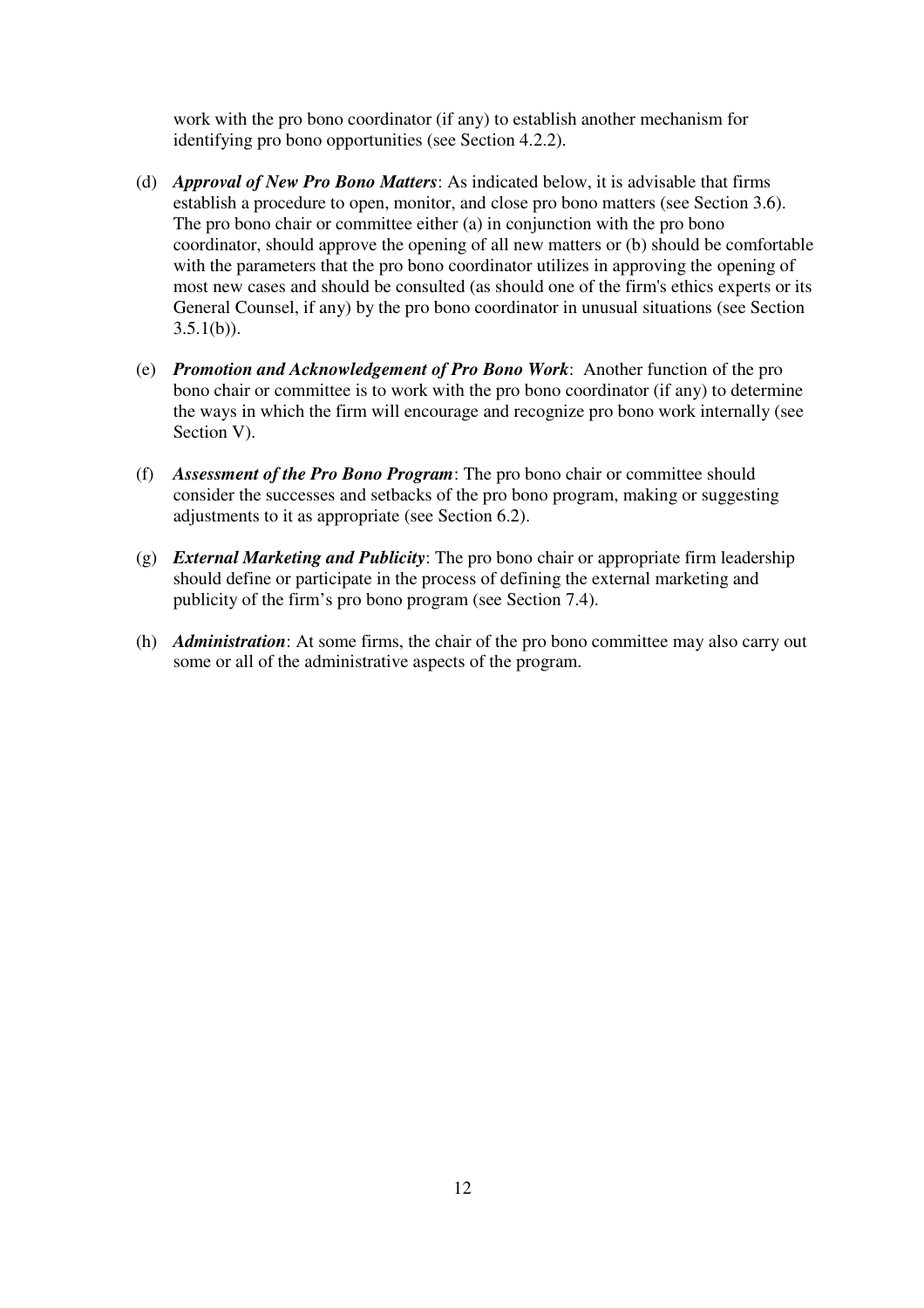#### **SECTION III DEVELOPMENT OF A PRO BONO MANUAL**

# **3.1 Introduction**

An important aspect of a pro bono program is the development of a pro bono policy manual. Although pro bono manuals differ in their depth and range, the manual generally serves four functions.

- 1. The manual defines pro bono work and what types of pro bono matters the firm or its lawyers may undertake.
- 2. The manual articulates the firm's commitment to pro bono practice.
- 3. It defines those who are responsible for the administration of the firm's pro bono program.
- 4. Finally, the manual sets forth, at a minimum, the high-level procedures to be followed in connection with the pro bono program. (There may be a considerably more detailed pro bono policy and procedures document, which may also be a part of the firm's overall policies and procedures.).

The firm must first decide who will draft and approve the initial pro bono manual. Because the pro bono manual establishes the firm's official position with respect to pro bono, it is advisable that the first three aspects of the manual described in the preceding paragraph be approved by the firm's executive or managing partner and discussed with the firm's partners. The pro bono chair or committee should also participate in this process, as well as in the consideration of the detailed pro bono policies and procedures. Often, the drafting will be largely or entirely undertaken by the pro bono coordinator (if any) (see Section 2.3.3(b)).

Annex A provides a sample pro bono manual (a "*Model Pro Bono Manual*"), which contains standard clauses often used in manuals at large firms in the United States. The Model Pro Bono Manual is written in such a manner that it can be easily adapted by any firm.

#### **3.2 Pro Bono Commitment of the Firm, and Attorney Goals/Expectations**

The introductory section of the pro bono manual articulates the firm's commitment to pro bono practice. In particular, it contains a declaration that the firm supports and encourages its attorneys' participation in pro bono work.

This section normally contains specific pro bono goals or expectations adopted by the firm. Goals can include an annual minimum number of pro bono hours per attorney or for the firm as a whole, a pro bono percentage of attorney billable hours, and/or a percentage or number of attorneys who will undertake at least a particular number of pro bono hours each.

Attorneys are not the only people at law firms who can provide pro bono services. Paralegals, clerks, secretaries, summer associates and administrative personnel also make valuable contributions, and are often enthusiastic about participating in pro bono matters.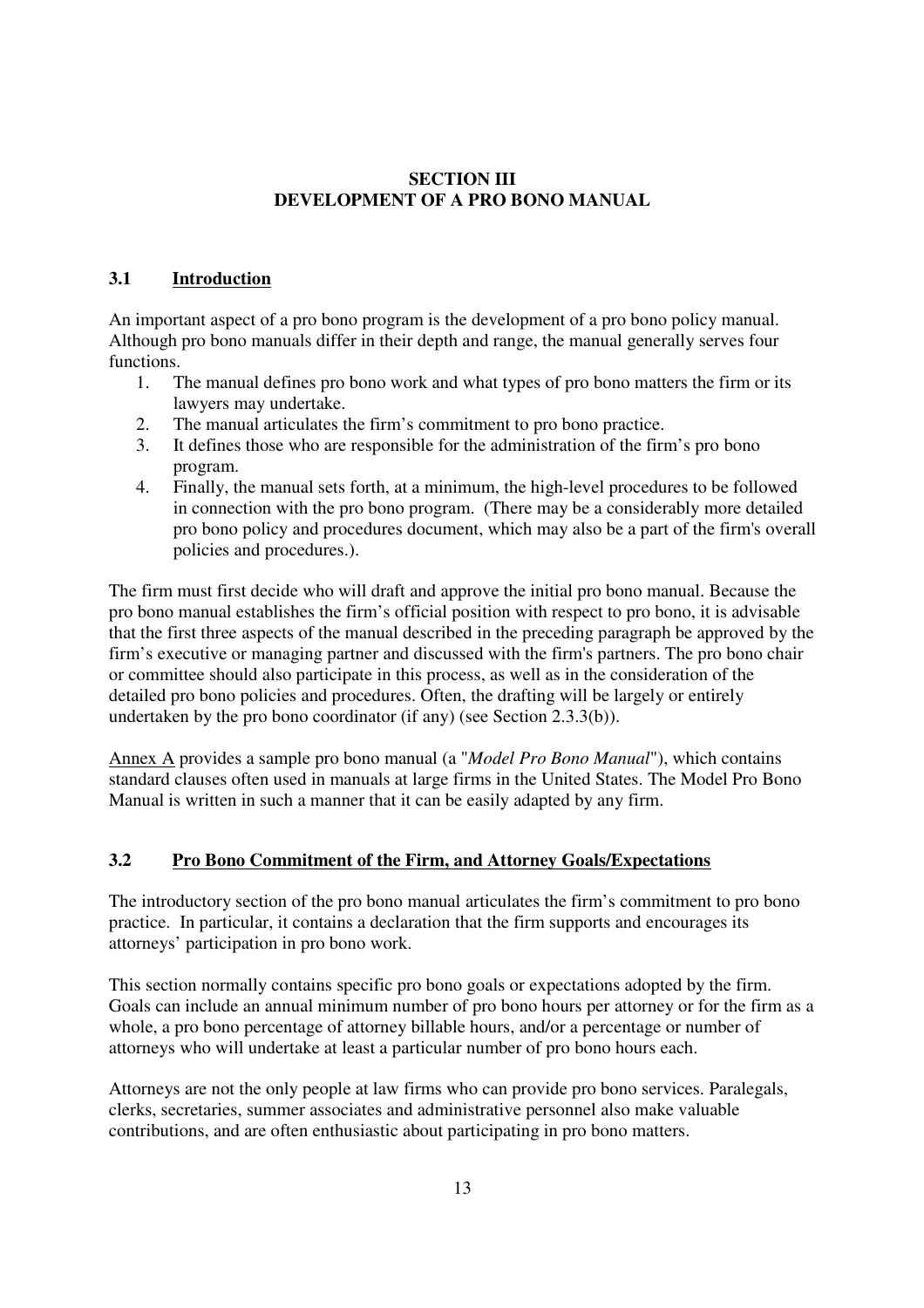## **3.3 Definition of Pro Bono Work**

This section of the pro bono manual defines what kind of services and types of legal issues the firm will consider "pro bono" and what categories of clients will qualify for pro bono assistance. Some firms, for internal purposes, will label some matters as "pro bono" that do not come under the generally accepted definition used by the Pro Bono Institute and the American Lawyer. Others will do free legal work regardless of whether or not it fits under the generally accepted definition. Where this occurs, the firm should clearly delineate in the manual the "pro bono" work that comes within the generally accepted definition and, if it does sometimes permit additional work to be done for free, should make it clear that such work will not be reported externally as being "pro bono," even if for some purposes it may be internally referred to as "pro bono". For the purposes of this Guide, we will refer only to "pro bono" as defined by the Pro Bono Institute and the American Lawyer, or that is defined less broadly than their definition.

A firm's concept of pro bono legal services may include free legal services provided to the poor or to nongovernmental institutions (NGOs) that primarily benefit the poor. It may also include legal services that are provided in matters of public interest (such as civil rights matters that would not likely be brought in the absence of free counsel) and in matters on behalf of marginalized populations. It may also include free legal services to NGOs that do not primarily benefit the poor, but are so relatively small that they cannot afford counsel.

Furthermore, so that the firm's attorneys have a high level of understanding of the scope of pro bono, firms should not only define what they will consider to be pro bono services, but also what activities will *not* be considered pro bono. For example, pro bono should not include providing legal services at reduced fees. Nor should it include non-law-related assistance, lecturing, publishing books or articles on subjects not specifically directed at legal issues that come within the pro bono definition, or providing free legal services to friends and family (at least if they are not poor). Many of these activities are desirable and represent contributions to the community, but should not be categorized as pro bono work.

#### *3.3.1 What is the difference between corporate social responsibility and pro bono legal services?*

It is important to keep the definition of "pro bono" in mind. Without a full and deep understanding of what pro bono actually entails, a law firm will not be able to institutionalize the kind of pro bono program that will enable it to meet its pro bono goals in a meaningful way.

To begin, pro bono is a professional obligation, one that stems from the nature of the attorney's role in society, and the privileged position attorneys occupy in terms of providing access to justice. It is a particularly important obligation in addressing the expanding gaps that preclude the neediest in society, and the nonprofits that provide them with services, from securing paid counsel. The importance of the obligation also is great where public interest matters would not otherwise have access to legal advocacy were it not for pro bono lawyers.

Pro bono legal work—while crucial for the reasons just stated—is different from non-legal volunteer work and other forms of charity. This difference arises from the facts that pro bono legal work (a) helps to fill the gap between the legal needs of the most disadvantaged in society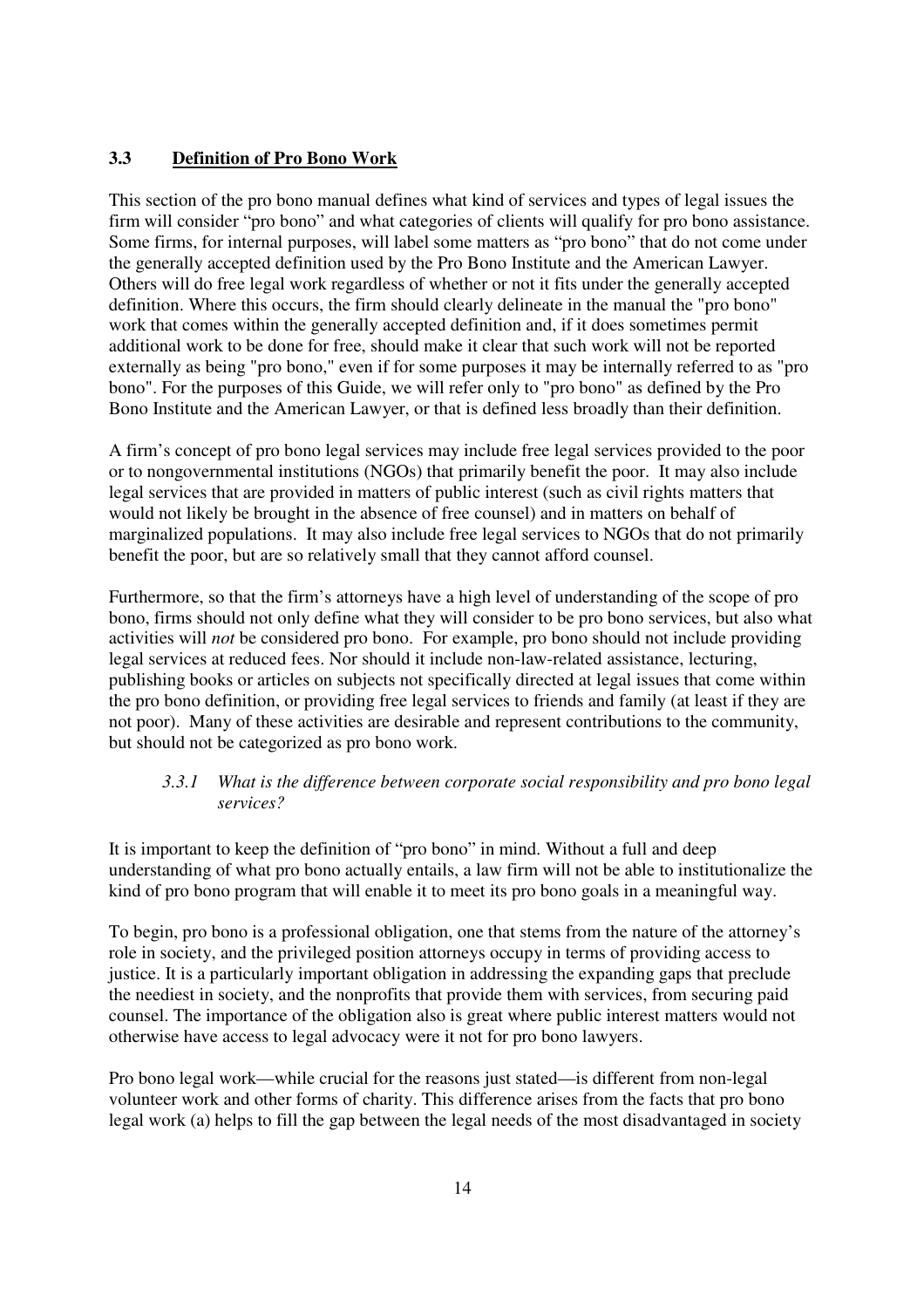and their ability to find counsel, and (b) helps to address other access-to-justice gaps (such as when nonprofits or public interest groups cannot afford counsel). It is crucial to keep pro bono legal work completely separate from volunteering and other forms of charity in establishing the firm's pro bono structure (even if the same person may, for example, coordinate pro bono legal work and volunteer activities). The only circumstance in which charity and pro bono work may coexist in a structural way is for budgeting.

Business trends and globalization have spurred an ever-increasing interest in "corporate social responsibility." Corporate social responsibility is a form of corporate self-regulation by which businesses embrace responsibility for the impact of their activities on stakeholders and other members of the public sphere. Clients and consumers are increasingly placing demands on corporations and professionals to maintain responsible practices that benefit not only the consumers but also employees, the environment, and society as a whole. Because corporate clients often seek a law firm that is "socially responsible," the concepts of (a) corporate social responsibility in a legal environment and (b) pro bono legal services can create confusion. An additional factor, in some instances, is that a corporate client may take into account a law firm's pro bono program in determining the extent to which they think the law firm is "socially responsible."

There should remain, within each law firm, a clear distinction between charitable contributions, volunteerism, socially responsible business practices, and pro bono legal services. Charitable contributions are the easiest of the first three of these to distinguish from pro bono, in that they consist of direct financial contributions to charitable organizations, nonprofits, civic organizations, churches, or other entities. While some of these financial donations may *contribute* to or assist these organizations in the provision of services (sometimes, including or entirely consisting of legal services) to poor or marginalized individuals, groups or communities, the donations themselves do not qualify as pro bono work. Furthermore, an attorney or law firm does not meet its pro bono commitment by making financial contributions to these organizations, regardless of the organizations' beneficiaries and ultimate purposes. It should be noted, however, that, as pointed out in section 4.2.1 below, law firms should plan on making financial contributions to organizations that are sources of (and often have further involvement in) pro bono matters.

Community service, or volunteerism, is also distinguishable from pro bono legal services. Community service includes collecting items for persons in need or providing *social* (and not legal) services to these same people. This includes, but is not limited to, food, clothing or blood drives (or any type of tangible resource collection for the disadvantaged); painting a school; cleaning debris from a park, etc.

Community service is valuable for the betterment of society, and can also serve to solidify and build relationships with clients and the wider population. Volunteer service allows for open collaboration between lawyers and other members of the community, without the level of formalization and specialization necessary for pro bono legal work. It can also be an extremely rewarding team-building exercise. Therefore, while it cannot be considered pro bono legal work, volunteer community service remains a valuable experience for lawyers and firms.

Environmental efforts on behalf of a law firm—for example, paper, cell phone or plastic recycling programs—are also not pro bono work.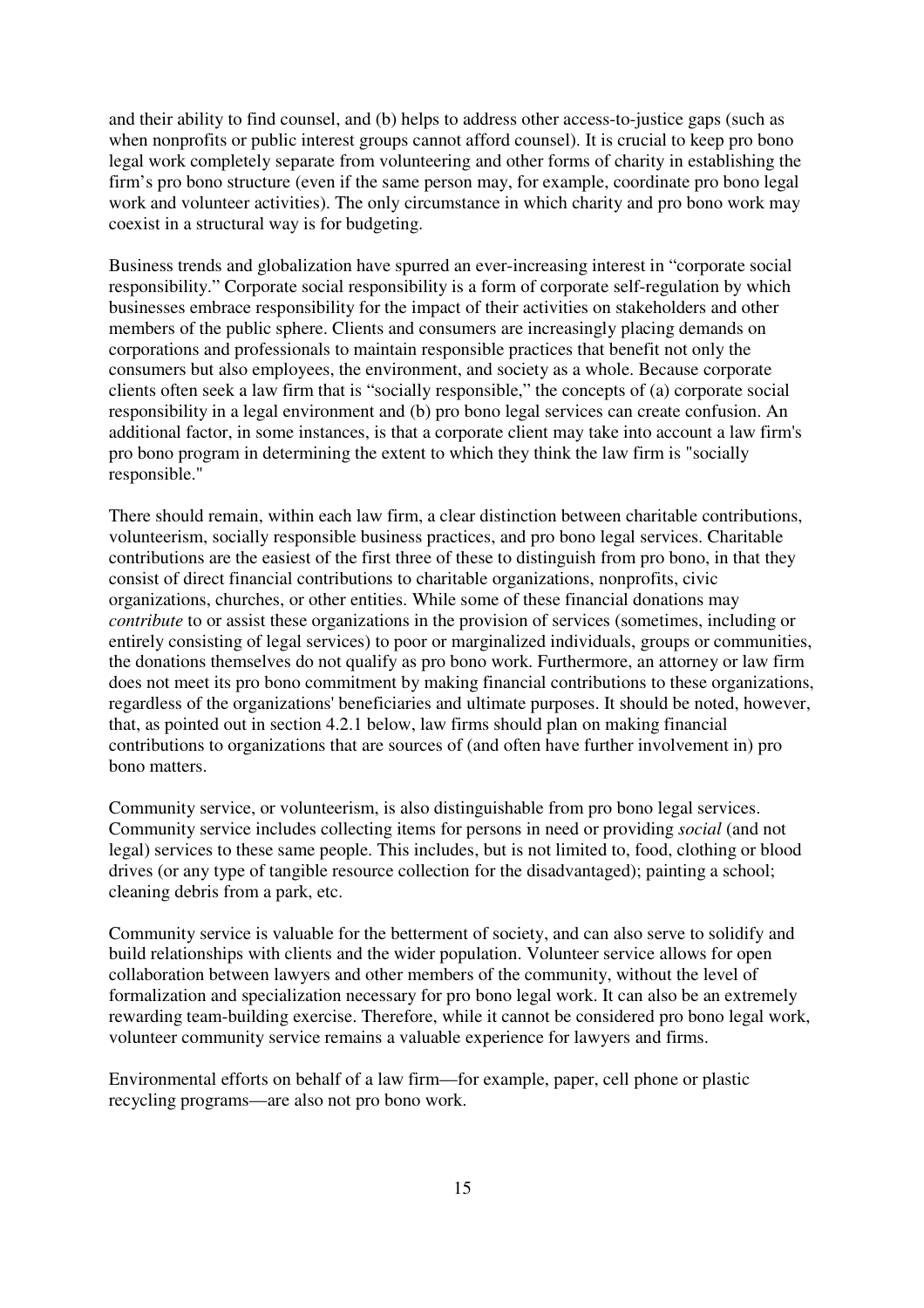# *3.3.2 Can participation in educational programs be considered pro bono work?*

It depends. Law firms disagree as to whether particular kinds of such activities should be counted toward an attorney's pro bono hours. In determining whether a particular project should be considered pro bono, it is helpful for a law firm to keep in mind both the *purpose* of the project and the *necessity of legal skills* for completing the project. The greater the need for legal skills in order to successfully accomplish the project's goals, the more likely it will be that the project should be considered pro bono.

A useful example can be found in juxtaposing high school student mentoring and educational programs that train lawyers to handle certain cases that fall within the definition of pro bono. The former—mentoring or tutoring students—should not be considered pro bono work because it does not involve the delivery of legal services. When legal skills or knowledge are not required, the project should be considered volunteerism.

## *3.3.3 Can service as a member of an NGO's Board of Directors be considered pro bono work?*

While board service is not generally considered pro bono work, it is an important aspect of generating a pro bono culture and (if the NGO is a clearinghouse) cementing a clearinghouse's vital role in the pro bono chain. It is very important for a lawyer who is a board member of an NGO to make it clear when (if ever) he or she is acting in the capacity of a lawyer for the NGO. Some law firms do not ever permit legal work to be done for an NGO whose board of directors includes a lawyer from the firm. Ethical considerations should be taken into account, in light of the particular circumstances, by those law firms that do permit legal work to be done for such an NGO.

# **3.4 Administration of the Pro Bono Program**

This section of the pro bono manual establishes who will administer the firm's pro bono program, outlining the responsibilities of the various program roles of, as applicable, the pro bono coordinator, pro bono chair, and pro bono committee. The administration of the program includes the general coordination of pro bono projects and management of the pro bono program, and is usually the responsibility of the pro bono coordinator or committee. For general descriptions of the positions, qualifications, and duties of the pro bono coordinator and the pro bono chair or committee, see Section II of this Guide.

# **3.5 Financial Considerations for Establishing a Pro Bono Program<sup>1</sup>**

# *3.5.1 If a firm's pro bono program has a budget, what is the best way to structure it?*

There are costs and expenses associated with all pro bono programs. These include both internal and external costs. Internal costs are such routine course of business expenses as photocopying, phone calls, postage, transportation, and messenger services. External costs include non-routine,

<sup>-</sup><sup>1</sup> This section was adapted from *Frequently Asked Questions: A Supplement to the PBDA Implementation Handbook: A Guide to Establishing a Pro Bono Program at Your Law Firm.*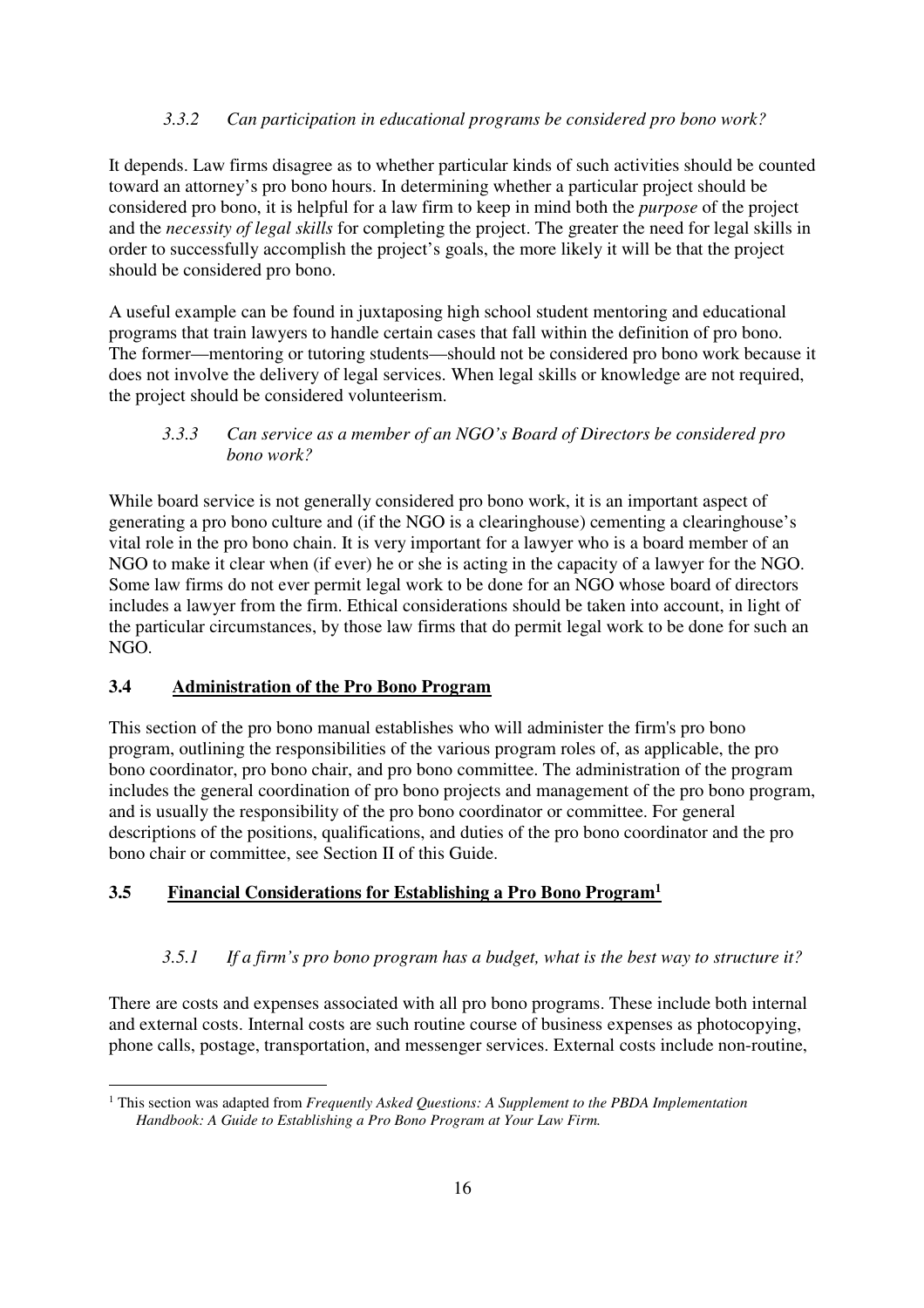out-of-pocket expenses, such as filing fees and fees for experts and investigators. Firms may have different policies on how to allocate such costs as between the law firm and the pro bono client, which will be discussed later.

Regardless of what a firm's policy is, establishing a pro bono budget for costs and expenses is considered by many firms to be a crucial aspect of the institutionalization of pro bono, and the development of a sustainable internal pro bono program. Firms that adopt pro bono budgets believe that doing so makes possible a smoother transition into a fully integrated pro bono practice. (It should be noted, however, that some firms with successful pro bono programs do not adopt pro bono budgets, believing that this enables the pro bono program to have greater flexibility.)

A clear policy regarding a pro bono budget can send a message about the firm's pro bono commitment that can be important for the development of a firm-wide pro bono culture. Although the budget may be used to guide the extent of involvement, it should not be used to preclude the firm's involvement in complex pro bono matters, particularly those that have potential for a significant positive, social impact, and which the firm could otherwise afford to undertake.

Additionally, a pro bono budget can enable associates to understand the firm's expectations regarding pro bono, and may permit a more complete evaluation of the firm's pro bono program in a way that allows for yearly expansion and continued sustainability.

As is the case with most administrative and managerial matters, budgeting for pro bono is handled somewhat differently at every firm that has a pro bono budget, and is tailored to meet the needs and goals of the individual firm. All aspects regarding the development of an internal pro bono program at a law firm—including the budget (unless firm management decides not to have such a budget)—should be modeled in a way that not only fits the firm's "corporate culture" but also enables the most efficient use of resources and a fully integrated pro bono practice.

Law firms need not "reinvent the wheel" when it comes to establishing a pro bono practice. Instead, law firms can rely on well-established firm policies and procedures for the pro bono realm. In other words, to ensure that pro bono is an integral part of the law firm, law firms should strive to make the administrative aspects of pro bono as integrated as possible within an already existing infrastructure. Using established mechanisms enables law firms to more effectively handle pro bono matters, streamlining the ease of process. Well-integrated structures make pro bono more user friendly for the firm's attorneys, and ensure high-quality legal services to all firm clients.

While there are many different ways to structure a pro bono budget, a few of the most commonly utilized options are described below.

**(a) Option 1: Separate Pro Bono and Charitable Contribution Budgets:** To avoid confusion, or simply because it more closely fits the law firm's business model and institutional structure, some law firms prefer keeping pro bono and charitable contributions separate for all purposes, including budget management. Because allocations for pro bono work and charitable contributions at these firms are discrete, the firm's annual charitable contributions will neither increase nor decrease the amount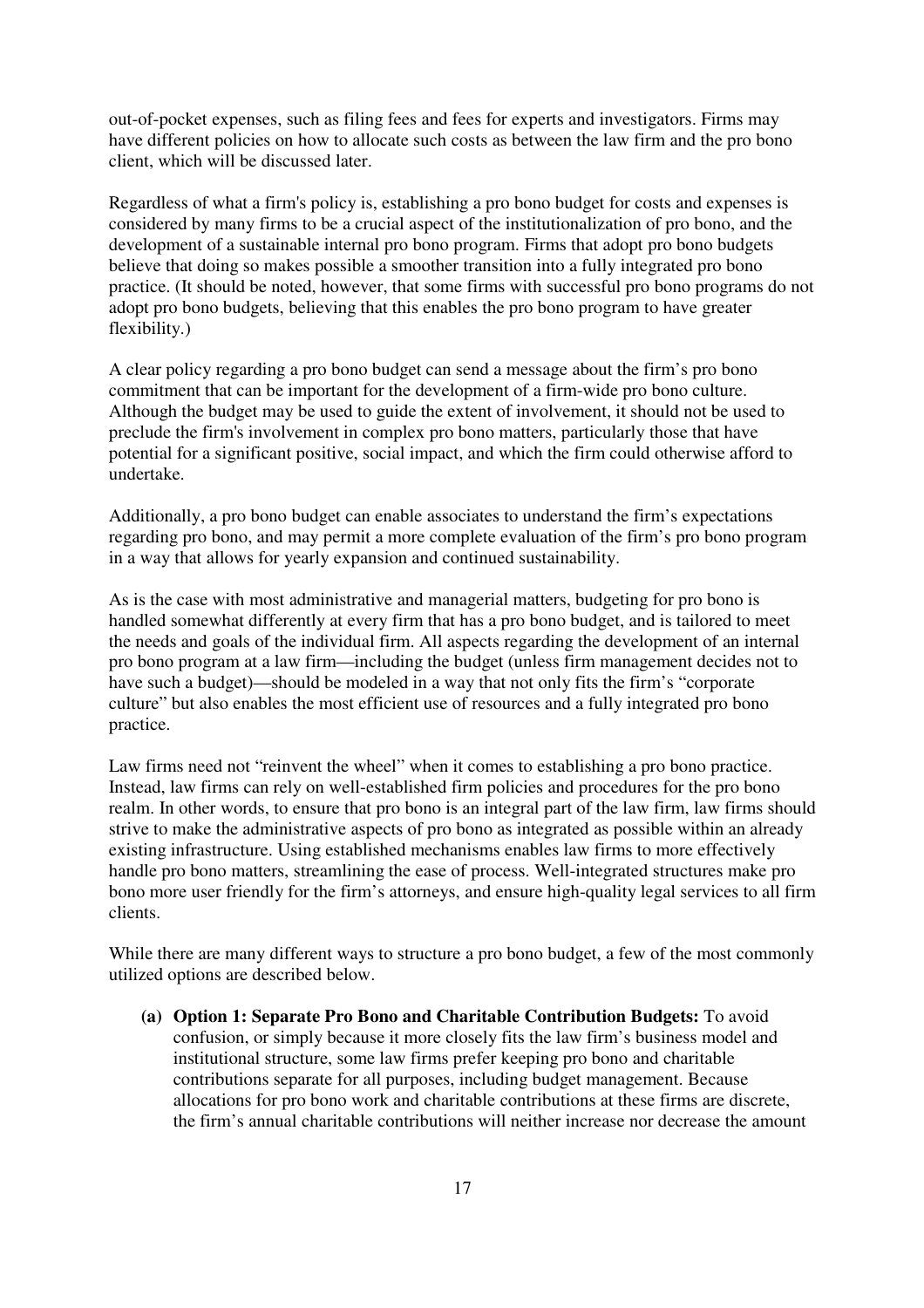that can be spent on pro bono and vice versa. Similar to what is described above, law firms who opt for this choice should distinguish between financial contributions and the provision of free legal services.

**(b) Option 2: Expand the Charitable Contribution Budget:** Another possible option for establishing a pro bono budget is for the firm to expand its annual charitable contribution budget (if it has one) and include its pro bono practice under this larger umbrella. Many law firms have historically allocated an annual budget for charitable contributions to social or civic organizations. Once such a law firm considers incorporating pro bono as one of the firm's practice areas, it will often choose to combine the budget for charitable contributions with the costs associated with pro bono work. Thus, any costs associated with the delivery of free legal services will essentially come from the same source as the firm's charitable contributions. This means that unless the firm also increases its overall budget once it incorporates pro bono work—the implementation of a formal pro bono program could mean a decrease in the firm's annual charitable contributions.

 Firms that maintain a budget for charitable contributions will often assign a committee to handle all requests for charitable disbursements (the "Charitable Contributions Committee"). When this is done, the Charitable Contributions Committee develops the procedures whereby firm partners can request disbursements for financial contributions to their preferred charities. The Charitable Contributions Committee can be expanded to make the same determinations with respect to pro bono work. If feasible, the firm may also designate a new committee to handle the pro bono budget (the "Pro Bono Budget Committee"), using the same or similar procedures as those used by the Charitable Contributions Committee. In some cases, the Pro Bono Committee carries out budgetary functions, and a separate Pro Bono Budget Committee is not established.

 In practice, the committee structure could work as follows: a partner wishing to fund the expenses for a new pro bono project or case can approach either the expanded Charitable Contributions Committee or the Pro Bono Budget Committee as he/she would when requesting a charitable disbursement, and the committee would make a determination with respect to granting, denying, or adjusting the amount requested for the pro bono project or case. If the pro bono project or case later incurs unexpected costs, the same committee will determine whether the firm will cover the additional costs, whether the client will be responsible for these expenses, or how else the firm may handle these unanticipated expenses. Clients' responsibility for expenses associated with their pro bono representation will be discussed in Section 3.5.2.

 Even when law firms choose to combine their budgets for charitable contributions and pro bono work, it is important to note that when it comes to *defining* the concept of pro bono and what qualifies as appropriate pro bono work, there is and should be a clear distinction between financial contributions and the provision of free legal services. In short, pro bono work is not charity but rather a professional obligation; charitable contributions are not considered pro bono work, regardless of the budgetary structure.

**(c) Other Budget Considerations: Distinguishing between Routine and Non-Routine Expenses:** Firms should be aware of the types of internal expenses involved in maintaining a pro bono program. Because these costs are expected and necessary to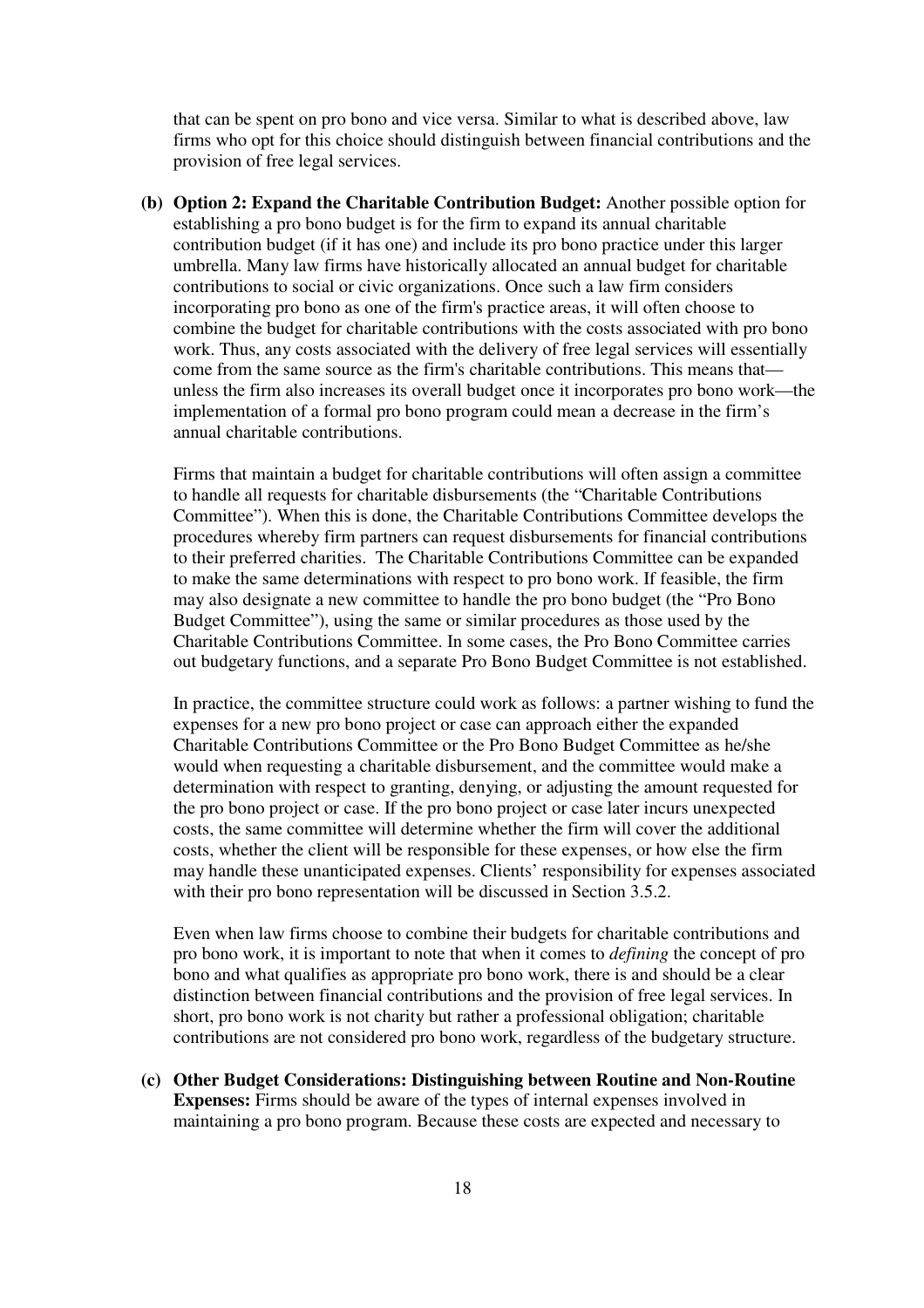providing high quality legal services, many law firms do not require prior approval for these expenses. It would be an administrative burden to obtain approval for each of these kinds of expenses. Because these costs tend to be predictable, law firms tend to refer to them as "routine" costs and many law firms allocate a fixed annual amount to such routine expenses. As described above, a committee will often determine what this amount will be every year and which pro bono projects or cases will benefit from a disbursement under this budget.

 External costs, on the other hand, are costs that are not routine and therefore at most law firms with organized pro bono programs require advance committee or partner approval. These are generally higher ticket items, such as the provision of filing fees or paying for expert witnesses or investigators, which—while necessary to the provision of legal services--extend beyond routine costs.

 Firms vary with respect to their understanding of routine and non-routine costs. The important thing to ensure is that the firm's attorneys understand the importance of using good judgment when it comes to expenditures associated with pro bono matters, and that firm policy is made explicit in the firm manual on pro bono policies and procedures. It should be very apparent when an attorney must seek prior approval and when he/she does not need to do so. Again, where a law firm has an annual routine expense budget for pro bono, it should determine what kinds of costs fall into this budget based on the needs and characteristics of the firm and set clear guidelines so that attorneys understand what costs are considered routine and which require additional approval.

 Regardless of a firm's ultimate choice regarding budgeting for pro bono work, the law firm's pro bono manual of policies and procedures should clearly outline the firm's pro bono budget (or if there is no budget, the firm's practices regarding the subjects discussed herein). To further highlight the importance of being mindful of costs associated with pro bono work, attorneys who have recently been assigned to a new pro bono matter or project should also receive or be explicitly referred to a detailed written articulation of the firm's pro bono budget/cost policies and procedures. It should also be made clear that attorneys should make every effort to keep costs associated with providing free legal services at a minimum, including asking for fee waivers when appropriate or available, as is often possible with regard to indigent clients. If fee waivers are denied or not available, the attorney should otherwise determine if other ways exist to waive or lower the costs associated with the pro bono matter.

#### *3.5.2 Is it ever appropriate to charge a fee to a pro bono client?*

It is never appropriate for a law firm to charge a fee to a pro bono client. If a law firm charges its client any kind of fee for its legal services, the work cannot be considered pro bono work. A law firm and pro bono client can agree, however, that a client will be responsible for paying some or all of the expenses associated with the client's pro bono representation or with effectuating the advice provided by pro bono counsel. These expenses may include court fees, charges associated with obtaining official documentation, registration fees and other such costs.

If there is a possibility of the recovery (by judgment, settlement, or otherwise) of attorneys' fees, costs, or both, this subject should be discussed with the client and dealt with in the Pro Bono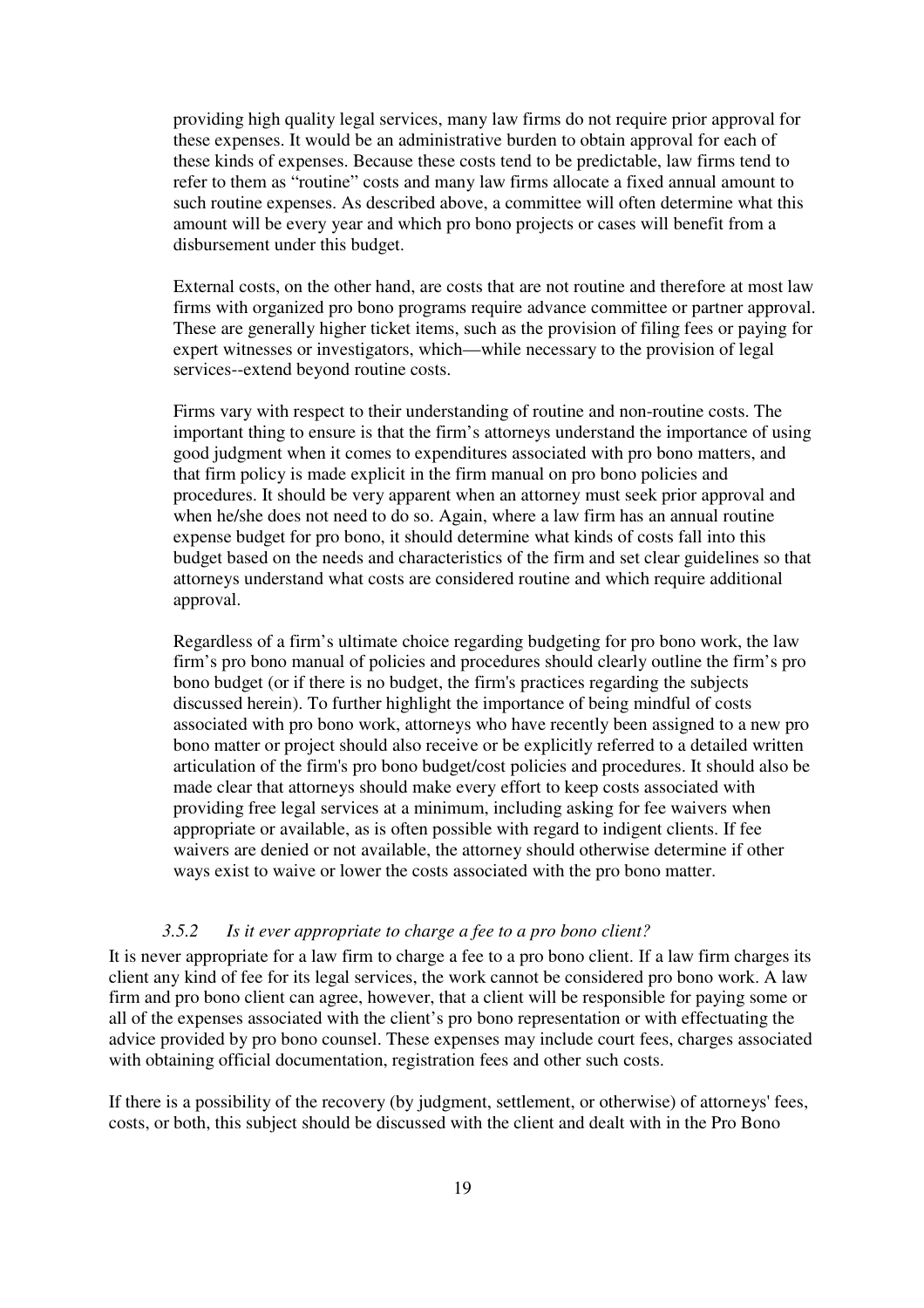Commitment Letter. Wording should be developed that avoids creating ambiguity that may make it impossible to deal with contingencies, such as settlement offers that are conditioned on waiving attorneys' fees, costs, or both.

#### *3.5.3 Allocation of Expenses*

A firm's policy on the allocation of expenses typically depends largely on the firm's pro bono budget, the amount of the fees associated with the specific pro bono project or case (*e.g.*, some pro bono matters will have many more costs associated with it than others), and the client's own financial circumstances. Options include the pro bono client bearing no costs, bearing external costs only, bearing internal and/or external costs up to a certain amount, bearing both internal and external costs in the full amount, or making the decision on who bears expenses on a matterby-matter basis, depending upon the financial resources of the client and whether the client is an individual or an NGO. For example, some firms will pay all reasonable and ordinary expenses associated with the pro bono representation of an indigent client, but will require NGOs to pay for such fees as those associated with registering the NGO. In any event, the firm's policy on the allocation of costs should be included in the firm's pro bono manual of policies and procedures.

This policy also should be clearly communicated to the client, and the pro bono client should always have a clear understanding of those expenses for which he/she/it will be responsible. In an effort to avoid confusion and establish a healthy relationship with the pro bono client, the pro bono attorney and client should determine and discuss this before the pro bono attorney undertakes the representation. Just like a paying client, the pro bono client should read, understand and sign a written agreement or form outlining who will ultimately be responsible for the expenses associated with the representation or with effectuating the advice or other legal work provided by pro bono counsel. This "expenses agreement" should be incorporated into the client engagement letter (for an example of a client engagement letter, please see Annex 2 of the Guide, Format of Pro Bono Commitment Letter). The firm should consult with the pro bono client before incurring any material expenses for which the client will be responsible.

Sometimes, it is not possible to identify all expense items prior to undertaking the client's representation. After agreeing to take on the client's representation, an attorney may begin to investigate the client's particular situation only to find that there are unforeseen or unexpected circumstances that may lead to unanticipated costs. Because of the surprising nature of these expenses, the attorney and client likely will not previously have agreed on the responsible party to bear these expenses. If unanticipated costs arise after the attorney-client relationship has been established, they should be addressed immediately and (unless covered by the existing client engagement letter) in a similar formal (documented) way, to avoid confusion and/or ethical breaches.

#### *3.5.4 What are the tax implications (benefits and liabilities) associated with pro bono work?*

There may be local or federal tax implications for performing pro bono work. Because tax law is country- and often region-specific, the implications of doing pro bono work from a tax perspective will vary depending on which country, region, and perhaps even city in which the law firm is located. Some jurisdictions may even have tax benefits for performing pro bono work.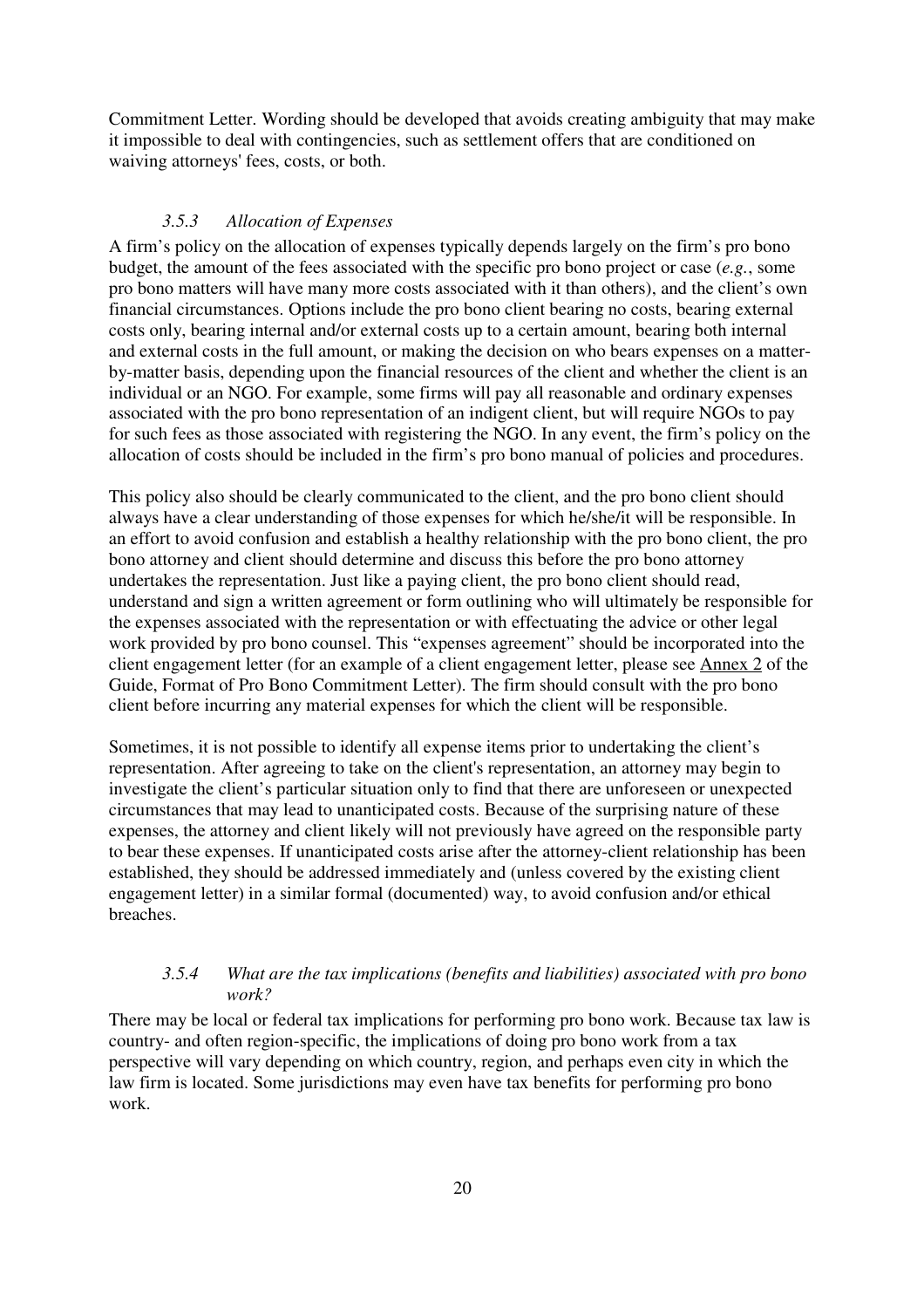Furthermore, each country will have different compliance requirements for the legal profession in terms of its tax consequences. While all of these innumerable differences cannot be detailed here, it is important for a law firm to research any tax implications associated with pro bono work as the law firm develops its pro bono program. Understanding these tax benefits and liabilities will allow the firm to establish a more appropriate and favorable pro bono structure, one that works to meet its needs and helps the firm achieve its goals.

#### **3.6 Procedures for Pro Bono Matters**

#### *3.6.1 Opening of New Pro Bono Matters*

The firm must establish formal procedures for initiating, undertaking, and completing pro bono work. For a description of the mechanisms through which firms can identify pro bono opportunities, see Section IV of this Guide.

Initiating a pro bono matter includes the following procedural steps:

- *(a) Pro Bono Request*: After the firm has chosen a mechanism for identifying pro bono opportunities (see Section IV) and informing its attorneys of those opportunities (see Sections 2.2.3(d)) and 5.1) and once an attorney has expressed interest in working on a particular pro bono matter, the first step will be to complete an application for a new pro bono matter (the "Pro Bono Application"). The Pro Bono Application should contain basic information, such as the description of the pro bono client and the required services. The Pro Bono Application should be agreed upon and perhaps signed by the attorney responsible for the pro bono matter, a partner supervising or otherwise responsible for the matter, and, in some instances, the pro bono coordinator (if any) (see Section 3.5.2 and Annex 1, "*Application for Opening a New Pro Bono Matter*" – Model Pro Bono Manual).
- *(b) Conflict of Interests Check and, Where Required, Further Review*: Pro bono matters could present conflicts of interest. As a result, a firm must undertake a conflicts check for each Pro Bono Application. The firm should use the same process it uses for conflicts checks with commercial clients and record the results in the Pro Bono Application.

At least where legally required in the applicable jurisdiction and perhaps (a firm may decide) in other circumstances, the firm should undertake further review—such as, in some countries, a "Know Your Client" review.

*(c) Approval of the Pro Bono Matter:* The firm must establish who will be responsible for approving new pro bono matters. As already noted, often the pro bono chair or committee will perform this role and otherwise will oversee the pro bono coordinator in performing this role (see Section 2.3.3(d)). The firm should establish certain essential criteria for use in considering Pro Bono Applications.

Some of the criteria that can be considered in approving new pro bono matters are: potential conflicts of interest, potential business conflicts (such as asserting a legal position on behalf of a pro bono client that is contrary to the legal position that the firm takes on behalf of other clients), whether the required services correspond to the firm's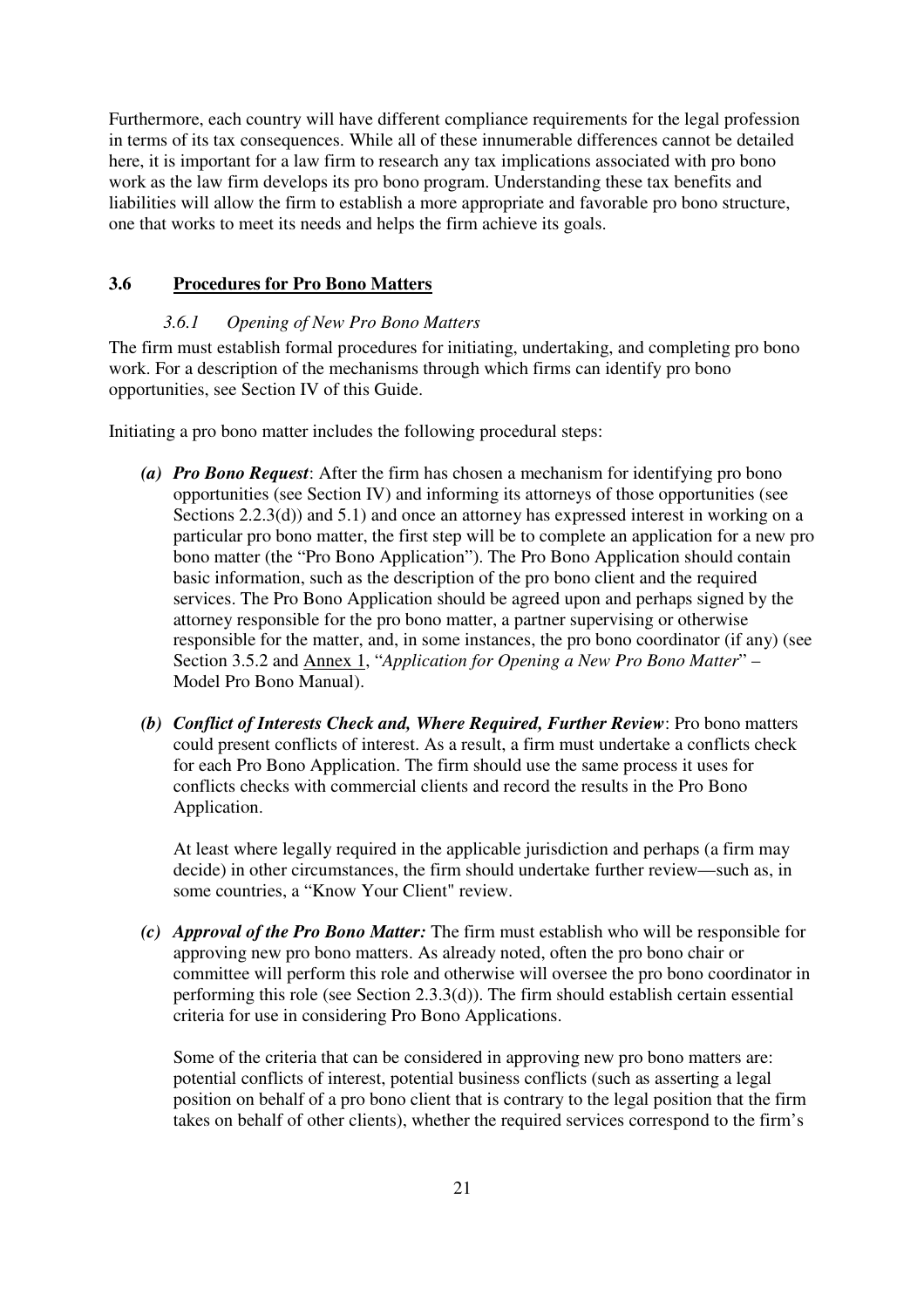definition of pro bono outlined in its policy manual, or if there are any extraordinary circumstances warranting rejection of the pro bono case.

The firm should also consider whether attorneys interested in the particular pro bono case have the experience or would be able to obtain the training necessary to provide the quality and standard of service expected of the firm and its attorneys. Firms can avoid rejecting complicated pro bono cases by finding ways to mitigate or compensate for lack of experience or training, such as staffing cases with a team of attorneys, including some with more advanced experience. If the application for a new pro bono case is rejected, it is recommended that the reasons be briefly explained.

Where pro bono matters are likely to be particularly large in scope, time and commitment, additional approval may be required, such as from the leader of a particular practice group, the office leader, and/or the firm's executive or managing partner. Their approval or rejection should be based not on their personal opinions of the matter, but should represent a consideration of the firm's ability to handle the matter effectively. They should weigh, rather, whether or not the matter can be properly handled despite potential departures, including lawyers from the firm, or lawyers from the matter.

*(d) Commitment Letter:* Once a new pro bono matter has been approved, and often preferably after an initial discussion with the prospective client, the firm (or in some instances, the firm lawyers involved) and the pro bono client should sign a commitment letter setting forth the parameters of the representation. Even when a firm does not use this type of letter for its commercial clients, it is recommended that it do so for its pro bono clients. Among other topics, the letter should establish the nature, description and range of the representation, which are important for the client's understanding of the exact scope of services that will be provided. Similarly, it should specify who will be responsible for paying any related expenses (see Annex 2, "*Format of Pro Bono Commitment Letter*").

The firm might consider adding an advance waiver position clause to the letter, for example, "Our law firm has many other clients. If you have a conflict of interest with another one of our clients, we will explain that to you and expect that you will waive that conflict of interest unless it involves the same project we are working on for you, or a related matter, or we have confidential information that could be used to your detriment in that other matter."

In order to preserve the attorney-client privilege and other protections, the commitment letter should, where applicable, mention the role(s) that a pro bono clearinghouse or other pro bono partner may or will play, such as getting status updates, providing mentoring, or serving as co-counsel.

*(e) Co-Counsel Agreement:* Where there is co-counsel, there should be a co-counsel agreement setting forth the respective roles and responsibilities of the firm (or the firm lawyers involved) and the co-counsel. This should include how expenses that will not be borne by the client will be paid, and how decisions will be made (in the event of disagreement with co-counsel) regarding advice to be provided to the client and decisions that are up to counsel to make. Where it is possible to seek legal fees, the co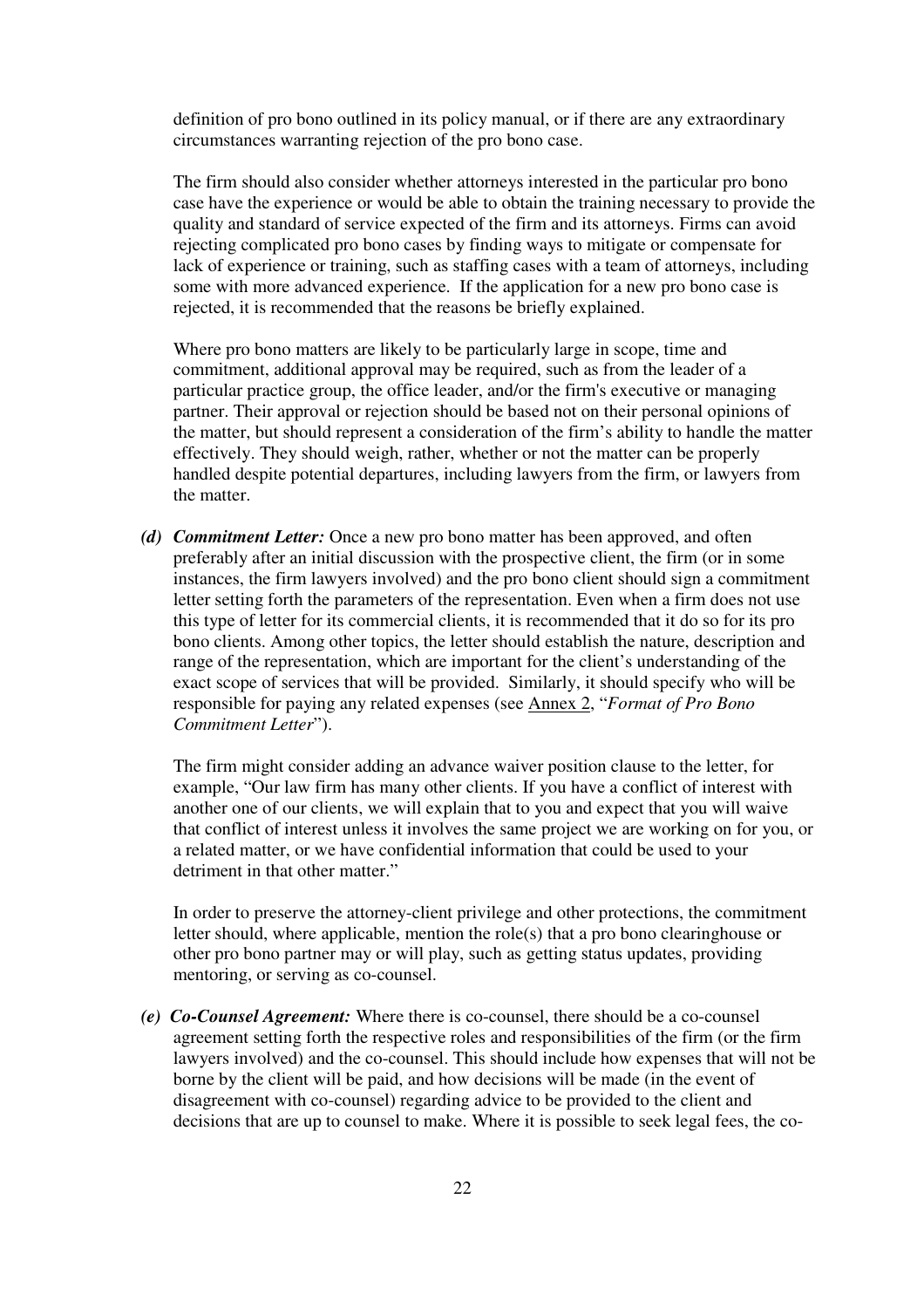counsel agreement should (to the extent possible to anticipate) articulate the key principles that will be followed in such situations. This should include (where feasible) what will be done where settlement may be impossible unless some or all possible attorneys' fees (or recoupment of expenses) are waived.

*(f) Pro Bono Matter Files*: The firm should open and maintain a physical or electronic file for each pro bono matter, using the same procedure that is used for commercial clients. Firms that use a "coding system" to identify their commercial clients should use the same system for their pro bono clients. These files can be updated by the attorney assigned to the pro bono matter and maintained by (or under the oversight of) the pro bono coordinator.

#### *3.6.2 Supervision, Oversight, and Possible Evolution of a Pro Bono Matter*

It is necessary that a firm establish a formal supervising/oversight system for pro bono work in order to ensure that its attorneys provide pro bono services in a professional manner and follow the same standards of service that the firm provides to its commercial clients. As such, every pro bono matter should have a supervising partner who, directly or through the pro bono coordinator (if any) or otherwise, is regularly informed about and reviews associates' work and provides feedback or assistance as necessary. The supervising partner can be a particular associate's mentor, or associates can ask partners with specific knowledge or experience in a particular issue whether he/she can serve as the supervising partner for a particular pro bono matter. It is further recommended that the pro bono coordinator regularly monitor the status of each pro bono matter (See Section 2.2.3(b)).

Firms should implement a formal written reporting mechanism as a means by which attorneys responsible for pro bono matters inform the pro bono coordinator and (directly, or via the pro bono coordinator) the supervising partner of the status of the pro bono matter. These attorneygenerated reports should include information about the most recent accomplishments or setbacks, potential next steps and the existence of any hindrances or problems (see Annex 3, "*Format of Pro Bono Work Report*"). The regularity of the reports will depend on the nature of the representation and services provided, with reports every four months often being reasonable.

The pro bono coordinator should not only seek to ensure that attorneys complete their pro bono reports, but they should also review and follow up on them, and file (physically or electronically) all submitted reports, and should, where reports are not submitted or are incomplete, pro-actively get the missing information (see Section 2.2.3 (b)).

It is crucial that the firm impresses on each attorney working on a pro bono matter that if the pro bono client asks for additional legal work to be done, or if existing pro bono work evolves to, potentially, involve additional parties or legal issues, the attorney notifies immediately the pro bono coordinator (if any), or the pro bono committee or pro bono chair. Requests to handle additional legal work should be dealt with in the same manner as the initial requests to do legal work for a pro bono client. It should not be assumed that the existing matter's legal staff is appropriate for additional legal work, or that the additional work fits within the pro bono program's mission, or that it can be handled effectively and without conflict. When approval is given to handle additional legal work, the commitment letter should be supplemented or else there should be a separate commitment letter for the additional legal work.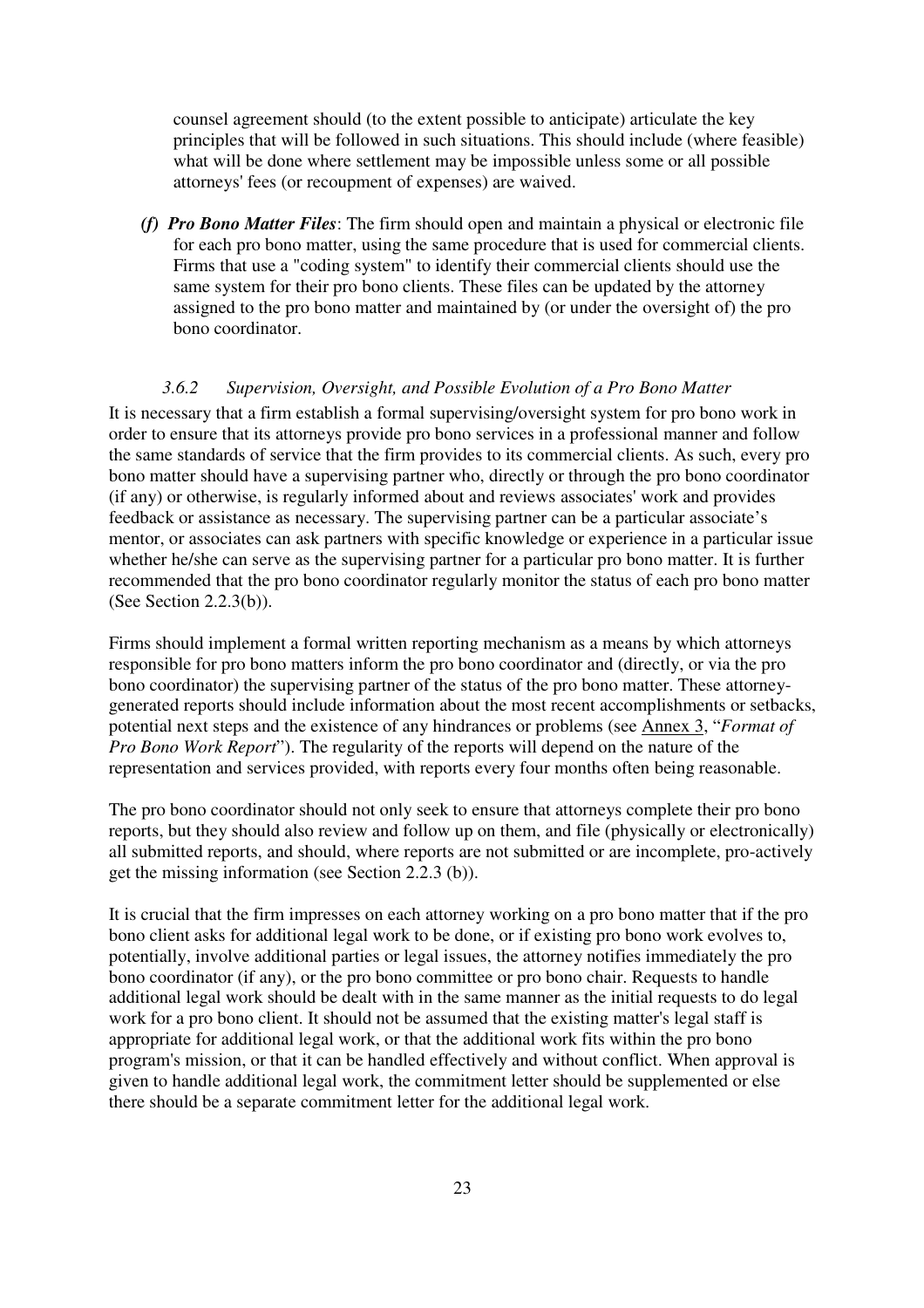Where additional parties or legal issues are potentially to be added to an existing pro bono matter, conflict checks should be done and consideration given to potential implications for business conflicts and for the sufficiency of matter staffing.

As provided above (see Section 2.2.3(b)), it is crucial that staffing changes in existing pro bono matters be made when appropriate, and that notifications thereof be made promptly.

#### *3.6.3 Standard of Services*

It is important that the firm clearly indicate in its pro bono policy manual that pro bono services are provided with the same standard of quality provided to commercial clients. Attorneys at the firm should understand that pro bono work does not have a lower priority or standard of excellence than commercial work. This is especially important because attorneys who are under time pressure can be tempted to defer or give lesser attention to work on pro bono matters, thereby potentially prejudicing their pro bono clients' interests.

This does not mean that an attorney must always handle both the time-pressured commercial work and the attorney's existing pro bono matters. It does mean that the attorney must advise a supervising partner, the pro bono coordinator (if any), the pro bono chair, or the pro bono committee of the situation—so that one or more additional lawyers can be added (at least temporarily) either to the attorney's commercial or pro bono matters.

#### *3.6.4 Record of Hours*

Firms must maintain a recording system for attorneys to enter their pro bono hours. Without this record, firms cannot determine whether they are achieving their numerical pro bono goals and cannot properly evaluate their pro bono programs quantitatively (see Sections 3.2 and 6.2). Also, institutions with which firms create pro bono partnerships often request annual records of hours spent on pro bono matters (see Section 4.2.1), as do, frequently, particular pro bono clients as to work done for them.

Such records should, where appropriate, be maintained in essentially the same manner that the firm maintains its hours for commercial clients. In the event that the firm does not have a timekeeping system for its commercial clients, or if that system does not provide all the detail desired with regard to pro bono matters, it should implement a special or supplemental system for its pro bono matters. Depending on the firm's size, different systems ranging from complex software systems to simpler Excel spreadsheets or basic paper forms may be used. Firms must also decide whether pro bono hours will be considered "billable" hours for the purposes of attorney expectations, performance evaluations and compensation (including bonuses) (see Sections  $5.1(b)$  and  $5.1(c)$ ).

#### *3.6.5 Multiple Clients*

If there is more than one client, or if there are co-counsel, the additional relationships beyond the more usual situation with a single counsel and a single client will need to be handled in somewhat different ways, which over time should be set forth in standardized formats that can be adapted to particular circumstances. In particular, efforts should be made to avoid ambiguities as to how and by whom and through what process decisions will be made—and, where possible, on the basis of relatively specific guidelines. The failure to provide for appropriate decision making may lead to the inability to continue with co-parties, co-counsel, or both. The firm's manner of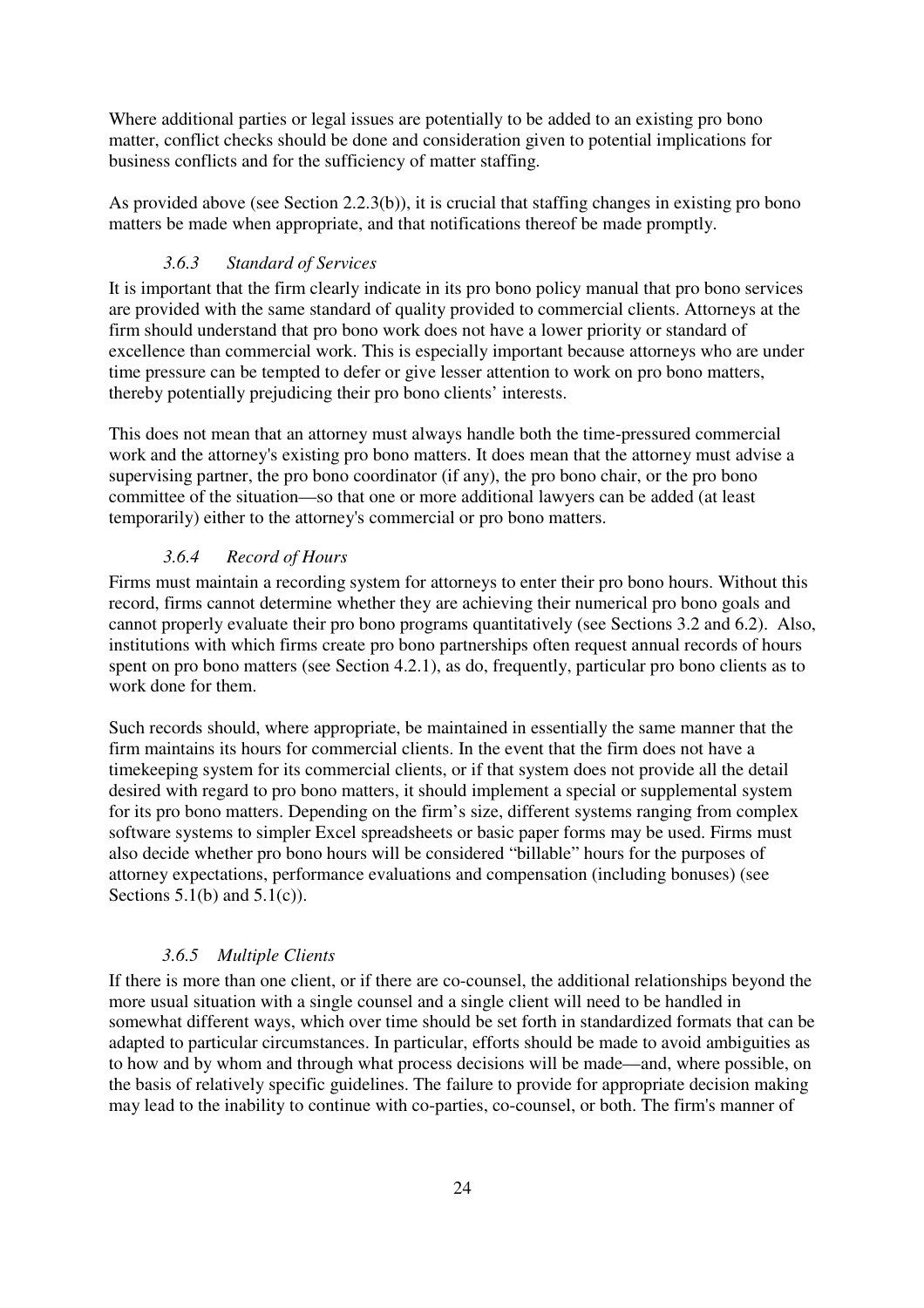dealing with multiple clients, co-counsel, or both in commercial representations can be instructive in drafting provisions at the outset.

# *3.6.6 Completion of a Pro Bono Matter*

When pro bono services on a matter have been completed (either when a matter has ended or the firm has decided that it will not continue providing its services), the firm (or firm attorneys working on the matter) should communicate this fact to the pro bono client. It is advisable that such communication be in writing through a "termination of services" letter (see Annex 4, "*Format of Pro Bono Services Termination Letter*"). If the matter came from a pro bono clearinghouse, such organizations usually require that they be notified so that they can also close the matter in their own systems.

Additionally, the pro bono policy manual must indicate what will happen with the records of the completed or terminated pro bono matter. It is good practice for the firm to use the same procedures it uses for its commercial clients. These procedures should be set forth in the commitment letter.

Finally, the manual must establish procedures for when an attorney is not able to continue working on pro bono matters or leaves the firm altogether (and either does or does not wish to continue work on one or more pro bono matters). Regardless of the procedure, it is important to establish one and implement it properly, so that pro bono clients do not remain without representation and their rights are protected.

#### *3.6.7 Evaluation*

To ensure high quality pro bono representation, the firm must evaluate each associate's and counsel's pro bono work on a matter with the same regularity, and using the same standards as with work for commercial clients (see Section 6.1).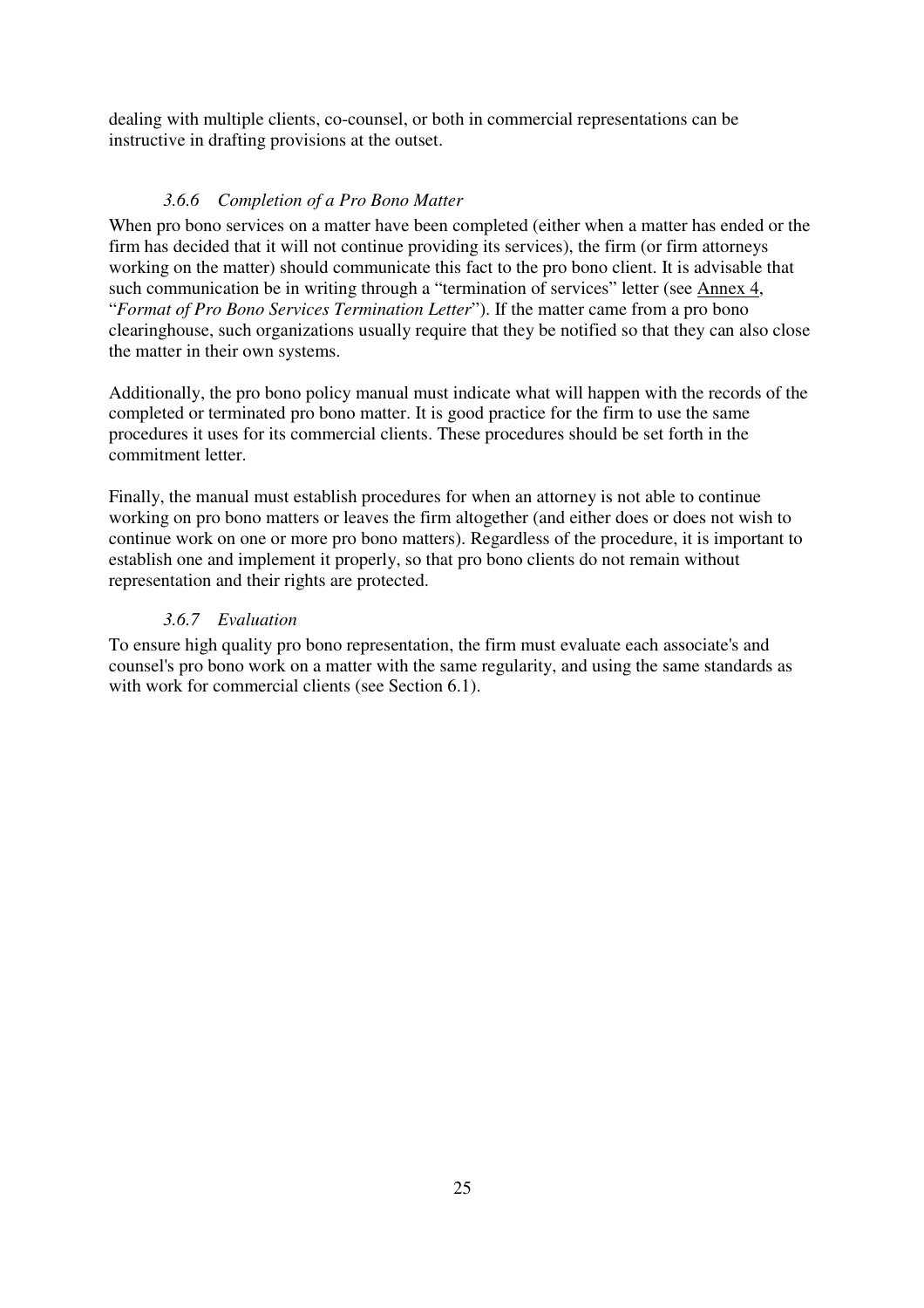#### **SECTION IV PRO BONO OPPORTUNITIES**

#### **4.1 Balancing Legal Need with Attorney Interest**

Once a firm has established who will administer the pro bono program and has finalized a pro bono policy manual, the next step is to determine the means through which the firm will identify pro bono opportunities. Regardless of how pro bono cases are identified, in choosing which pro bono cases to approve firms should consider both (a) the existing legal needs of the people and communities it considers to be accessible and appropriate for its services and (b) the expertise and interests of its attorneys.

Usually, the definition of pro bono services focuses largely on free legal services to the poor and the disenfranchised; to the organizations that assist them; and to matters of public interest (see Section 3.3.1). Firms should also consider channeling some or much of their pro bono efforts in an organized way towards exigent or significant legal needs of the community or communities considered needing and worthy of services.

It is important to emphasize that pro bono opportunities are not limited to litigious matters. Attorneys have many opportunities to do transactional pro bono work for NGOs (both those encompassed by the preceding paragraph and others that cannot afford any counsel) in the areas of labor, property, tax, intellectual property, and corporate law. Also, pro bono services can be provided on matters in the public interest, such as preparing a legal report discussing access to public information held by government agencies.

In addition, firms should keep their attorneys' expertise and interests in mind when identifying pro bono opportunities. An effective way to encourage attorney participation and ensure retained interest in pro bono is to offer opportunities in areas where attorneys' experience and interests lie. One way to identify this is through a firm survey that asks attorneys what kind of pro bono work they would like to do (see format of the "*Pro Bono Questionnaire*" in Annex B). An aspect of attorneys' interests, particularly early in their careers, is gaining certain types of legal experience—which may be independent of the type of matter. This might be the subject of questions on the survey. Many firms distribute such surveys annually so the firm can have up-todate information.

Attorneys may, notwithstanding their survey answers—which deal with types of matters in the abstract—be interested in matters of types other than those mentioned in their survey answers. Therefore, emails, voicemails, phone calls, and personal contacts should be used to elicit interest in particular matters.

Ultimately, firms must balance attorney ability and interest with the legal needs of their communities. For example, a firm may find that the most pressing legal need in the community is family law litigation, but only 3% of its attorneys have expressed interest in this area. In circumstances like this, the firm will have to decide how to create the greatest amount of synergy between legal need and attorney interest. One possibility may be donating to groups providing family law litigation services—which will enable those groups to meet more of the legal need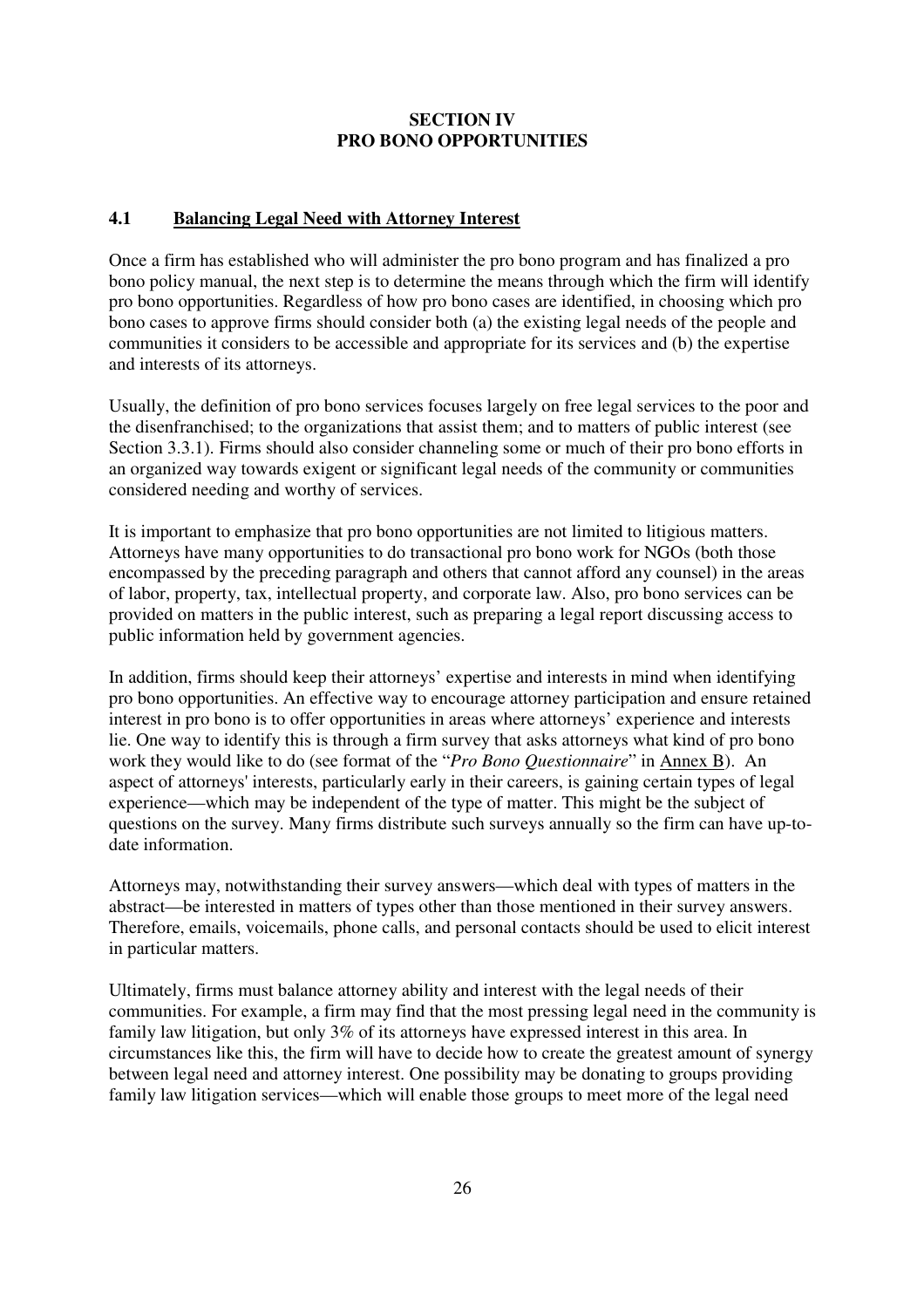and also to provide sufficient training and ongoing mentoring to make working on family law litigation more attractive to the firm's attorneys.

Another way to do so (which can be facilitated by the first mentioned possibility) would be to have some lawyers develop expertise in family law litigation, so that there is maximum opportunity for in-house mentoring. In this way, family law litigation could become, in effect, a pro bono practice group, with group meetings and even a group website.

A third way to increase attorney interest could be to work with an in-house law department on family law litigation. Attorneys may be attracted to such litigation by the opportunity to work closely with in-house lawyers.

#### *4.1.1 What is an effective way of determining whether a particular NGO is an appropriate pro bono client?<sup>2</sup>*

Pro bono representation goes beyond the representation of poor or otherwise marginalized individuals. NGOs are also appropriate pro bono clients, especially for non-litigators who are accustomed to transactional work. Just as not all individuals are appropriate pro bono clients, not all NGOs should be eligible for pro bono legal services. The following section from the Association of Pro Bono Counsel's *Statement on the Eligibility of Non-Profit Entities for Pro Bono Legal Services* (the "Statement") provides a useful methodology for determining which legal work for NGOs should be considered under the firm's pro bono definition. While this formula is certainly useful, it should be noted, as APBCo itself notes, that "every situation is unique [and] there should always be room for the application of professional judgment in determining whether a representation qualifies [for pro bono legal services]."

#### **Mission, Matter, Means Test**

-

A) **Mission:** A nonprofit organization qualifies [for pro bono legal services] when its mission is to serve the indigent or protect or preserve civil rights, civil liberties, public rights, as well as human rights, *regardless of its budget or means to pay attorney fees* [emphasis added]. While the term "public rights" is not defined, APBCo members agree that "public rights" may include environmental matters, public health care issues, peace building initiatives and activities related to government regulations that affect the public at large.

*Once a particular organization satisfies the mission test, no further review is necessary.* The provision of free legal services to an organization that has a qualifying mission benefits those served by the nonprofit organization's work. Therefore, in the case where the organization's mission qualifies, the budget of the organization itself is irrelevant. Law firms should, however, consider whether some or all very large and well-funded nonprofit organizations that meet the mission test should not be included in these firms' pro bono definitions—or otherwise should not be permitted under particular circumstances. For example, some firms represent large, well-funded charitable institutions with constant legal needs on a feegenerating basis. These firms often, for client relations reasons, choose not to offer pro bono services to organizations with similar funding to that of the firm's fee paying clients.

<sup>2</sup> This section was adapted from *Frequently Asked Questions: A Supplement to the PBDA Implementation Handbook: A Guide to Establishing a Pro Bono Program at Your Law Firm.*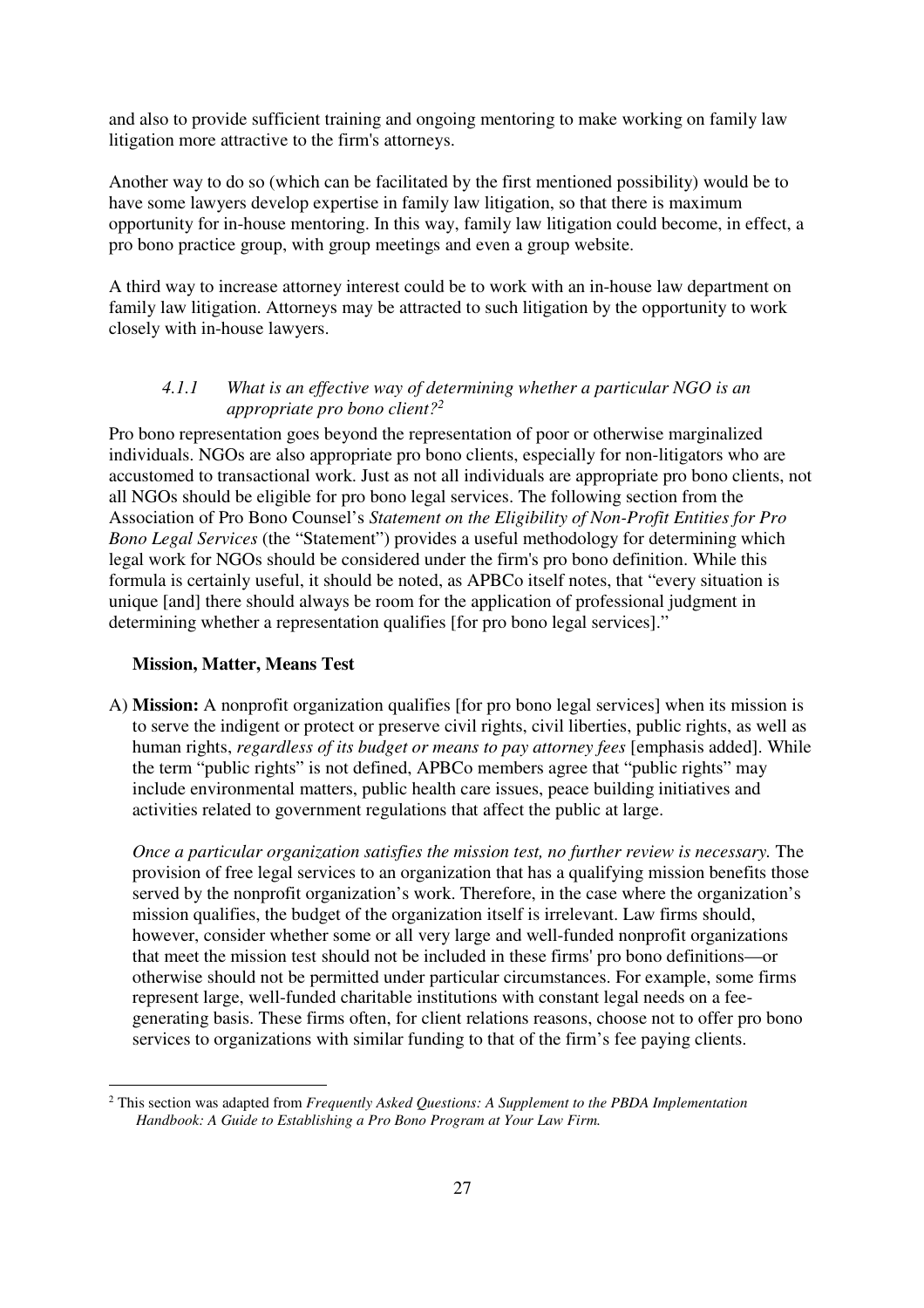- B) **Matter:** A nonprofit organization with an overall mission that does not fit the criteria above nonetheless may be eligible [for pro bono legal services] if the specific matter proposed itself presents a qualifying mission. In cases where a non-qualifying organization proposes to engage in a qualifying activity, i.e., one that serves the indigent or fosters human, civil or public rights, the matter should qualify [for pro bono legal services] regardless of the entity's ability to pay attorney fees. If the specific matter satisfies the mission test, no further review is necessary.
- C) **Means:** Where neither [Mission nor Matter] above is satisfied, most law firms will still allow an organization to qualify [for pro bono legal services] if the organization does not have the means to pay for legal services. In these circumstances, the question is whether the organization has sufficient means to afford competent legal counsel to handle the matter presented. This is not always a simple determination. In evaluating whether a nonprofit organization has sufficient means to afford legal counsel, many factors may be examined, including:

*Referral by a legal services organization*: In many communities, there are sophisticated legal services organizations that screen and refer nonprofit organizations to law firms for pro bono legal services. Law firms rely heavily on such referrals, and absent any clear indication that pro bono representation of a nonprofit organization would be inappropriate, such a referral should be a sufficient indication that an organization qualifies for pro bono services.

*Financial criteria*: If not pre-screened by a trusted legal services organization, a firm may want to examine statements reflecting the organization's financial condition. In particular, firms may wish to consider nonprofit organizations' revenues as compared to their overall budgets, executive compensation, and debt-to-asset ratios. If the organization has budgeted for legal fees to cover the proposed matter, this may be an indication that the entity has the means to pay for legal fees.

*Past payment of legal fees or other professional fees*: An organization's past payment of legal fees and other professional fees may also be considered. Payment of legal fees in the past should not automatically disqualify an organization from pro bono representation. On the other hand, the ability to pay for fees in the past may well be a good indication of a current ability to pay, although this is not always the case. The payment of other professional fees may also be considered.

*Nature and extent of legal services required*: Firms may also consider the nature of the specific matter when determining whether an organization can afford legal services. Some matters require specialized legal expertise, the cost of which may be prohibitive. Some matters might not be undertaken but for the availability of pro bono assistance. Some matters might be crucial to the continued viability of the organization. On the other hand, certain matters, like some plaintiff-side litigation, can routinely be handled by contingent-fee lawyers.

*Constituency served*: If a nonprofit organization is exclusively or primarily serving a constituency of persons of relatively substantial means, the organization may be able to afford legal fees even though the organization itself may not have funds immediately available to pay legal counsel. For instance, a nonprofit homeowners'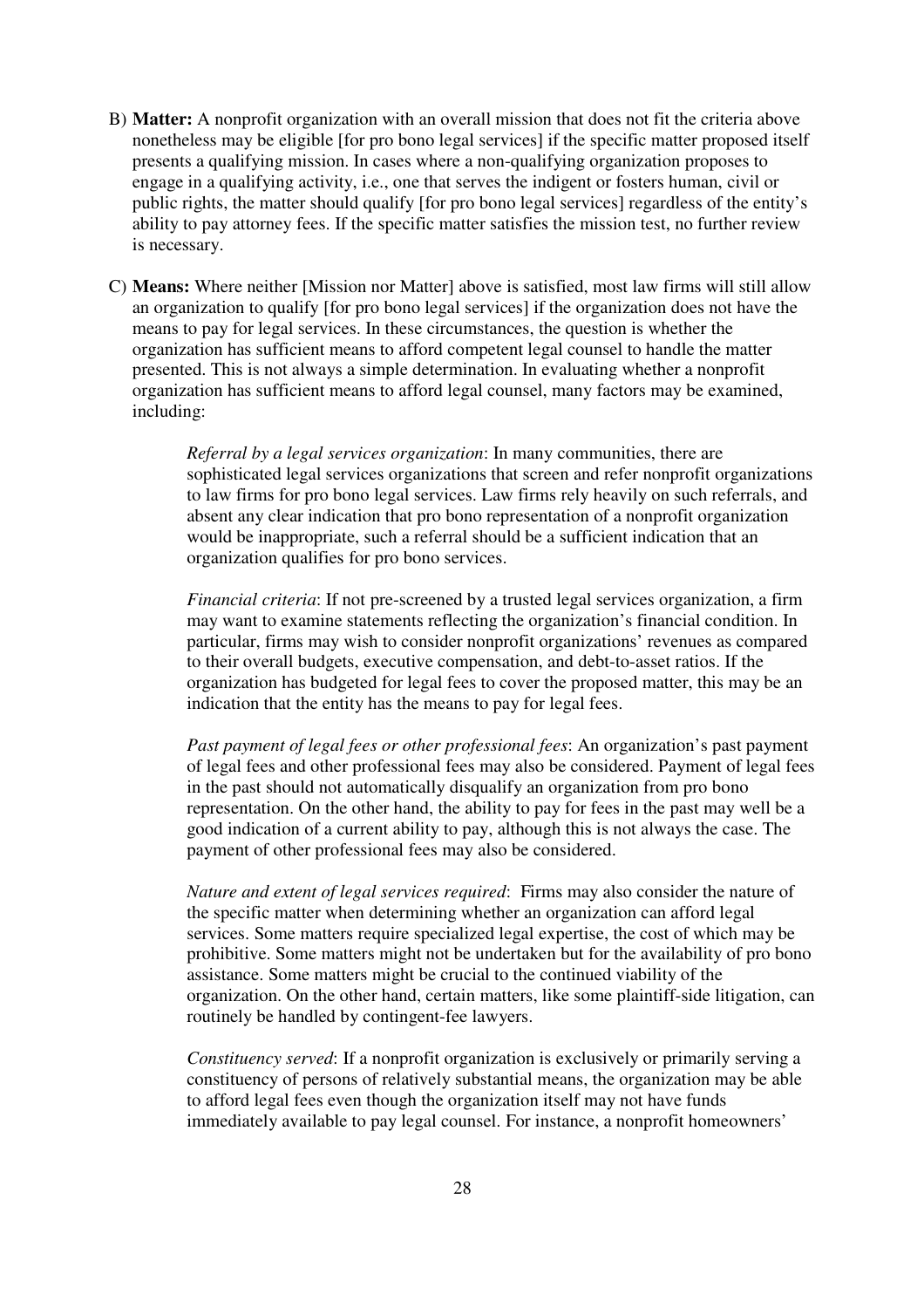association fueled by members' dues, not in a low-income area, would likely fail to qualify for pro bono assistance if it has the ability to obtain funding through its membership.

It should be noted, however, that some law firms will not allow an organization to qualify for pro bono unless that organization meets the mission and/or matter test, irrespective of the organization's inability to pay for legal services. Moreover, some law firms will not allow (either at all or depending on the circumstances) an organization to qualify for pro bono, even if it meets the mission test, if the organization has a particularly great ability to pay for legal services. Finally, some law firms may permit free legal services to be provided despite failure to comport with the mission-matter-means tests. Where this occurs, these firms do not include these legal services in their pro bono definitions (see section 3.3 above).

#### **4.2 Identifying Pro Bono Opportunities**

Once legal needs and attorney interests have been assessed in the abstract, the next step is to determine how the firm will find appropriate pro bono opportunities. Particularly in the absence of well-functioning pro bono clearinghouse groups (see Section 4.2.1 below), identifying pro bono opportunities is not an easy task, and should be given substantial attention. The need for a particular type of free legal services may be great but, absent proper client vetting, training, and mentoring, may be inappropriate for pro bono services.

Before a firm can determine whether a pro bono opportunity is appropriate, a series of steps must occur (where a good pro bono clearinghouse group is not in position to undertake them). Some of these steps include, but are not limited to, contacting and interviewing potential pro bono clients, and obtaining and initially reviewing a potential client's documentation to determine whether the firm's definition of pro bono is met.

The next section describes some of the most common methods used to identify pro bono opportunities. As in all aspects of pro bono program development, law firms should remember to tailor their programs to their individual characteristics and resources. Thus, firms should utilize existing networks and already developed relationships to find pro bono opportunities.

#### *4.2.1 Creation of Partnerships*

The creation of pro bono partnerships is one of the most efficient and convenient ways to identify pro bono opportunities and is widely used by U.S. firms. In this approach, the firm collaborates with public interest or social welfare organizations, law schools, or government agencies, among others (the "pro bono provider") to obtain pro bono referrals that are then circulated internally to gauge attorney interest in particular matters. If there is sufficient interest, and the pro bono provider does not give the matter to a different firm, the firm initiates the acceptance process (see Section 3.6.1). A benefit of this approach is that the pro bono provider frees the firm from the responsibilities of initial intake: interviewing of clients, examining case history documents, and other administrative tasks.

Using this approach, firms can forge partnerships with NGOs or other institutions that function as "*clearinghouses*" connecting pre-screened pro bono clients to firms that will provide legal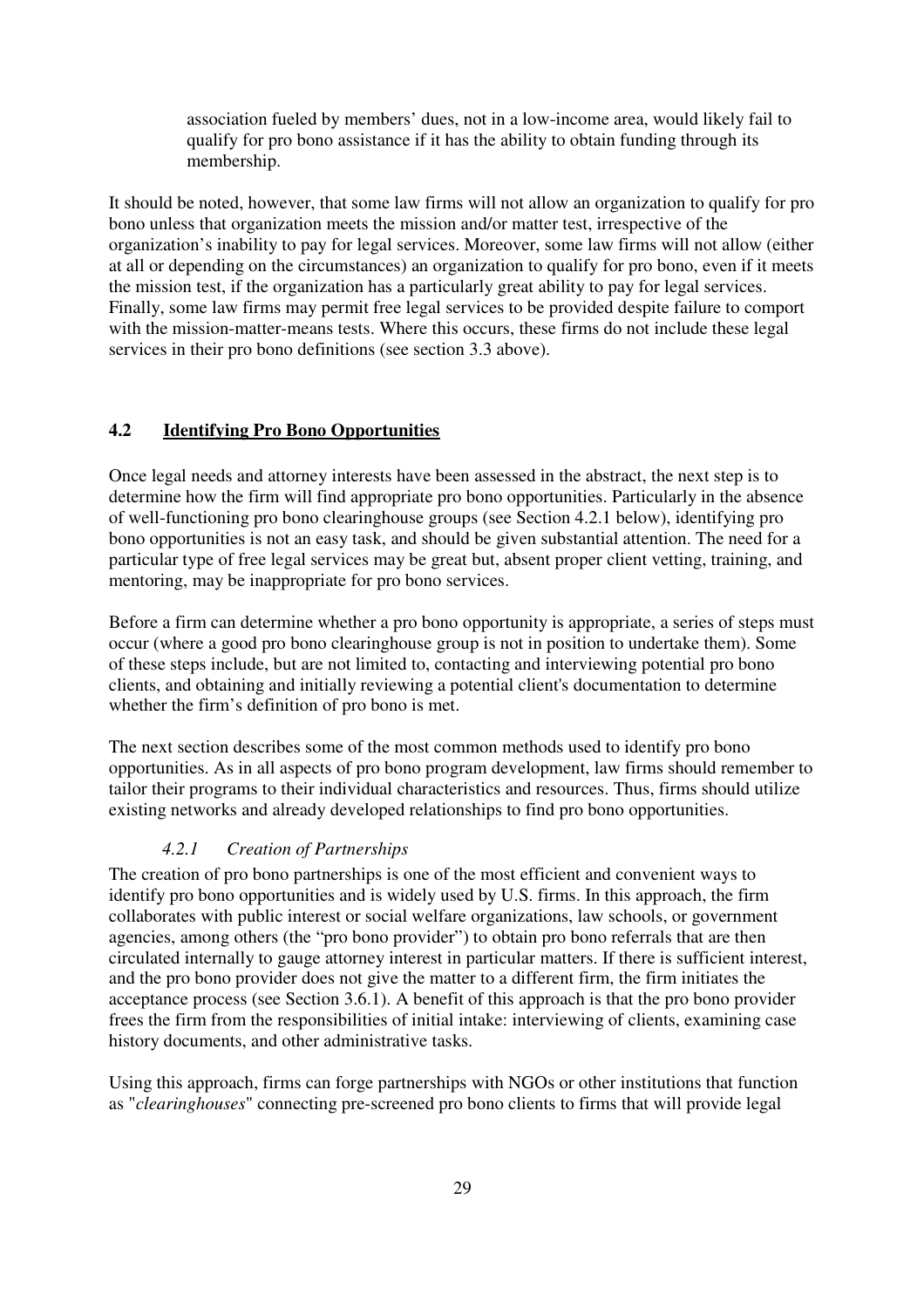services. NGOs, bar associations, government agencies, universities, law school clinics, hospitals, and churches can all serve as clearinghouses.

Once established, local clearinghouses are important sources of pro bono work for their participating law firms and lawyers. Basically, a clearinghouse's function is to develop pro bono projects that it can then offer to law firms or individual attorneys. The clearinghouse then should oversee and manage the firm's relationship with the pro bono client, providing support to the pro bono attorneys as they work toward a successful resolution of the project or matter. Clearinghouses can also be useful sources of information and technical assistance as law firms develop their pro bono cultures. Moreover, some clearinghouses provide extensive ongoing mentoring, as well as initial training, and may sometimes be co-counsel on pro bono matters. As noted above, the roles that clearinghouses will or may play after matters are placed should be covered in commitment letters and, sometimes, be the subject of co-counsel agreements.

It should be noted that, to sustain the various services that clearinghouses offer, law firms should plan (including in budgeting, as applicable) to make financial contributions to organizations that are sources of (and in some instances, have further involvement in) pro bono projects.<sup>3</sup>

#### *4.2.2 Advisory Boards*

It is a good idea for each local clearinghouse to establish some kind of advisory board in addition to its Board of Directors. This advisory board could consist of younger attorneys who not only can assist the clearinghouse in its programming but can also serve as points of contact at each of the participating law firms, giving the clearinghouse additional information about how to improve its functioning in the pro bono chain.

#### *4.2.3 Pro Bono Coordinators Network*

If no local clearinghouse, bar association referral program, or advisory board has been established—and even if one or more has been established, pro bono coordinators from different law firms may choose to meet on a regular basis to discuss the pro bono implementation processes at their respective firms. By sharing experiences and strategies, this network can more strongly promote the pro bono initiative to the legal profession, and together devise solutions to shared challenges.<sup>4</sup>

#### *4.2.4 Internal Systems*

-

Firms also can choose to identify pro bono opportunities that do not involve such partnerships. A firm might find pro bono clients by inviting potential clients to a legal clinic. At such a legal clinic (as with ones organized in conjunction with a partnership), lawyers from the firm might provide one-time, on-the-spot advice to most of those seen, but agree to represent some with fullfledged pro bono representation.

Some law firms have chosen to create private foundations that serve as referral agencies between the community and the firm. Whereas pro bono partnerships have more administrative

<sup>3</sup> The last two paragraphs were adapted from *Frequently Asked Questions: A Supplement to the PBDA Implementation Handbook: A Guide to Establishing a Pro Bono Program at Your Law Firm.*

<sup>4</sup> Subsections 4.2.2 and 4.2.3 were adapted from *Frequently Asked Questions: A Supplement to the PBDA Implementation Handbook: A Guide to Establishing a Pro Bono Program at Your Law Firm.*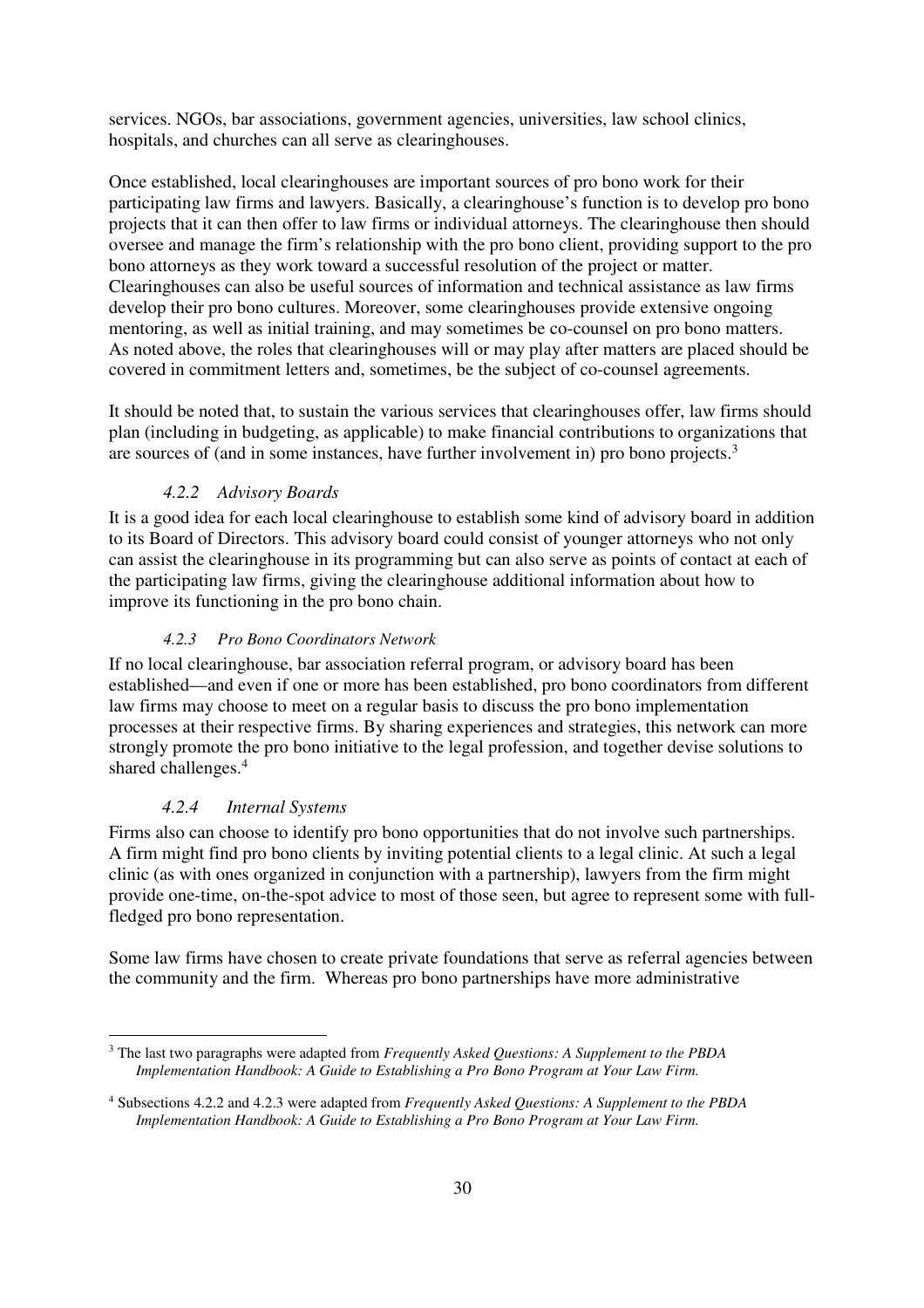advantages, these foundations can give firms greater control over the identification of potential clients and the verification of their information.

#### *4.2.5 Attorney or Commercial Client Identification of Pro Bono Opportunities*

There is no greater resource for a pro bono coordinator or committee than a law firm's own people. No one knows better the challenges and successes of undertaking pro bono work than the attorneys and administrative staff who work to ensure that pro bono work is not only undertaken, but performed efficiently and with the highest quality. Pro bono coordinators should develop periodic workshops, roundtables, or discussion groups, through which attorneys participating in pro bono work can voice their opinions and offer suggestions about ways in which to improve the pro bono program. Not only does this help the pro bono coordinator or committee to be more effective, it also fosters the development of a firm pro bono culture and gives positive recognition to those participating in pro bono work. 5

In addition, commercial clients, or their in-house lawyers, can be a source of pro bono clients. This can occur, for example, as a byproduct of an in-house lawyer's serving on the board of directors of a group that provides legal services to the poor or a group that provides non-legal services to the poor but itself needs legal help. Moreover, in some circumstances, in-house lawyers can work effectively with firm lawyers on pro bono matters—after careful consideration of how the arrangement will work and the preparation of a written agreement thereon.

As mentioned above, however, attorney interest must be balanced with the greater goal of addressing unmet legal need in the community. And all potential pro bono projects, including those proposed by attorneys, must meet the firm's definition of pro bono work.

<sup>-</sup>5 This paragraph was adapted from *Frequently Asked Questions: A Supplement to the PBDA Implementation Handbook: A Guide to Establishing a Pro Bono Program at Your Law Firm.*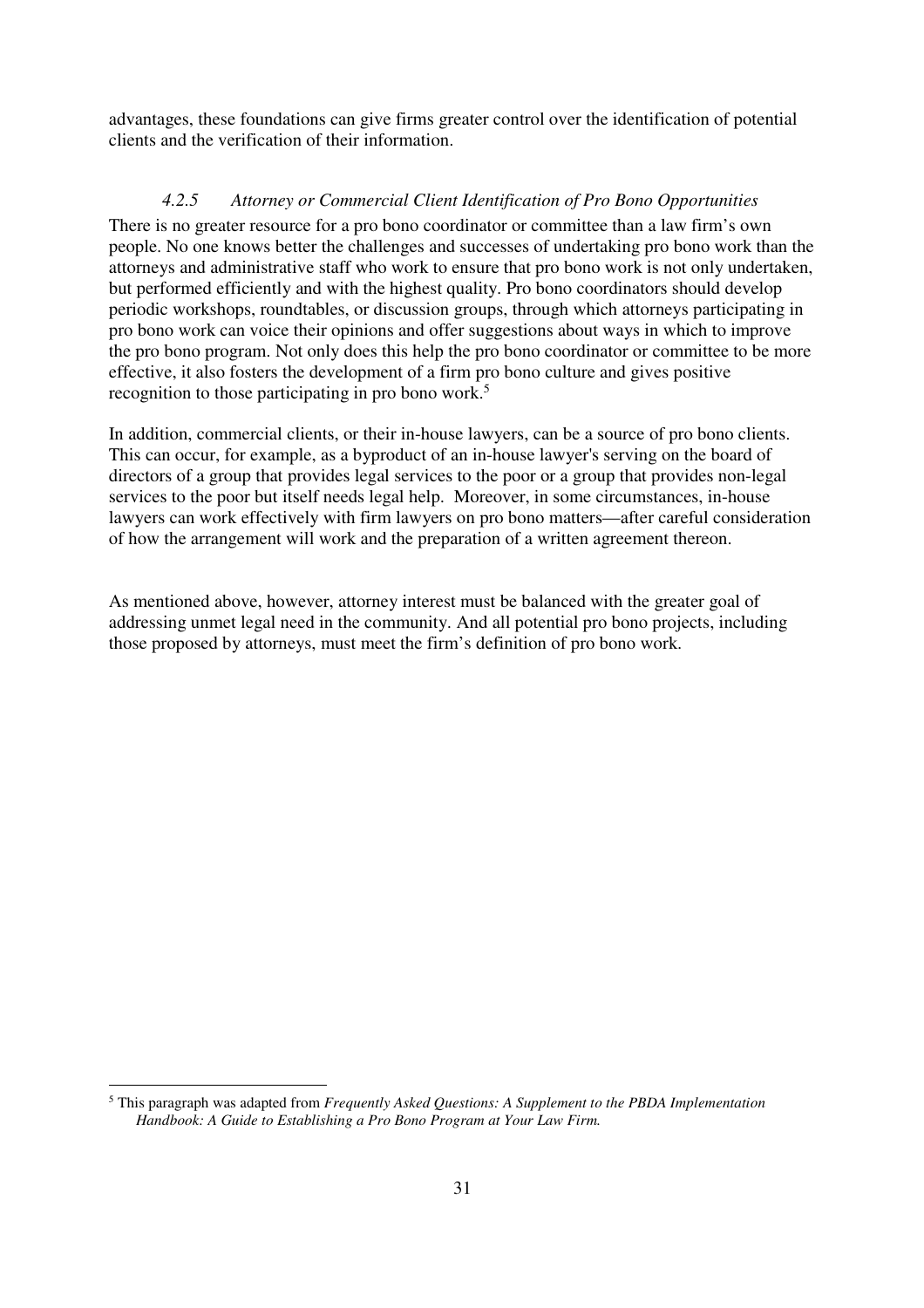#### **SECTION V PROMOTION AND RECOGNITION OF PRO BONO WORK**

#### **5.1 Promotion of Pro Bono Work**

Once a firm establishes how it will identify pro bono opportunities, the next step is to decide how to promote and encourage the pro bono program internally, recruit attorneys to participate in it, and provide incentives for doing pro bono work. Successful pro bono recruiting requires that attorneys first learn of potential pro bono opportunities.

Usually, the pro bono coordinator is responsible for disseminating information regarding available pro bono projects (see Section 2.2.3(e)). An effective way of staffing pro bono projects, which is also the practice in most U.S. firms with organized pro bono programs, is for the pro bono coordinator to send emails to all or selected groups of attorneys with brief summaries of pro bono matters currently in need of staffing. Sometimes, such emails (or, on occasion, group voicemails) are sent only to attorneys in particular practice groups. Attorneys who have not previously expressed interest in a particular type of matter may wish to work on a matter summarized in an email.

Firms must not only inform its attorneys of pro bono opportunities, but also encourage and create incentives to do pro bono work. Some of the most common methods used to encourage pro bono practice are:

- (a) *Partner Participation*: The first and most important way to attract attorneys to pro bono work is through active partner participation. When partners actively participate in the pro bono program through (1) their involvement in the pro bono committee; (2) providing pro bono legal services with the help of associates or counsel; or (3) supervising associates or counsel who are doing pro bono work, associates or counsel are more likely to feel that the firm values pro bono work. Additionally, partner participation is an effective means of debunking negative perceptions about doing pro bono work. For example, a partner's positive evaluation of an associate's or counsel's pro bono work, when articulated to the associate or counsel, will likely disabuse associates and counsel (including, but not limited to, the associate or counsel getting the positive evaluation) of the fear that spending time on pro bono projects is harmful to advancement at the firm.
- (b) *Categorizing Pro Bono Services*: The firm can encourage participation in its pro bono program by treating pro bono work the same as commercial client work. This includes counting pro bono hours as the equivalent of billable hours and considering pro bono work in the firm's evaluation, compensation, and promotion decisions. If this is not done, associates and counsel may feel that the firm is in effect creating an opportunity cost for those doing pro bono work instead of more billable work.
- (c) *Evaluation of Pro Bono Work*: To elaborate on part of the preceding point, pro bono work can be greatly encouraged if the quality of pro bono work is considered in performance evaluations that the firm conducts and mentioned in evaluation sessions. Just as firms positively evaluate attorney efforts to expand contacts and search for new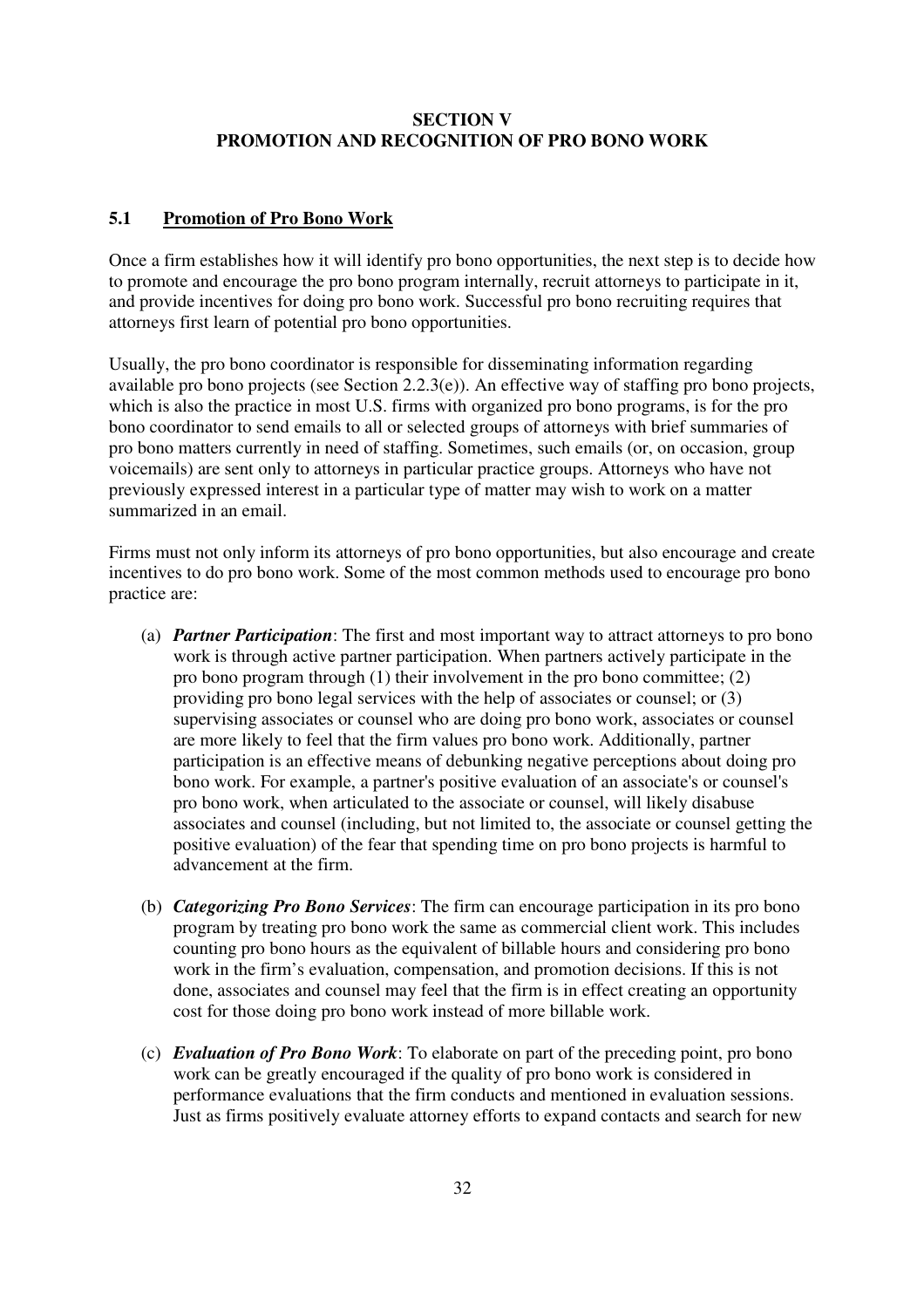clients, pro bono work should also be seen as a plus in attorney performance *if* the work is of high quality. Since much pro bono work early in an associate's career presents the first opportunity for the associate to do particular types of legal work, constructive criticism can be valuable to the associate's development. And when associates or counsel do particularly good pro bono work, they not only gain valuable experience, but should be acknowledged for their initiative and fine work.

- (d) *Pro Bono Program Orientation for New and Lateral Attorneys*: Another effective way to promote the pro bono program is by introducing it to new and lateral attorneys through a brief and informal introductory talk or a more formal orientation, either of which the pro bono coordinator can organize. Ideally, a partner member of the pro bono committee or another senior partner of the firm, as well as associates who have participated in the pro bono program, should contribute to this discussion and share their experiences. Copies of the firm's pro bono policy manual should also be distributed as part of this introduction.
- (e) *Involvement of Summer Associates and/or Student Interns in Pro Bono Projects or Cases<sup>6</sup> :* Law firms commonly hire law students as summer associates or year-long interns. These students work with the firm for a given period of time prior to their graduation from law schools and are often asked to join the firm as full-time associates upon graduation. As is the case with young law firm associates, such law students are generally enthusiastic about participating in pro bono work because it gives them opportunities to learn about new practice areas and exposes them to the different ways the law can be utilized to help individuals and NGOs, advance reform legislation, and ultimately change society for the better. Students are also eager to participate in pro bono projects because they get greater responsibility than on the law firm's traditional (i.e., remunerated) client matters.

By allowing students to be involved in pro bono work, a law firm can train and prepare these future lawyers for career-long commitment to pro bono work. Additionally, instilling pro bono ideals in students helps solidify a local pro bono culture and can strengthen relationships between the law firm and universities (law schools) who may then establish signature projects together and collaborate on matters that benefit the public interest. These signature projects can foster a sustained relationship between the law firm and the law schools, multiplying a project's overall impact by allowing students to capitalize on the firm's resources on a continual basis. While the students who work on an extensive project will usually change over time, the established partnership between the entities should ensure successful continuity of the project.

Pro bono opportunities for law students also benefit a law firm by enhancing assessment of the students' time management skills and professional abilities. Because pro bono work gives students greater responsibility, it is an opportunity for the law firm to evaluate the students' individual performance. It should be noted, however, that law students' pro bono work—as is the case with commercial work—should always be supervised by a more senior attorney as well as being part of the oversight by the lawyer (typically, a partner) overseeing the matter. Thus, while a law student's involvement

-

<sup>6</sup> This subsection was adapted from *Frequently Asked Questions: A Supplement to the PBDA Implementation Handbook: A Guide to Establishing a Pro Bono Program at Your Law Firm.*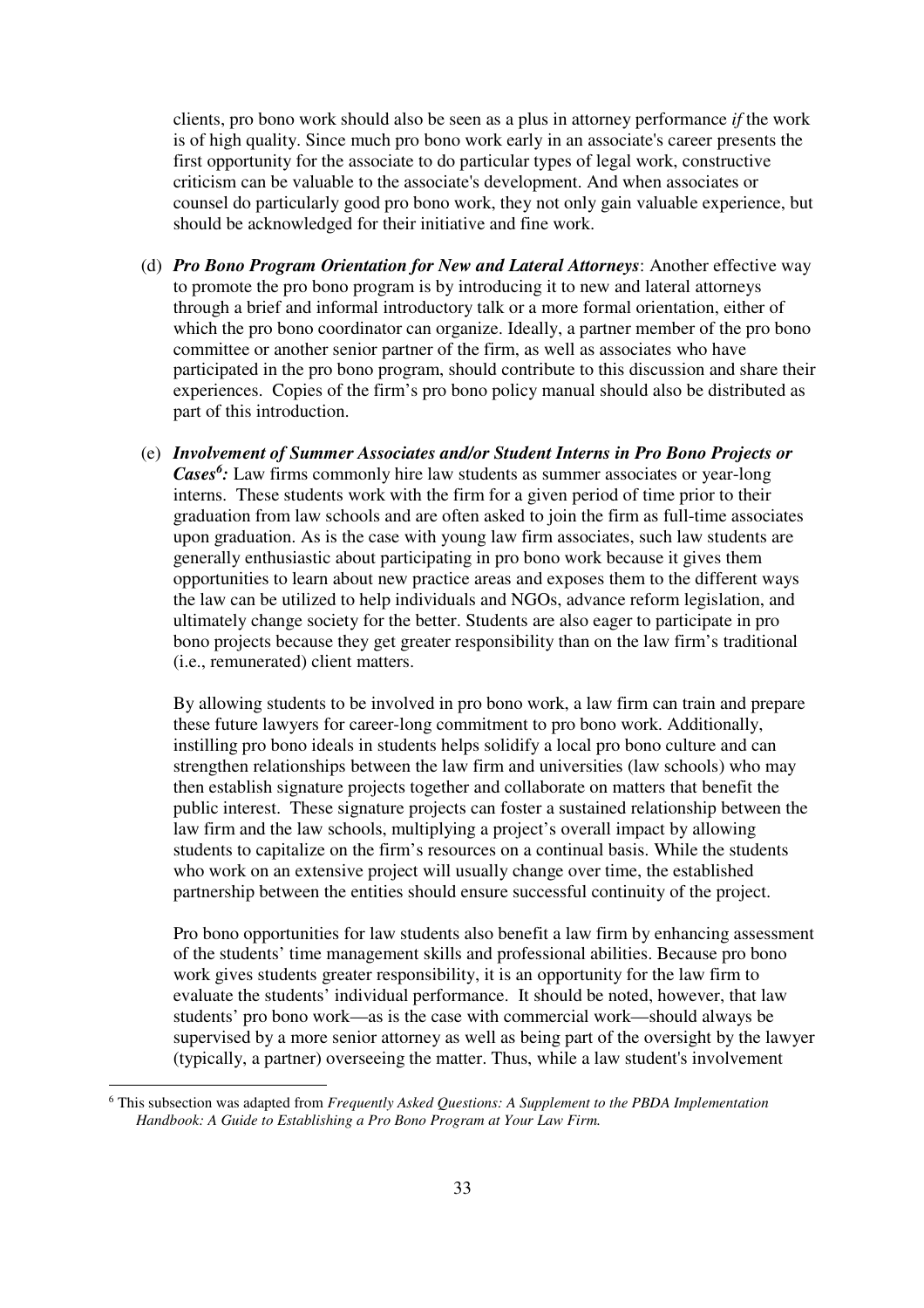may reduce full-time attorney participation in a pro bono matter, it should not eliminate it. Indeed, firms should make sure that the law students they employ recognize that attorneys should be involved in pro bono work—not only as a professional obligation that helps those most in need of legal help, but also as a valuable opportunity to advance and progress in one's career; a way of strengthening relationships with clients; and a means to participate in an integral part of the firm's culture.

This orientation might be supplemented by a group experience in doing a one-shot pro bono project, such as first year associates' staffing a well-organized one-shot clinic.

#### **5.2 Recognition of Pro Bono**

Public recognition of the pro bono work attorneys perform is another way to promote the pro bono program and encourage participation in it. For example, emails highlighting pro bono successes can be circulated firm-wide. Similarly, pro bono accomplishments can be featured in firm newsletters. Also, pro bono reports containing summaries of notable pro bono work and the names of the attorneys who work on them can be distributed periodically (either annually or semi-annually), perhaps along with feature stories about particular types of pro bono projects or initiatives in particular offices.

Annual recognition of pro bono achievements—such as completing a particular number of pro bono hours or doing particularly outstanding work on a pro bono matter—is another way to reward and encourage pro bono work. The firm can also bestow awards for various levels of pro bono work, including at a special ceremony or celebration. This can be combined with a Pro Bono Fair, where principal sources of pro bono matters are available to discuss individually with potentially interested lawyers the types of matters they offer.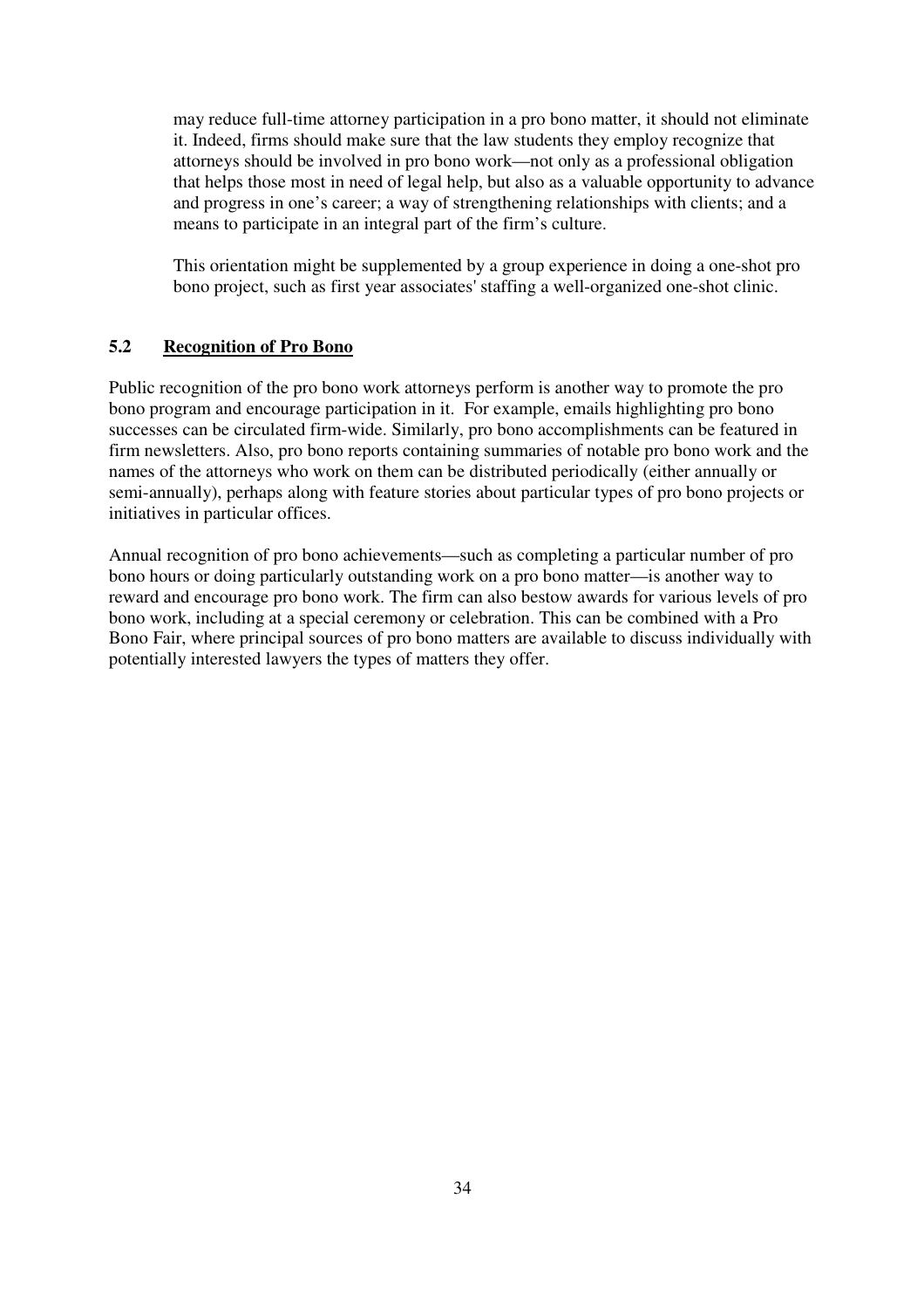# **SECTION VI EVALUATION**

# **6.1 Evaluation of Attorney Pro Bono Work**

Attorneys who engage in pro bono work should be evaluated with the same frequency and in the same manner as attorneys who work on commercial matters. Even in firms where attorneys are not regularly evaluated, pro bono evaluations should be conducted annually or more frequently. This not only rewards high quality pro bono work, but also provides constructive criticism, to help ensure that attorneys provide high quality legal services to their pro bono—and other clients (see Annex 5, "*Format of Attorney Pro Bono Work Evaluation*"). As discussed above, attorney-generated status reports can assist supervising partners and pro bono coordinators in their assessments of pro bono work (see Section 3.5.2).

# **6.2 Evaluation of the Pro Bono Program**

In addition to individual attorney evaluation, a firm's pro bono committee should evaluate the firm's pro bono program periodically (see Section 2.3.3(f)). If no committee exists, the pro bono coordinator or chair should designate who will evaluate the program's performance and suggest possible improvements.

In order to conduct a pro bono program evaluation, the evaluator(s) ideally should have all relevant quantitative information available, specifically:

- total number of pro bono hours for the year;
- number and percentage of associates, counsel, and partners that performed at least a particular number of hours of pro bono work during the year;
- average number of pro bono hours per attorney during the year;
- pro bono hours as a percentage of billable hours;
- all of the above, by practice groups within offices;
- data regarding practice groups whose lawyers did on average less than the office average of billable work and also did less than the office or firm average of pro bono work;
- number of pro bono clients served during the year;
- number of hours devoted to each pro bono client/matter during the year;
- list of pro bono matters categorized by type;
- list of pro bono matters referred to firm by institutional partnerships;
- list of other sources of pro bono opportunities; and
- the effectiveness, or lack thereof, of any "impact" or "signature" pro bono projects.

Using this information, firms can analyze the quantitative aspects of their pro bono programs, and along with discussions with or anonymous surveys of lawyers, can determine whether the firms are fulfilling their pro bono goals, whether partners are actively participating, and whether the institutional partnerships have been effective in providing interesting pro bono opportunities.

Firms can use their evaluations to make appropriate adjustments to improve their pro bono programs, engage in new pro bono partnerships, modify the supervisory structure, or seek new incentives for attorney participation.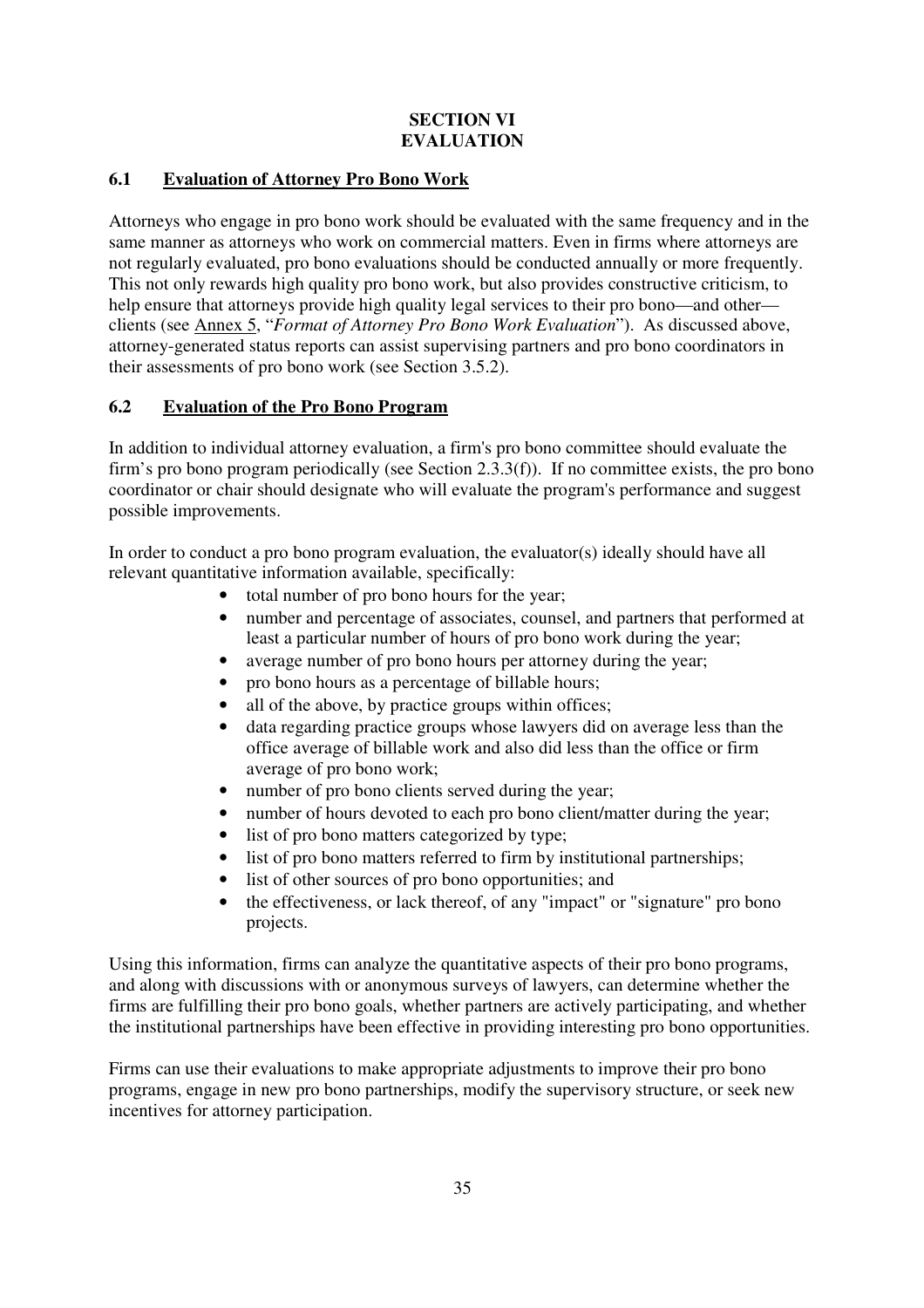# **SECTION VII BENEFITS OF A PRO BONO PROGRAM**

The next section presents the principal benefits that can derive from a pro bono program.

# **7.1 Help in Filling Some of the Gaps in the Availability of Legal Representation**

A well-organized pro bono program can enhance lawyers' ability to fill the gaps between the legal needs of the most disadvantaged in society (and those nonprofits who try to help them) and their ability to find counsel. It can also enhance lawyers' ability to fill in other gaps, such as when nonprofits or public interest law groups cannot afford counsel, and need legal help to handle matters effectively on behalf of public interest litigants.

# **7.2 Attorney Training**

Pro bono practice represents a way in which a junior attorney can enhance skills and help build a professional network. New attorneys generally fill secondary roles in their firms' litigation or transactional practice. Pro bono work enables new associates to draft court filings, or contracts, prepare legal arguments, and appear in administrative or court hearings. Additionally, pro bono attorneys frequently develop communication, deliberation, and negotiation skills. Matters can provide an opportunity for direct client contact or close interaction with adversaries, court officials, and other attorneys. Pro bono work generally gives attorneys more responsibility and prepares them for the tough decision-making they will encounter throughout their careers. In summary, pro bono work is an effective way for young attorneys to accelerate their development from law school graduates to skilled attorneys.

#### **7.3 Recruitment and Retention of Attorneys**

Another benefit that pro bono work offers firms is in recruiting new attorneys and retaining existing attorneys.

Finding and retaining qualified attorneys can be difficult in a competitive legal market. A strong institutionalized pro bono practice can help distinguish a law firm from its competitors. Recent law school graduates tend to have more idealistic views of their careers and the ways in which they can utilize the law as a vehicle to deal with inequality in their communities than more experienced lawyers.

Accordingly, many of the highest quality young attorneys prefer working at law firms where they will be able to do fulfilling pro bono work. Moreover, many young attorneys equate the quality of a firm's pro bono practice with its overall merit and values.

An effective pro bono program can materially help in a firm's retaining of valued attorneys. Pro bono practice presents an attractive alternative to billable casework and can produce a sense of accomplishment (both for the public good and for one's professional development) that associates may not find in much of their first few years of work for commercial clients. Participation in a well-organized pro bono program tends to improve morale while generating a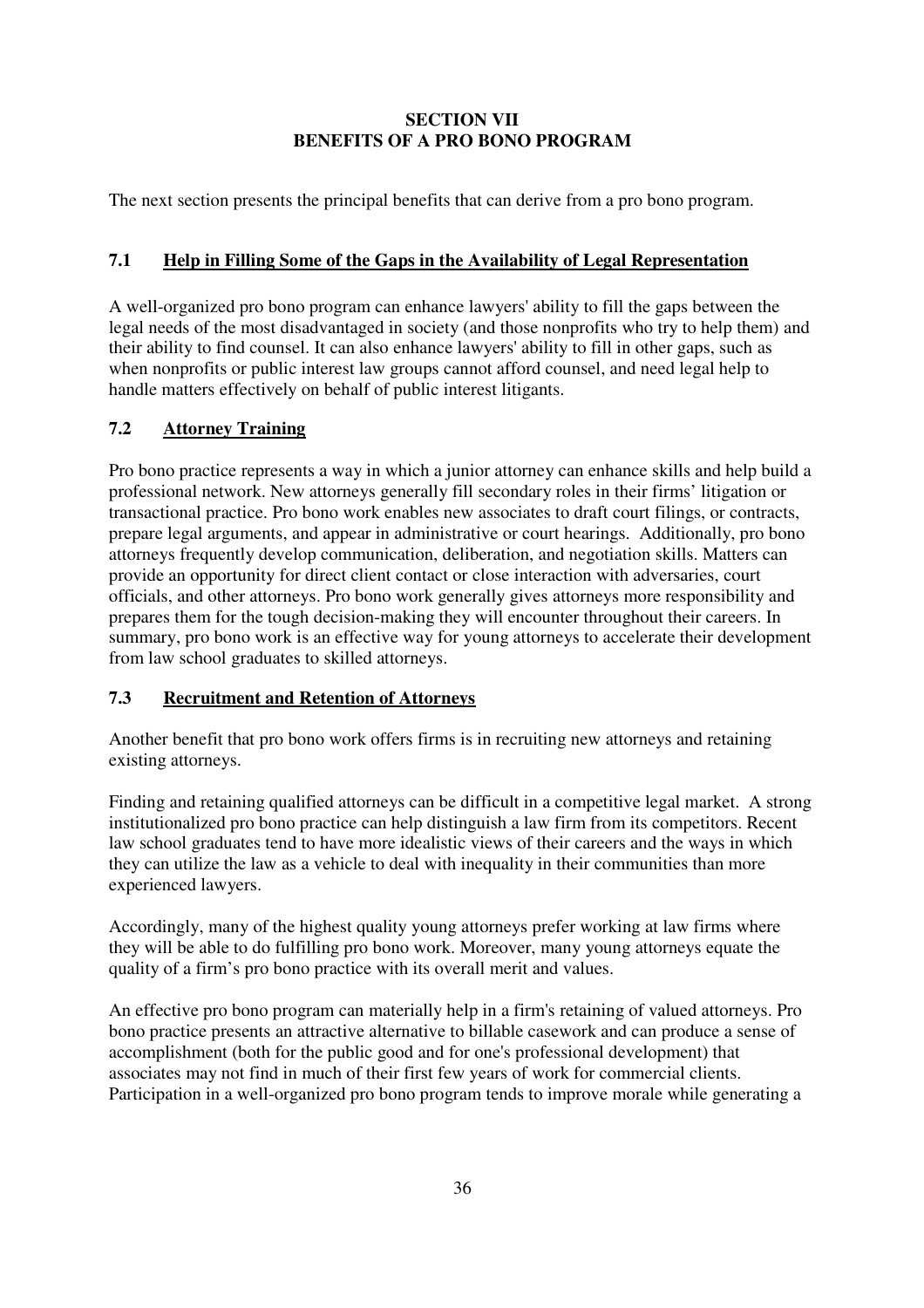sense of pride and loyalty in one's firm. This benefit typically extends well beyond junior associates to more senior attorneys and support staff.

# **7.4 Marketing and Publicity regarding the Pro Bono Program**

A firm's pro bono work can result in helpful publicity. Firms can include references to their pro bono programs on their websites or in newsletters sent to clients. The pro bono chair and the firm's marketing group should consider how best to market externally the firm's pro bono program (see Section 2.3.3(g)). A firm's pro bono partnerships with recognizable institutions (perhaps sometimes including in-house lawyers), its providing pro bono services in important matters of public interest, and its receipt of pro bono awards or positive media recognition can help attract new clients (as well as new attorneys). The firm thus can distinguish itself from competitors. Overall, successfully run and appropriately publicized pro bono programs can improve a firm's image in the community, media, and government, as well as among its current and prospective clients and its current and prospective attorneys and support staff.

Media publicity can also benefit society by informing and awakening the public's consciousness about the public interest, and in particular instances of injustice, social need, or areas of the legal system requiring reform. This can improve the image of attorneys in the community and lead to changes that enhance trust in the legal system overall.

It is important to note, however, that firms should research local law before publicizing their pro bono services. Certain types of publicity may be restricted or limited by law or bar associations.

Aside from publicity *per se*, lawyers may, on the basis of their pro bono work and because they did the work without pay, have particular credibility in advocating legal reforms.

# **7.5 Building Relationships with Members of the Global Legal Community**

Pro bono engagement can help law firms build relationships with other firms around the world through collaboration on multi-jurisdictional projects. Several pro bono clearinghouses offer firms such opportunities.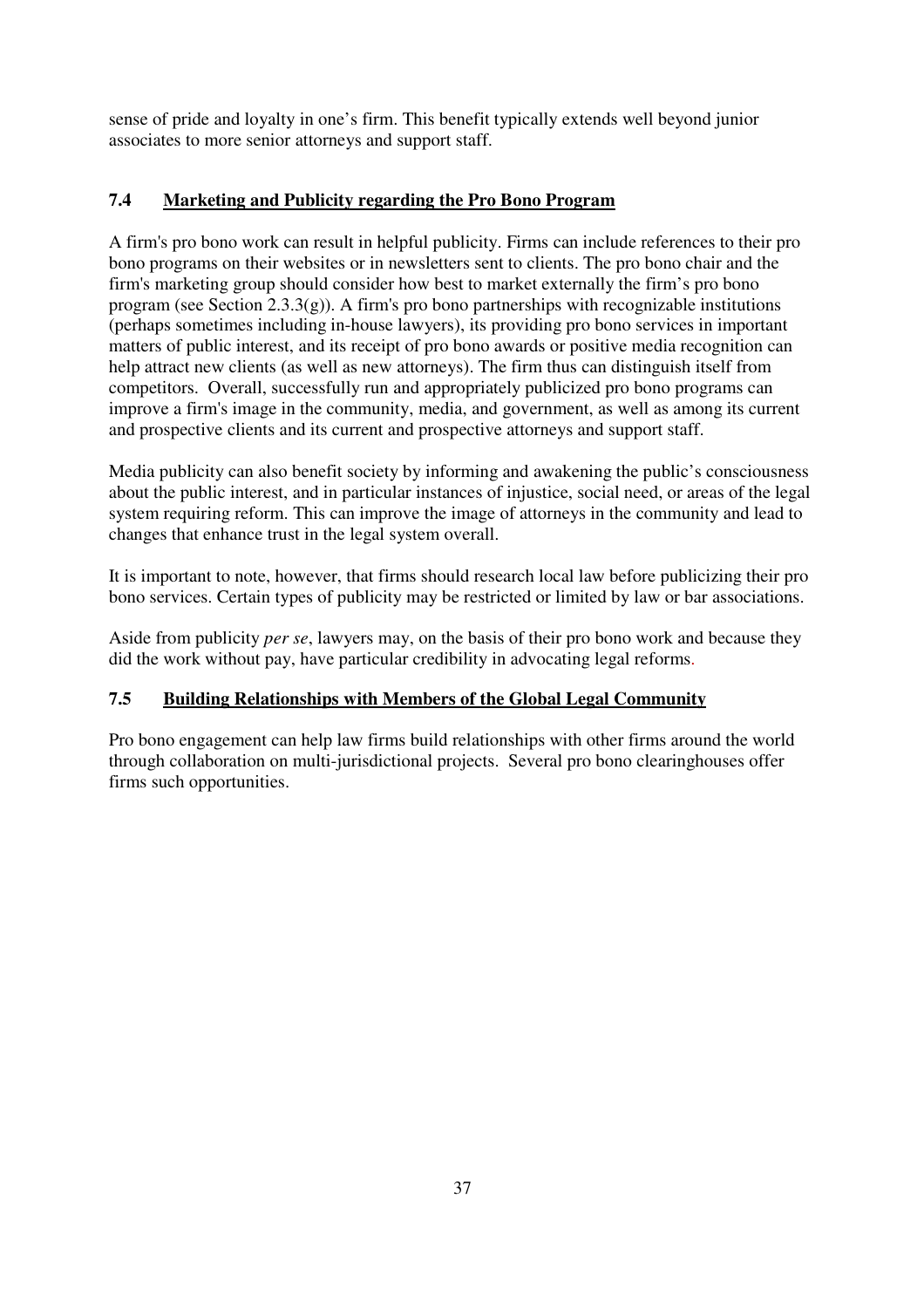# **ANNEX A MODEL PRO BONO MANUAL**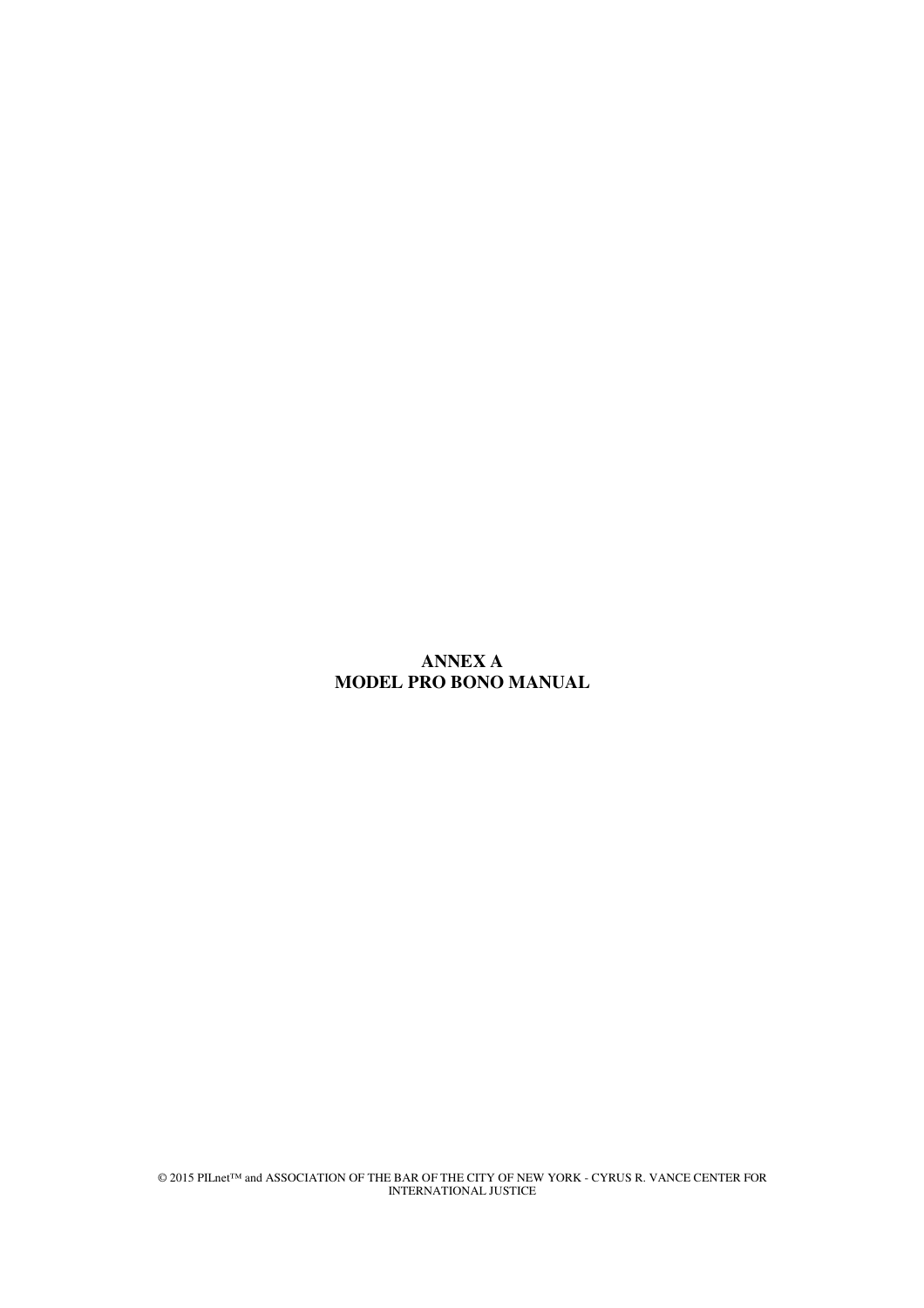**PRO BONO MANUAL** 

**[LAW FIRM NAME]**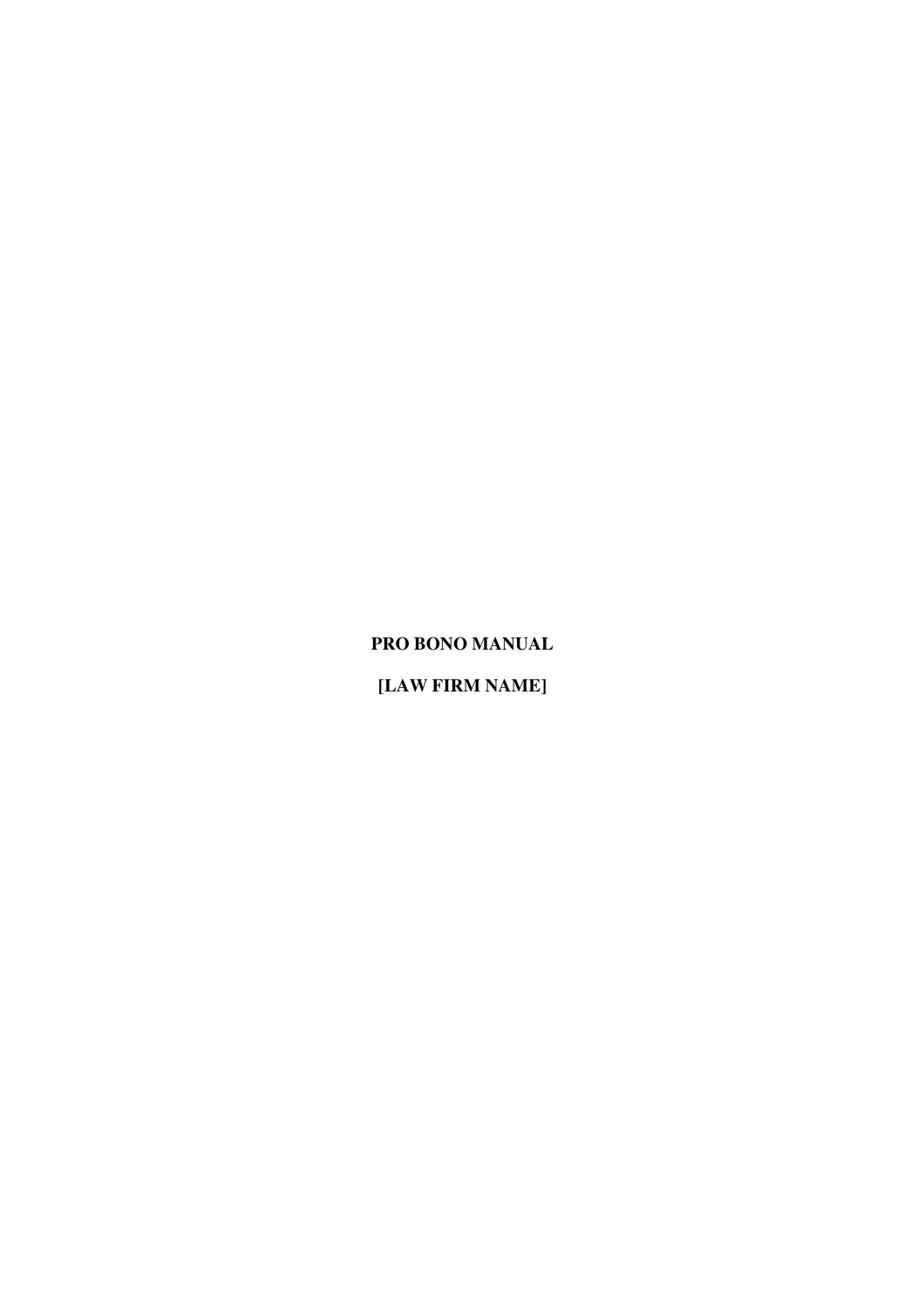# Index

| 1. |  |
|----|--|
| 2. |  |
| 3. |  |
|    |  |
|    |  |
| 4. |  |
|    |  |
|    |  |
|    |  |
|    |  |
|    |  |
|    |  |
|    |  |
|    |  |
|    |  |
|    |  |
|    |  |

# Annexes

| Annex 1 | $\blacksquare$           | Format of Application for Opening a New Pro Bono Case |
|---------|--------------------------|-------------------------------------------------------|
| Annex 2 | $\blacksquare$           | Format of Pro Bono Commitment Letter                  |
| Annex 3 | $\blacksquare$           | Format of Reporting Pro Bono Work                     |
| Annex 4 | $\overline{\phantom{a}}$ | Format of Pro Bono Services Termination Letter        |
| Annex 5 | ۰                        | Format of Attorney Pro Bono Work Evaluation           |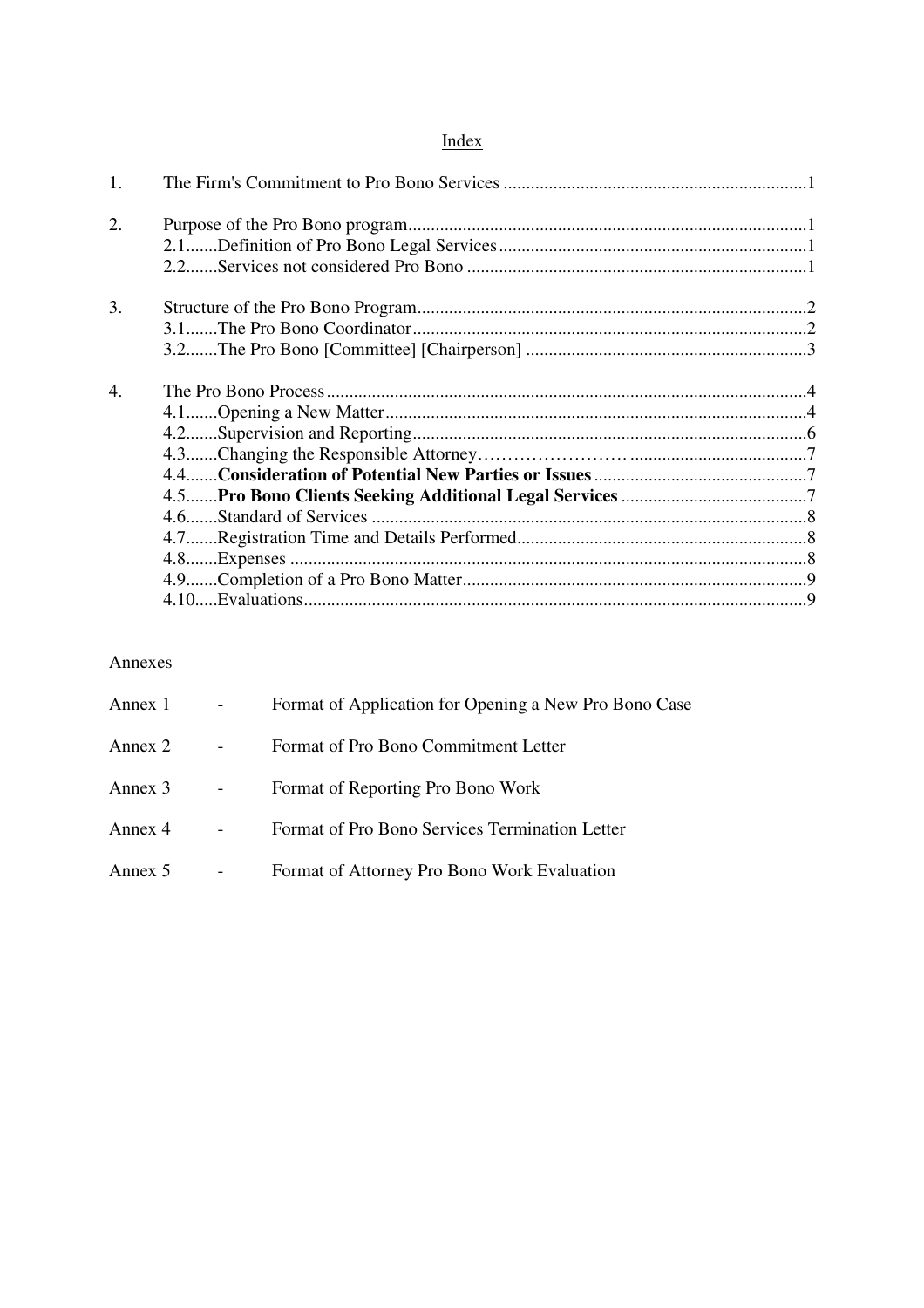## **1. The Firm's Commitment to Pro Bono Services**

At our firm, we believe that each attorney has the responsibility to offer pro bono legal services. This responsibility comes with the role that attorneys play in society, and from their commitment to a just and equitable legal system.

The firm has a commitment to pro bono work, striving in particular to offer free legal services to benefit impoverished or disenfranchised people and communities, and the organizations that help these individuals. Offering pro bono services to those in such need demonstrates professional integrity and professional ethical values highly regarded by us. The firm is also committed to offering free legal services to nonprofit organizations that cannot afford such legal services, and to enable representation on matters of great public importance (such as civil rights) that would be unlikely to be handled by any attorneys if fees were charged.

Specifically, our firm has committed or will commit to completing a minimum average of 60 pro bono hours per attorney per year, of which a majority should be within the description set forth in the first sentence of the preceding paragraph. The firm recommends that all attorneys complete this minimum number of hours.

Even though pro bono work is voluntary, our firm encourages all partners, counsel and associates to participate in the pro bono program. The firm also encourages partners to actively supervise associate and counsel pro bono work. Additionally, the firm expects that new and lateral attorneys will undertake work on at least one pro bono matter within the first year of starting work at the firm.

## **2. Purpose of the Pro Bono Program**

## **2.1 Definition of Pro Bono Legal Services**

The term "pro bono legal services" means offering legal services either for free, or without the expectation of payment, and which benefit:

- (a) impoverished or disenfranchised people or communities;
- (b) organizations that assist these people;
- (c) people, communities or organizations on matters of public interest where legal counsel would otherwise be unlikely to be secured;
- (d) nonprofit civic, cultural, and educational institutions that would not likely obtain legal counsel if required to pay legal fees.

## **2.2 Services not Considered Pro Bono**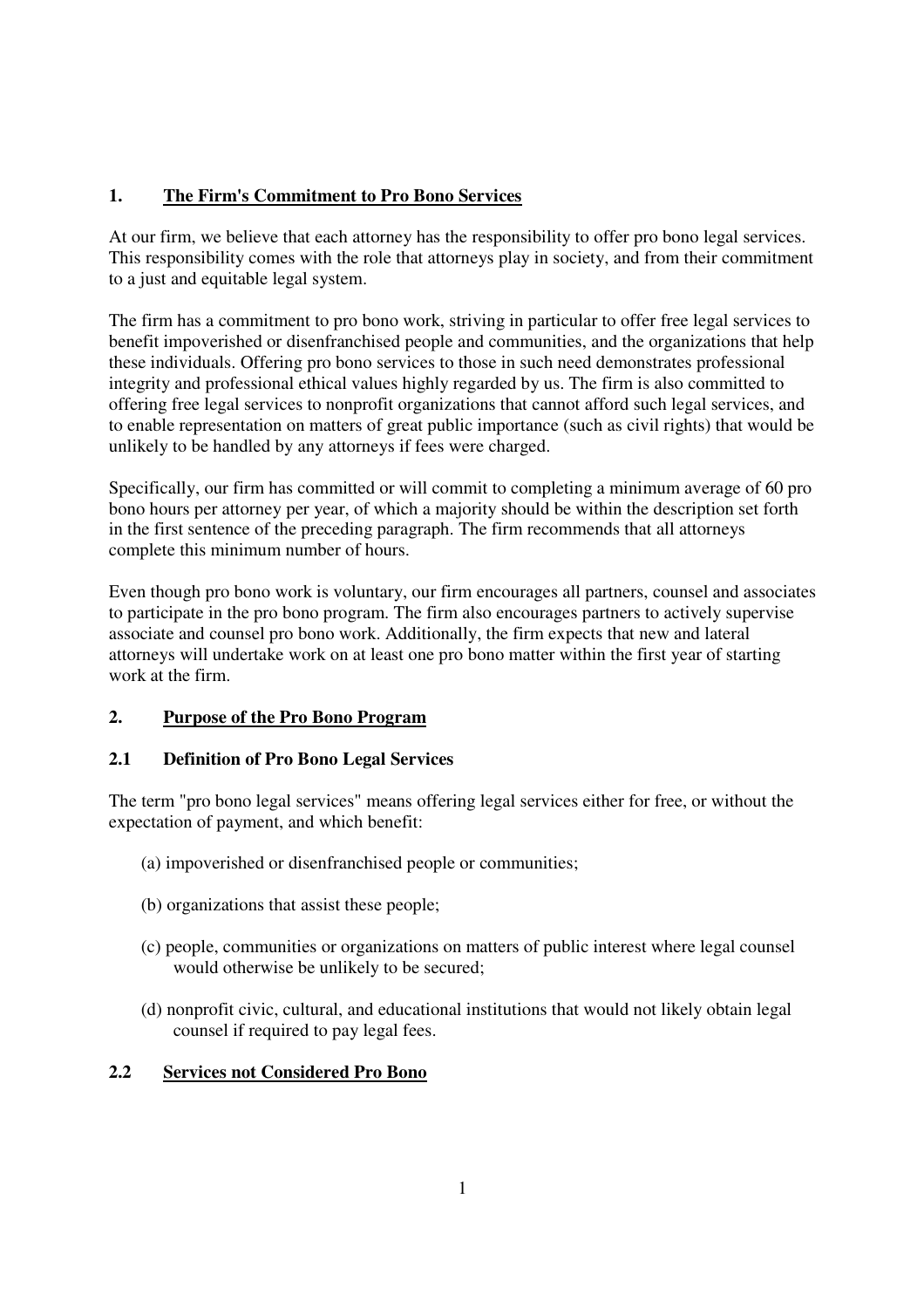Although many of the following services and activities are ones our firm both approves of and supports attorney involvement in, they are not considered pro bono legal services, for purposes of this Manual:

- (a) volunteer services or activities that benefit the community, but do not involve legal services;
- (b) legal services benefiting family members or friends, at least if they do not come within  $2.1(a)$ :
- (c) serving as a director of—or otherwise helping (without providing legal services) organizations (for profit or nonprofit), serving on bar association committees (except to the exent that one's committee activity includes research, analysis, reporting or testifying on subjects or populations encompassed within 2.1), or doing work (including legal work) for trade groups that do not come within 2.1;
- (d) serving an academic post at a faculty of law;
- (e) writing law review articles or books (except where part of an articulated effort to support a legal strategy of one or more organizations described in 2.1);
- (f) free legal services that do not come within 2.1 and are performed as obligatory to a law or regulation; and
- (g) legal services for which payment by the attorney's client is subject to a contingency, including obtaining a favorable judgment, or with the expectation of being paid, either in the present or in the future.

#### **3. Structure of the Pro Bono Program**

#### **3.1 Pro Bono Coordinator**

The firm will have a pro bono coordinator ("Pro Bono Coordinator") in charge of supervising the pro bono program.

The Pro Bono Coordinator will have the following responsibilities:

- (a) Implement all program measures and ensuring that the program complies with "The Pro Bono Process" contained in Section 4;
- (b) identify attorney fields of expertise in the firm, and identifying attorneys' interests in performing particular types of pro bono work or particular pro bono matters;
- (c) maintain daily contact and communication with the institutions that the firm has engaged as pro bono partners (among them NGOs, bar associations, governmental organizations and other institutions);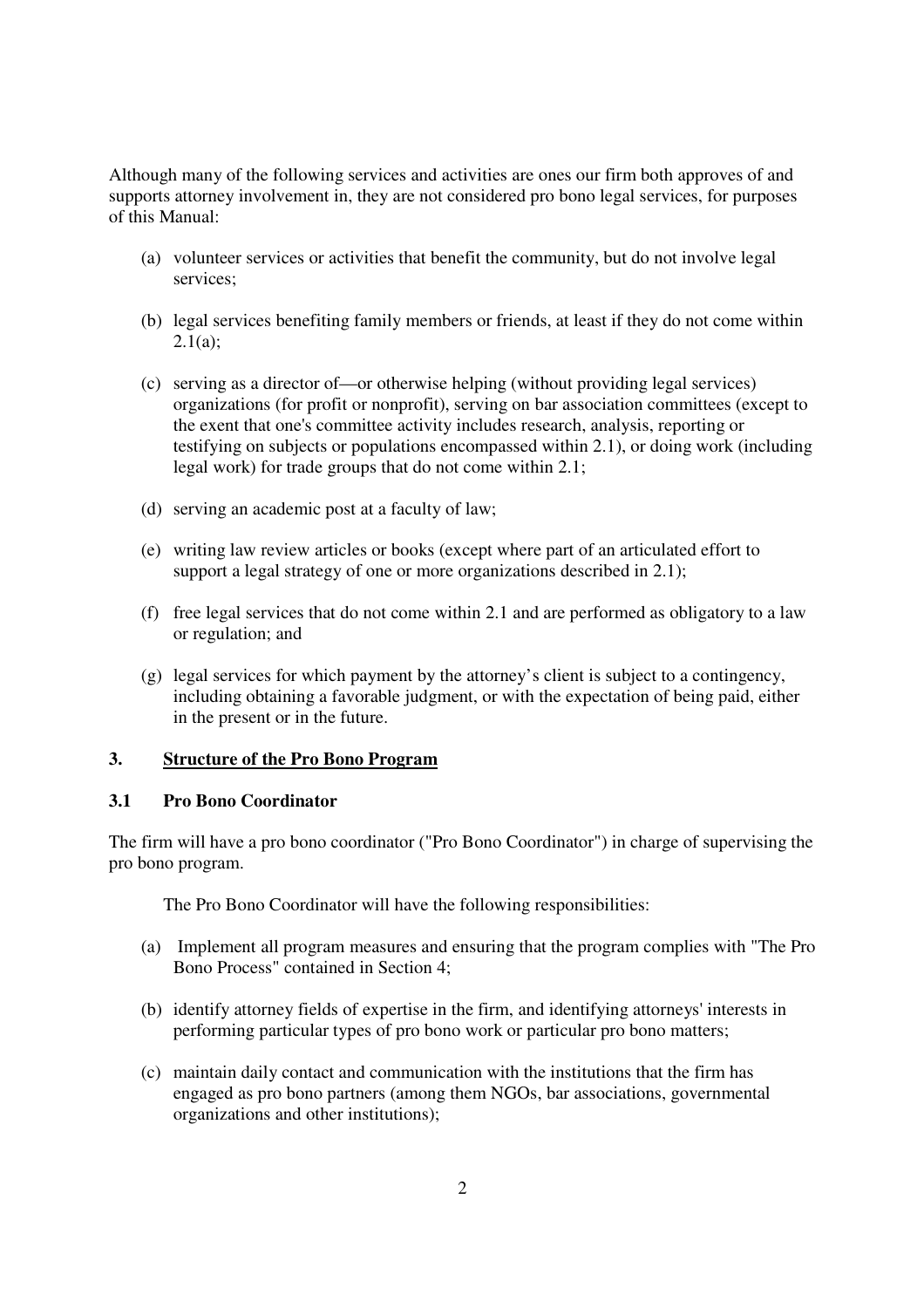- (d) distribute information about the types of opportunities available through the por bono program, and about currently available pro bono matters and upcoming pro bono trainings to firm attorneys, especially to new or lateral attorneys);
- (e) ensure proper staffing, including proper supervision, on pro bono matters;
- (f) ensure that suitable conflicts checks and consideration of business conflicts are undertaken, and suitable engagement letters and co-counsel agreements are entered into:
- (g) monitor the status of active pro bono matters, and help guide attorneys in their pro bono work;
- (h) deal properly with changes of staffing on pro bono matters (permanent or temporary), and with efforts to change or expand the scope of representation;
- (i) obtain approval of large expenses relating to pro bono matters;
- (j) regularly inform the Pro Bono [Chairperson] [Committee] at the firm about the program and nature of the matters that the firm has undertaken.
- (k) publicize within the firm successes on pro bono matters, and work with the firm's marketing people on publicizing the pro bono program's highlights externally.

#### **3.2 Pro Bono [Chairperson] [Committee]**

The program will have a pro bono [chairperson] [committee] ("Pro Bono [Chairperson] [Committee]") in charge of oversight of the pro bono program.

[The Pro Bono Committee will contain [\_\_\_] members, comprised of [\_\_\_] partners, [100] associates, and the Pro Bono Coordinator.]

The Pro Bono [Chairperson] [Committee] will have the following duties:

- (a) oversee the firm's pro bono program and possibly assist in the functions of the Pro Bono Coordinator;
- (b) approve particularly large-scale new pro bono matters, and ensure "buy-in" thereto from relevant parts of the firm—so that these matters may continue to be handled as staffing availability changes or the matters being more active;
- (c) approve the creation of pro bono partnerships (with institutions such as NGOs, bar associations, governmental bodies and other institutions) or, if deemed appropriate, involvement with in-house counsel in work on pro bono legal matters;
- (d) determine policy regarding promoting and recognizing pro bono work within the firm;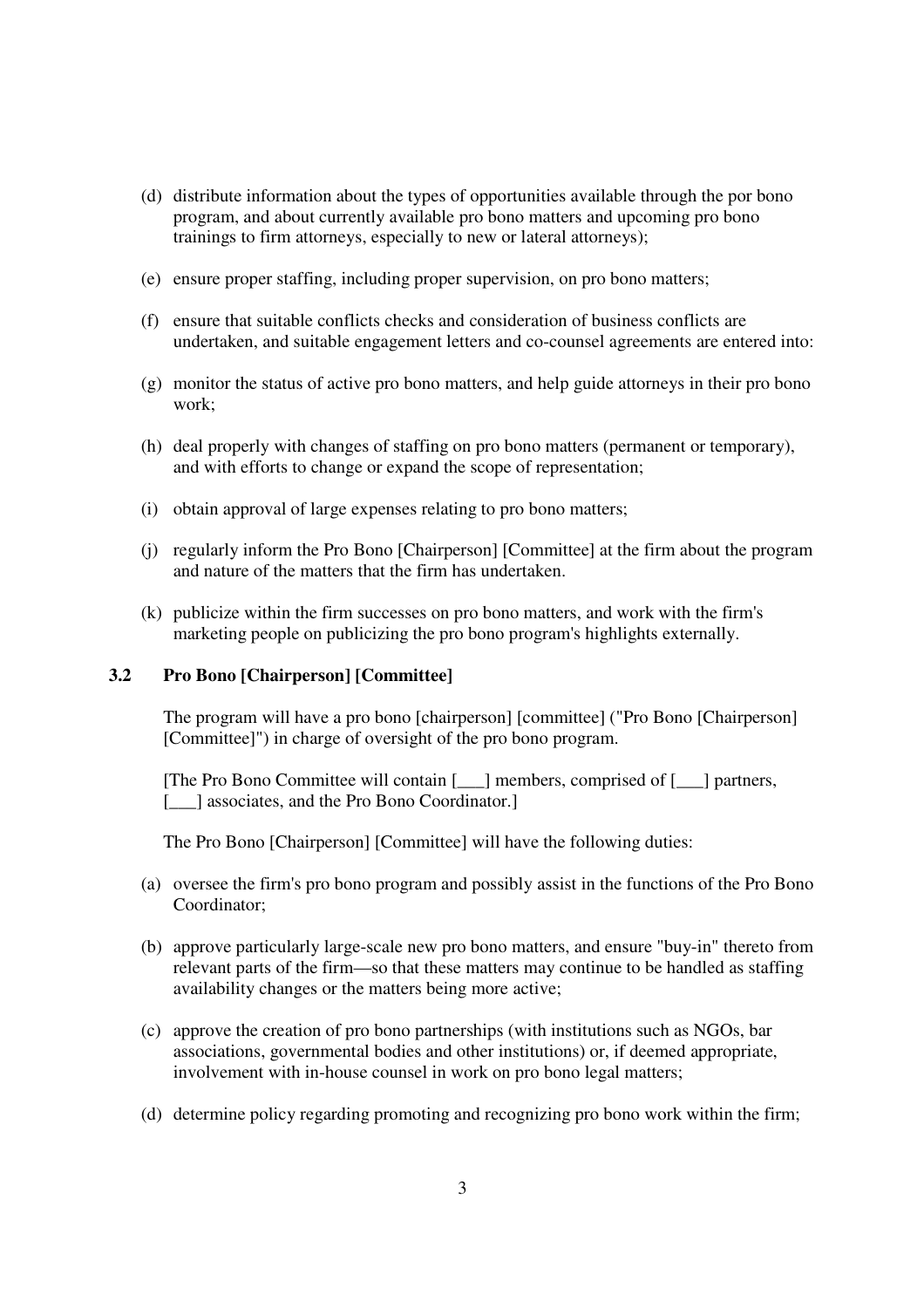- (e) determine policy regarding marketing and external promotion of the pro bono program;
- (f) if the pro bono program has a budget, approve it, and monitor the success or lack thereof in adhering to the budget; if there is no budget, ensuring that the Pro Bono Coordinator undertakes to see that expenditures on each particular pro bono matter are reasonable under the circumstances; and
- (g) annually evaluate the firm's pro bono program.

#### **4. The Pro Bono Process**

#### **4.1 Opening of New Matters**

The following process should be followed when opening a new pro bono matter (whether the matter comes—as most probably will—from pro bono opportunities that the Pro Bono Coordinator refers to attorneys through regular emails, whether an attorney directly proposes a pro bono opportunity, or otherwise).

- (a) Pro Bono Request: If one or more attorneys are interested in opening a new pro bono matter, one of the attorneys, the Pro Bono Coordinator, or someone working under the supervision of the Pro Bono Coordinator should complete a "*Request to Open a New Pro Bono Matter*" that conforms to the format in Annex 1 ("*Pro Bono Request*"). The Pro Bono Request should be signed by the responsible attorney (the "Responsible Attorney"), the supervising partner (the "Supervising Partner") and the Pro Bono Coordinator. Among other things, the Pro Bono Request should contain information about the potential pro bono client and describe the required services and other parties involved.
- (b) Review of Conflicts of Interest: Regarding Clients and Issues: Possible Additional Considerations
	- a. Once the rest of the Pro Bono Request has been completed but before it is signed, any conflicts of interest that may exist with current, past, or prospective firm clients should be checked—using the same procedure as with new commercial clients. The result of these reviews should be included in the Pro Bono Request, as should the result of any checking described in the next two paragraphs.
	- b. In addition, prospective conflicts with positions taken on behalf of other clients (commercial or pro bono) should be considered and discussed with relevant partners. It ordinarily is not desirable to create precedents in pro bono cases that are then used against other clients.

Where required by law, and at the firm's discretion otherwise, further background checking must or may be undertaken with regard to prospective pro bono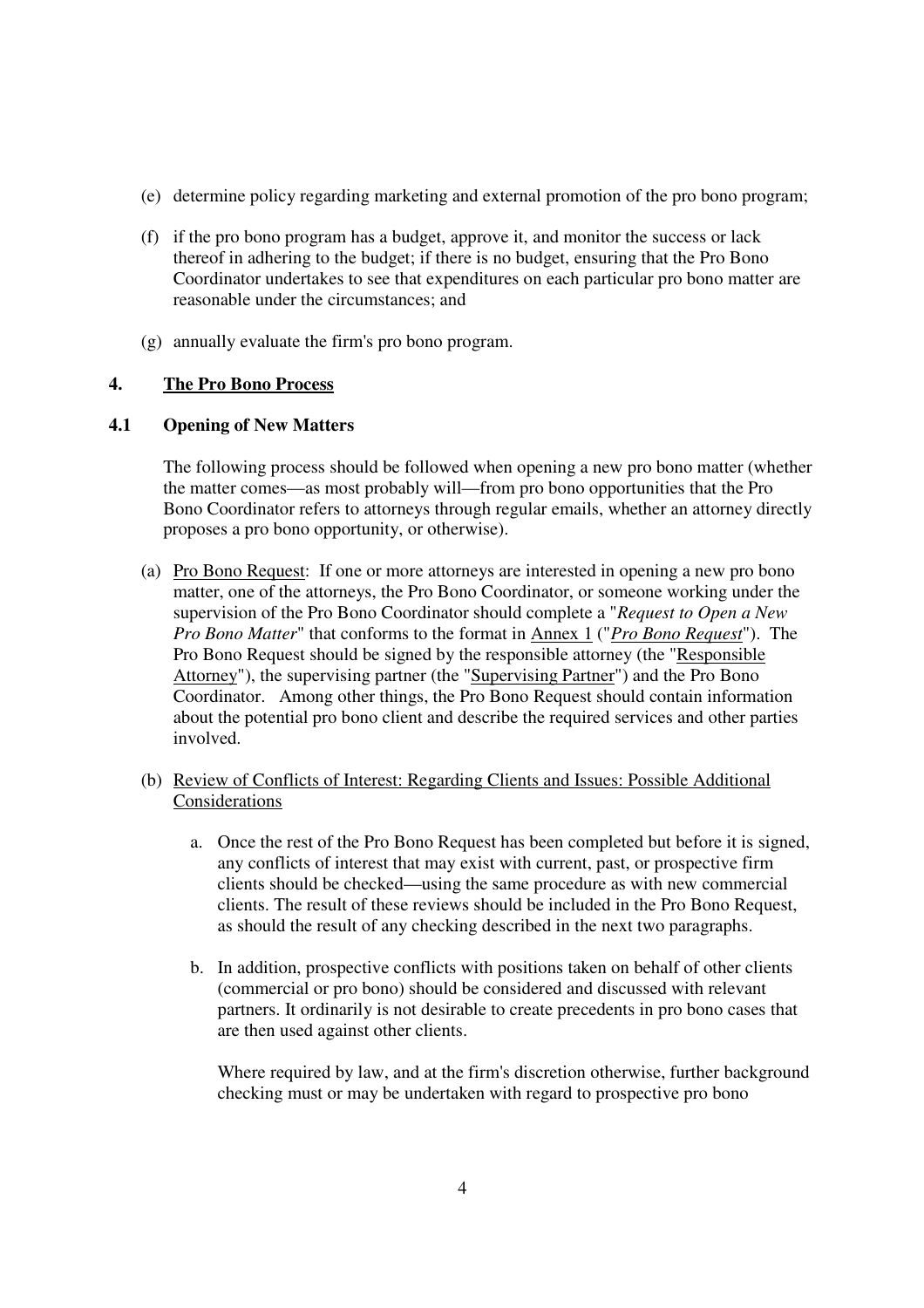clients—including, with regard to nonprofits, their officers, directors, and key staff.

The firm usually will not consider other business considerations when deciding to take on particular pro bono matters, beyond the issues described in the three preceding paragraphs.

(c) Approval of the Pro Bono [Chairperson] [Committee]: Upon completion of the review of the issues described in (b) above, the Pro Bono Application must be submitted to the Pro Bono [Chairperson] [Committee] for the approval of the pro bono matter.

The Pro Bono [Chair] [Committee] should review:

- i. if there are conflicts of interest with past, existing or potential clients, including pro bono clients;
- ii. if there are or may be "issue" conflicts;
- iii. if there are other facts about the prospective client that may be deemed to make the representation unwise;
- iv. if the required services correspond to those defined here as pro bono legal services;
- v. if the firm is prepared to staff and supervise the case properly, even if its scope or length turn out to be materially different than initially anticipated, and even if the initial key lawyer(s) on the matter leave the firm or are otherwise unable to continue working on it. This is a particularly important subject to consider where the matter is initially expected to be especially time-consuming and costly; but the same issues should be considered where there is a reasonable possibility at the outset that the case may become especially time-consuming and costly;
- vi. if the matter will involve co-counsel, whether the relationship with and responsibilities of the co-counsel (and of the firm) are clearly set forth in writing and agreeable to the firm; and
- vii. If a pro bono matter that has gotten to this stage of review is not accepted, the reason(s) for the decision should be recorded on the Pro Bono Request.
- (d) Pro Bono Commitment Letter; and Situations with Multiple Clients or Lawyers: After the opening of a new matter is approved, the firm and the client must sign a "Pro Bono Commitment Letter", according to the format that is attached as Annex 2 ("*Pro Bono Commitment Letter*"). The Pro Bono Commitment Letter should describe the nature, characteristics, and scope of services to be provided, and the treatment of costs.

If there is a possibility of the recovery (by judgment, settlement, or otherwise) of attorneys' fees, costs, or both, this subject should be discussed with the client and dealt with in the Pro Bono Commitment Letter. Wording should be developed that avoids creating ambiguity that may make it impossible to deal with contingencies, such as settlement offers that are conditioned on waiving attorneys' fees, costs, or both.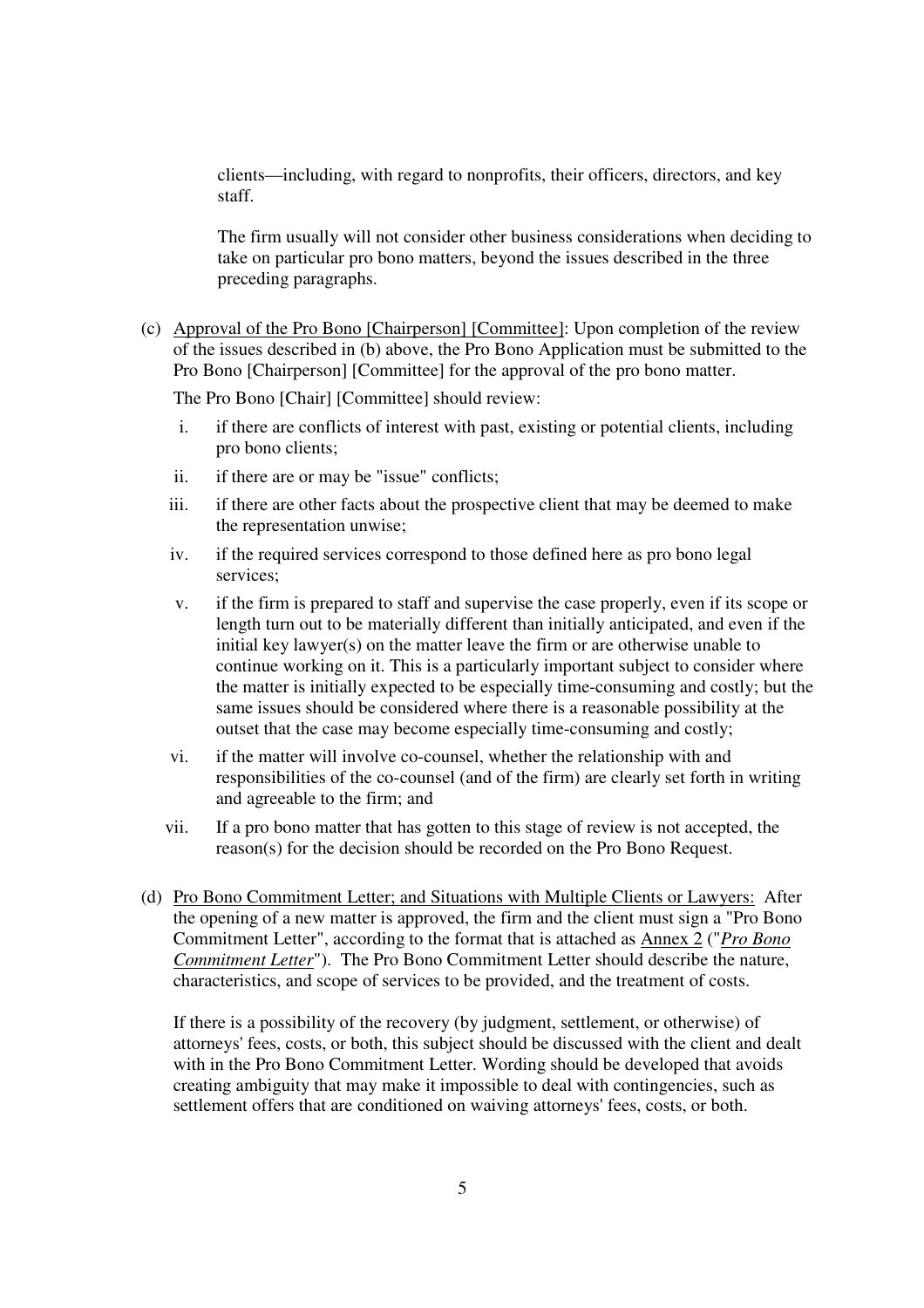Often, it is wise to have an initial discussion or meeting with the prospective client, at the end of or soon after which the Pro Bono Commitment Letter is signed. Proceeding in this fashion can avoid having a Pro Bono Commitment Letter that provides for different services to be provided than the firm and client agree upon during or shortly after their initial discussion.

If there is more than one client, or if there are co-counsel, the additional relationships beyond the more usual situation with a single counsel and a single client will need to be handled in somewhat different ways, which over time should be set forth in standardized formats that can be adapted to particular circumstances. In particular, efforts should be made to avoid ambiguities as to how and by whom and through what process decisions will be made—and, where possible, on the basis of relatively specific guidelines. The failure to provide for appropriate decision making may lead to the inability to continue with co-parties, co-counsel, or both. The firm's manner of dealing with multiple clients, co-counsel, or both in commercial representations can be instructive in drafting provisions at the outset.

(e) File Creation: No later than, and often prior to, the signing of the Pro Bono Commitment Letter, a file must be opened for the new pro bono matter. For such purposes, the file creation should follow the same procedure as that used with new matters for commercial clients. Each file on a pro bono client should be kept in the same way as those maintained for commercial clients.

#### **4.2 Supervision and Reporting**

Each pro bono case should have a Supervising Partner. The Supervising Partner should review the work product of, and otherwise assist, the Responsible Attorney as the firm deems appropriate, given the circumstances of the matter. If a firm partner is the Responsible Attorney in a pro bono matter, then it is not necessary to have a different partner serve as the Supervising Partner.

Each Responsible Attorney should inform the Supervising Partner and the Pro Bono Coordinator regularly of the status of the pro bono case—including any needs for help, problems in interacting with the client, new potential parties or issues, or other new developments.

Each Responsible Attorney should *immediately* inform the Supervising Partner and the Pro Bono Coordinator in the event of any actual or reasonably possible adverse developments, and of the immediate or near-term need for additional help.

Each Responsible Attorney should send a "Pro Bono Work Report", in the format as attached in Annex 3 to the Pro Bono Coordinator (with a copy to the Supervising Partner) every 4 months. To the extent possible, the Pro Bono Coordinator (or someone working for the Pro Bono Coordinator) should complete the portions of the Report that describe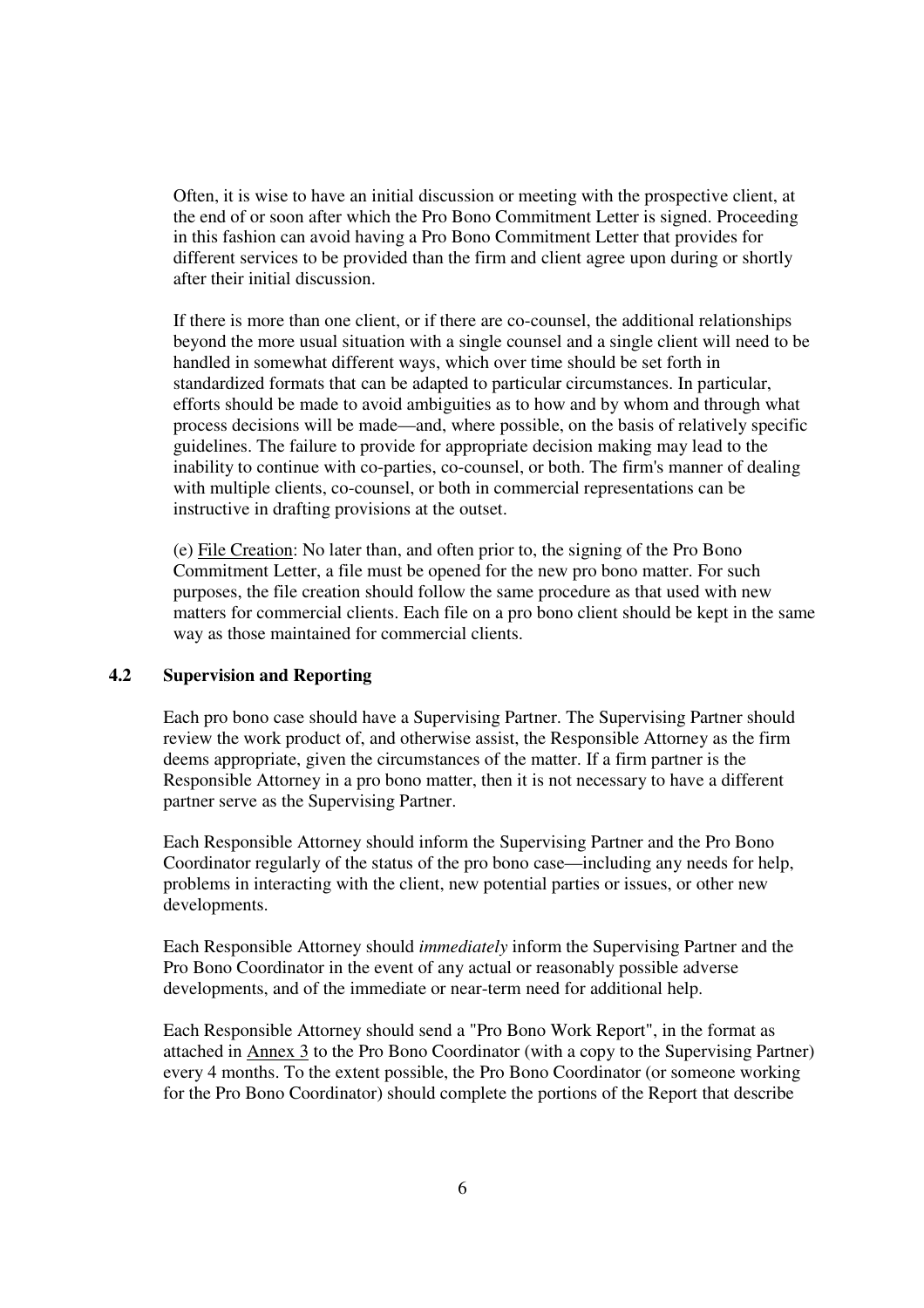what was previously known about the matter. If possible, a means for disseminating, completing, and returning the Report electronically should be developed.

### **4.3 Changing the Responsible Attorney**

When a Responsible Attorney for a pro bono matter leaves the firm, permanently or temporarily, goes on a leave of absence, or otherwise finds that (s)he is unable to work on the matter or be its Responsible Attorney, (s)he should inform the Pro Bono Coordinator and the Supervising Partner of this situation, as well as inform them of the state of the matter and if there are any urgent tasks. The Pro Bono Coordinator will make best efforts to find a new Responsible Attorney at the firm as soon as possible. Where necessary, the firm will assign an attorney to become the new Responsible Attorney. The prior Responsible Attorney should take all the measures necessary for proper representation of the pro bono client in the interim.

The firm, through the Pro Bono [Coordinator] [Chair] [Committee] must adopt procedures to ensure that all appropriate people and entities are advised (formally, where required or desirable) of the change in Responsible Attorney. Similarly, the firm must ensure that any requirements for securing approval of the withdrawal of the pre-existing Responsible Attorney or the appearance of the new Responsible Attorney must be followed.

Moreover, the Pro Bono [Coordinator] [Chair] [Committee] must ensure that any communications, by whatever means, regarding the matter are directed appropriately either to the new Responsible Attorney (if there already is one) or to the Pro Bono [Coordinator]{Chair] [Committee]. Secretarial, legal assistant, mail handling, and other staff must be clearly advised of this policy, and that none of them should simply let communications of whatever nature not be communicated regarding the new Responsible Attorney or the Pro Bono [Coordinator] [Chair] [Committee].

#### **4.4 Consideration of Potential New Parties or Issues**

New potential parties or issues may raise the types of concerns discussed above in Section 4.1 (b), and may require consideration by those involved in dealing with such concerns prior to the initiation of a representation. In some instances, they may result in the firm's deciding that it should, or should seek permission to, withdraw from the representation.

#### **4.5 Pro Bono Client's Seeking Additional Legal Services**

If the client seeks legal services beyond the scope of the agreed-upon representation, the same approval process set forth in Section 4.1 (a), (b), and (c) must be undertaken, and if approval is granted, there must be a supplement to or amendment of the Pro Bono Commitment Letter, or a new Pro Bono Commitment Letter. It is possible that there will be a different Responsible Attorney for the additional legal work than for the originally agreed-upon work.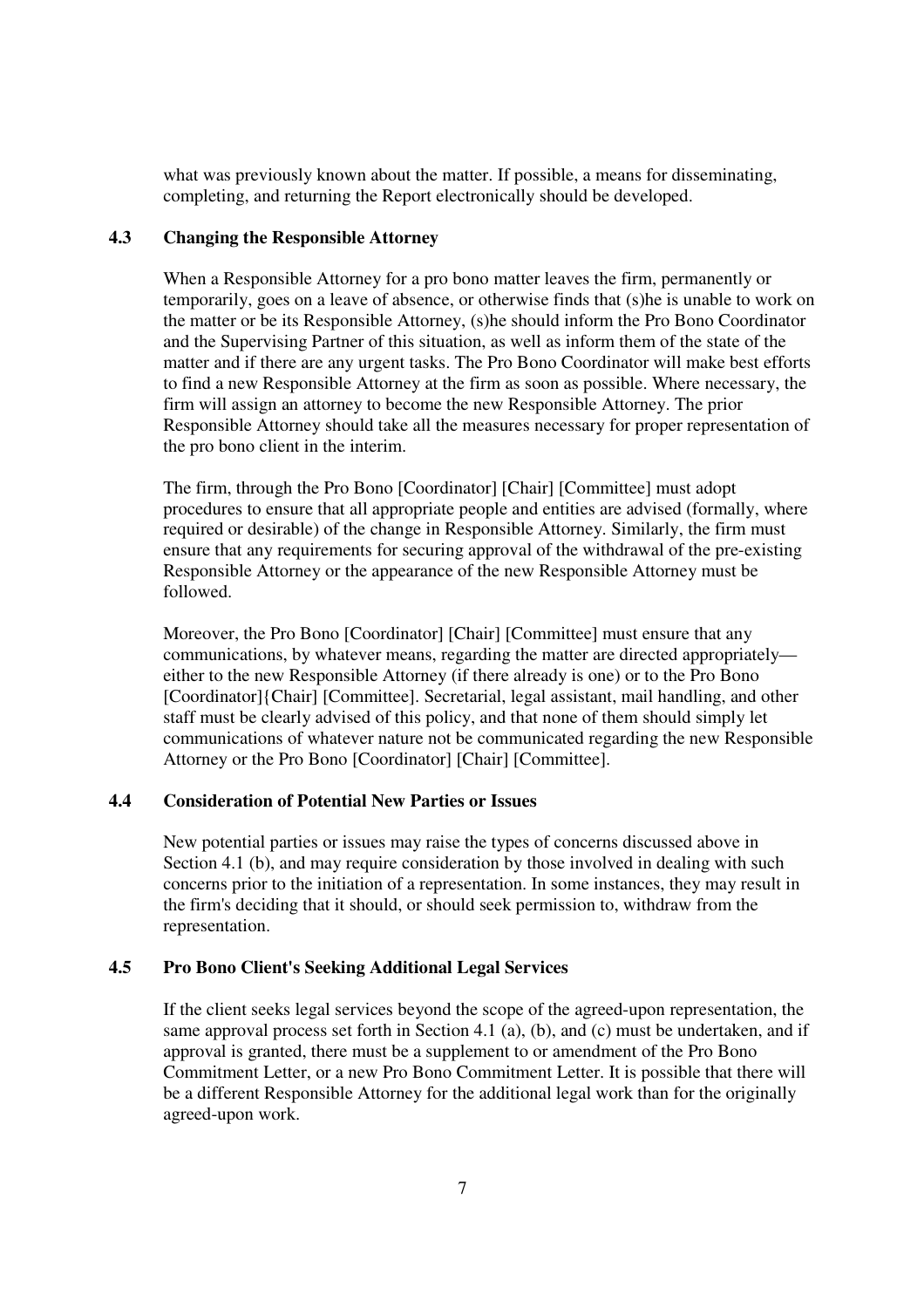#### **4.6 Standard of Services**

The pro bono legal services provided by our firm's lawyers must meet the same standards as those provided to our business clients. The attorneys who work on a pro bono matter must have the same dedication and professionalism that they have when working on matters involving commercial clients, and the Supervising Partners should ensure that these standards are met.

Because pro bono matters often involve subjects not part of the firm's business practice, achieving the standards of representation described in the preceding paragraph will often be facilitated by training and mentoring from public interest law organizations, and over time should, in particular areas of law, be facilitated by the development of in-house expertise.

## **4.7 Registration of Time and Details of Work Performed**

The attorneys (as well as law students, legal assistants and other staff who record their time on commercial client matters) who work on pro bono matters should register their working time regularly. For these purposes, attorneys must register their time with the same promptness and in the same level of detail as time is recorded for commercial clients.

Regarding expectations of hours, compensation, and attorney promotion, the firm will consider hours worked for pro bono clients just as if they were hours billed to commercial clients.

#### **4.8 Expenses**

Pro bono clients should not pay for routine office expenses, such as photocopies, telephone usage or postage.

Unless otherwise agreed to in the Pro Bono Commitment Letter, expenses that are not routine will be borne by the client, such as costs or charges in connection with obtaining copies of authorized or authentic documents; license applications; submission of documents; requests or complaints before courts or government entities; notary or clerk costs; translations; technical reports; long distance or international calls; shipping of documents; and travel costs.

Where non-routine costs will be borne by the firm, the Responsible Attorney must obtain authorization from the firm (via the Pro Bono Coordinator] [Chair] [Committee] prior to incurring any such expenditure.

All attorneys who work on pro bono cases will make their best efforts to ensure that the costs associated with them are reasonable.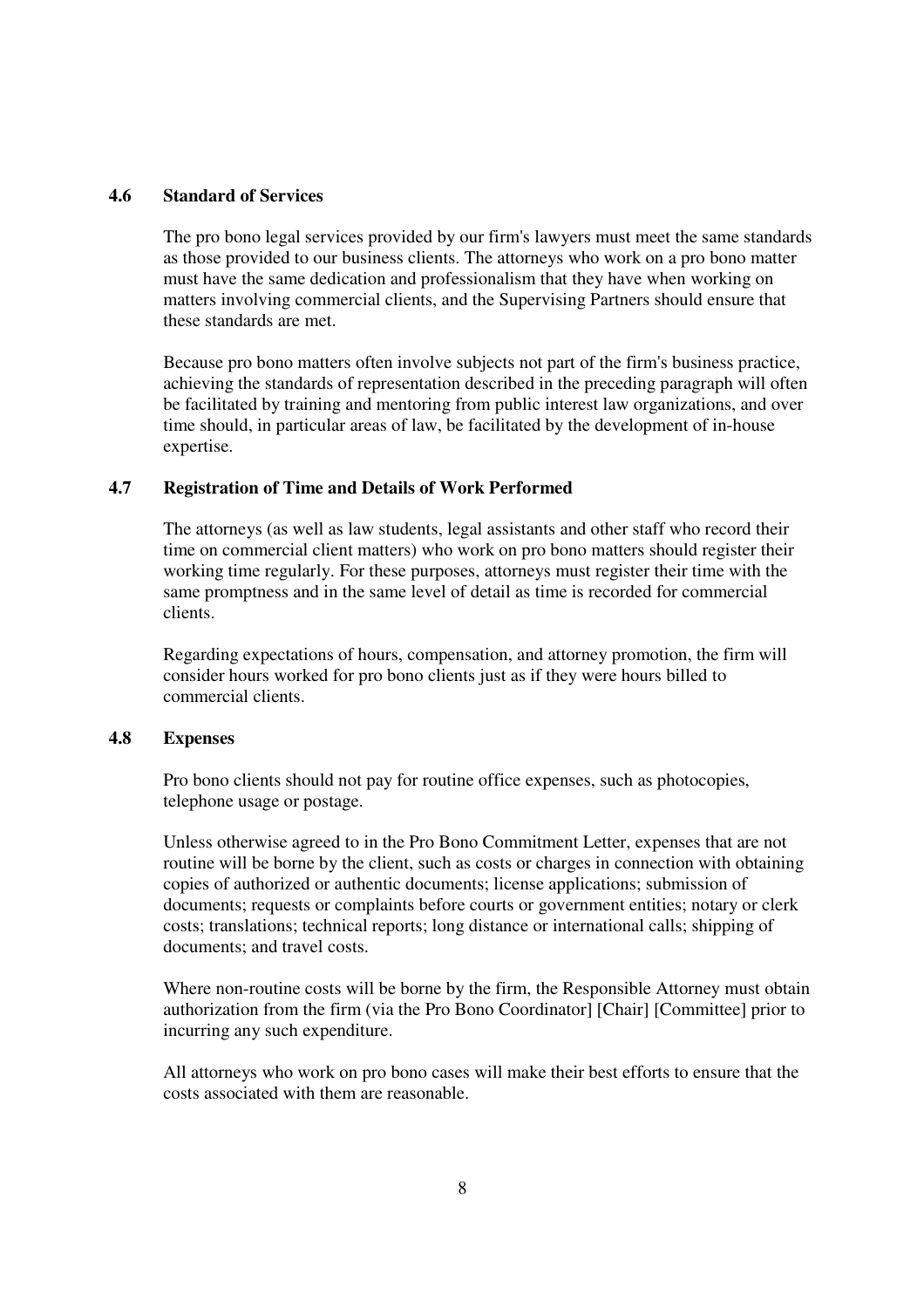#### **4.9 Completion of a Pro Bono Matter**

When a pro bono matter ends, the Responsible Attorney must inform the Pro Bono Coordinator and the Supervising Partner of the situation and the result, if any. The Responsible Attorney should, likewise, send the pro bono client a "*Pro Bono Services Termination Letter*", in the format as attached in Annex 4, informing the completion of the pro bono matter and thus, of the agreed services.

The files of the completed pro bono matters will be preserved or otherwise disposed of in the same manner the files of commercial clients, pursuant to provisions set forth in the Pro Bono Commitment Letter.

#### **4.10 Evaluations**

Pro bono work will be included in the general evaluations the firm periodically performs of its attorneys. The handling of pro bono work in an evaluation period is looked upon favorably.

Beyond that, pro bono work will be evaluated in accordance with the firm's evaluation policy, utilizing the format of the "*Attorney Pro Bono Work Evaluation*" which is attached as Annex 5.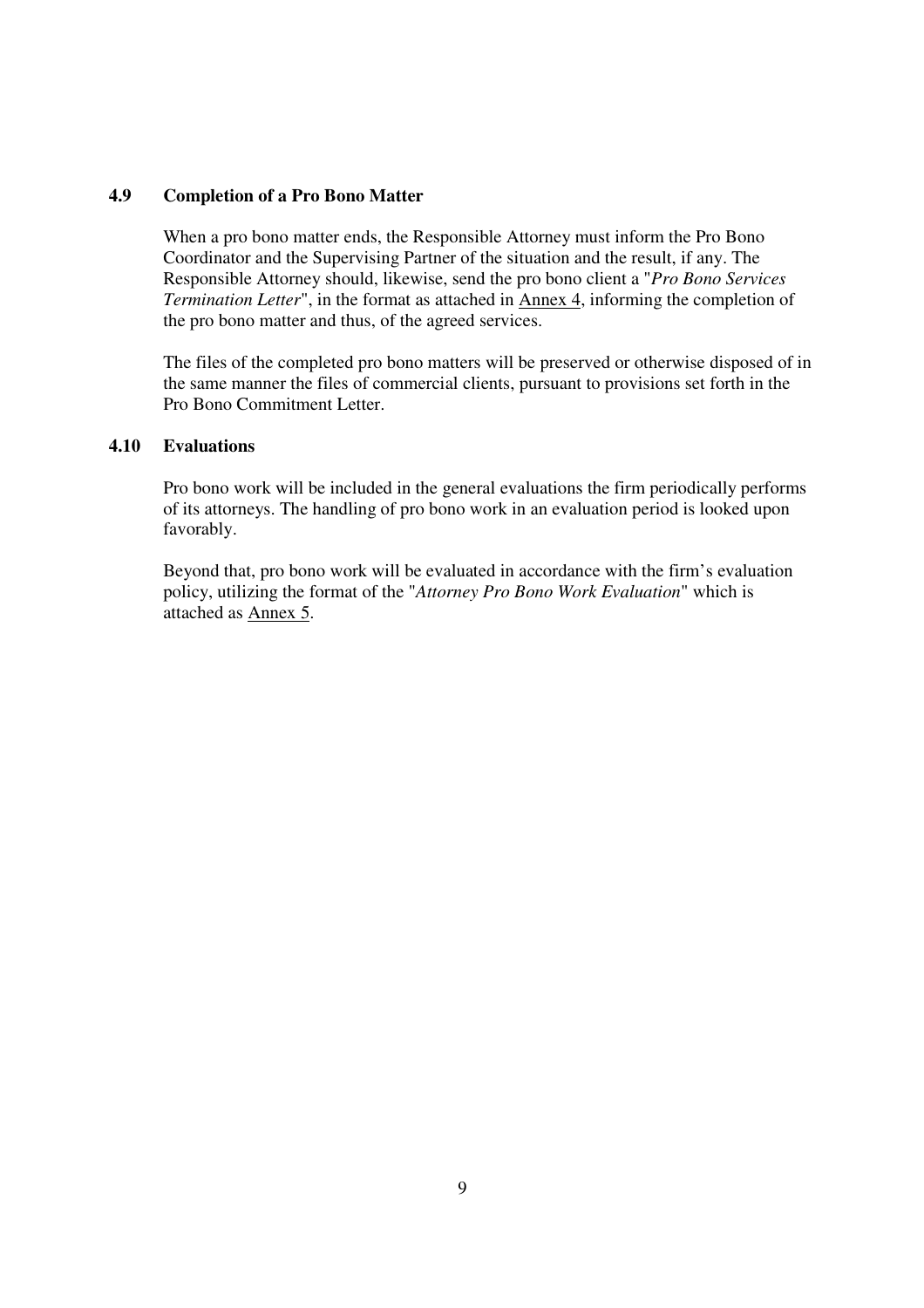## **ANNEX 1**

## **FORMAT OF REQUEST TO OPEN A NEW PRO BONO MATTER**

#### Request to Open a New Pro Bono Matter

| For  |  |
|------|--|
| From |  |
| Date |  |
| Ref. |  |

## **NAME OF RESPONSIBLE ATTORNEY:**

## **NAME OF SUPERVISOR:**

 $\overline{a}$ 

 $\overline{a}$ 

 $\overline{a}$ 

 $\overline{a}$ 

 $\overline{a}$ 

#### **NAMES OF OTHER MATTER STAFF:**

#### **NAME OF REFERRING ORGANIZATION (IF APPLICABLE):**

## **WHAT MENTORING, IF ANY, WILL THE REFERRING ORGANIZATION (IF THERE IS ONE) PROVIDE?**

#### **NAME OF PRO BONO CLIENT:**

## **NAME OF THE CONTACT PERSON (AT ORGANIZATION, IF IT IS AN ORGANIZATION):**

## **PRO BONO CLIENT CONTACT INFORMATION:**

#### **IF PRO BONO CLIENT IS AN ORGANIZATION, NAMES AND WORK AFFILIATIONS OF OFFICERS, OTHER BOARD MEMBERS, AND KEY STAFF:**

 $\overline{\phantom{0}}$ 

**NAMES OF THE OPPOSING PARTIES (IF APPLICABLE):**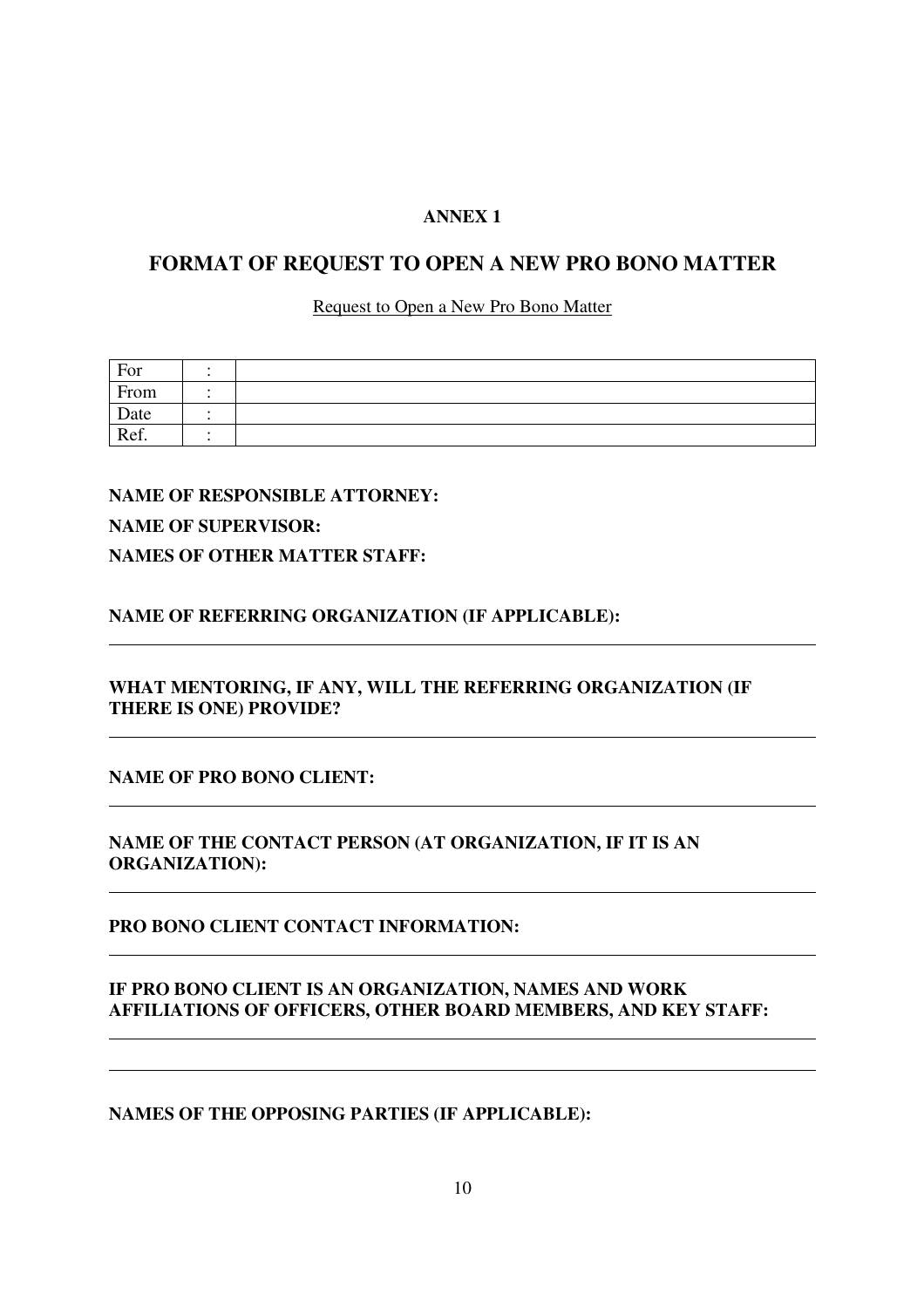## **DESCRIPTION OF THE PRO BONO MATTER AND SERVICES REQUIRED (INCLUDING ARRANGEMENTS IF ANY AMONG CO-CLIENTS AND/OR CO-COUNSEL – WHICH SHOULD BE IDENTIFIED HERE):**

**ESTIMATE OF TIME REQUIRED: ESTIMATE OF COST: REVISION OF CONFLICT OF INTEREST:** 

 $\overline{a}$ 

 $\overline{a}$ 

 $\overline{a}$ 

 $\overline{a}$ 

 $\overline{a}$ 

 $\overline{a}$ 

**RESULTS OF ANY FURTHER CHECKING MADE (SUCH AS ISSUE CONFLICTS OR REVIEWS, INCLUDING INFORMATION FOUND ONLINE ABOUT THE CLIENT OR (WHERE RELEVANT) THE OFFICERS, DIRECTORS AND KEY STAFF):**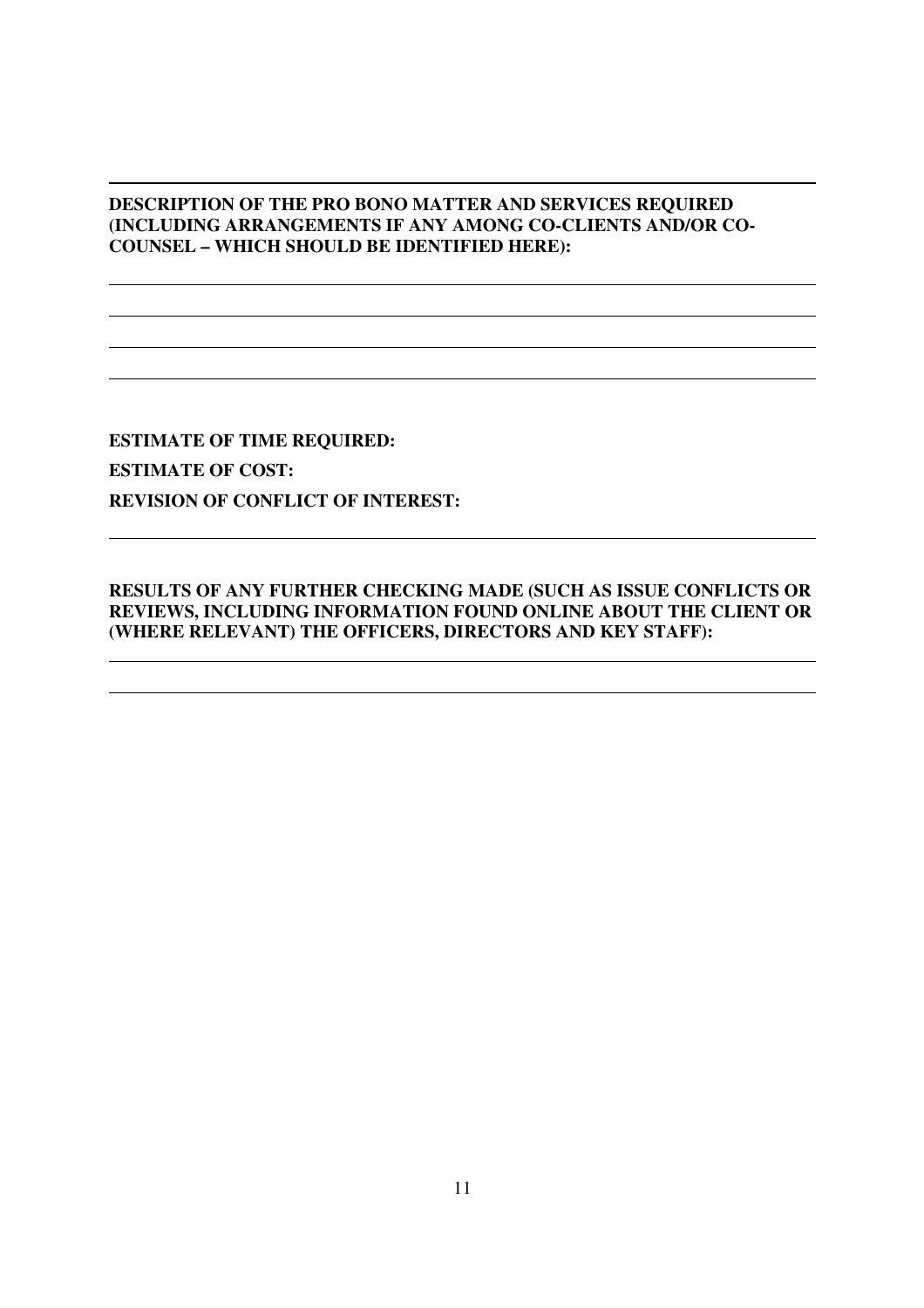Responsible Attorney Supervising Partner

 $\overline{a}$ 

 $\overline{a}$ 

 $\overline{a}$ 

 $\overline{a}$ 

 $\overline{a}$  $\overline{a}$  $\overline{a}$ 

 $\overline{a}$ 

 $\overline{a}$ 

Pro Bono Coordinator

# **APPROVED BY PRO BONO [CHAIR] [COMMITTEE] ON**

# **REJECTED BY PRO BONO [CHAIR] [COMMITTEE] ON**

## **WHERE NO FINAL DECISION REACHED BY PRO BONO [CHAIR] [COMMITTEE] or PRO BONO COORDINATOR, ADDITIONAL INFORMATION SOUGHT:**

**COMMENTS BY PRO BONO [CHAIR] [COMMITTEE]:**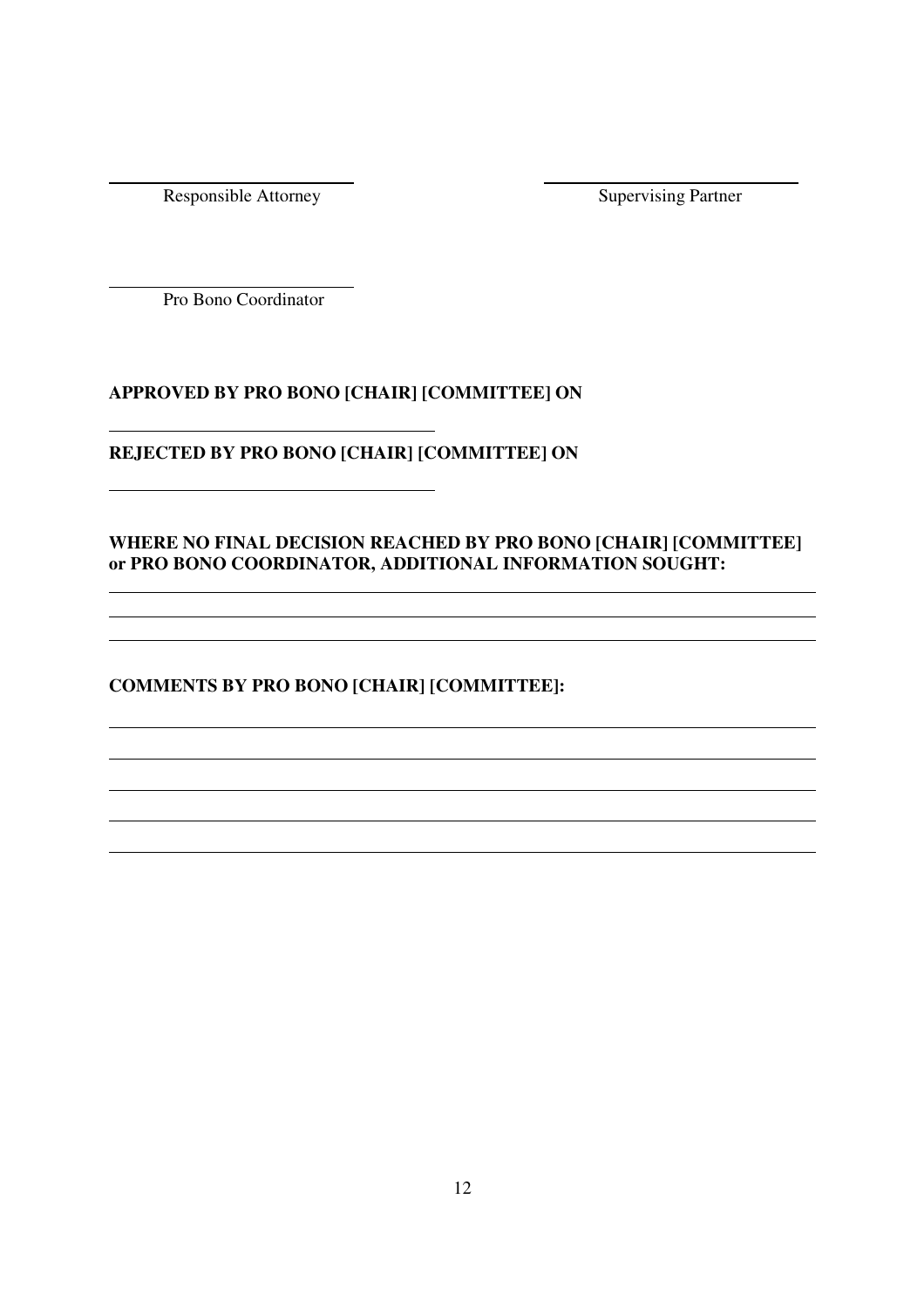#### **ANNEX 2**

# **FORMAT OF PRO BONO COMMITMENT LETTER**

Pro Bono Commitment Letter

[*Date*]

[*Where client is or is to be an organization]:* Name of Client Contact [*Name of Client, except where client is at the time an organization not yet in existence*] [*Client's or (if organization not yet legally existing, Client Contact's) Address*]

Ref: Pro Bono Representation

Dear [name of client or client contact]:

This letter is to confirm that we have agreed to provide the pro bono services identified herein. It also establishes the relations between the parties and the scope and terms of such services.

We have agreed to represent you [or where applicable you, on behalf of the organization being created, and then after its creation, the organization] in connection with *[description of pro bono matter*]. Our services will consist of [*description of pro bono services*]. Services will be limited to the above and will be normal and reasonable for this type of matter.

If additional services are desired beyond those detailed in this letter, we will gladly discuss the possibility of continuing, modifying, or beginning new representation based on the circumstances. If you and we come to an agreement thereon, either this letter will be amended or a new commitment letter will be signed by both of us.

The aforementioned legal services will be offered on a pro bono basis, meaning they are free and no fees will be charged for providing them. Neither will you be charged for routine office expenses, such as routine photocopies, telephone usage, or postage.

[**OPTION ONE**: Our firm will also pay, without reimbursement, all other reasonable costs and expenses in connection with the rendering of our services. These include costs and expenses arising from obtaining authorized or authenticated copies of documents; license applications; submissions of documents; requests or complaints before courts or government agencies; notary or clerk costs; translations; technical reports; long distance or international calls; shipping of documents; and travel costs.]

[**OPTION TWO**: Consistent with the above, you will be responsible and must pay (aside from the routine office expenses referred to above) the costs and other expenses that are incurred in connection with the rendering of our services. Such costs and expenses include, but are not limited to, those arising from obtaining authorized or authenticated copies of documents; requests for certificates; presentation of documents; requests or complaints before the courts or governmental agencies; notary or clerk costs; translations; technical reports; long distance or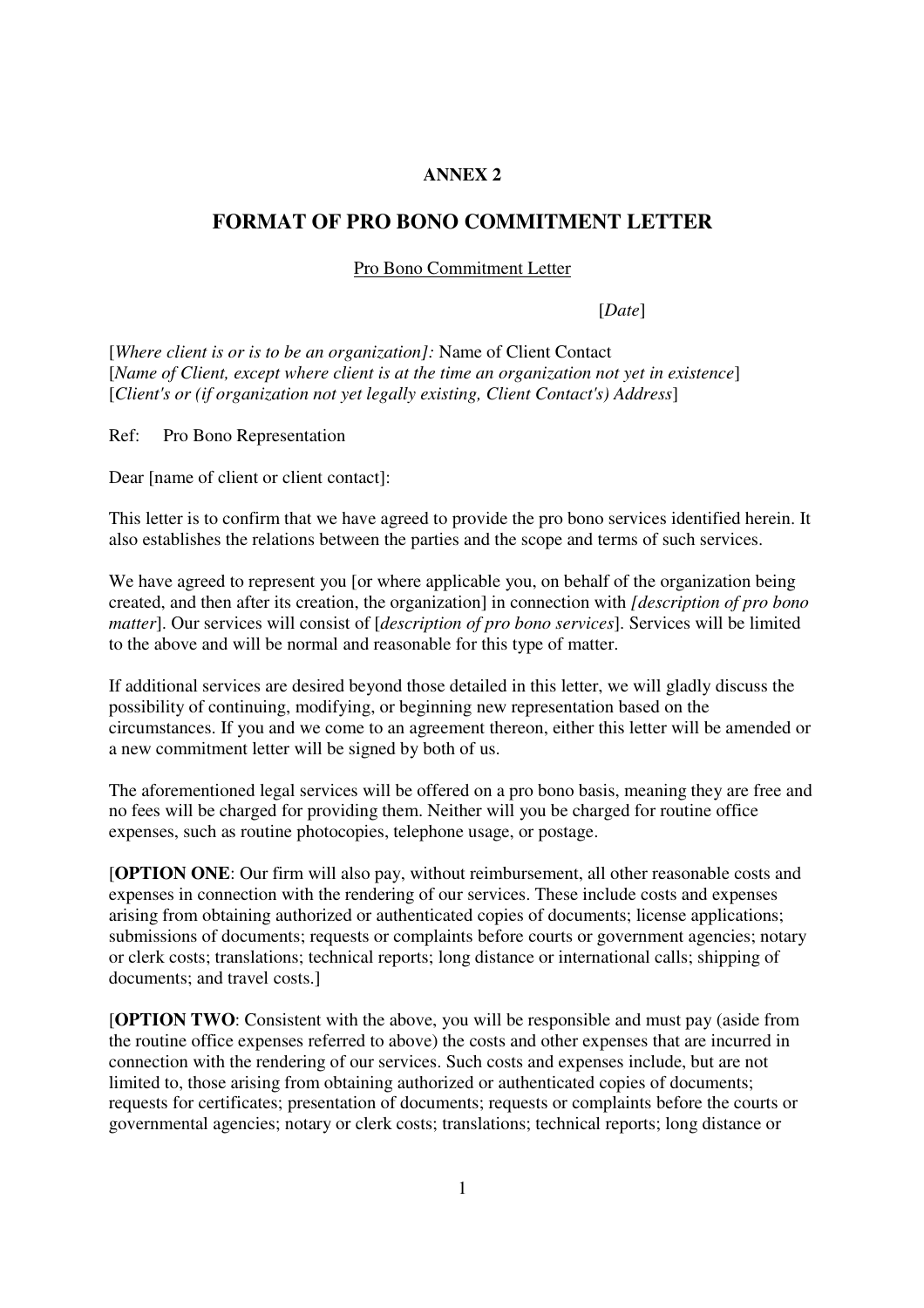international calls; shipping of documents; travel costs; fees to consultants or expert witnesses; and costs of transcribing testimony. Our firm will record such costs and expenses, and will ask for reimbursements.]

[**OPTION THREE**: Consistent with the above, you will be responsible and must pay (aside from the routine office expenses referred to above) the costs and other expenses that are incurred in connection with the rendering of our services. Such costs and expenses include, but are not limited to those arising from obtaining authorized or authenticated copies of documents; requests for certificates; presentation of documents, requests or complaints before the courts or governmental agencies; notary or clerk costs; translations; technical reports; long distance or international calls; shipping of documents; travel costs; fees to consultants or expert witnesses, and costs of transcribing testimony. Before incurring any costs and expenses mentioned above, you will be informed in time to advance us the amount required, if known or once it is known.]

We reserve the right, consistent with law and ethical requirements, to terminate the provision of our services at any time, where this can be done in a way that adequately protects your rights including by our taking all emergency measures that may be necessary for adequate protection of your rights. If such termination occurs, we will send a letter of termination of services. One circumstance that may cause us to terminate the provision of our services could be the addition of parties or of legal issues beyond those now known to be involved in this matter.

You agree to (i) cooperate in everything that is necessary for the adequate provision of our services; (ii) timely report any changes in your telephone number, email or address (and, where applicable, the name of and/or telephone number, email or address of your contact person); (iii) pay or reimburse, as appropriate, costs and expenses incurred as described in this letter; (iv) timely report any new developments regarding the matter or changes in circumstances that may be relevant—recognizing that any addition to the parties involved or the legal issues involved are always relevant; (v) contact us regularly to learn and/or discuss the status of your matter; and (vi) inform us in writing if you would like to terminate our services, or you would like us to modify or add to the services we are hereby agreeing to provide.

[Add language, based on the firm's paying client letter, waiving conflicts regarding other representations by the firm, including advance waivers of future representations that would be adverse to the client, provided that those do not directly relate to the legal services being provided hereunder.]

[Add language, based on the firm's paying client Commitment Letter, regarding what will be done with matter materials, whether they be in traditional or electronic form, once the engagement ends.]

If you agree with the contents of this letter and in particular with the scope, characteristics and conditions of the services detailed in it, please return a signed copy of it as soon as possible.

Sincerely,

[Name of the law firm]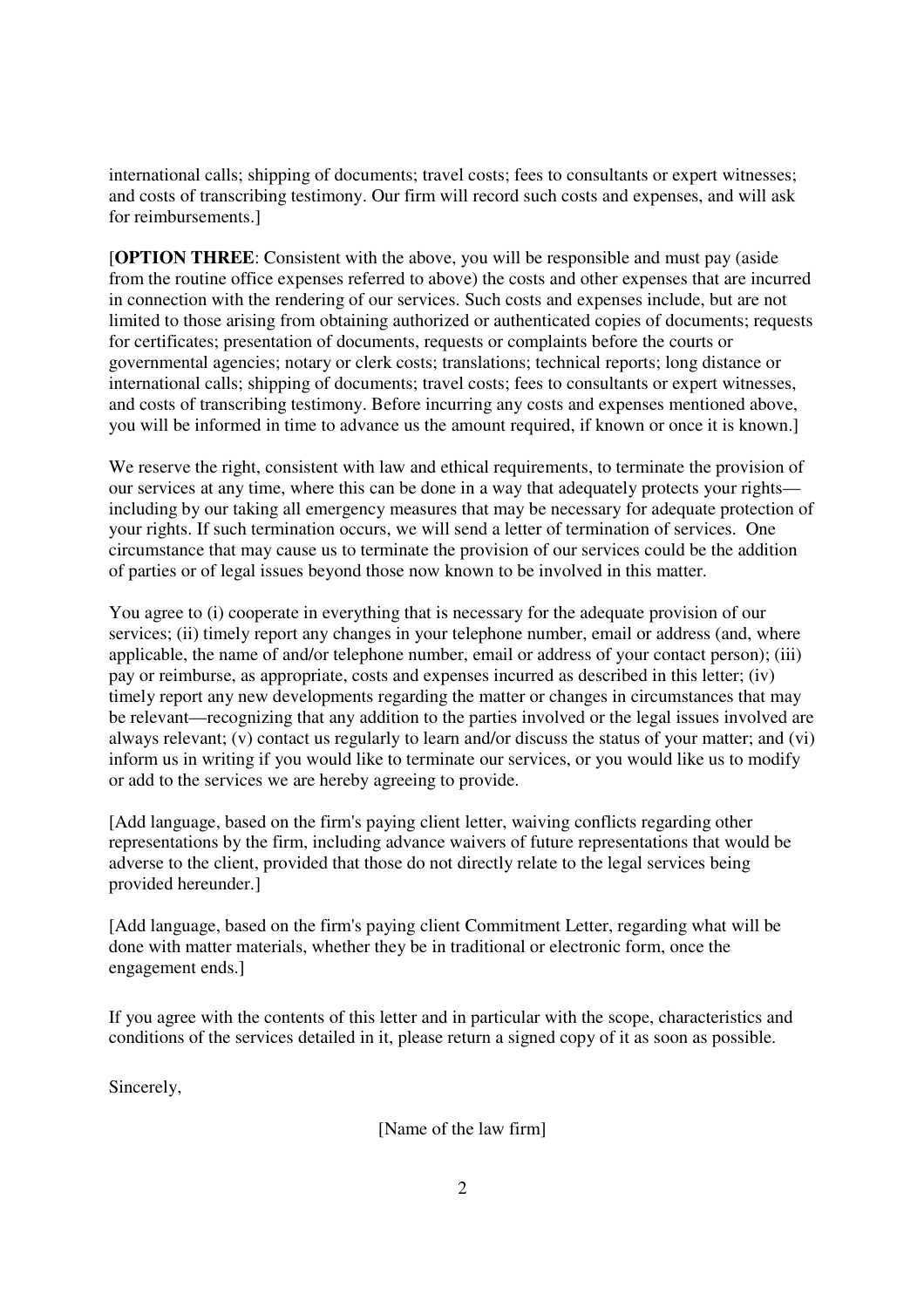I accept the terms and conditions of this letter on \_\_\_\_\_\_\_\_\_\_\_\_\_\_\_\_\_\_\_\_\_\_\_\_\_\_\_\_\_\_\_\_\_\_\_\_.

[Where applicable, add name of organizational client]

[Where an organizational client, add: BY:]

Name:

[Where an organizational client, add position with the organization]

Signature: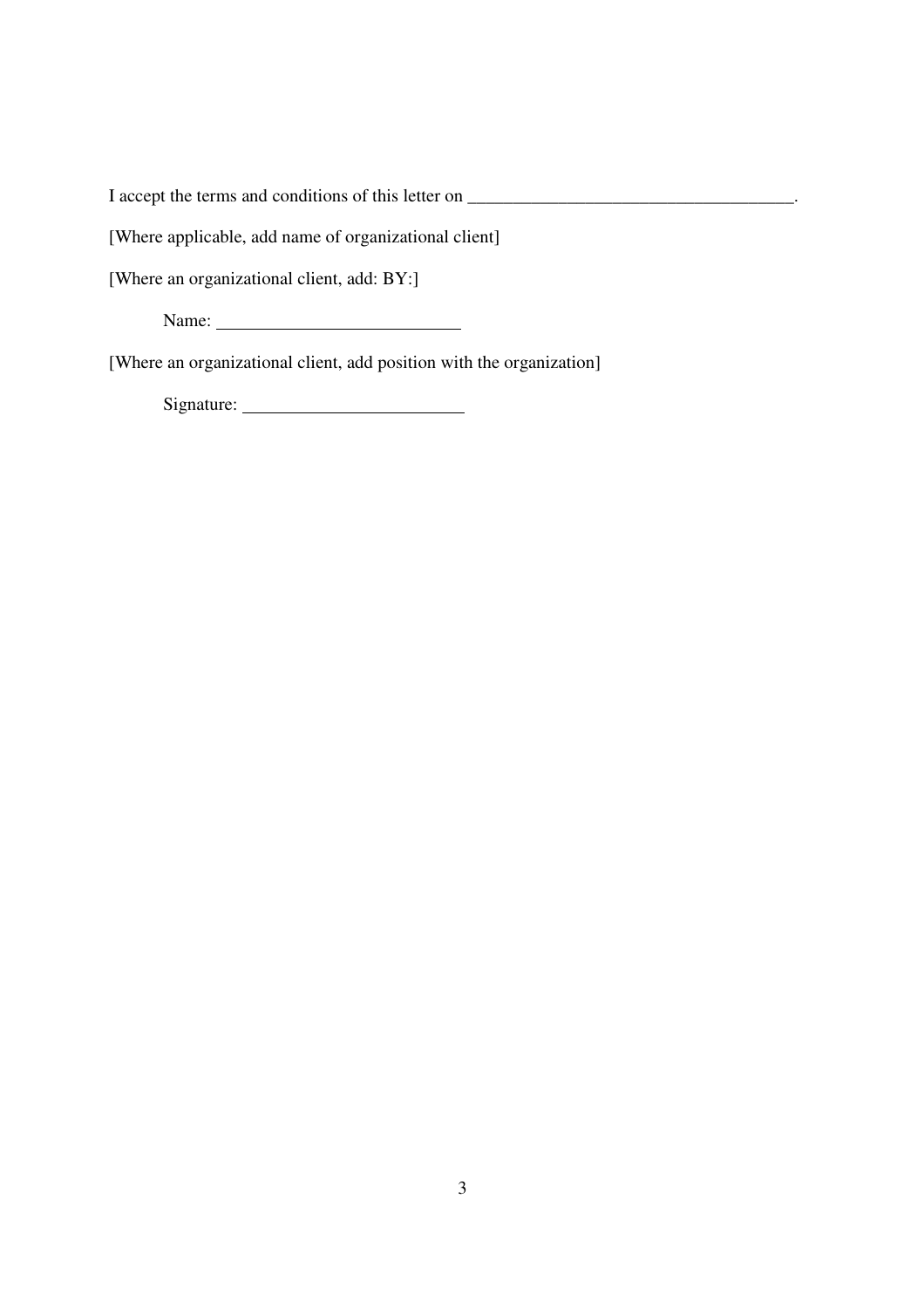## **ANNEX 3**

## **FORMAT OF PRO BONO WORK REPORT**

(*To be adapted if sent and able to be responded to electronically*)

Pro Bono Work Report

|                                                                                                                                                                             | [Date] |
|-----------------------------------------------------------------------------------------------------------------------------------------------------------------------------|--------|
| Pro Bono Client/Matter Code:                                                                                                                                                |        |
| Pro Bono Client/Matter Name:                                                                                                                                                |        |
|                                                                                                                                                                             |        |
|                                                                                                                                                                             |        |
| We would appreciate it if you would send as soon as possible a copy of this report to the Pro<br>Bono Coordinator [Chair] [Committee] and a copy to the Partner Supervisor. |        |
| 1. Most recent status of the matter known to the Pro Bono Coordinator [Chair] [Committee]                                                                                   |        |
| (inserted before disseminating the form, indicating the date and source of the information):                                                                                |        |
|                                                                                                                                                                             |        |
|                                                                                                                                                                             |        |

2. Indicate the current status of the matter:

 $\overline{a}$ 

 $\overline{a}$ 

 $\overline{a}$ 

 $\overline{a}$ 

 $\overline{a}$ 

 $\overline{a}$ 

3. Indicate if you have had or now have a problem or an inconvenience in relation to the matter (and if so, please provide details):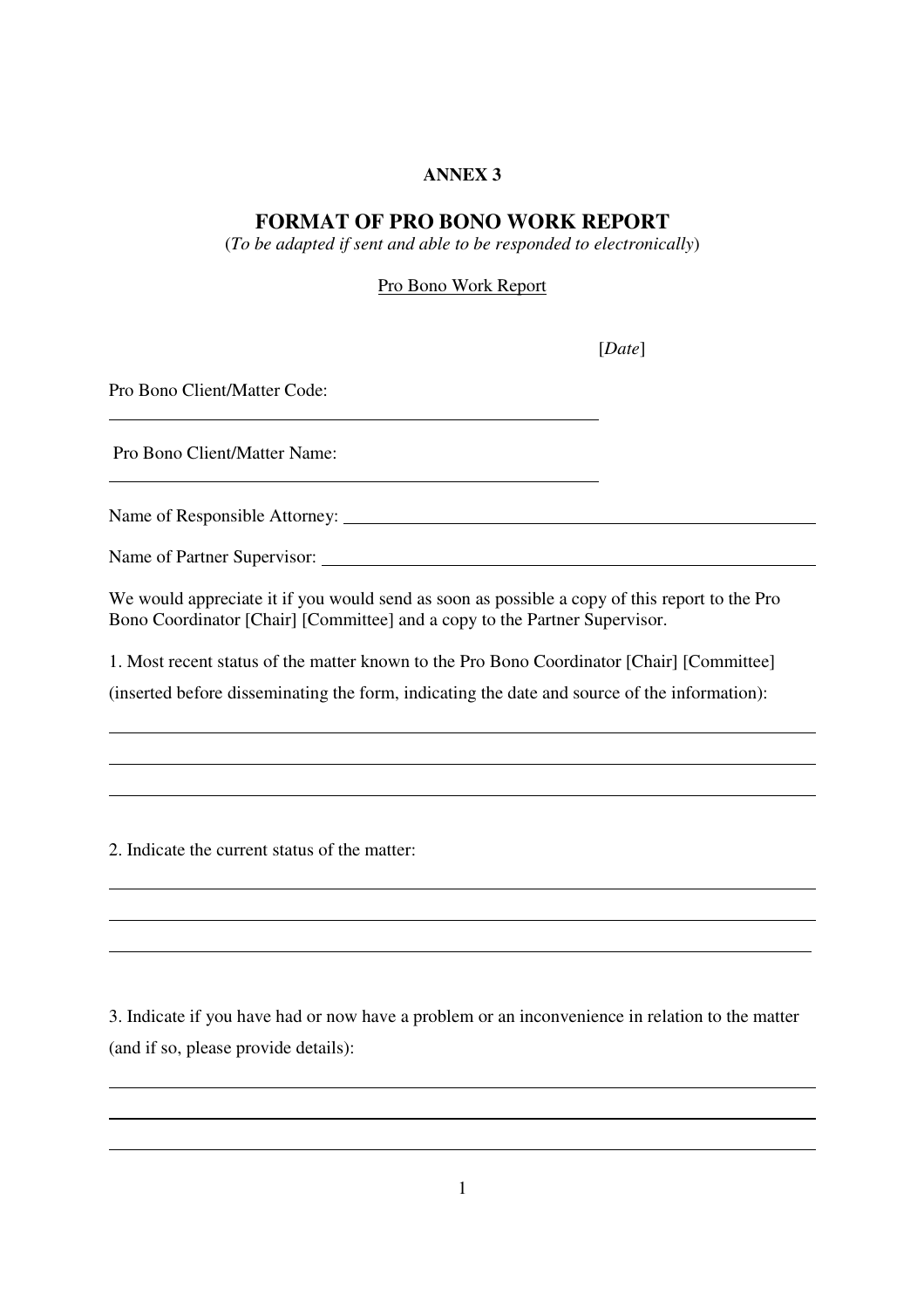4. Indicate the work done and the progress (or lack thereof) that has taken place since the last update or (if this is the first update) acceptance date of the pro bono matter:

5. Indicate what next steps or efforts you expect to take or to otherwise occur:

 $\overline{a}$ 

 $\overline{a}$ 

 $\overline{a}$ 

 $\overline{a}$ 

 $\overline{a}$ 

 $\overline{a}$ 

 $\overline{a}$ 

 $\overline{a}$ 

 $\overline{a}$ 

 $\overline{a}$ 

 $\overline{a}$ 

 $\overline{a}$ 

 $\overline{a}$ 

 $\overline{a}$ 

6. Indicate when the last date of contact with the pro bono client was:

7. Indicate whether there have been, or you reasonably expect that there may be, one or more additional parties or legal issues, including details thereon and whether conflicts checks and/or other actions have been taken in light thereof to secure approval to proceed:

8. Indicate any additional or relevant comments, including in particular whether the client has asked, or you anticipate that it may ask, for additional legal assistance:

Responsible Attorney

l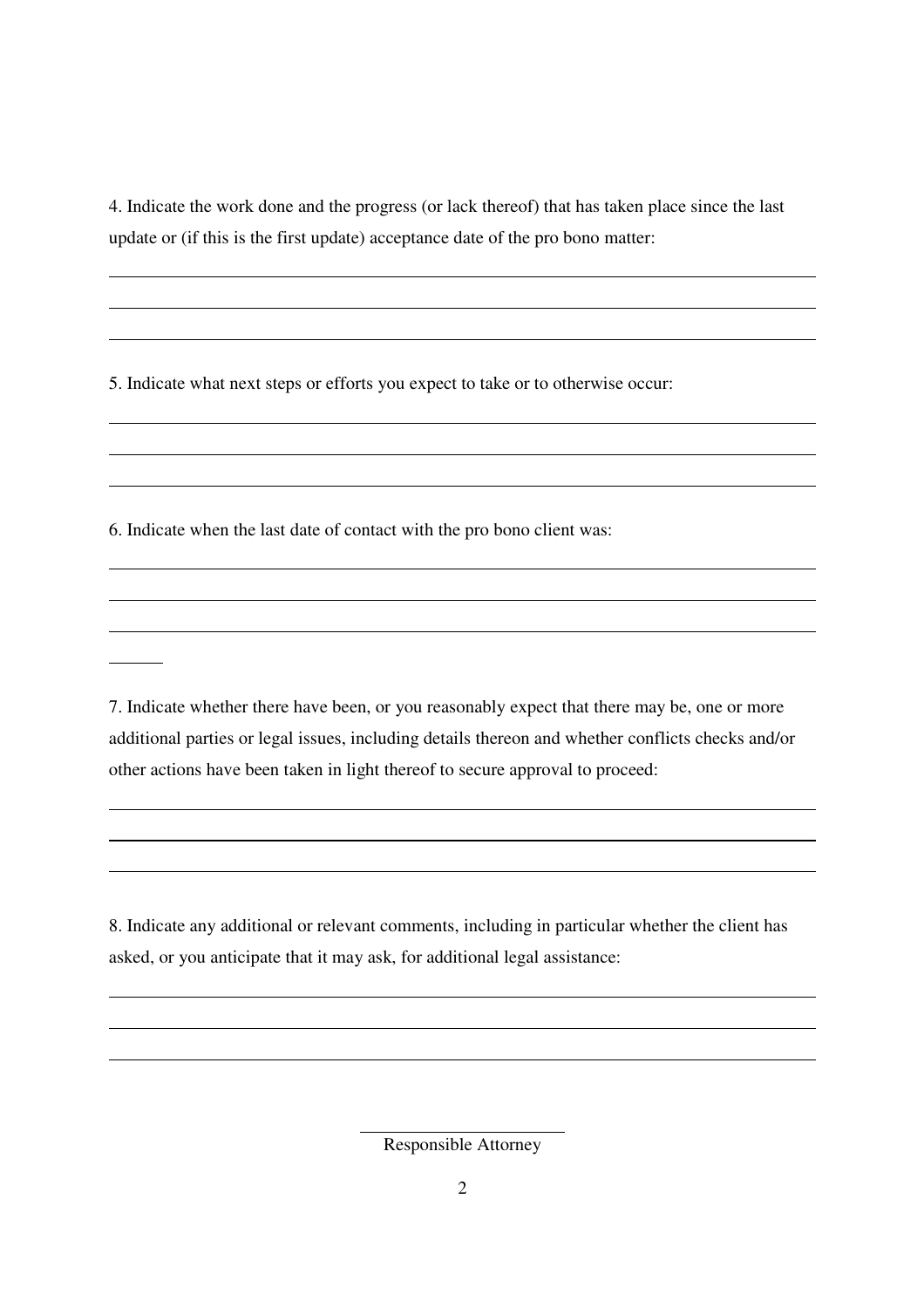## **ANNEX 4**

# **FORMAT OF PRO BONO SERVICES TERMINATION LETTER**

#### Pro Bono Services Termination Letter

[*Date*]

[*Name of Client*] *[Where applicable, Name of Client Contact, and such person's position with the client]*  [*Client's, or where necessary, Client Contact's, Address*]

Ref.: Pro Bono Representation [*matter name*].

Dear [*client or client contact name*]:

[**OPTION ONE**: This letter is to inform you [brief description of the case and its conclusion] and, consequently, of the termination of our legal services in connection with above-referenced case.

[**OPTION TWO**: Through this letter, in accordance with the Pro Bono Commitment Letter [*date, and copy enclosed*], we inform you that at this time we have decided to terminate our legal services in connection with the above-referenced case. [Where appropriate, give reason(s).]

We are pleased to have been able to represent you. If you should need legal representation in the future in any other matter, please feel free to contact [the referring group, if there was one], [or us, if there was not one—the bracketed language re "us" should not be included if the termination is due to the client's unresponsiveness or other irresponsible or unethical conduct] to discuss the option of our representing you.

[Add language, based on the Commitment Letter, regarding the handling of matter materials, whether they be in traditional or electronic form, once the engagement ends]

If you have any questions or queries regarding this letter, please do not hesitate to contact us.

Wishing you the best in the future.

Very truly yours,

[*Name of the law firm*]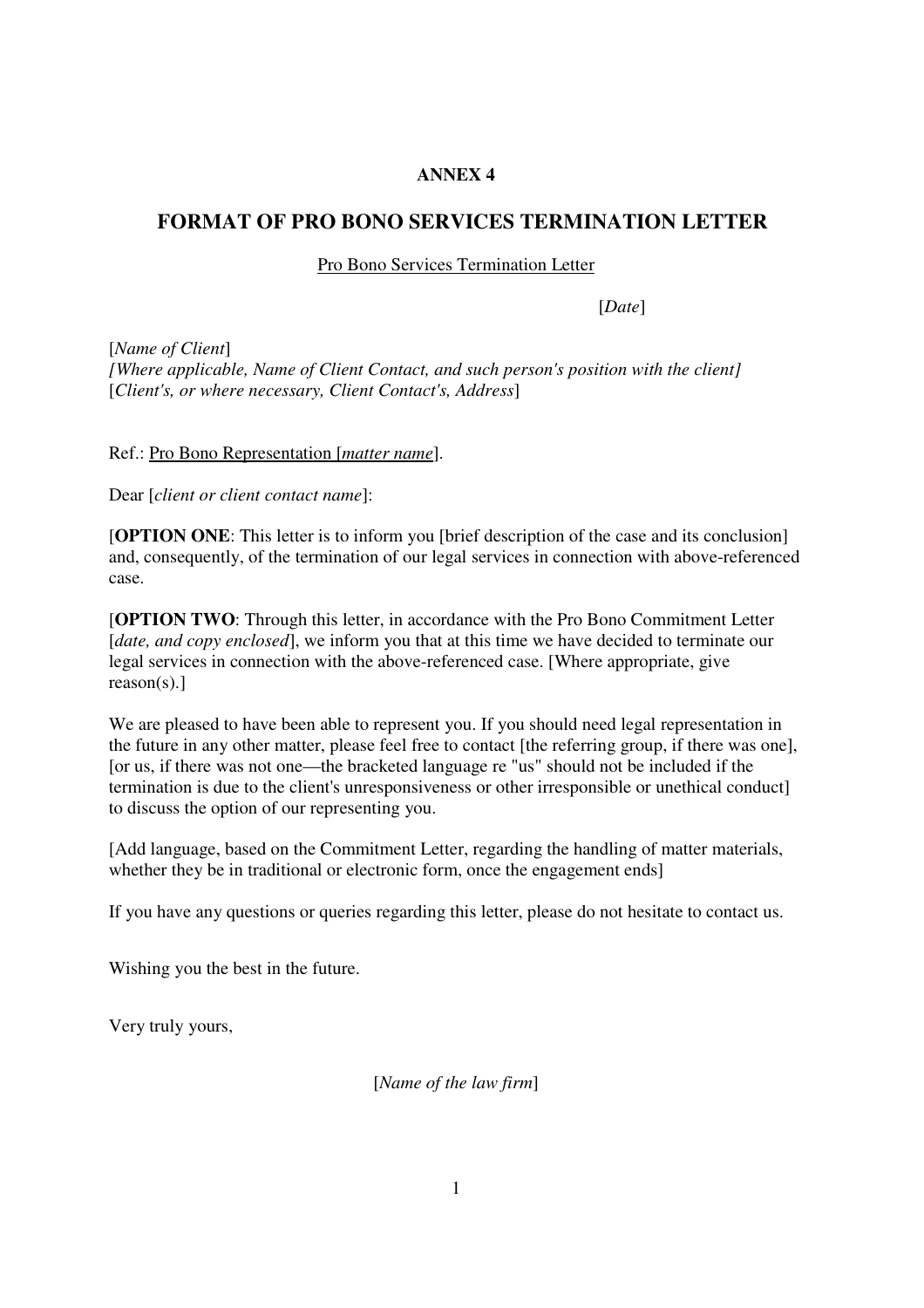## **ANNEX 5**

# **FORMAT OF ATTORNEY PRO BONO WORK EVALUATION**

#### Attorney Pro Bono Work Evaluation

| Date:      |       |  |
|------------|-------|--|
| Evaluated  |       |  |
| Evaluating |       |  |
| Matter:    | Code: |  |

[The below is merely suggestive: The same format should be used, with as minimal changes as appropriate, as would be used if this were a billable matter.]

1. Designate a value from 1 to 10 representing your opinion of the attorney evaluated for each of the following areas of evaluation:

| Drafting of Documents                           |  |
|-------------------------------------------------|--|
| <b>Presentation of Documents</b>                |  |
| <b>Attention to Details</b>                     |  |
| <b>Research Capacity</b>                        |  |
| Capacity to Follow Instructions                 |  |
| Initiative                                      |  |
| <b>Critical Thinking</b>                        |  |
| Ability to Accept Criticism                     |  |
| <b>Relationship with Co-Workers</b>             |  |
| Ability to Prioritize and Manage Multiple Tasks |  |
| Timely Delivery of Documents                    |  |
| Professionalism                                 |  |
| Dealing with Pro Bono Client                    |  |
| Regular Contact with Pro Bono Client            |  |
|                                                 |  |

2. Description of strengths of the attorney evaluated:

 $\overline{a}$ 

\_\_\_\_\_\_\_\_\_\_\_\_\_\_\_\_\_\_\_\_\_\_\_\_\_\_\_\_\_\_\_\_\_\_\_\_\_\_\_\_\_\_\_\_\_\_\_\_\_\_\_\_\_\_\_\_\_\_\_\_\_\_\_\_\_\_\_\_\_\_\_\_\_\_\_

\_\_\_\_\_\_\_\_\_\_\_\_\_\_\_\_\_\_\_\_\_\_\_\_\_\_\_\_\_\_\_\_\_\_\_\_\_\_\_\_\_\_\_\_\_\_\_\_\_\_\_\_\_\_\_\_\_\_\_\_\_\_\_\_\_\_\_\_\_\_\_\_\_\_\_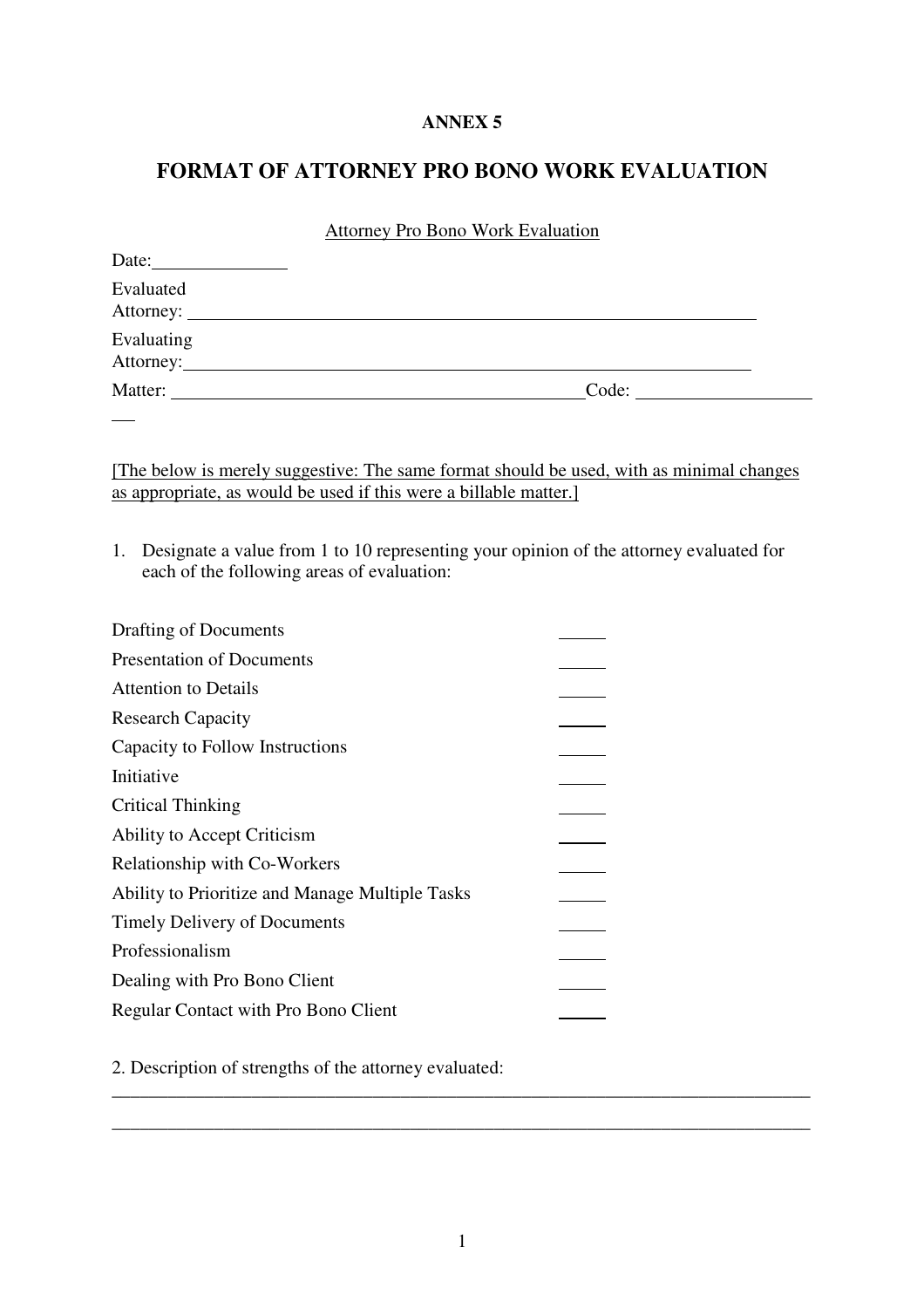3. Description of weaknesses of the attorney evaluated:

4. Additional Comments:

 $\overline{\phantom{a}}$   $\overline{\phantom{a}}$   $\overline{\phantom{a}}$   $\overline{\phantom{a}}$   $\overline{\phantom{a}}$   $\overline{\phantom{a}}$   $\overline{\phantom{a}}$   $\overline{\phantom{a}}$   $\overline{\phantom{a}}$   $\overline{\phantom{a}}$   $\overline{\phantom{a}}$   $\overline{\phantom{a}}$   $\overline{\phantom{a}}$   $\overline{\phantom{a}}$   $\overline{\phantom{a}}$   $\overline{\phantom{a}}$   $\overline{\phantom{a}}$   $\overline{\phantom{a}}$   $\overline{\$ 

 $\overline{\phantom{0}}$ 

 $\overline{\phantom{a}}$ 

 $\overline{\phantom{a}}$  . The set of  $\overline{\phantom{a}}$ 

 $\overline{a}$  $\frac{1}{2}$  $\overline{a}$  $\frac{1}{1}$ 

5. Have you shared the essence of your views on the attorney's work with the attorney?

 $\mathcal{L}_\mathcal{L} = \mathcal{L}_\mathcal{L} = \mathcal{L}_\mathcal{L} = \mathcal{L}_\mathcal{L} = \mathcal{L}_\mathcal{L} = \mathcal{L}_\mathcal{L} = \mathcal{L}_\mathcal{L} = \mathcal{L}_\mathcal{L} = \mathcal{L}_\mathcal{L} = \mathcal{L}_\mathcal{L} = \mathcal{L}_\mathcal{L} = \mathcal{L}_\mathcal{L} = \mathcal{L}_\mathcal{L} = \mathcal{L}_\mathcal{L} = \mathcal{L}_\mathcal{L} = \mathcal{L}_\mathcal{L} = \mathcal{L}_\mathcal{L}$ 

\_\_\_\_\_\_\_\_\_\_\_\_\_\_\_\_\_\_\_\_\_\_\_\_\_\_\_\_\_\_\_\_\_\_\_\_\_\_\_\_\_\_\_\_\_\_\_\_\_\_\_\_\_\_\_\_\_\_\_\_\_\_\_\_\_\_\_\_\_\_\_\_\_\_\_

<u> 1989 - Johann Stoff, amerikansk politiker (\* 1908)</u>

\_\_\_\_\_\_\_\_\_\_\_\_\_\_\_\_\_\_\_\_\_\_\_\_\_\_\_\_\_\_\_\_\_\_\_\_\_\_\_\_\_\_\_\_\_\_\_\_\_\_\_\_\_\_\_\_\_\_\_\_\_\_\_\_\_\_\_\_\_\_\_\_\_\_\_

 $\mathcal{L}_\text{max} = \frac{1}{2} \sum_{i=1}^n \mathcal{L}_\text{max} = \frac{1}{2} \sum_{i=1}^n \mathcal{L}_\text{max} = \frac{1}{2} \sum_{i=1}^n \mathcal{L}_\text{max} = \frac{1}{2} \sum_{i=1}^n \mathcal{L}_\text{max} = \frac{1}{2} \sum_{i=1}^n \mathcal{L}_\text{max} = \frac{1}{2} \sum_{i=1}^n \mathcal{L}_\text{max} = \frac{1}{2} \sum_{i=1}^n \mathcal{L}_\text{max} = \frac{1}{2} \sum_{i=$ 

If not, it is strongly suggested that you do so.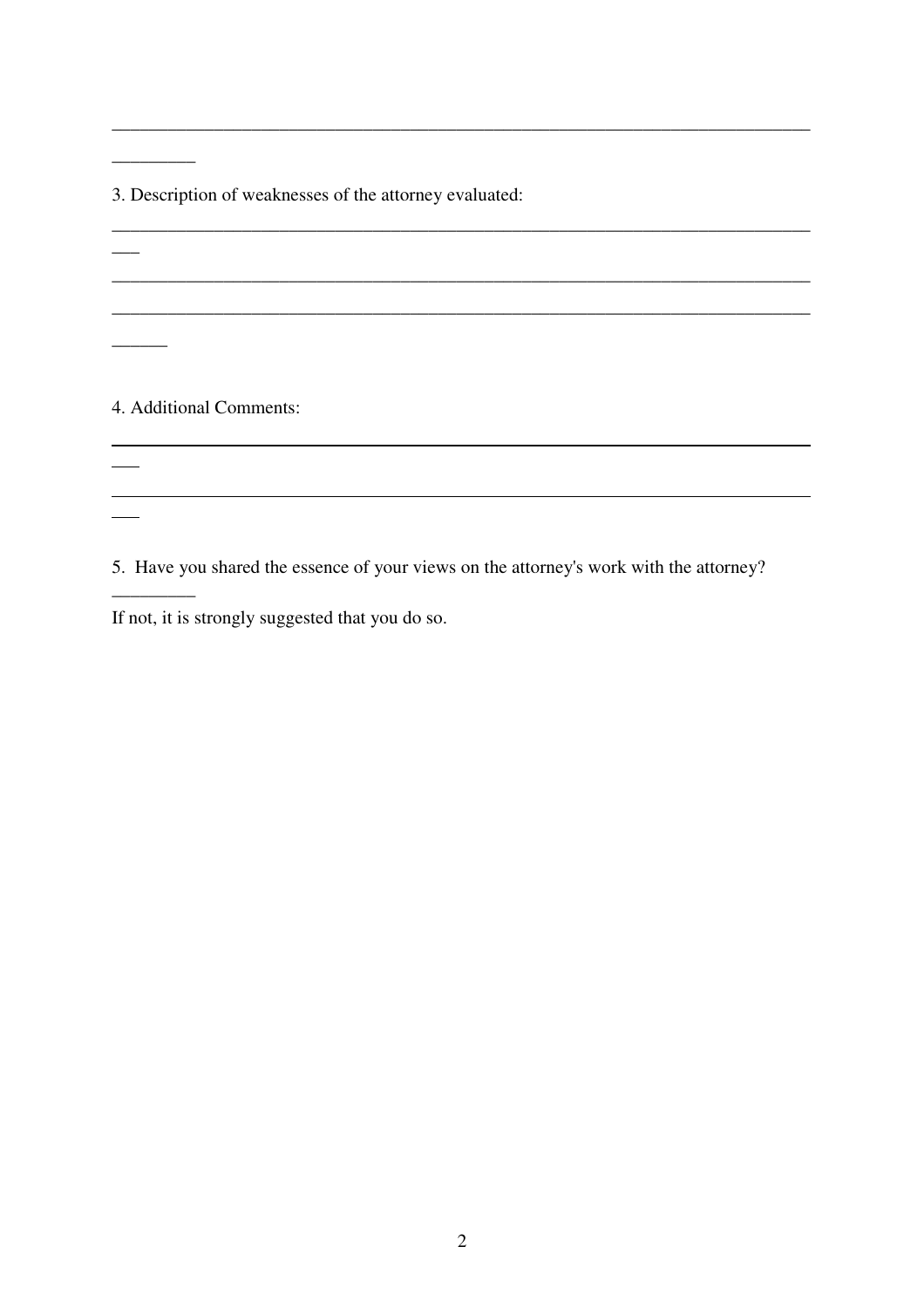**ANNEX B PRO BONO QUESTIONNAIRE FORMAT**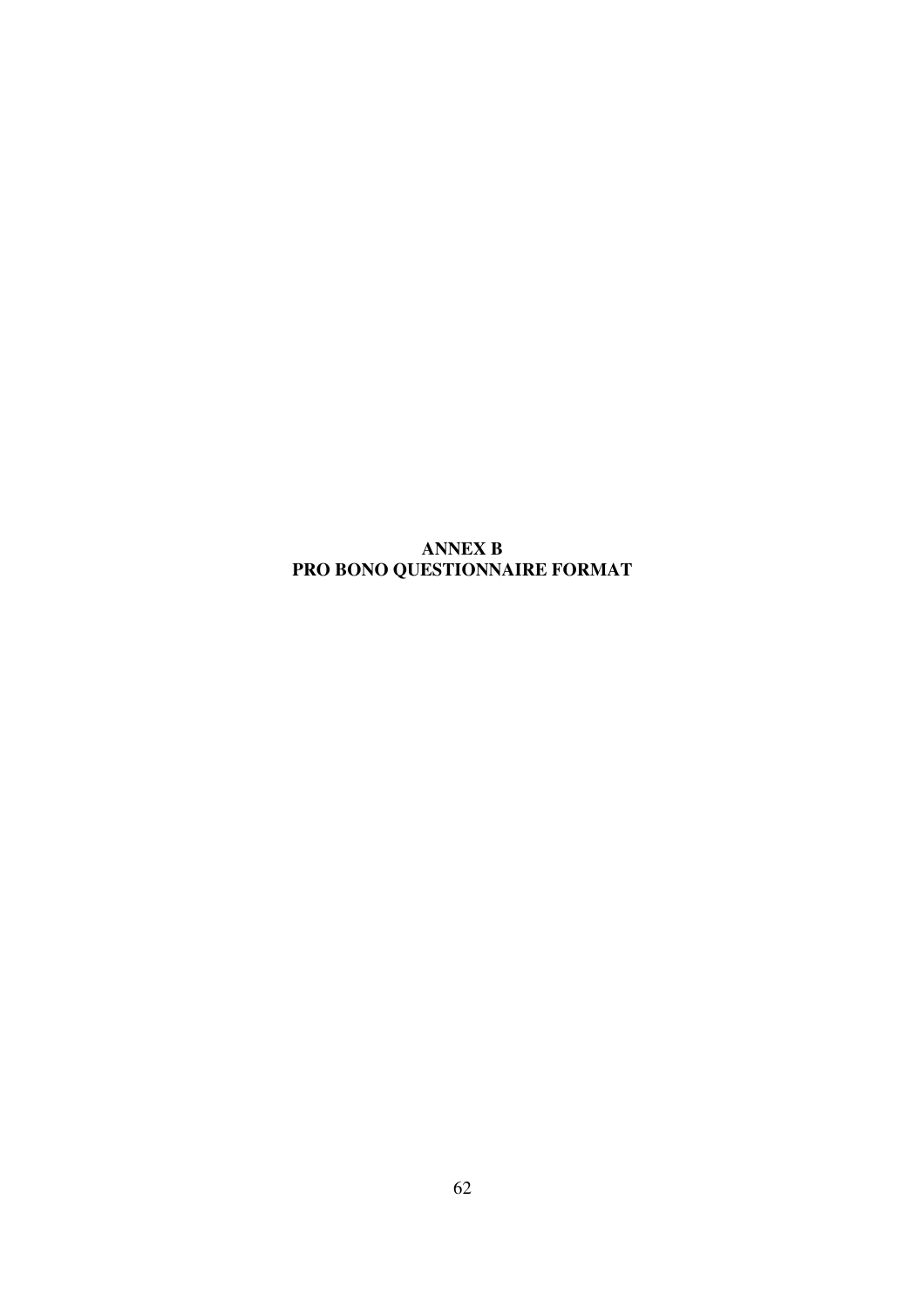# **PRO BONO QUESTIONNAIRE**

| Name: |                   |
|-------|-------------------|
| Area: | <b>Extension:</b> |

*My areas of interest for pro bono work are (in the abstract) the following (recognizing that based on the circumstances, I may be interested in matters in additional areas):* 

| <b>Administrative Hearings</b>         | Civil Rights                |
|----------------------------------------|-----------------------------|
| <b>Constitutional Law</b>              | <b>Consumer Rights</b>      |
| Criminal Matters (incl. Death Penalty) | Domestic Violence           |
| Environmental Law                      | <b>Family Issues</b>        |
| Human Rights                           | Immigration/Asylum          |
| Landlord/Tenant                        | Litigation in Initial Court |
| Litigation on Appeal                   | Non-Profit Organizations    |
| <b>Real Estate Law</b>                 | <b>Small Businesses</b>     |
| Tax Law                                | Wills & Life Planning       |
| Women's Right                          | Workers' Rights             |

Please include below any more detailed interests, such as particular types of work for Non-Profit Organizations, particular types of Family Law, particular types of Administrative Hearings (such as unemployment, disability, or public housing hearings):

*I would like to be informed of pro bono opportunities (In the areas I have indicated above):* 

*Yes No* 

 $\overline{a}$  $\overline{a}$ 

| (On other issues, since based on the context I may be interested): Yes_ |  | No |
|-------------------------------------------------------------------------|--|----|
|-------------------------------------------------------------------------|--|----|

*I am available now or in the near future to work on one or more pro bono matters:* 

*Yes No* 

| I am interested in mentoring or supervising on a pro bono matter: Yes_ |  |
|------------------------------------------------------------------------|--|
|------------------------------------------------------------------------|--|

If so, indicate areas:  $\frac{1}{\sqrt{1-\frac{1}{2}}}\left\{ \frac{1}{2}, \frac{1}{2}, \frac{1}{2}, \frac{1}{2}, \frac{1}{2}, \frac{1}{2}, \frac{1}{2}, \frac{1}{2}, \frac{1}{2}, \frac{1}{2}, \frac{1}{2}, \frac{1}{2}, \frac{1}{2}, \frac{1}{2}, \frac{1}{2}, \frac{1}{2}, \frac{1}{2}, \frac{1}{2}, \frac{1}{2}, \frac{1}{2}, \frac{1}{2}, \frac{1}{2}, \frac{1}{2}, \frac{1}{2}, \frac{1}{2}, \frac$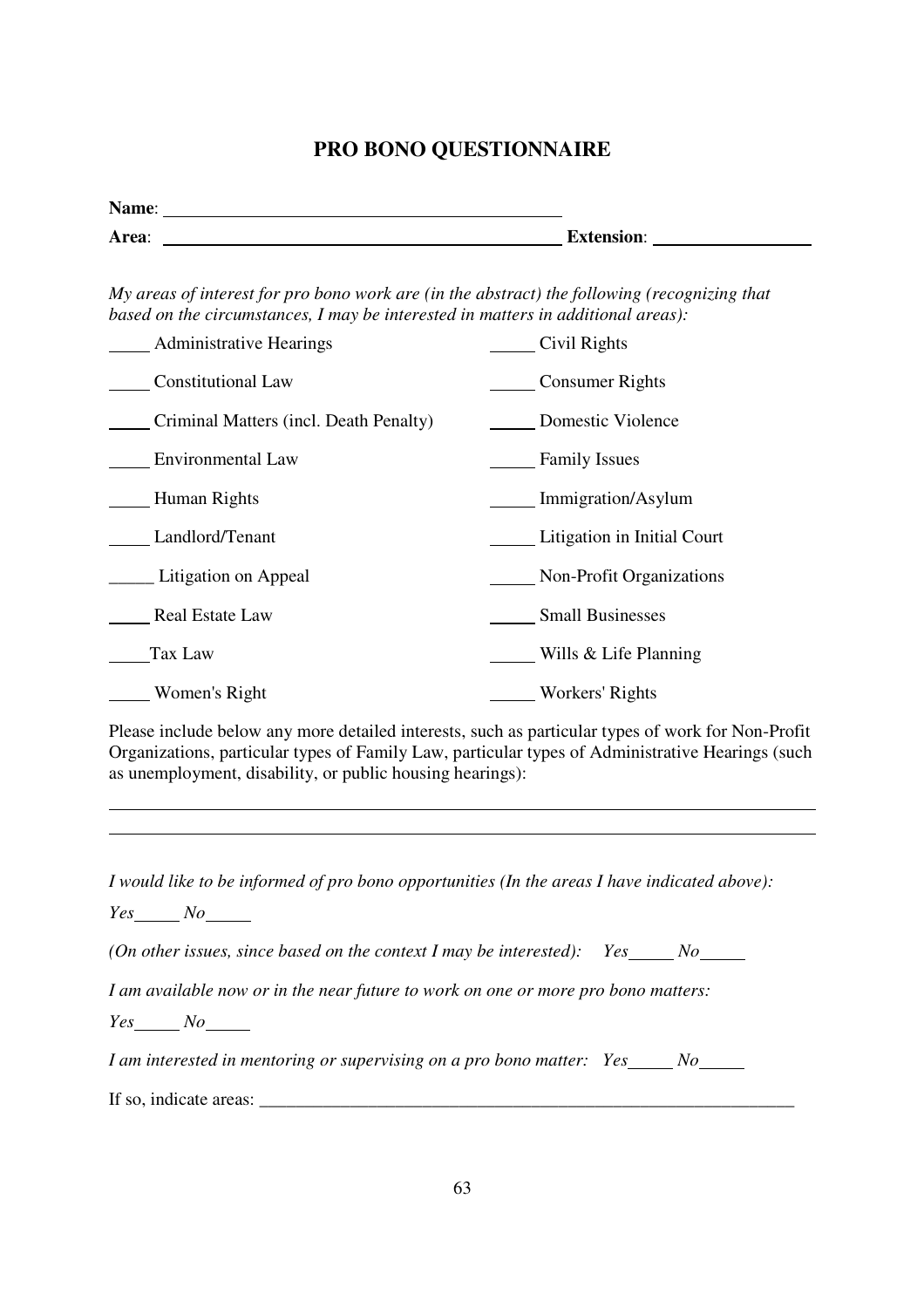**ANNEX C SELECTED INTERNATIONAL, REGIONAL AND NATIONAL PRO BONO DOCUMENTS**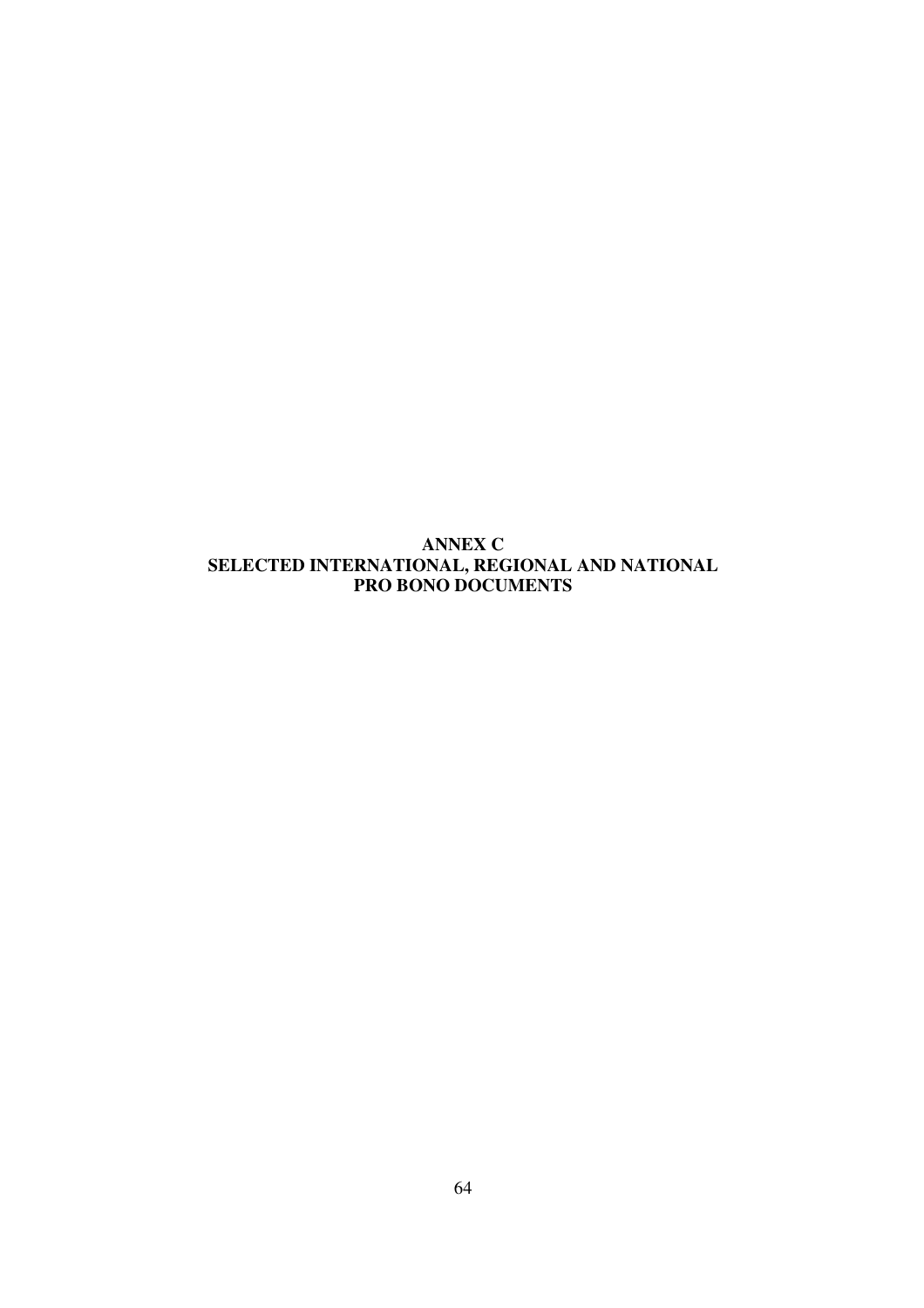#### **International Bar Association's Pro Bono Declaration 7**

*Approved by the IBA Council October 2008* 

The Council of the International Bar Association, the global voice of the legal profession:

a) Inspired by the vision of a better, more just world;

b) Affirming the vital role of the legal profession in achieving that vision;

c) Recognizing that access to justice is essential to liberty, fairness, dignity, progress, development and the Rule of Law;

d) Advocating that barriers to justice wherever they exist should be broken and dismantled as a matter of the highest priority;

e) Deploring the fact that access to the courts and effective legal representation and advice are not afforded to all who need them, especially the poor, underprivileged and marginalized;

f) Recalling that access to justice for all individuals is a human right and that governments have the primary responsibility to realize and protect that human right through measures such as state funded legal aid, as underscored in article 10 of the UN Declaration on Human Rights, article 14(3)(d) of the International Covenant on Civil and Political Rights, other major international, regional and national instruments, and also the Legal Aid Resolution adopted by this Council in 1996;

g) Urging governments to allocate sufficient resources to make legal aid available to meet the critical legal needs of the poor, underprivileged and marginalized and not to use pro bono legal service as an excuse for reducing publicly funded legal aid;

h) Realizing that public confidence in governmental and judicial institutions is eroded by the absence of justice or the existence of barriers to justice;

i) Considering that the delivery of pro bono service by the legal profession is of vital public and professional interest and helps to fulfil the unmet legal needs of the poor, underprivileged, and marginalized and restore public confidence in the efficacy of governmental and judicial institutions;

j) Conscious that the legal profession, given its commitment to a fair and equitable legal system, holds a unique and privileged position in matters of justice, and accordingly, has the duty and opportunity to provide pro bono legal service, together with the state, the judiciary, law schools and legal services organizations;

k) Observing the value of existing traditions and new initiatives, including collaborations among bar associations, private and public interest law firms, law schools, foundations, and other non-

 $\overline{a}$ <sup>7</sup> Source: http://www.ibanet.org/Document/Default.aspx?DocumentUid=C4B06FD6-A807-44D4-A98A-C73B464589C6.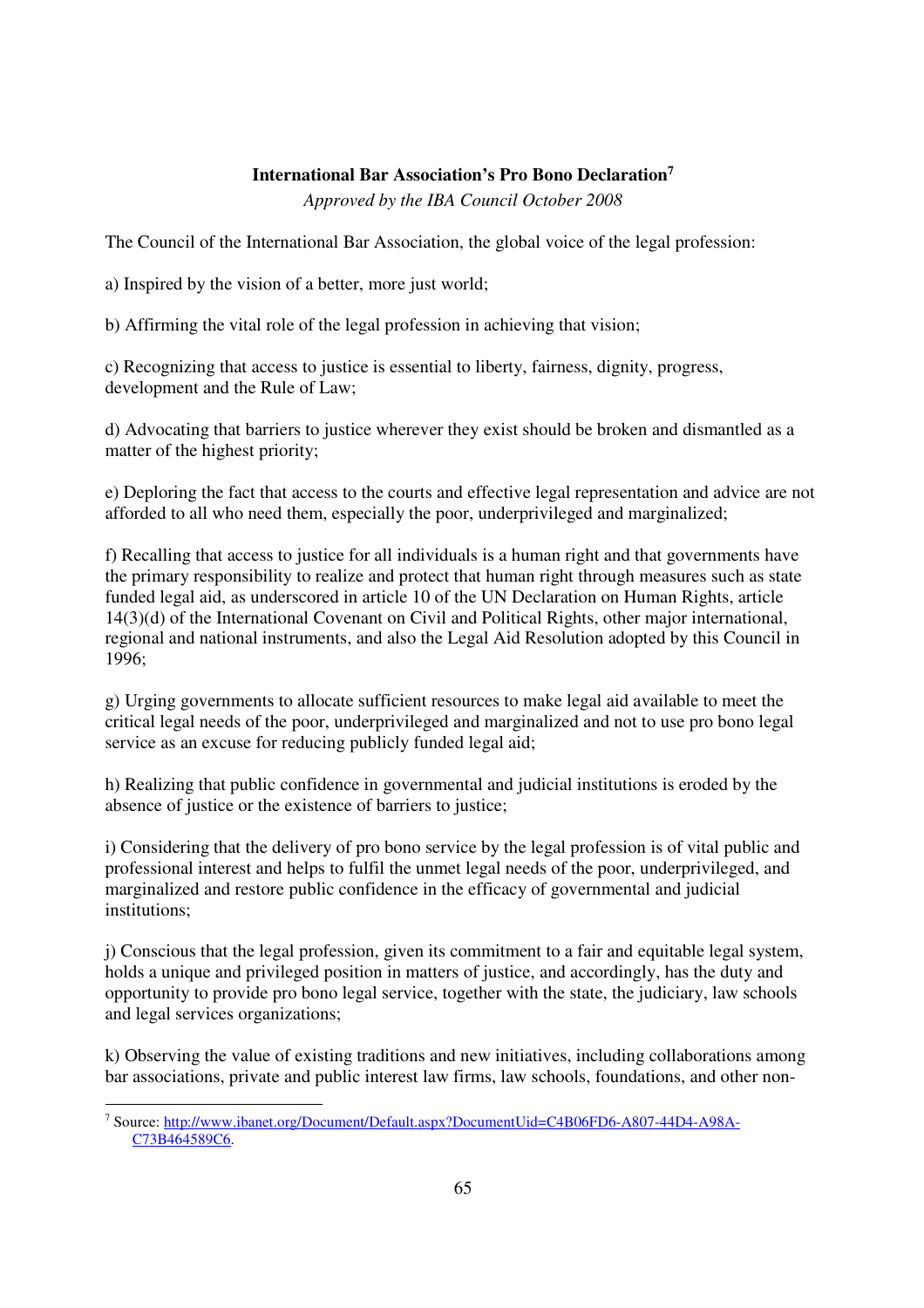governmental organizations to improve access to justice, and to provide effective pro bono legal service;

l) Noting that 'pro bono' is derived from the Latin phrase pro bono publico, which refers to work or actions carried out 'for the public good';

m) Believing that a determined effort is needed to advance access to justice through pro bono work and to strengthen the commitment to public service in the legal profession;

n) Mindful that the motivation for innovative pro bono standards and practices can be derived from the diversity to be found among nations' legal systems and traditions; and

o) Reflecting upon the valuable declarations made in this field on a domestic and regional level, notably the Pro Bono Declaration for the Americas, and encouraging more such declarations to be adopted and implemented;

Declares and resolves that:

1. The Council calls on lawyers, law firms and bar associations to provide pro bono legal service, which is work by a lawyer of a quality equal to that afforded to paying clients, without remuneration or expectation of remuneration, and principally to benefit poor, underprivileged or marginalized persons or communities or the organizations that assist them. Pro bono legal service may extend to: advice to or representation of persons, communities or organizations, who otherwise could not exercise or assert their rights or obtain access to justice; activities supporting the administration of justice, institution building or strengthening; assisting bar associations and civic, cultural, educational and other non governmental institutions serving the public interest that otherwise cannot obtain effective advice or representation; assisting with the drafting of legislation or participating in trial observations, election monitoring, and similar processes where public confidence in legislative, judicial and electoral systems may be at risk; providing legal training and support through mentoring, project management and exchanging information resources; and also other similar activities to preserve the Rule of Law.

2. The legal profession reaffirms its commitment to pro bono legal service, as an integral part of the profession, and lawyers and law firms are encouraged to specify a proportion of their time or resources which they will devote per lawyer to pro bono legal service each year.

3. Pro bono legal service should be provided on a consistent year-round basis, in all manner of criminal, civil and administrative matters where legal aid may be limited, and on a national and international level.

4. The importance and practice of pro bono legal service should be emphasized and promoted in legal education and practice, by making pro bono opportunities a part of the academic or practical programs for law students and by giving credit to lawyers taking continuing legal education or working in this field.

5. Lawyers, judges, law firms, bar associations, governmental and non governmental organizations and other interested persons should promote the awareness of domestic as well as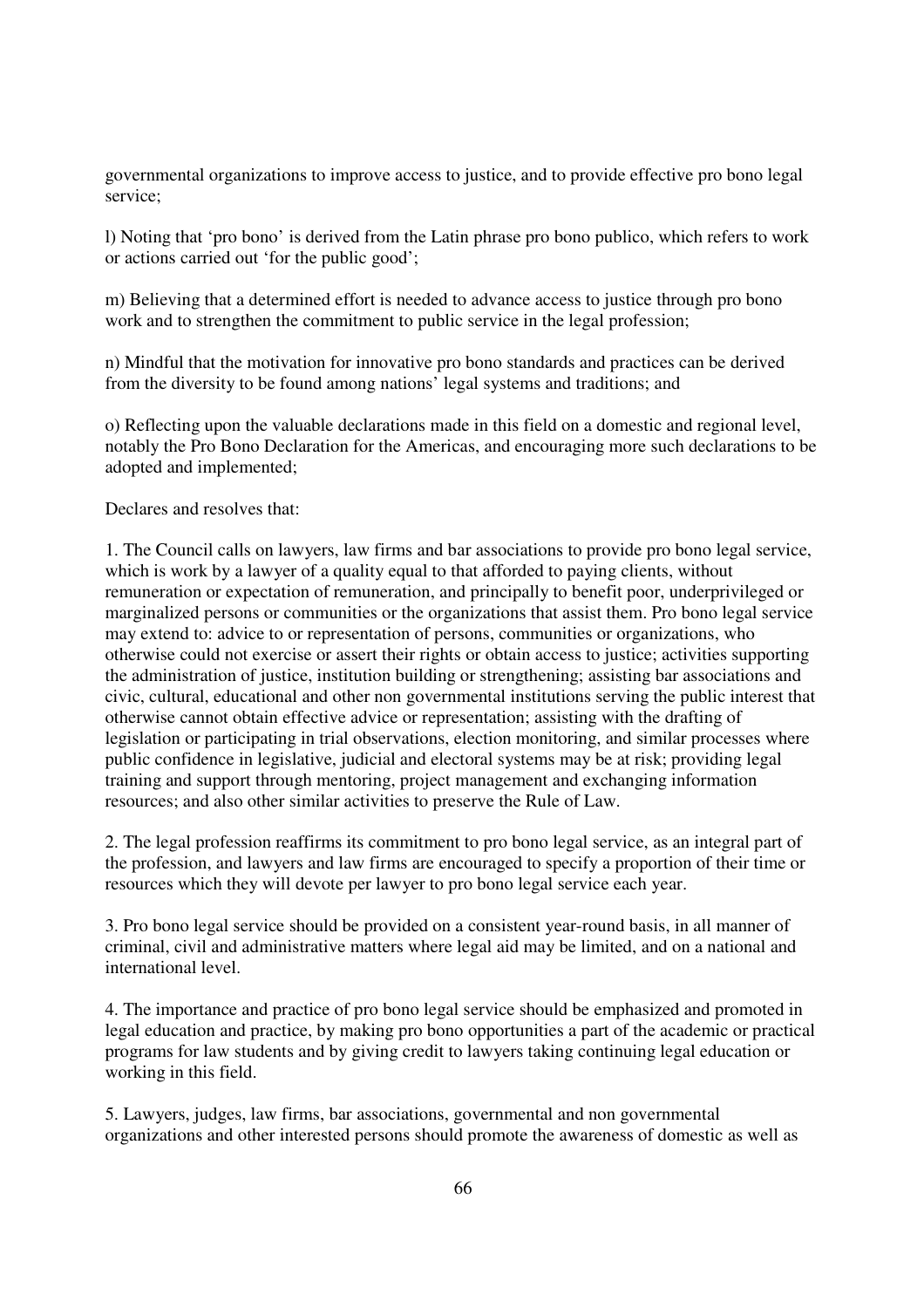cross border pro bono legal service, and implement measures designed to monitor and report to the profession and the public at large on the extent to which access to justice is being facilitated by pro bono measures.

6. Lawyers, law firms, bar associations, and other organizations employing lawyers, whether non profit or for profit, are strongly encouraged to develop or improve specific pro bono policies and programs, to create the conditions and incentives so that pro bono work is encouraged, valued and rewarded, and to pursue or provide continuing legal education in this field, as pro bono legal service is closely linked to the corporate social responsibility of the legal profession.

7. The Council calls on governments to promote and support the pro bono efforts of the legal profession in their countries and to desist from in any way deterring the provision of such service. Further, governments should assist and encourage pro bono legal service, through measures such as treating it as not being subject to tax, and where such service is presently taxed, such taxes should be rescinded.

8. The IBA recognizes and expresses its gratitude for the efforts of many lawyers and law firms who have already devoted or are devoting a portion of their professional activities to pro bono legal service. The IBA is committed to actively encouraging lawyers, judges, law firms, bar associations, law schools, governmental and non governmental organizations to participate in pro bono legal service, and invites them to use and contribute content to the information resources developed by the IBA in this field, notably the web sites www.internationalprobono.com, www.ibaprobono.com and www.roldirectory.org.

9. Lawyers, judges, law firms, bar associations, governmental and non governmental organizations, and other interested persons are particularly invited to organize, attend and support pro bono and access to justice conferences so that the design and delivery of pro bono legal service can be improved and so that those involved in pro bono legal service will have an extensive pool of resources on both the supply of and demand for such service from which to gain relevant experience.

10. This declaration launches a broad educational campaign and a multi-year process of consultation by the IBA to establish or promote a pro bono culture, to appreciate the meaning and the importance of pro bono legal service, to identify and agree best practices and desirable specific commitments of time and resources, to deepen the consensus and to make further progress in this field. The Pro Bono and Access to Justice Committee is charged to continue and expand its work in this field and to monitor and report on the application of this declaration.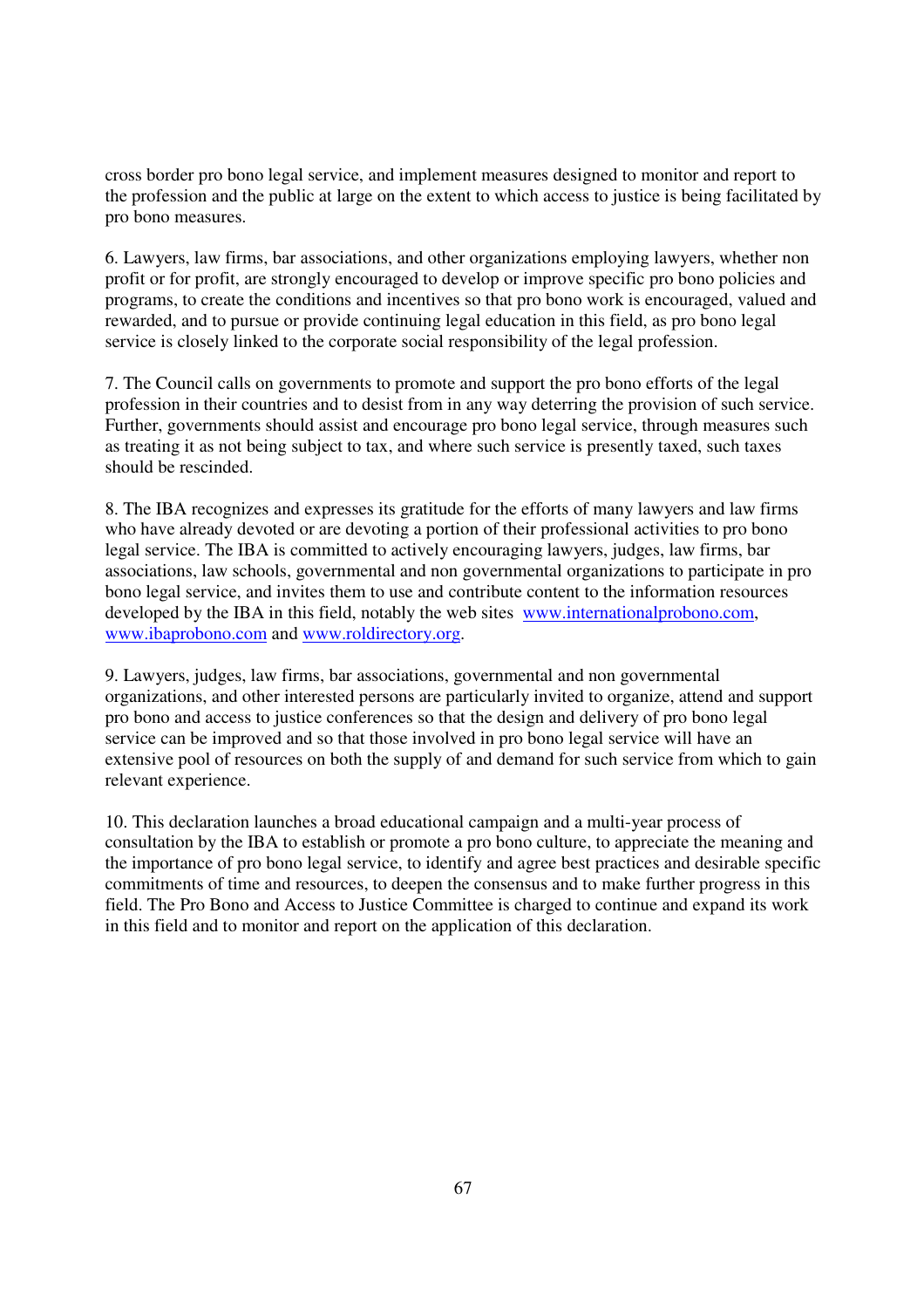## **Pro Bono Declaration for the Americas<sup>8</sup>**

WHEREAS, access to justice and legal representation are essential to democratic societies;

WHEREAS, the resources of government and of legal services organizations are insufficient to satisfy the critical legal needs of poor and underprivileged persons and communities, often leaving these needs unmet;

WHEREAS, consequently, not all members of society have meaningful access to justice or effective legal representation, and this is especially the case for poor and underprivileged persons and communities;

WHEREAS, the absence of access to justice and legal representation undermines public confidence in governmental and judicial institutions and democracy;

WHEREAS, the legal profession has a privileged role and is uniquely positioned in matters of justice and therefore has the duty, means and opportunity to promote a fair and equitable legal system and respect for human and constitutional rights in collaboration with the State, the judiciary and legal services organizations;

WHEREAS, traditions exist across the Americas and new efforts are underway in several countries, including collaborations among bar associations, private and public interest law firms, law schools, foundations, governmental actors and non-governmental organizations, to address these pressing and unmet legal needs;

WHEREAS, a concerted movement across the Americas to promote access to justice through pro bono work would strengthen commitments to democracy and public service in the legal profession;

WE, the undersigned, solemnly declare our commitment to pro bono by stating as follows:

Members of the legal profession have a responsibility to provide pro bono legal services. This responsibility stems from the profession's role and purpose in society, and from its implicit commitment to a fair and equitable legal system.

Pro bono is derived from the Latin phrase pro bono publico, which refers to actions carried out "for the public good."

For purposes of this Declaration, pro bono legal services are those provided without a fee, or expectation of a fee, principally to benefit poor or underprivileged persons or communities or the organizations that assist them. They may include representation of persons, communities or organizations in matters of public interest who otherwise could not obtain effective representation.

<sup>-</sup><sup>8</sup> Source: http://www.vancecenter.org/vancecenter/images/stories/vancecenter/english.pdf.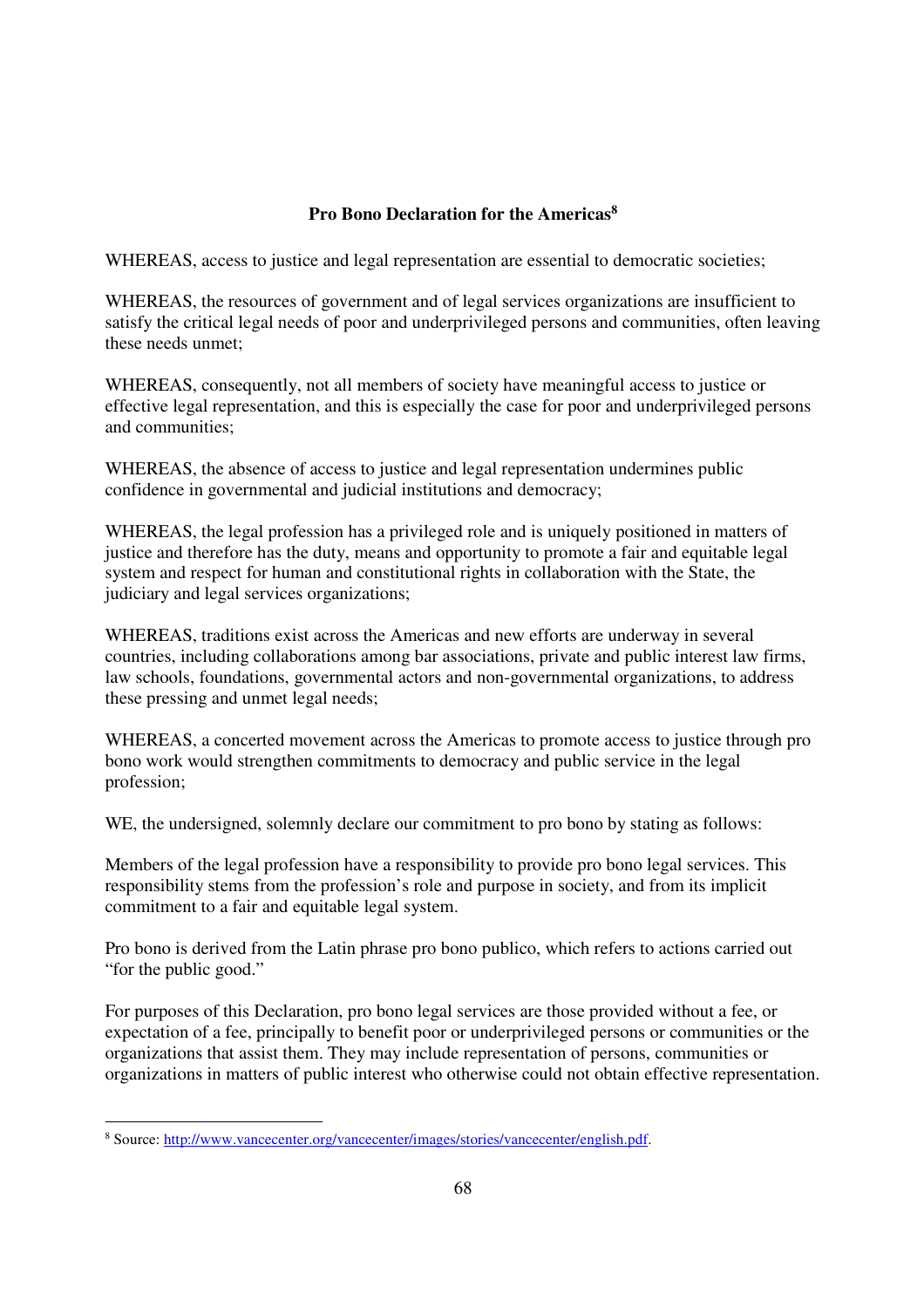In addition, pro bono legal services can also benefit civic, cultural and educational institutions serving the public interest who otherwise could not obtain effective representation.

Pro bono legal services should be provided with the same quality of representation as services provided to paying clients, and in a manner upholding the applicable ethical norms and standards.

Effective delivery of pro bono legal services requires cooperation among the different actors in the legal profession—including bar associations, private and public interest law firms, law schools, foundations, governmental actors and non-governmental organizations.

WE, the undersigned, each in a manner consistent with our respective roles in the legal profession, commit to:

Act to improve effective legal representation for poor or underprivileged persons and communities;

Enhance widespread and effective access to justice and to legal services for persons and communities who lack such access;

Provide, on a pro bono basis, more than 20 hours or three days of legal services per individual lawyer per annum, or in the case of law firms, institutions or other groups of lawyers, an average of more than 20 hours per lawyer per annum. This commitment should be met within three years of endorsing this Declaration;

Strengthen the profession's commitment to the provision and expansion of pro bono legal services by emphasizing its importance and practice in legal education;

Support the establishment, development and operations of non-governmental organizations dedicated to the delivery of legal services in the public interest; and

Advocate and promote within the profession for the recognition and promotion of pro bono legal services as part of lawyers' ethical standards and obligations.

This Declaration is not intended to alter or supersede any existing legislation, resolution or ethical code in any jurisdiction, firm or institution that is more conducive to the provision of pro bono legal services.

This Declaration will be effective from January 1, 2008.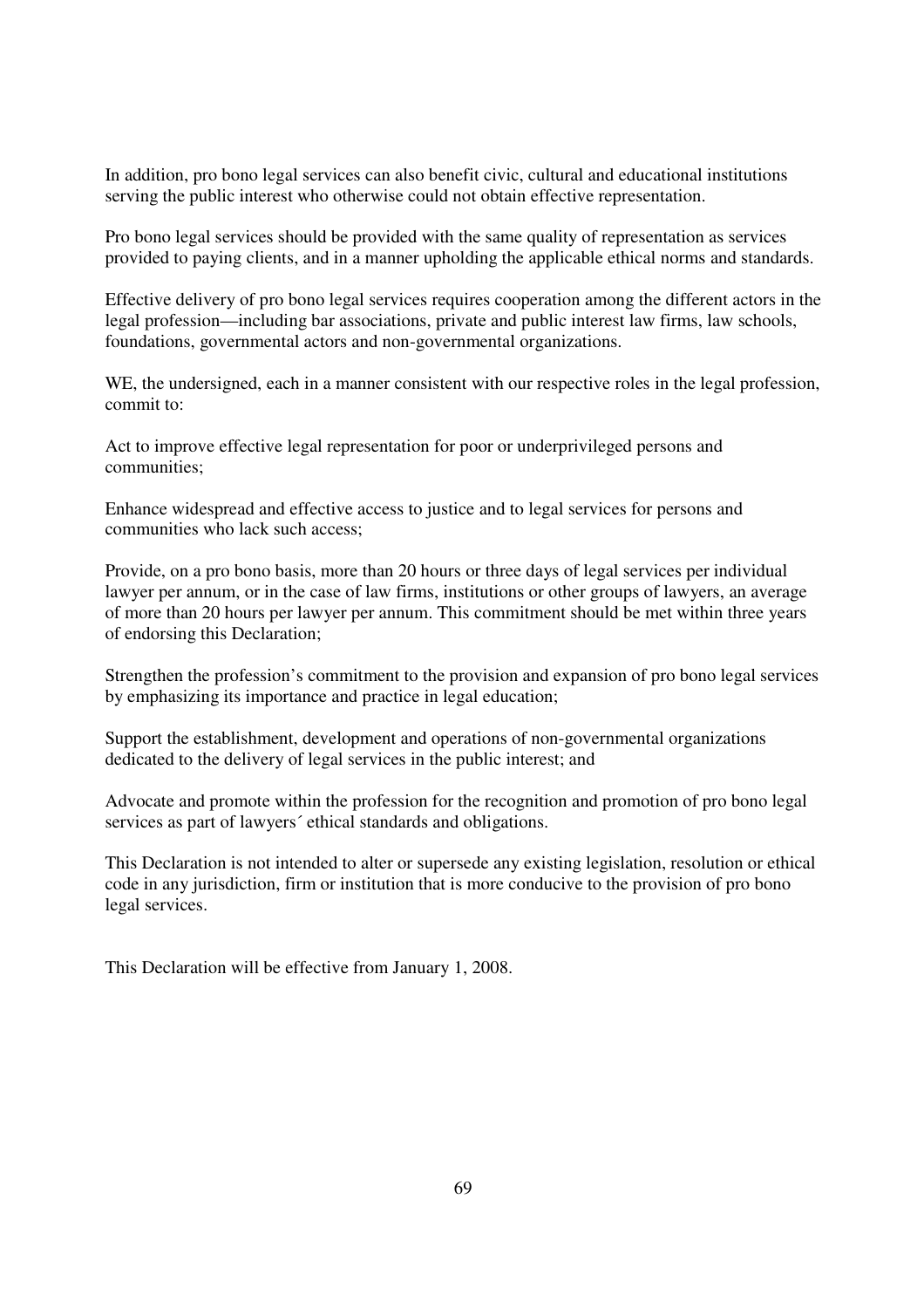#### **Czech Republic: Pro Bono Declaration<sup>9</sup>**

We, the undersigned members of the Czech legal profession, hereby declare our solemn intention to bear our share of responsibility for protecting human rights and the public interest and to carry on the tradition of volunteer work by attorneys in these areas.

Our society is developing rapidly, both economically and socially. The law plays an important role during this development. We are convinced that it is very important not to forget that it is the task of a modern state, based on the rule of law, to provide the widest possible access for all to qualified legal aid.

By signing this Declaration we are supporting the idea, expressed in the Code of Conduct for European Lawyers, that 'In a society founded on respect for the rule of law the lawyer fulfils a special role.'<sup>10</sup> We also build on Recommendation Rec (2000) 21 on the freedom of exercise of the profession of lawyer, which encourage to promote access to justice of persons in economically weak position, in particular provision of legal aid and advice.<sup>11</sup>

We therefore support the development of the provision of pro bono legal services. We believe it is important for attorneys to voluntarily devote some of their capacity, as far as they are able, towards providing free legal services to the benefit of disadvantaged individuals, groups and interests.

In this context we must point out the irreplaceable role played by the state in providing access to legal aid. We hereby emphasise that the development of the pro bono concept does not relieve the state of its own responsibility in this area.

Aware of these circumstances, we want to support the development of the idea of pro bono in order to express not only our interest in public and social affairs and to encourage ethical conduct within the legal profession. As an influential professional group, we also want to contribute to the development of civil society.

Our aim is to support, to the greatest possible extent, those institutions and individuals contributing to the protection of the public interest, including the protection of human rights. We recall the exceptionally important role played in these areas by non-governmental, non-profit organisations (NNOs). We consider cooperation between attorneys and NNOs to be both natural and desirable.

 $\overline{a}$ 

<sup>&</sup>lt;sup>9</sup> Pro Bono Declaration was drafted... by Pro Bono Alliance (www.probonoaliance.cz, www.probonocentrum.cz). Declaration was opened for signature at the official clearinghouse opening in Prague, 25.6. 2008. Source: http://www.probonocentrum.cz/english/pro-bono-declaration.

<sup>&</sup>lt;sup>10</sup> Preamble, Code of Conduct for Lawyers in the European Union, adopted at the CCBE Plenary Session held on 28 October 1988, and subsequently amended during the CCBE Plenary Sessions on 28 November 1998 and 6 December 2002.

<sup>11</sup> Recommendation Rec(2000)21 of the Committee of Ministers to member states on the freedom of exercise of the profession of lawyer (Adopted by the Committee of Ministers on 25 October 2000).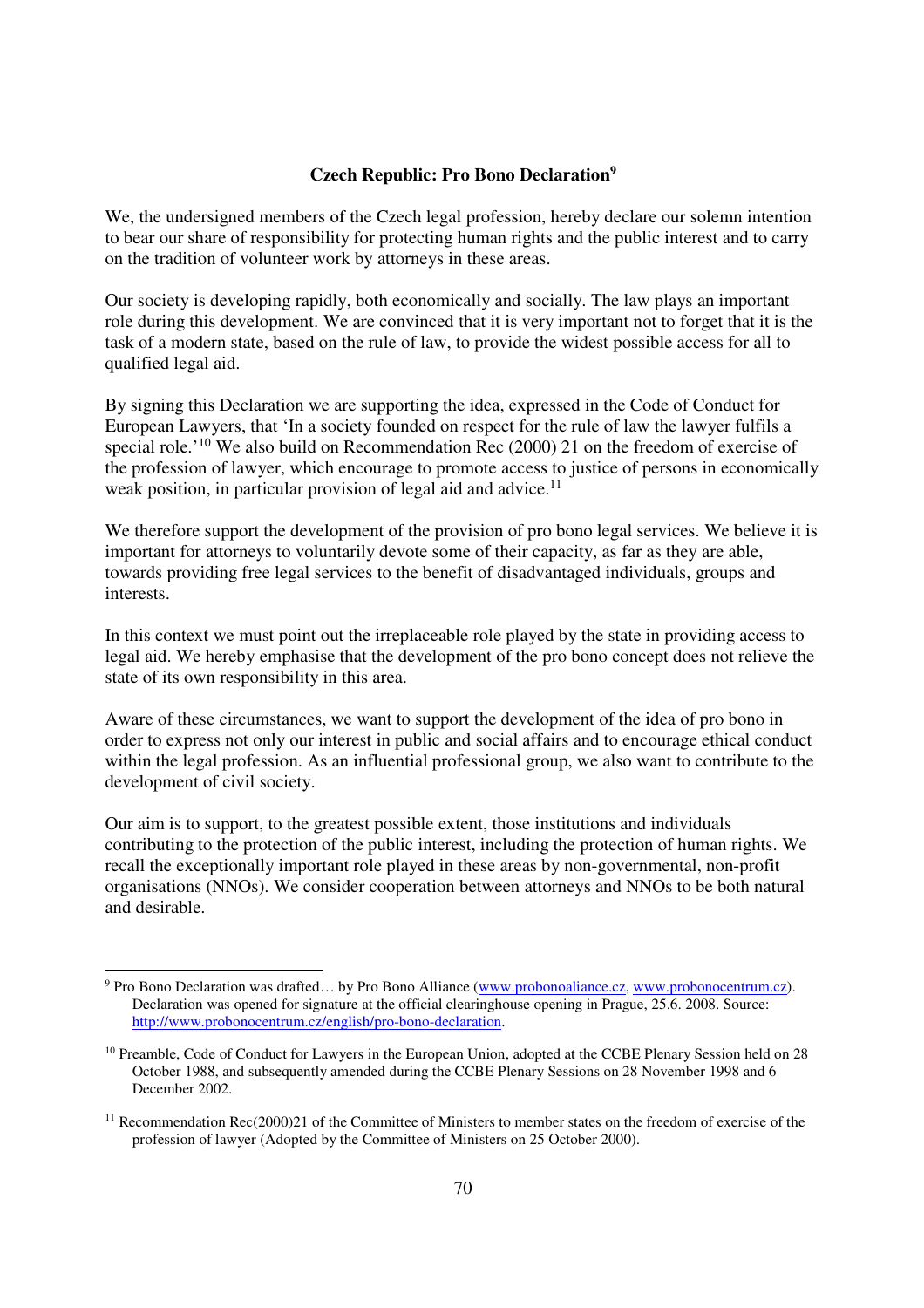We are aware that not all attorneys in the Czech Republic have the capacity to set aside a significant part of their time and capabilities for pro bono work. Nevertheless, we are convinced that there is outstanding potential for developing the pro bono concept in this country, and we are ready to contribute to that development as far as we are able.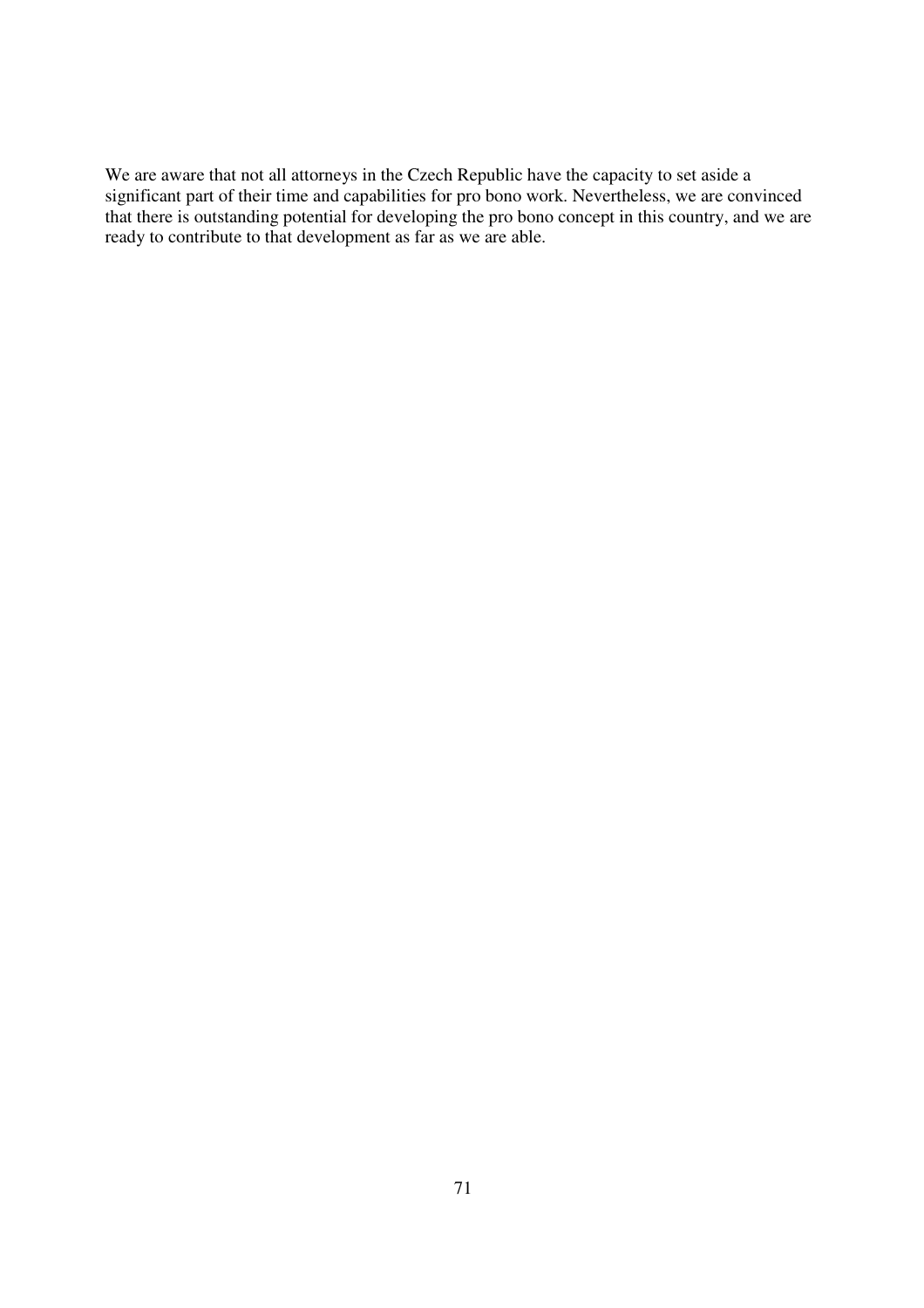#### **Germany: Definition of Pro Bono by Members of Pro Bono Deutschland e.V.<sup>12</sup>**

The members of Pro Bono Deutschland e.V. have developed the following definition for their probono work:

"Pro bono legal advice is gratuitous legal counselling for a good cause and consists of the counselling and representation of non-profit organizations, non-governmental organizations, trust funds and needy individuals who pursue legitimate causes yet do not benefit from the statutory legal aid system, as well as engagement to promote and spread the rule of law and human rights. The aim of the pro bono legal counselling is to make the professional expertise and resources of a law firm available for a good cause, in most cases a charitable cause, and to therewith develop civic engagement as a part of the professional activities. Pro bono legal advice is committed to meeting the same professional quality standards as fee-based legal services. In principle, pro bono legal services are also only rendered in those cases for which no or a very limited one "market" exists. Parties requesting such advisory services are mostly not in a position to bear the costs of legal counselling due to their economic situation or by-laws, or are unwilling to do so on grounds of a preferential use of their funds for their own charitable purposes."

 $\overline{a}$ 

<sup>&</sup>lt;sup>12</sup> An association of over 30 law firms, domestic and international, founded in 2011 in Germany: http://www.probono-deutschland.org.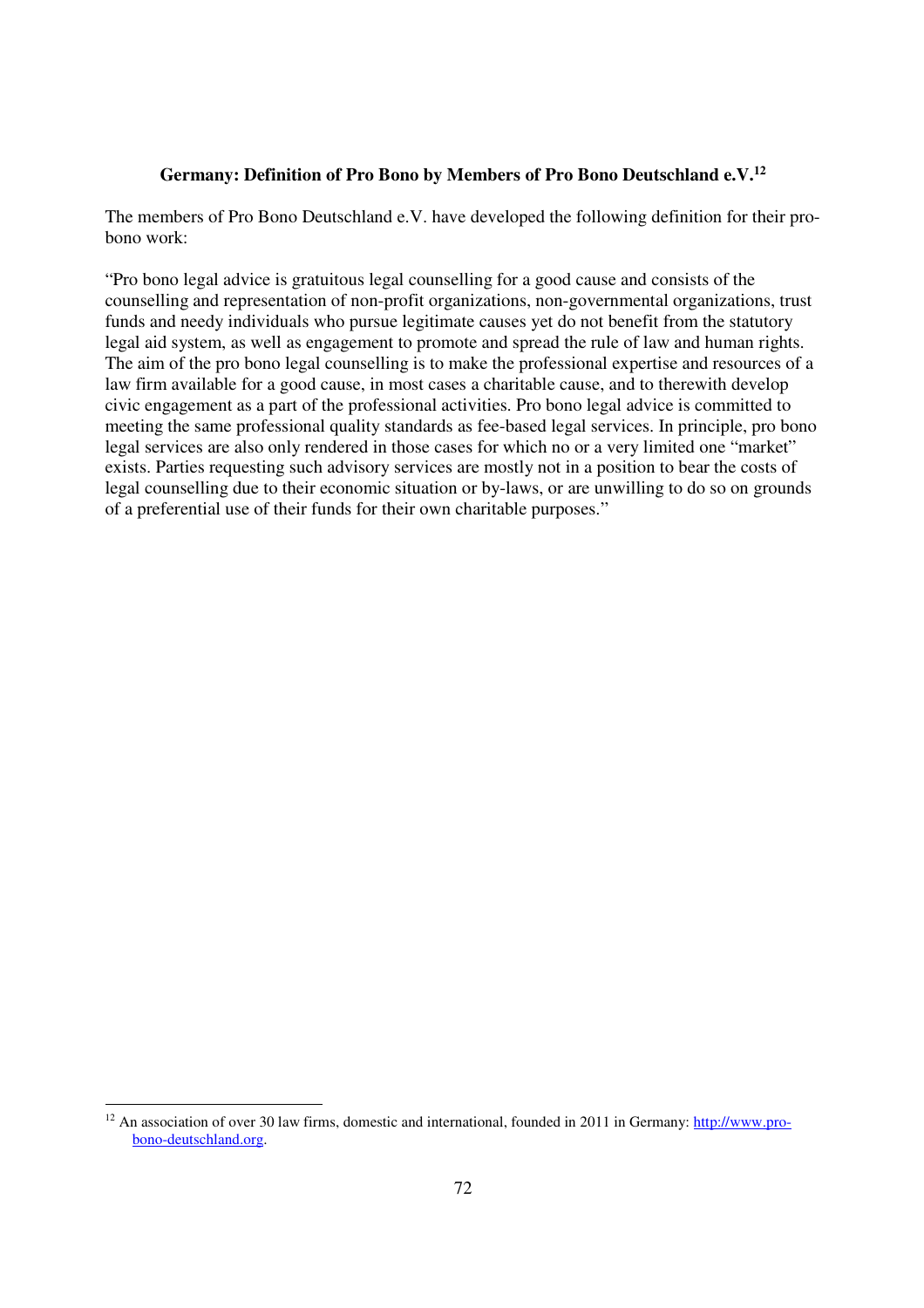#### **Hungary: Hungarian Lawyers' Role in Advancing the Public Good (Pro Bono Publico)<sup>13</sup>**

In making this Declaration, we recall the long and proud heritage of the Hungarian legal profession in advancing the public good.

We acknowledge that in recent decades the change of our political system and the growing need for legal services generated by our economic transformation placed severe burdens on practicing lawyers, resulting in increasingly heavy workloads and insufficient attention to the public good.

Because of this, we Hungarian lawyers signing this document feel the need to reaffirm our ethical and professional commitment to the longstanding principles of pro bono legal service by obliging ourselves to contribute in some way to providing free or reduced cost legal services to individuals who cannot otherwise afford them and to organizations which dedicate themselves to worthy causes in the service of our country.

We firmly believe that all of our colleagues can find an appropriate balance between working for their clients who can afford to pay and for those who cannot, since it is our ethical responsibility to ensure that all members of the Hungarian society are provided with legal services.

We note, with agreement, the Council of Europe's recommendation that "[l]lawyers should be encouraged to provide legal services to persons in an economically weak position"<sup>14</sup> as well as its explanation that "equal access to the law for rich and poor alike is essential to the maintenance of the rule of law. It is therefore important to provide effective legal services to all those whose rights and interests are threatened, including persons who are not able to pay for them. The primary obligation to provide these services and to guarantee their quality is the responsibility of the legal profession and arises from its independence. However, the state (and the community as a whole) has an obligation to assist the legal profession in carrying out this responsibility."<sup>15</sup>

By joining in this Declaration, we acknowledge and embrace the spirit of the Code of Conduct for lawyers in the European Union<sup>16</sup>, which asserts that "[i]n a society founded on respect for the rule of law the lawyer fulfils a special role."

While we are aware that not every lawyer in Hungary has the capacity to commit to the same level of pro bono work, we nonetheless encourage all lawyers to look for ways to share the responsibility to help.

 $\overline{a}$ 

<sup>&</sup>lt;sup>13</sup> Adopted in 2006.

<sup>&</sup>lt;sup>14</sup> Council of Europe Recommendation No. R(2000)21 on Freedom of Exercise of the Profession of Lawyer.

<sup>&</sup>lt;sup>15</sup> Council of Europe Recommendation No. R(2000)21, Explanatory Memorandum (http://cm.coe.int/ta/rec/2000/ExpRec(00)21.htm).

<sup>&</sup>lt;sup>16</sup> Adopted by the Council of the Bars and Law Societies of the European Union (CCBE) in 1988, amended in 1998 and 2002. (http://www.ccbe.org/doc/En/code2002\_en.pdf).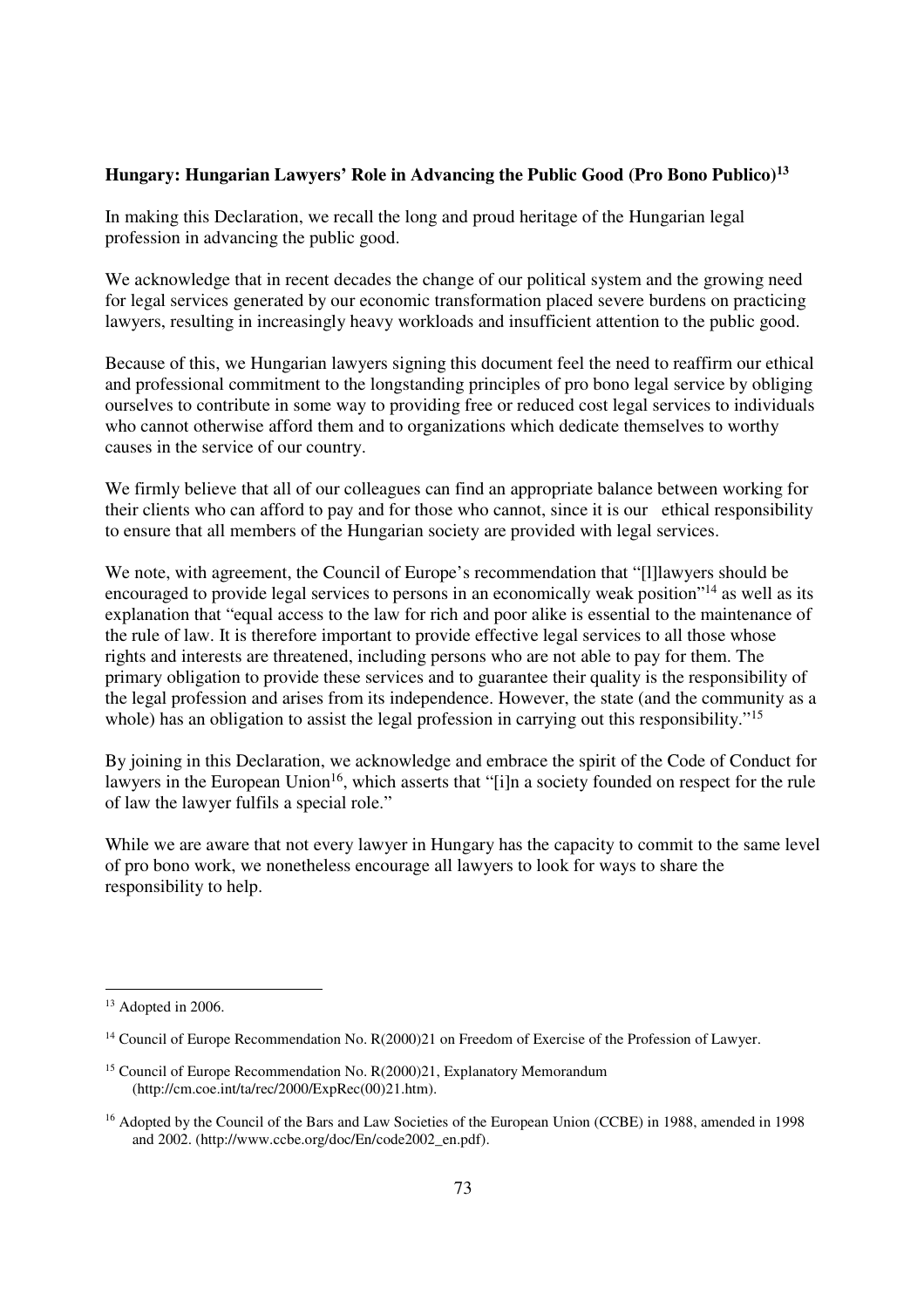## **Nigeria: Pro Bono Declaration for members of the Nigerian Bar Association<sup>17</sup>**

WHEREAS, access to justice and legal representation are essential to democratic societies;

WHEREAS, the resources of government and of legal services organizations are insufficient to satisfy the critical legal needs of poor and underprivileged persons and communities, often leaving these needs unmet;

WHEREAS, consequently, not all members of society have meaningful access to justice or effective legal representation, and this is especially the case for poor and underprivileged persons and communities;

WHEREAS, the absence of access to justice and legal representation undermines public confidence in governmental and judicial institutions and democracy;

WHEREAS, the legal profession has a privileged role and is uniquely positioned in matters of justice and therefore has the duty, means and opportunity to promote a fair and equitable legal system and respect for human and constitutional rights in collaboration with the State, the judiciary and legal services organizations;

WHEREAS, new efforts are underway in Nigeria, including collaborations among bar associations, private and public interest law firms, law schools, foundations, governmental actors and non-governmental organizations, to address these pressing and unmet legal needs;

WHEREAS, the NBA is leading a concerted movement in Nigeria to promote access to justice through pro bono work that would strengthen commitments to democracy and public service in the legal profession;

### **WE, the undersigned, solemnly declare our commitment to pro bono by stating as follows:**

Members of the NBA have a responsibility to provide pro bono legal services. This responsibility stems from the profession's role and purpose in society, and from its implicit commitment to a fair and equitable legal system.

Pro bono is derived from the Latin phrase *pro bono publico*, which refers to actions carried out "for the public good."

For purposes of this Declaration, pro bono legal services are those provided without a fee, or expectation of a fee, principally to benefit poor or underprivileged persons or communities or the organizations that assist them. They may include representation of persons, communities or organizations in matters of public interest who otherwise could not obtain effective representation.

 $\overline{a}$ <sup>17</sup> Prepared by the Office of the President, Nigerian Bar Association, NBA Secretariat, Abuja. Source: http://www.internationalprobono.com/resources/item.291360-Nigerian\_Pro\_Bono\_Declaration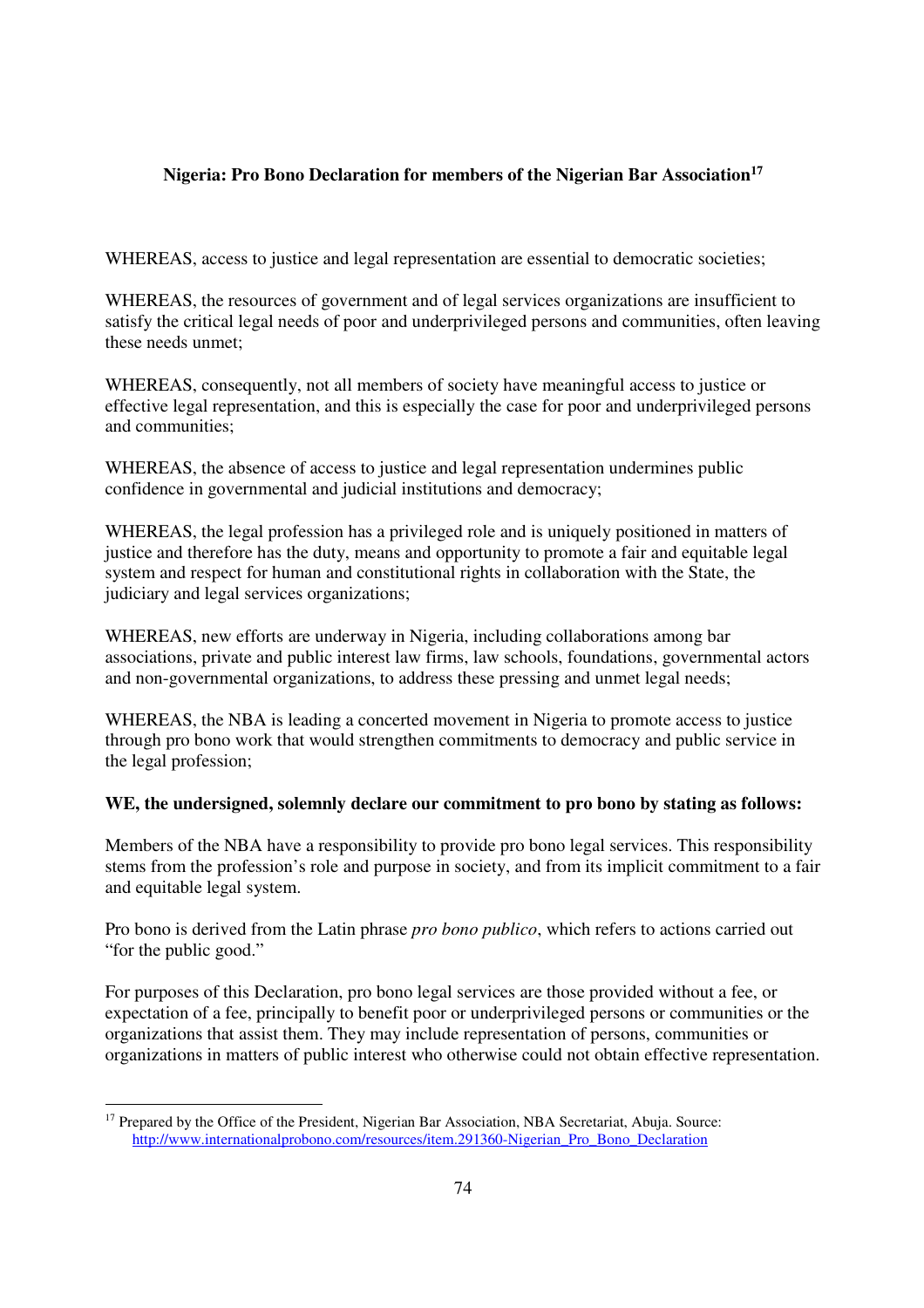In addition, pro bono legal services can also benefit civic, cultural and educational institutions serving the public interest who otherwise could not obtain effective representation.

Pro bono legal services should be provided with the same quality of representation as services provided to paying clients, and in a manner upholding the applicable ethical norms and standards.

Effective delivery of pro bono legal services requires cooperation among the different actors in the legal profession—including bar associations, private and public interest law firms, law schools, foundations, governmental actors and non-governmental organizations.

### **WE, the undersigned, each in a manner consistent with our respective roles in the legal profession, commit to:**

Act to improve effective legal representation for poor or underprivileged persons and communities;

Enhance widespread and effective access to justice and to legal services for persons and communities who lack such access;

Provide, on a pro bono basis, more than 20 hours or three days of legal services per individual lawyer per annum, or in the case of law firms, institutions or other groups of lawyers, an average of more than 20 hours per lawyer per annum. This commitment should be met within three months of endorsing this Declaration;

Strengthen the profession's commitment to the provision and expansion of pro bono legal services by emphasizing its importance and practice in legal education;

Support the establishment, development and operations of non-governmental organizations dedicated to the delivery of legal services in the public interest; and

Advocate and promote within the profession for the recognition and promotion of pro bono legal services as part of lawyers´ ethical standards and obligations.

This Declaration is not intended to alter or supersede the LPA or any other existing legislation, resolution or ethical code of the NBA that is more conducive to the provision of pro bono legal services.

This Declaration will be effective from January 1, 2009.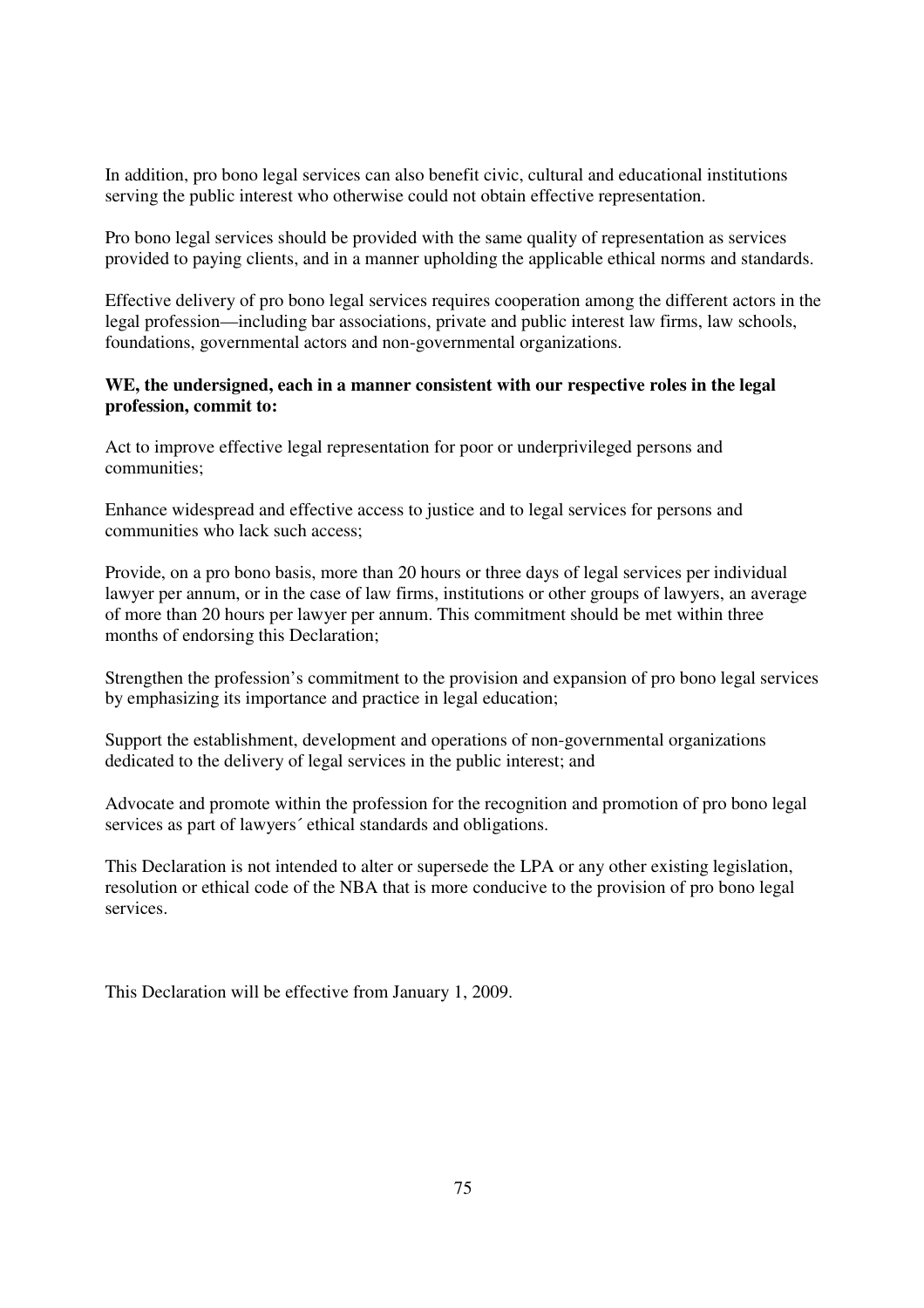### **Poland: Polish Lawyers for the Public Good / Pro Bono Publico Declaration<sup>18</sup>**

Through this Declaration, we, the undersigned representatives of the Polish legal profession, recall our long-standing tradition of work for the public good.

Due to economic growth and social development in our country, we note an increase in demand for free legal services to the most needy, including both individuals and the non-governmental agencies representing the interests of the disadvantaged and excluded, as well as an increase in the duties of representatives of all legal professions. As a result, our profession has not always been able to fulfil the expectations and needs of the society in which we live and work, and action for the public good now requires greater commitment and dedication from us.

Consequently, as representatives of the Polish legal profession, we wish to revitalize the concept of work for the public good, to demonstrate our regard for professional ethics and encourage all lawyers to seek means to enable them to work for the good of society.

We believe that it is our duty to ensure that all members of society, irrespective of their financial situation, are able to receive professional advice when necessary. It is our intention that to the extent possible our profession should serve those institutions and organisations that work for the good of society and all persons who have insufficient means to obtain necessary legal advice, free of charge or for a symbolic fee.

In signing this declaration, we support the spirit of the Code of Conduct for European Lawyers, which subscribes to the principle that "*In a society founded on respect for the rule of law, the* lawyer fulfils a special role<sup>"19</sup>. We believe that our profession has always fulfilled this role and will continue to do so.

Employing our professional knowledge we wish to serve this principle and contribute to building of a true civil society in Poland.

 $\overline{a}$ <sup>18</sup> Adopted in 2007.

<sup>&</sup>lt;sup>19</sup> Code of Conduct for European Lawyers (CCBE), point 1.1 of the Preamble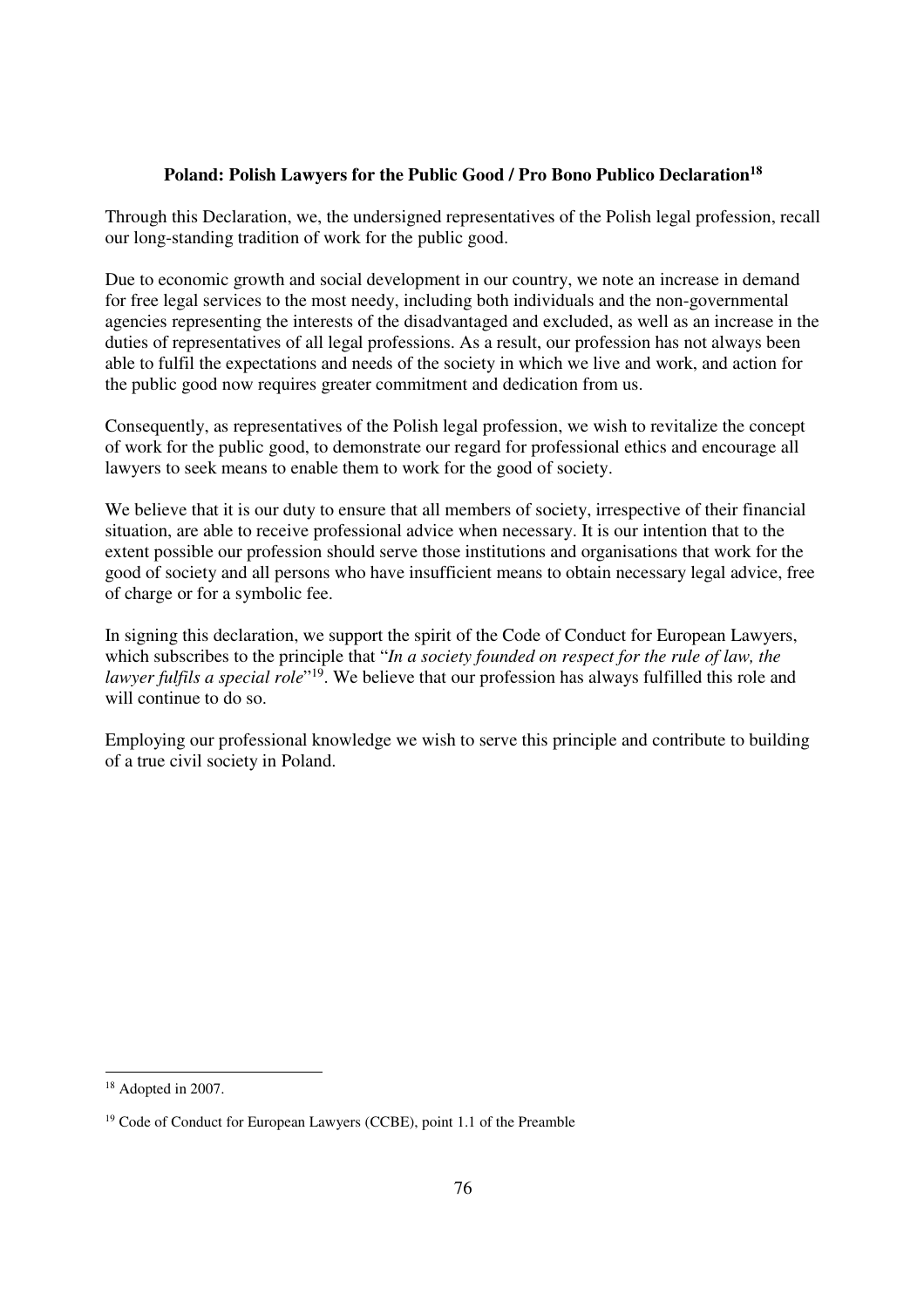# **United Kingdom: Joint Protocol for Pro Bono Legal Work<sup>20</sup>**

The Pro Bono Protocol, developed jointly by the Bar Pro Bono Unit and LawWorks, sets out how pro bono work should be delivered. It has been signed by a wide range of those involved in provision of pro bono services including the Bar Council, the Bar Pro Bono Unit, sets of Chambers, law firms and law schools.

 $\langle \rangle$ 

# **JOINT PROTOCOL FOR PRO BONO LEGAL WORK**

At all stages throughout their career many lawyers regard Pro Bono Legal Work as an integral part of being a member of the legal profession, in providing access to justice and meeting unmet legal need. This Protocol has been agreed to set out the core values of such work and to assist both those who undertake it and their clients. Many lawyers undertake charitable work of many different kinds. However, the purpose of this protocol is to concentrate specifically on the provision by lawyers of their legal skills in the form of Pro Bono Legal Work.

# **What is Pro Bono Legal Work?**

1.1. When we refer to Pro Bono Legal Work we mean legal advice or representation provided by lawyers to individuals and community groups who cannot afford to pay for that advice or representation and where public funding is not available.

1.2. Legal work is Pro Bono Legal Work only if it is free to the client, without payment to the lawyer or law firm (regardless of the outcome) and provided voluntarily either by the lawyer or his or her firm.

1.3. Pro Bono Legal Work is always only an adjunct to, and not a substitute for, a proper system of publicly funded legal services.

# **How should Pro Bono Legal Work be done?**

2.1. Pro Bono Legal Work should always be done to a high standard. That means in particular that:

2.2. The availability of appropriate publicly funded legal advice or representation should always be considered before a lawyer undertakes Pro Bono Legal Work.

2.3. When a lawyer is requested to agree to undertake a piece of Pro Bono Legal Work the lawyer should give his/her decision within a reasonable time.

2.4. The terms on which the Pro Bono Legal Work is undertaken including the circumstances in

<sup>-</sup><sup>20</sup> Source: http://lawworks.org.uk/?id=protocol\_text.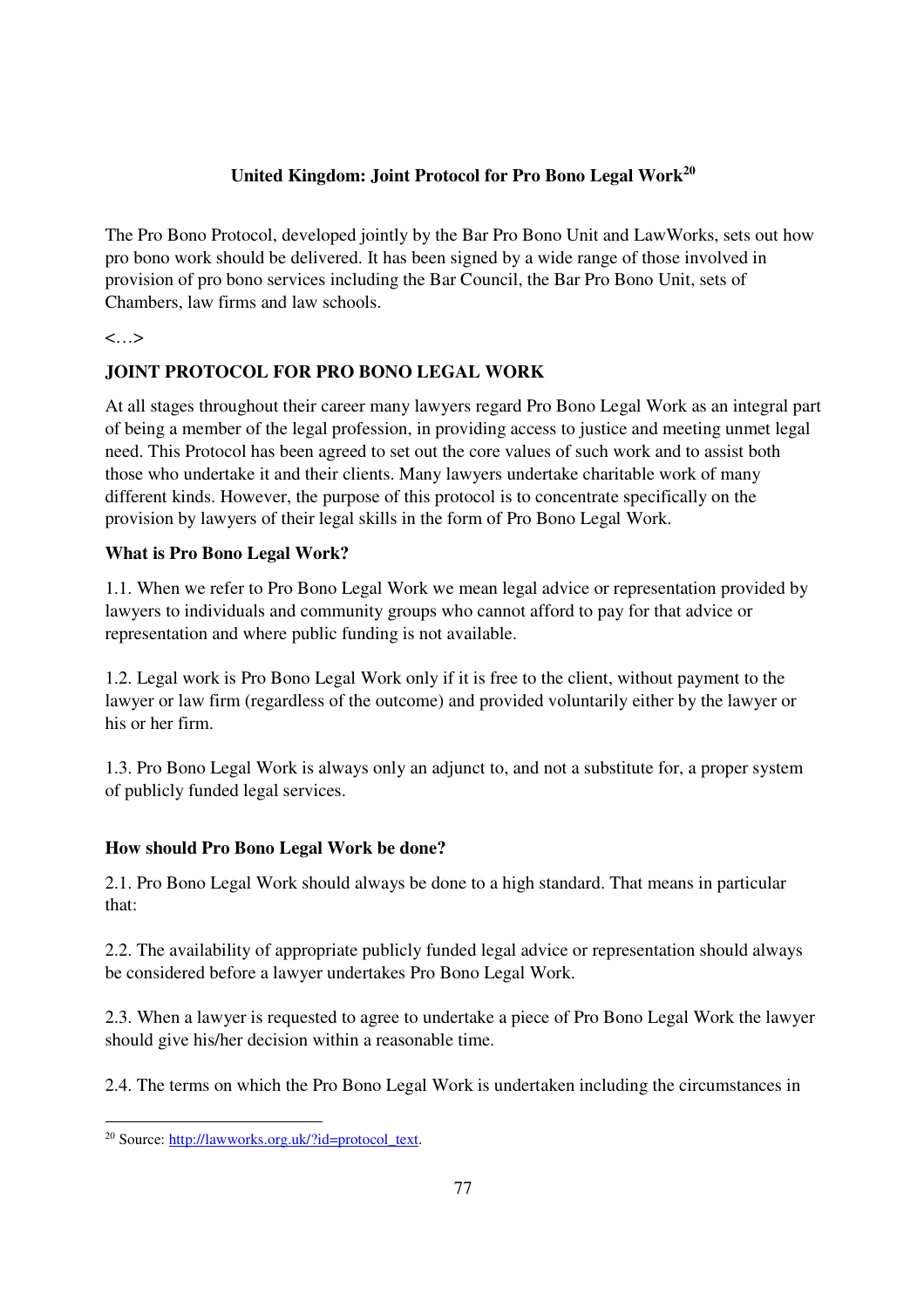which the relationship may be terminated should be made clear at the outset.

2.5. The Pro Bono Legal Work should only be undertaken by a lawyer who is adequately trained, has appropriate skills and experience and, where necessary, is adequately supervised for the work in question.

2.6. The lawyer undertaking a piece of Pro Bono Legal Work (and where appropriate his or her supervisor) should have no less than the minimum level of legal expertise and experience as would be required if the particular work in question was paid work.

2.7. In no case should the client be misled as to the lawyer's skill or ability to undertake the Pro Bono Legal Work.

2.8. Once a lawyer has agreed to undertake a piece of Pro Bono Legal Work the lawyer (and if appropriate his or her firm) must give that work the same priority, attention and care as would apply to paid work.

2.9. Pro Bono Legal Work must not be undertaken without appropriate insurance.

2.10. A lawyer in doubt or difficulty in relation to a piece of Pro Bono Legal Work should seek advice from a Pro Bono organisation or from the Bar Council, the Law Society or the Institute of Legal Executives.

# *ANCILLARY PROVISIONS*

### 1. RELATIONSHIPS BETWEEN PRO BONO ORGANISATIONS AND LAWYERS

1.1. Where practical, lawyers able to undertake pro bono work are encouraged to do so through a pro bono organisation, through the not-for-profit sector, or through both.

1.2. Pro Bono Legal Work will be more effectively delivered through co-ordinating the relationships between lawyers, pro bono organisations, and not-for-profit agencies such as Law Centres and CABx.

1.3. When a lawyer is asked by a pro bono organisation or not-for-profit agency to undertake a particular piece of Pro Bono Legal Work, the lawyer is expected to have proper regard to any prior confirmation given to the pro bono organisation or not-for-profit agency that the lawyer was prepared to undertake Pro Bono Legal Work.

1.4. Sets of chambers, law firms and legal departments should, wherever possible, seek to encourage and support the undertaking of appropriate Pro Bono Legal Work by their lawyers, including the undertaking of that work "in-house".

# 2. THE CONTRIBUTION OF PERSONS WHO ARE NOT FULLY QUALIFIED, OR WHO ARE OTHERWISE UNABLE, TO DO PRO BONO LEGAL WORK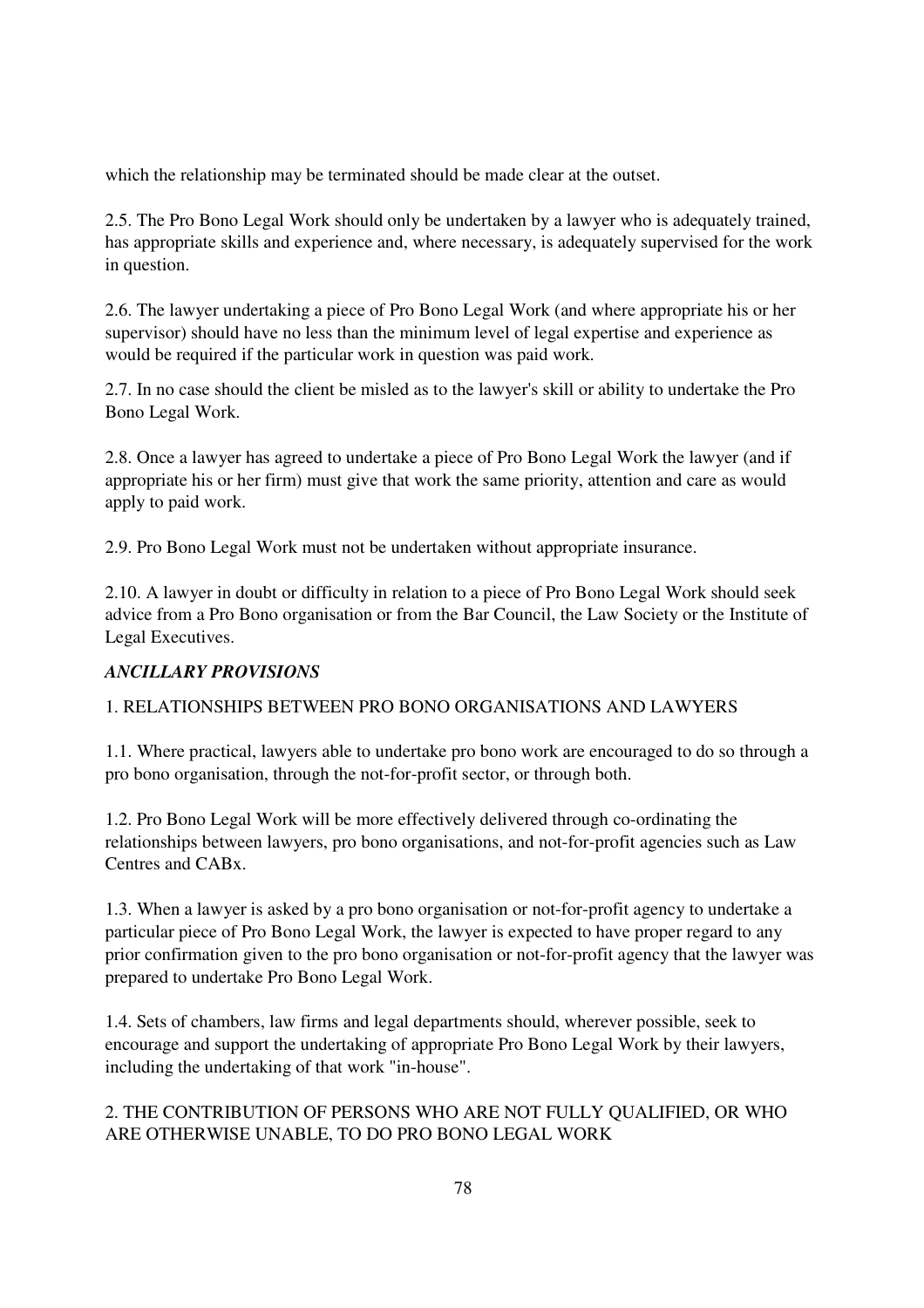2.1. Non-lawyer staff within a set of chambers or a firm should be enabled to make the same contribution to the undertaking of a piece of Pro Bono Legal Work as they would for a piece of paid work.

2.2. Law students, pupil barristers and trainee solicitors have an important contribution to make to Pro Bono Legal Work. However that contribution must be properly supervised and must be preceded by proper training.

2.3. Where suitably qualified and experienced, academic lawyers and employed lawyers are particularly encouraged to consider providing training to others to enable them to undertake Pro Bono Legal Work if they are not able themselves to provide legal advice or representation. The provision of pro bono legal training without charge is an important contribution to Pro Bono Legal Work.

3. PARTICIPATION IN PRO BONO LEGAL WORK AS A CHARACTERISTIC OF BEING A MEMBER OF THE LEGAL PROFESSION

3.1. A commitment to the delivery of Pro Bono Legal Work is encouraged throughout a lawyer's professional life, as a student and in practice, through to and including retirement.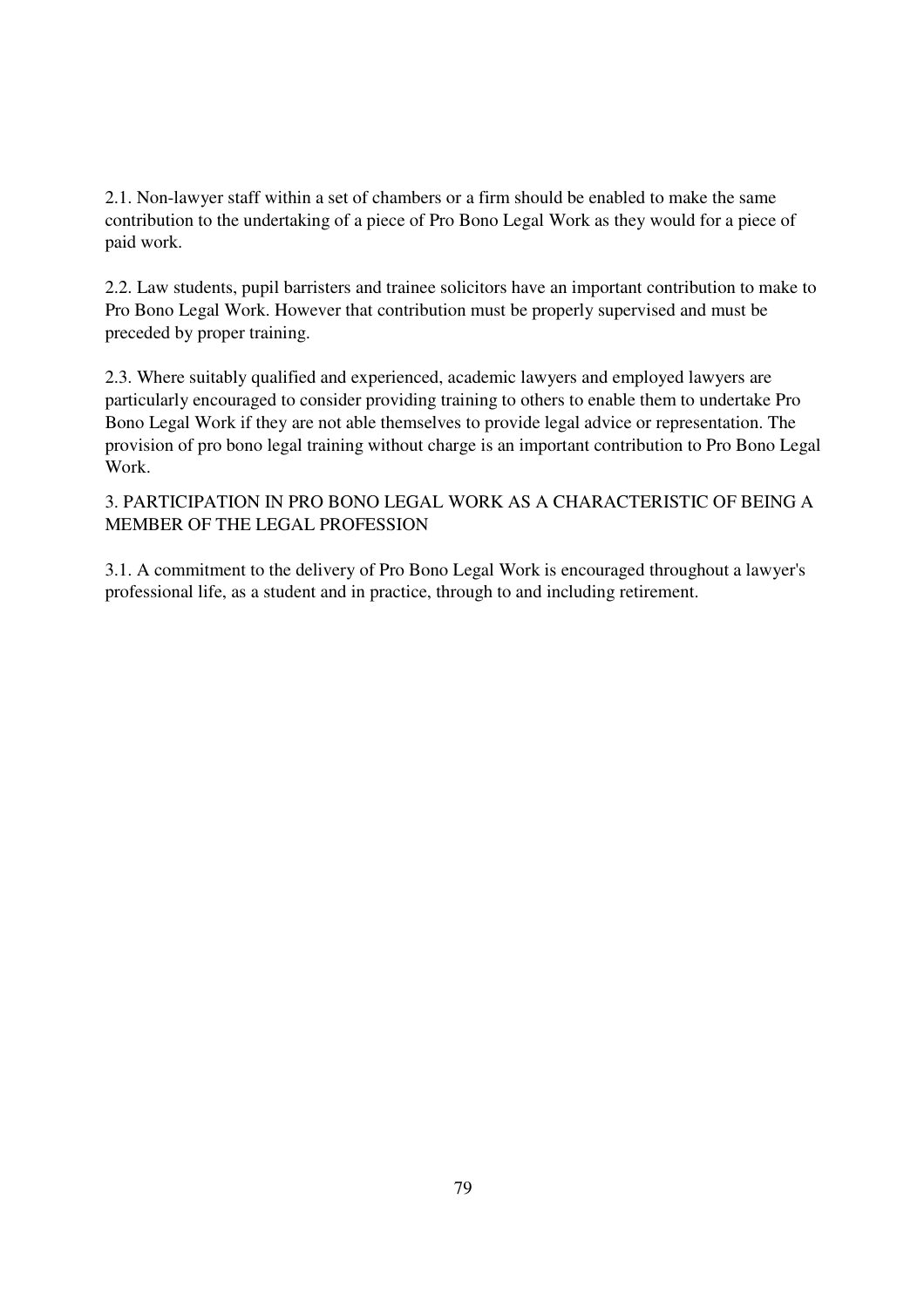## **United States: American Bar Association's Model Rule 6.1 Voluntary Pro Bono Service<sup>21</sup>**

Every lawyer has a professional responsibility to provide legal services to those unable to pay. A lawyer should aspire to render at least (50) hours of pro bono publico legal services per year. In fulfilling this responsibility, the lawyer should:

(a) provide a substantial majority of the (50) hours of legal services without fee or expectation of fee to:

(1) persons of limited means or

(2) charitable, religious, civic, community, governmental and educational organizations in matters which are designed primarily to address the needs of persons of limited means; and

(b) provide any additional services through:

(1) delivery of legal services at no fee or substantially reduced fee to individuals, groups or organizations seeking to secure or protect civil rights, civil liberties or public rights, or charitable, religious, civic, community, governmental and educational organizations in matters in furtherance of their organizational purposes, where the payment of standard legal fees would significantly deplete the organization's economic resources or would be otherwise inappropriate;

(2) delivery of legal services at a substantially reduced fee to persons of limited means; or

(3) participation in activities for improving the law, the legal system or the legal profession.

In addition, a lawyer should voluntarily contribute financial support to organizations that provide legal services to persons of limited means.

## **Comment<sup>22</sup>**

[1] Every lawyer, regardless of professional prominence or professional workload, has a responsibility to provide legal services to those unable to pay, and personal involvement in the problems of the disadvantaged can be one of the most rewarding experiences in the life of a lawyer. The American Bar Association urges all lawyers to provide a minimum of 50 hours of pro bono services annually. States, however, may decide to choose a higher or lower number of hours of annual service (which may be expressed as a percentage of a lawyer's professional time) depending upon local needs and local conditions. It is recognized that in some years a lawyer may render greater or fewer hours than the annual standard specified, but during the course of his or

<sup>22</sup> Source:

 $\overline{a}$ 

<sup>&</sup>lt;sup>21</sup> Source: http://www.americanbar.org/groups/probono\_public\_service/policy/aba\_model\_rule\_6\_1.html

http://www.americanbar.org/groups/professional\_responsibility/publications/model\_rules\_of\_professional\_condu ct/rule 6\_1\_voluntary\_pro\_bono\_publico\_service/comment\_on\_rule\_6\_1.html.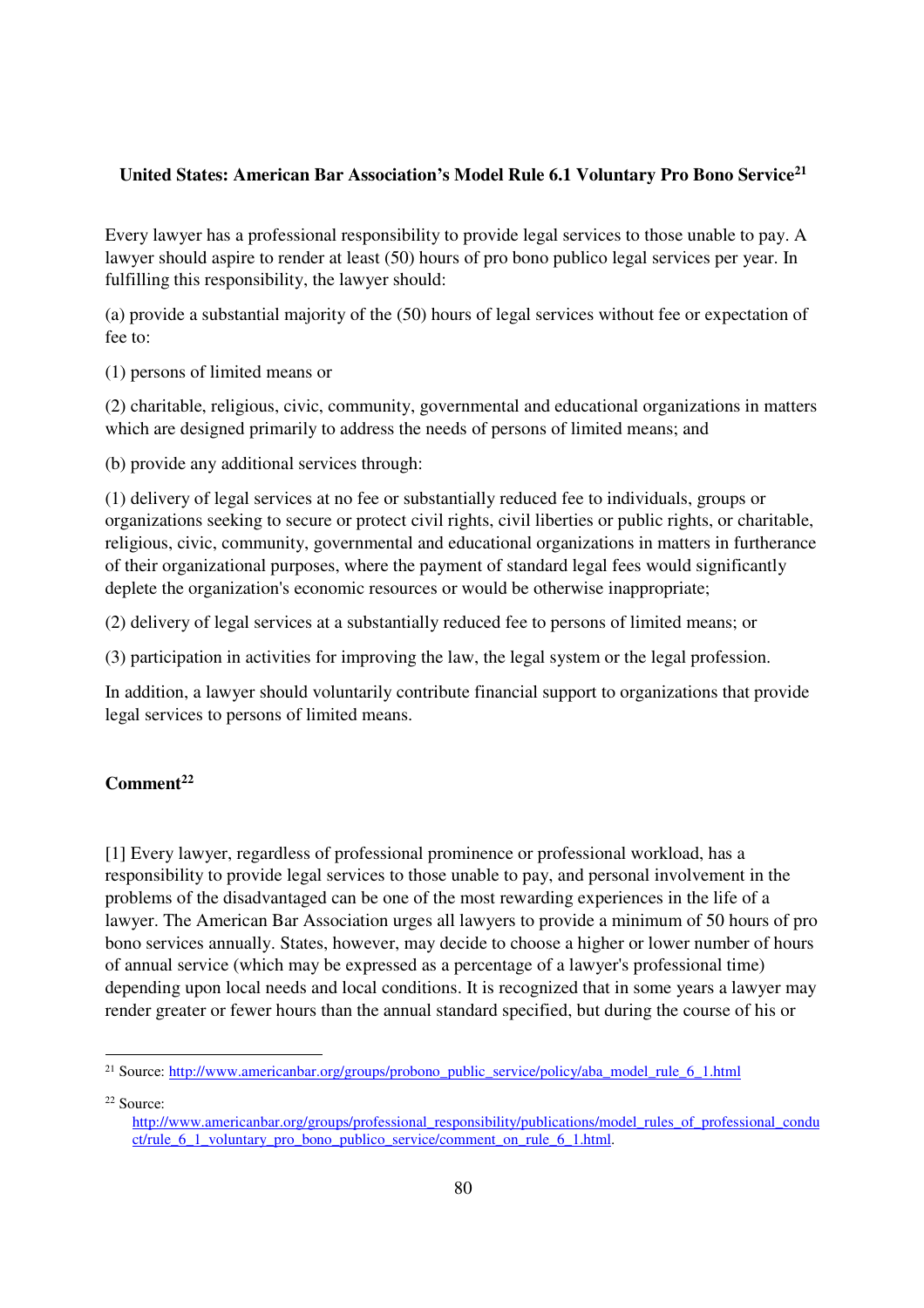her legal career, each lawyer should render on average per year, the number of hours set forth in this Rule. Services can be performed in civil matters or in criminal or quasi-criminal matters for which there is no government obligation to provide funds for legal representation, such as postconviction death penalty appeal cases.

[2] Paragraphs (a)(1) and (2) recognize the critical need for legal services that exists among persons of limited means by providing that a substantial majority of the legal services rendered annually to the disadvantaged be furnished without fee or expectation of fee. Legal services under these paragraphs consist of a full range of activities, including individual and class representation, the provision of legal advice, legislative lobbying, administrative rule making and the provision of free training or mentoring to those who represent persons of limited means. The variety of these activities should facilitate participation by government lawyers, even when restrictions exist on their engaging in the outside practice of law.

[3] Persons eligible for legal services under paragraphs (a)(1) and (2) are those who qualify for participation in programs funded by the Legal Services Corporation and those whose incomes and financial resources are slightly above the guidelines utilized by such programs but nevertheless, cannot afford counsel. Legal services can be rendered to individuals or to organizations such as homeless shelters, battered women's centers and food pantries that serve those of limited means. The term "governmental organizations" includes, but is not limited to, public protection programs and sections of governmental or public sector agencies.

[4] Because service must be provided without fee or expectation of fee, the intent of the lawyer to render free legal services is essential for the work performed to fall within the meaning of paragraphs (a)(1) and (2). Accordingly, services rendered cannot be considered pro bono if an anticipated fee is uncollected, but the award of statutory lawyers' fees in a case originally accepted as pro bono would not disqualify such services from inclusion under this section. Lawyers who do receive fees in such cases are encouraged to contribute an appropriate portion of such fees to organizations or projects that benefit persons of limited means.

[5] While it is possible for a lawyer to fulfill the annual responsibility to perform pro bono services exclusively through activities described in paragraphs (a)(1) and (2), to the extent that any hours of service remained unfulfilled, the remaining commitment can be met in a variety of ways as set forth in paragraph (b). Constitutional, statutory or regulatory restrictions may prohibit or impede government and public sector lawyers and judges from performing the pro bono services outlined in paragraphs (a)(1) and (2). Accordingly, where those restrictions apply, government and public sector lawyers and judges may fulfill their pro bono responsibility by performing services outlined in paragraph (b).

 $[6]$  Paragraph  $(b)(1)$  includes the provision of certain types of legal services to those whose incomes and financial resources place them above limited means. It also permits the pro bono lawyer to accept a substantially reduced fee for services. Examples of the types of issues that may be addressed under this paragraph include First Amendment claims, Title VII claims and environmental protection claims. Additionally, a wide range of organizations may be represented, including social service, medical research, cultural and religious groups.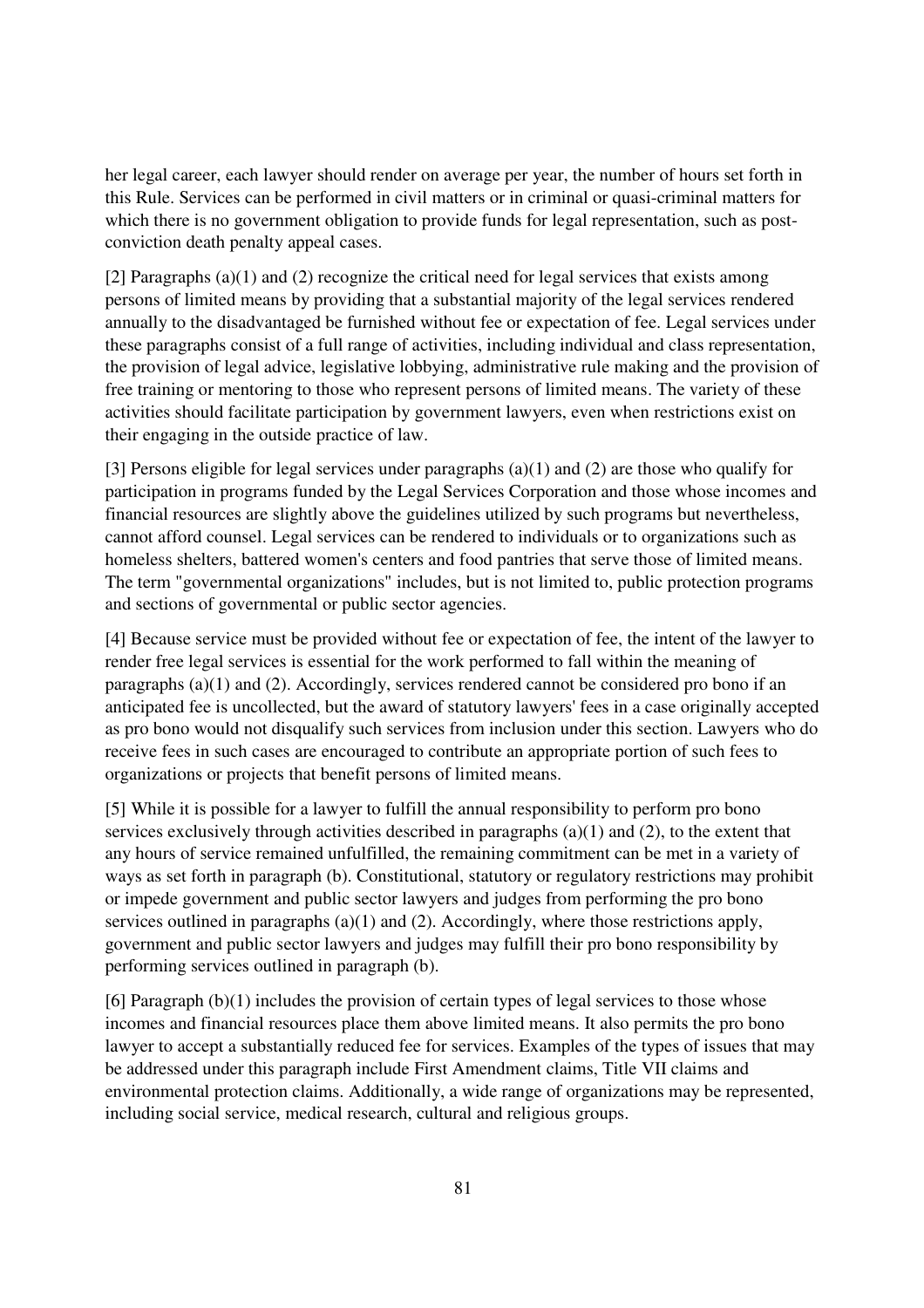[7] Paragraph (b)(2) covers instances in which lawyers agree to and receive a modest fee for furnishing legal services to persons of limited means. Participation in judicare programs and acceptance of court appointments in which the fee is substantially below a lawyer's usual rate are encouraged under this section.

[8] Paragraph (b)(3) recognizes the value of lawyers engaging in activities that improve the law, the legal system or the legal profession. Serving on bar association committees, serving on boards of pro bono or legal services programs, taking part in Law Day activities, acting as a continuing legal education instructor, a mediator or an arbitrator and engaging in legislative lobbying to improve the law, the legal system or the profession are a few examples of the many activities that fall within this paragraph.

[9] Because the provision of pro bono services is a professional responsibility, it is the individual ethical commitment of each lawyer. Nevertheless, there may be times when it is not feasible for a lawyer to engage in pro bono services. At such times a lawyer may discharge the pro bono responsibility by providing financial support to organizations providing free legal services to persons of limited means. Such financial support should be reasonably equivalent to the value of the hours of service that would have otherwise been provided. In addition, at times it may be more feasible to satisfy the pro bono responsibility collectively, as by a firm's aggregate pro bono activities.

[10] Because the efforts of individual lawyers are not enough to meet the need for free legal services that exists among persons of limited means, the government and the profession have instituted additional programs to provide those services. Every lawyer should financially support such programs, in addition to either providing direct pro bono services or making financial contributions when pro bono service is not feasible.

[11] Law firms should act reasonably to enable and encourage all lawyers in the firm to provide pro bono legal services called for by this Rule.

[12] The responsibility set forth in this Rule is not intended to be enforced through disciplinary process.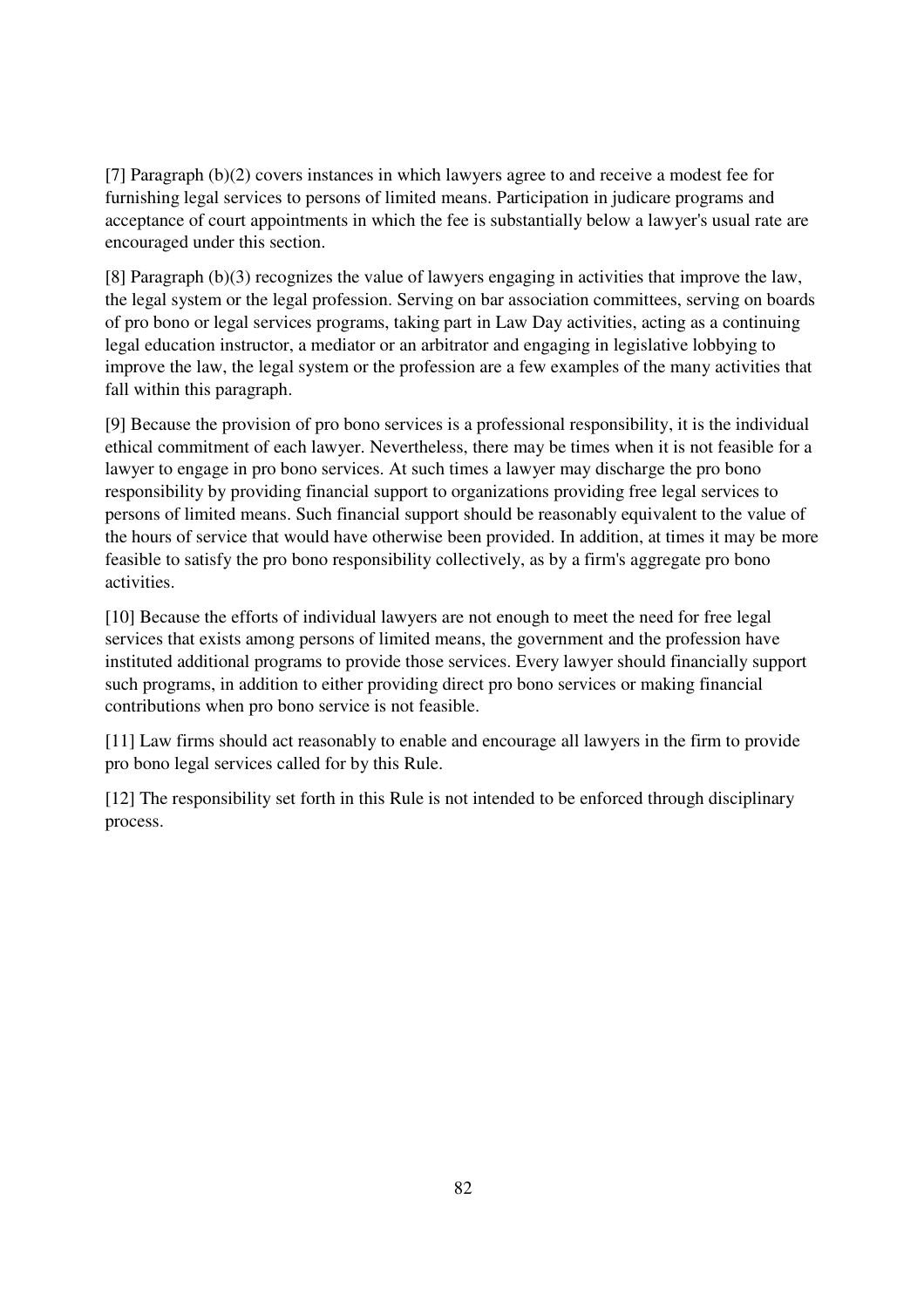# **United States: American Bar Association's Recommendation 121-A [excerpts]<sup>23</sup>**

# **PRO BONO POLICIES AND PROCEDURES**

## **(AUGUST 2006)**

<…>

# **I. POLICIES AND PROCEDURES FOR LARGER LAW FIRMS**

Pursuant to Resolution 121-A, the American Bar Association urges larger law firms to adopt effective strategies to provide their lawyers with opportunities to do pro bono work and to adopt internal policies and procedures to support such work, including policies and procedures that ensure that firms:

(a) count pro bono hours as billable hours;

(b) consider attorneys' commitment to pro bono activity as a favorable factor in advancement and partner and associate compensation decisions;

(c) set annual goals regarding the number of hours contributed through firm pro bono programs and the number of attorneys who participate;

(d) establish and maintain systems that ensure that firm pro bono programs are managed effectively, that participating attorneys receive training and guidance, and that the highest levels of firm management oversee and participate in their programs;

(e) support the pro bono commitment and involvement of senior and retired lawyers; and

(f) report to law school placement offices specific information regarding their pro bono policies, practices and activities, including:

(i) their stated goals regarding the number of pro bono hours to be contributed by the firm each year;

(ii) the number of actual pro bono hours contributed by the firm in each of the last three years;

(iii) the average number of pro bono hours contributed by junior associates, midlevel associates, senior associates, and partners at the firm in each of the last three years;

(iv) whether and to what extent pro bono hours are counted as billable hours (if attorneys are expected to meet billable hours targets);

(v) whether and to what extent attorneys' commitment to pro bono activity is considered a favorable factor in promotion and compensation decisions;

-<sup>23</sup> Source:

http://www.americanbar.org/content/dam/aba/migrated/leadership/2006/annual/dailyjournal/hundredtwentyonea. doc.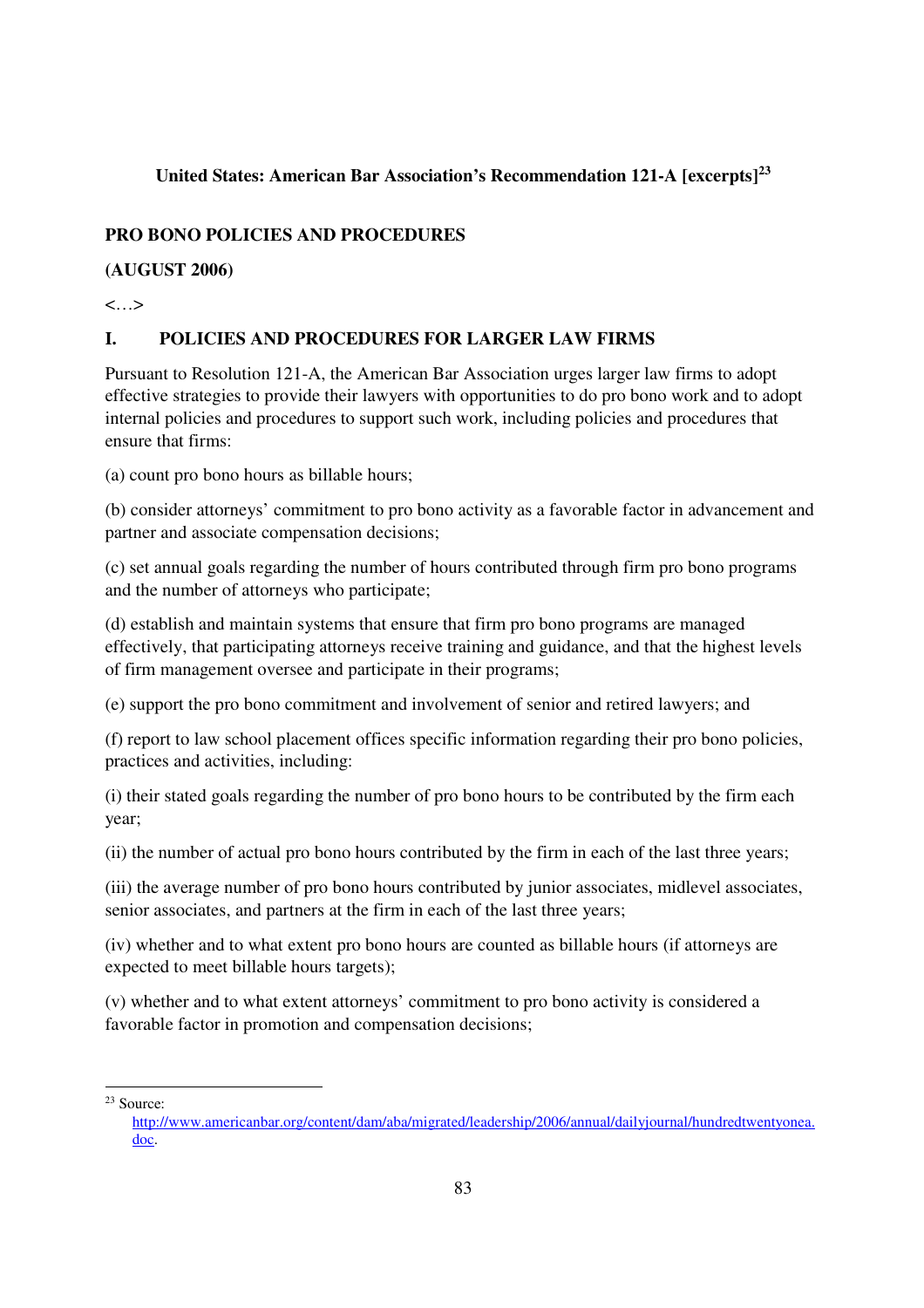(vi) what formal structures the firm maintains to manage its pro bono program and to provide training and guidance to participating attorneys; and

(vii) whether the firm provides opportunities to participate in pro bono activities through sabbatical and part-time pro bono programs, fellowships, or rotation programs.

<…>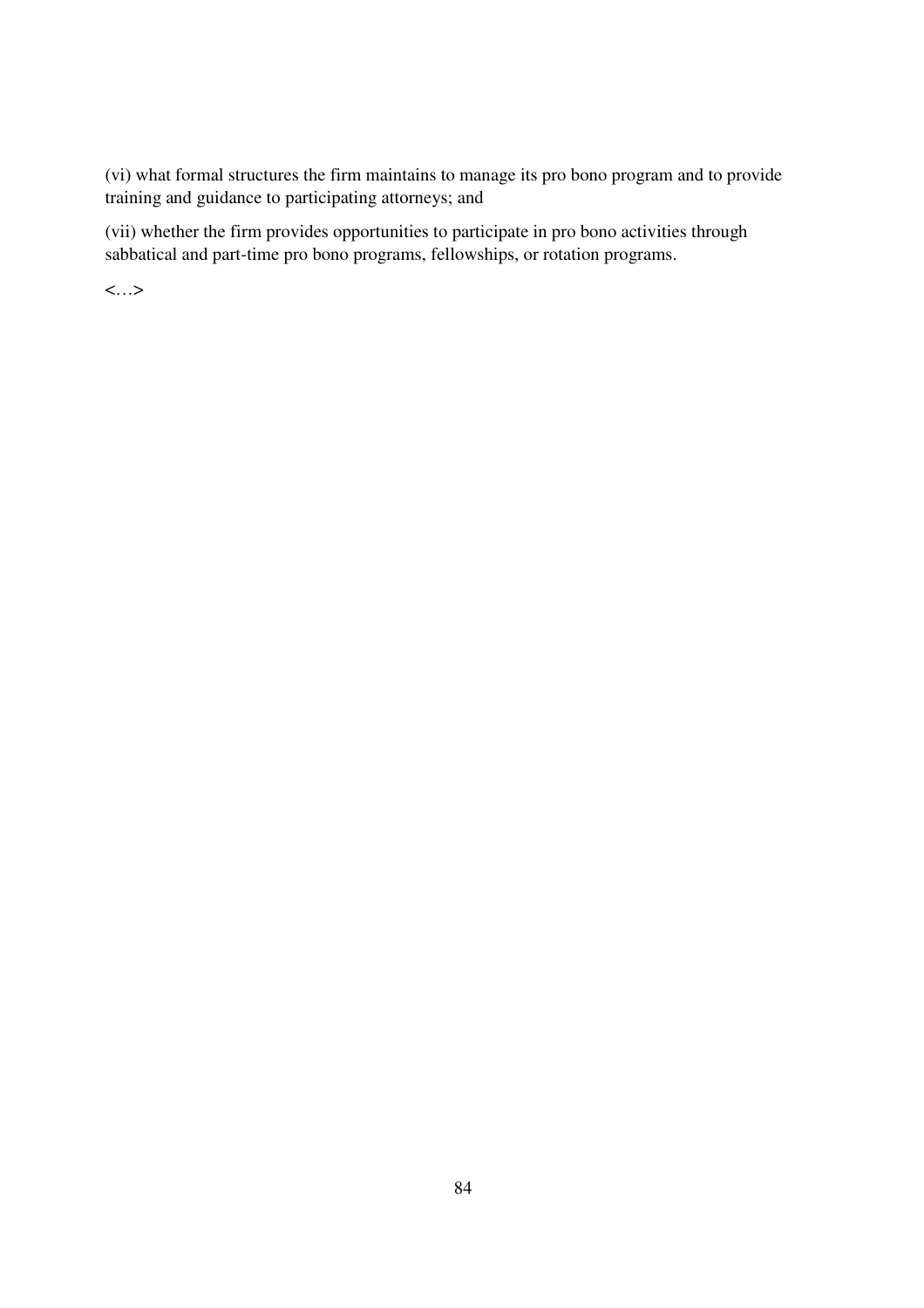### **United States: Law Firm Pro Bono Challenge® <sup>24</sup>**

Recognizing the growing severity of the unmet legal needs of the poor and disadvantaged in the communities we serve, and mindful that major law firms must—in the finest traditions of our profession—play a leading role in addressing these unmet needs, our firm is pleased to join with other firms across the country in subscribing to the following statement of principles and in pledging our best efforts to achieve the voluntary goals described below.

- 1. Our firm recognizes its institutional obligation to encourage and support the participation by all of its attorneys in pro bono publico activities. We agree to promulgate and maintain a clearly articulated and commonly understood firm policy which unequivocally states the firm's commitment to pro bono work.
- 2. To underscore our institutional commitment to pro bono activities, we agree to use our best efforts to ensure that, by no later than the close of calendar year 2015, our firm will either:
	- − ( 1) annually contribute, at a minimum, an amount of time equal to 5 percent of the firm's total billable hours or 100 hours per attorney to pro bono work; or
	- − (2) annually contribute, at a minimum, an amount of time equal to 3 percent of the firm's total billable hours or 60 hours per attorney to pro bono work.
- 3. In recognition of the special needs of the poor for legal services, we believe that our firm's pro bono activities should be particularly focused on providing access to the justice system for persons otherwise unable to afford it. Accordingly, in meeting the voluntary goals described above, we agree that a majority of the minimum pro bono time contributed by our firm should consist of the delivery of legal services on a pro bono basis to persons of limited means or to charitable, religious, civic, community, governmental, and educational organizations in matters which are designed primarily to address the needs of persons of limited means.
- 4. Recognizing that broad-based participation in pro bono activities is desirable, our firm agrees that, in meeting the minimum goals described above, we will use our best efforts to ensure that a majority of both partners and associates in the firm participate annually in pro bono activities.

 $\overline{a}$ 

<sup>&</sup>lt;sup>24</sup> Obtained from the Pro Bono Institute and reprinted with its kind permission. For the Pro Bono Institute's Commentary to the Statement of Principles, see: http://www.probonoinst.org/wpps/wp-content/uploads/Law-Firm-Challenge-Commentary-2014.pdf. Also, the National Pro Bono Resource Center, an Australian NGO that supports and promotes pro bono legal services in Australia, had developed a similar Statement of Principles that incorporates, in part, language developed by the US Pro Bono Institute for its Law Firm Pro Bono Challenge® above: http://www.nationalprobono.org.au/page.asp?from=8&id=170#LawFirm.